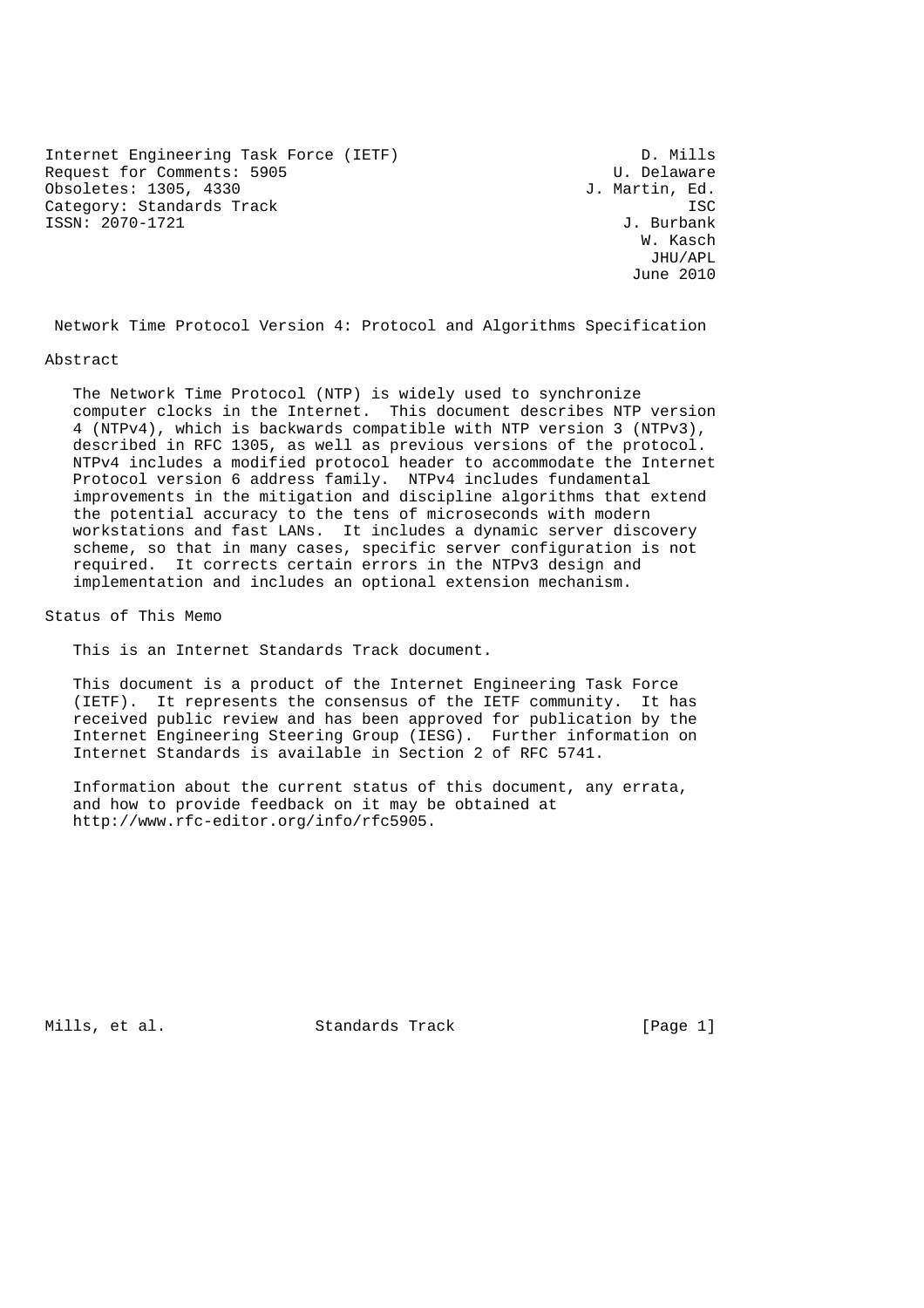Copyright Notice

 Copyright (c) 2010 IETF Trust and the persons identified as the document authors. All rights reserved.

 This document is subject to BCP 78 and the IETF Trust's Legal Provisions Relating to IETF Documents (http://trustee.ietf.org/license-info) in effect on the date of publication of this document. Please review these documents carefully, as they describe your rights and restrictions with respect to this document. Code Components extracted from this document must include Simplified BSD License text as described in Section 4.e of the Trust Legal Provisions and are provided without warranty as described in the Simplified BSD License.

 This document may contain material from IETF Documents or IETF Contributions published or made publicly available before November 10, 2008. The person(s) controlling the copyright in some of this material may not have granted the IETF Trust the right to allow modifications of such material outside the IETF Standards Process. Without obtaining an adequate license from the person(s) controlling the copyright in such materials, this document may not be modified outside the IETF Standards Process, and derivative works of it may not be created outside the IETF Standards Process, except to format it for publication as an RFC or to translate it into languages other than English.

# Table of Contents

| 2.1            |                                    |
|----------------|------------------------------------|
|                |                                    |
|                |                                    |
| 4 <sub>1</sub> |                                    |
| 5 <sub>1</sub> |                                    |
| б.             |                                    |
|                |                                    |
|                |                                    |
|                |                                    |
|                |                                    |
|                |                                    |
|                | 7.5. NTP Extension Field Format 25 |
| 8 <sub>1</sub> |                                    |
|                |                                    |
|                |                                    |
|                |                                    |
|                |                                    |
|                |                                    |

Mills, et al. Standards Track [Page 2]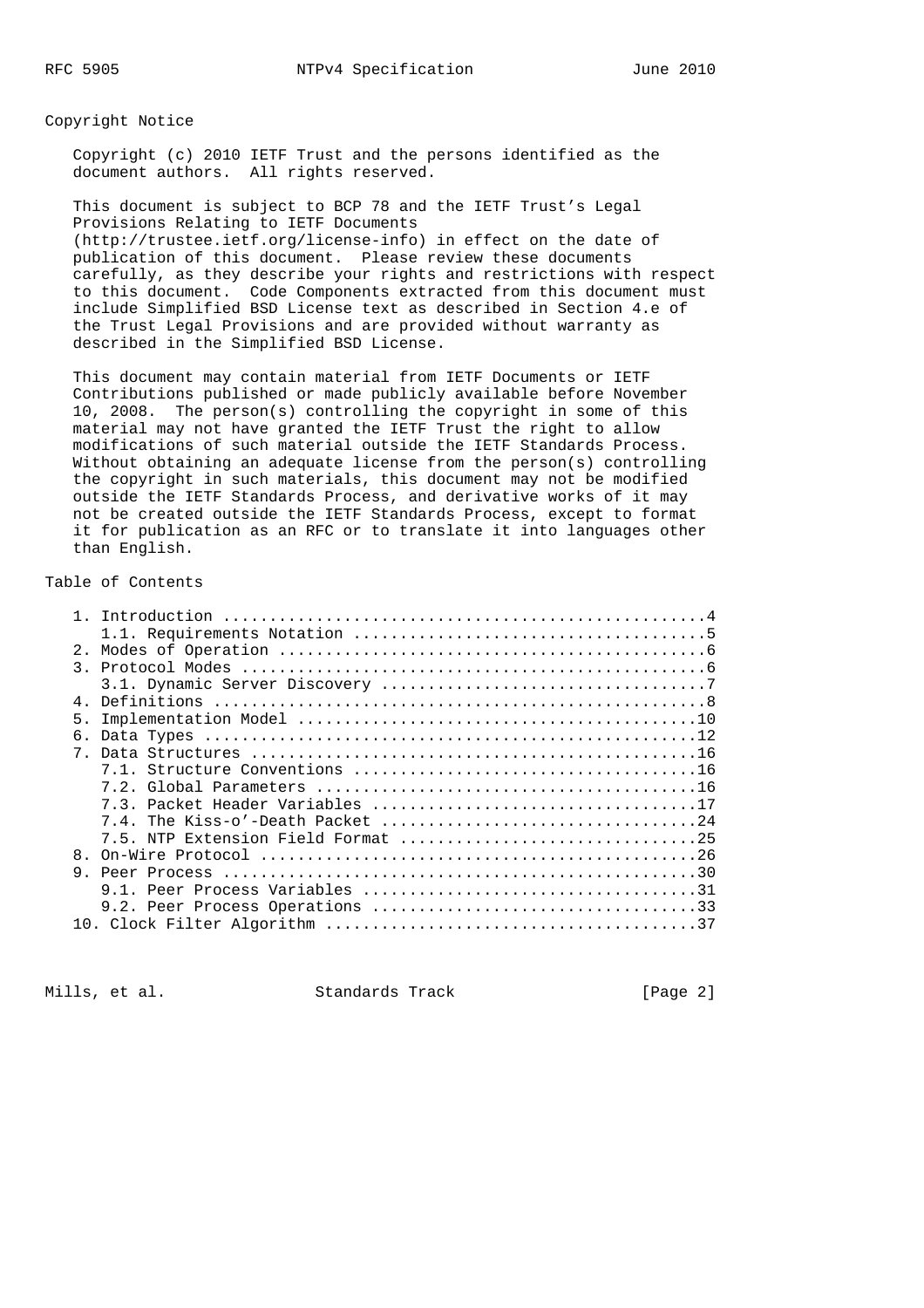| 11.2.2. Cluster Algorithm 44<br>14. Simple Network Time Protocol (SNTP) 54 |
|----------------------------------------------------------------------------|

Mills, et al. Standards Track (Page 3)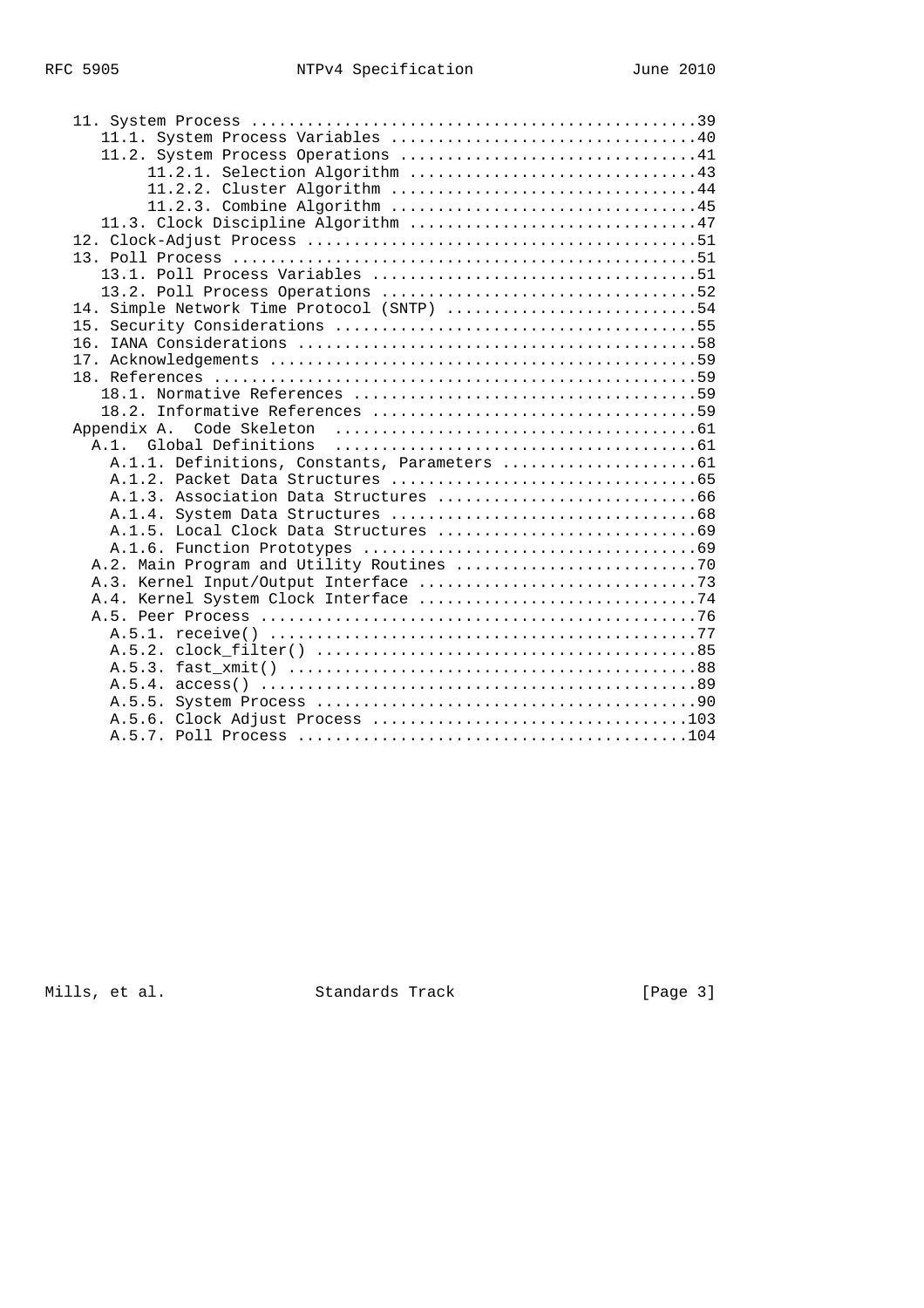#### 1. Introduction

 This document defines the Network Time Protocol version 4 (NTPv4), which is widely used to synchronize system clocks among a set of distributed time servers and clients. It describes the core architecture, protocol, state machines, data structures, and algorithms. NTPv4 introduces new functionality to NTPv3, as described in [RFC1305], and functionality expanded from Simple NTP version 4 (SNTPv4) as described in [RFC4330] (SNTPv4 is a subset of NTPv4). This document obsoletes [RFC1305] and [RFC4330]. While certain minor changes have been made in some protocol header fields, these do not affect the interoperability between NTPv4 and previous versions of NTP and SNTP.

 The NTP subnet model includes a number of widely accessible primary time servers synchronized by wire or radio to national standards. The purpose of the NTP protocol is to convey timekeeping information from these primary servers to secondary time servers and clients via both private networks and the public Internet. Precisely tuned algorithms mitigate errors that may result from network disruptions, server failures, and possible hostile actions. Servers and clients are configured such that values flow towards clients from the primary servers at the root via branching secondary servers.

 The NTPv4 design overcomes significant shortcomings in the NTPv3 design, corrects certain bugs, and incorporates new features. In particular, expanded NTP timestamp definitions encourage the use of the floating double data type throughout the implementation. As a result, the time resolution is better than one nanosecond, and frequency resolution is less than one nanosecond per second. Additional improvements include a new clock discipline algorithm that is more responsive to system clock hardware frequency fluctuations. Typical primary servers using modern machines are precise within a few tens of microseconds. Typical secondary servers and clients on fast LANs are within a few hundred microseconds with poll intervals up to 1024 seconds, which was the maximum with NTPv3. With NTPv4, servers and clients are precise within a few tens of milliseconds with poll intervals up to 36 hours.

 The main body of this document describes the core protocol and data structures necessary to interoperate between conforming implementations. Appendix A contains a full-featured example in the form of a skeleton program, including data structures and code segments for the core algorithms as well as the mitigation algorithms used to enhance reliability and accuracy. While the skeleton program and other descriptions in this document apply to a particular implementation, they are not intended as the only way the required functions can be implemented. The contents of Appendix A are non-

Mills, et al. Standards Track [Page 4]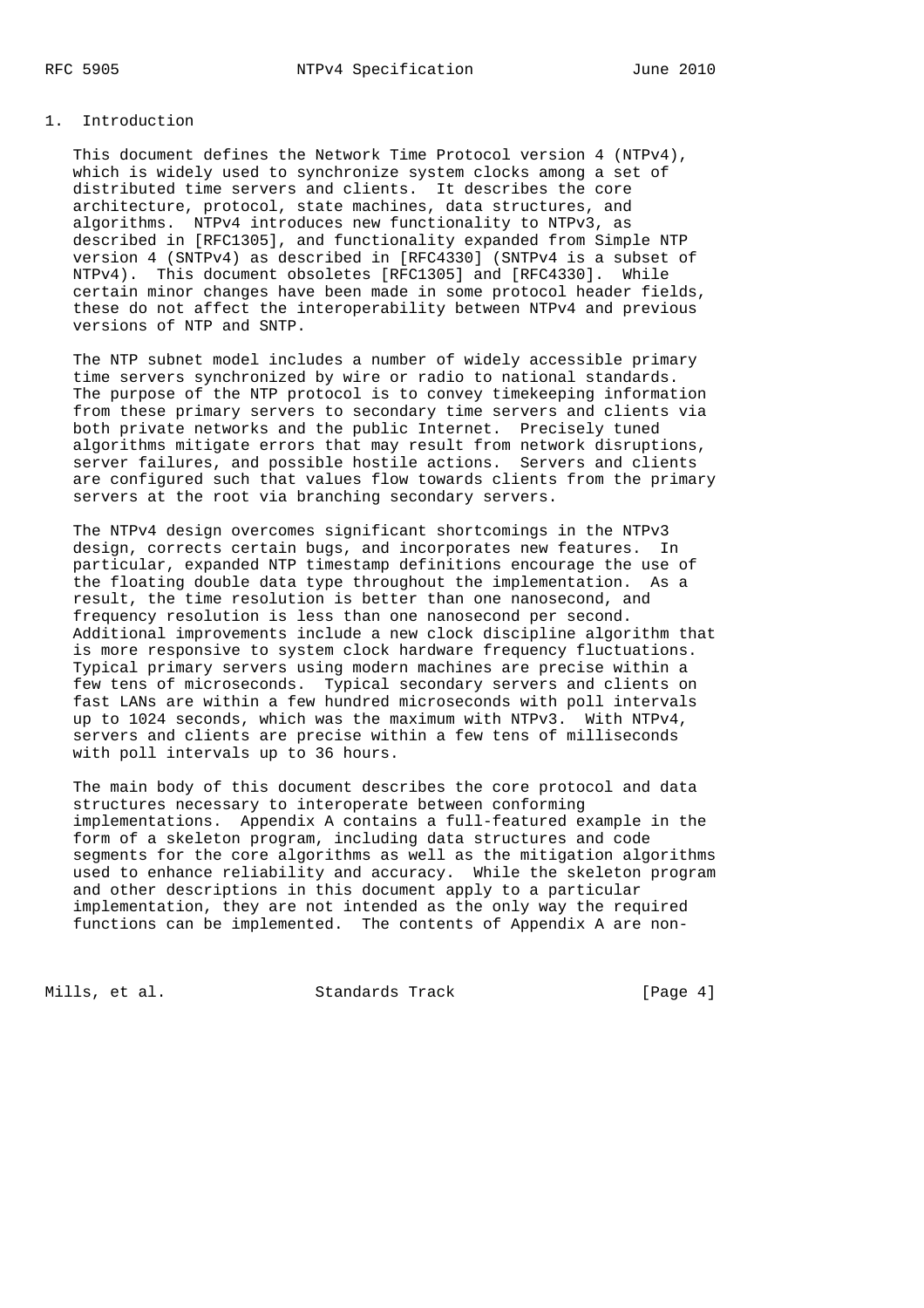normative examples designed to illustrate the protocol's operation and are not a requirement for a conforming implementation. While the NTPv3 symmetric key authentication scheme described in this document has been carried over from NTPv3, the Autokey public key authentication scheme new to NTPv4 is described in [RFC5906].

 The NTP protocol includes modes of operation described in Section 2 using data types described in Section 6 and data structures described in Section 7. The implementation model described in Section 5 is based on a threaded, multi-process architecture, although other architectures could be used as well. The on-wire protocol described in Section 8 is based on a returnable-time design that depends only on measured clock offsets, but does not require reliable message delivery. Reliable message delivery such as TCP [RFC0793] can actually make the delivered NTP packet less reliable since retries would increase the delay value and other errors. The synchronization subnet is a self-organizing, hierarchical, master-slave network with synchronization paths determined by a shortest-path spanning tree and defined metric. While multiple masters (primary servers) may exist, there is no requirement for an election protocol.

 This document includes material from [ref9], which contains flow charts and equations unsuited for RFC format. There is much additional information in [ref7], including an extensive technical analysis and performance assessment of the protocol and algorithms in this document. The reference implementation is available at www.ntp.org.

 The remainder of this document contains numerous variables and mathematical expressions. Some variables take the form of Greek characters, which are spelled out by their full case-sensitive name. For example, DELTA refers to the uppercase Greek character, while delta refers to the lowercase character. Furthermore, subscripts are denoted with '\_'; for example, theta\_i refers to the lowercase Greek character theta with subscript i, or phonetically theta sub i. In this document, all time values are in seconds (s), and all frequencies will be specified as fractional frequency offsets (FFOs) (pure number). It is often convenient to express these FFOs in parts per million (ppm).

#### 1.1. Requirements Notation

 The key words "MUST", "MUST NOT", "REQUIRED", "SHALL", "SHALL NOT", "SHOULD", "SHOULD NOT", "RECOMMENDED", "MAY", and "OPTIONAL" in this document are to be interpreted as described in [RFC2119].

Mills, et al. Standards Track [Page 5]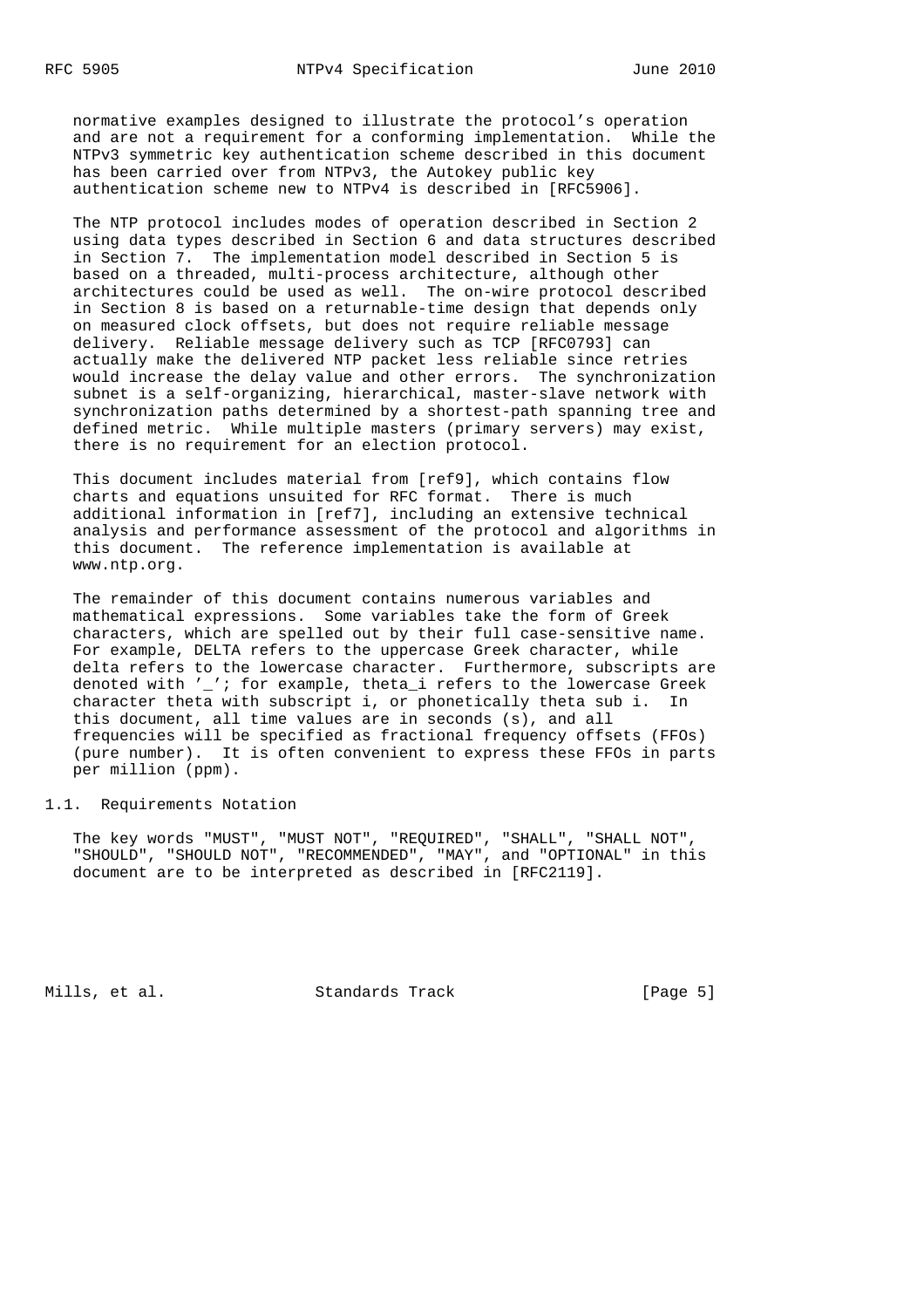## 2. Modes of Operation

 An NTP implementation operates as a primary server, secondary server, or client. A primary server is synchronized to a reference clock directly traceable to UTC (e.g., GPS, Galileo, etc.). A client synchronizes to one or more upstream servers, but does not provide synchronization to dependent clients. A secondary server has one or more upstream servers and one or more downstream servers or clients. All servers and clients who are fully NTPv4-compliant MUST implement the entire suite of algorithms described in this document. In order to maintain stability in large NTP subnets, secondary servers SHOULD be fully NTPv4-compliant. Alternative algorithms MAY be used, but their output MUST be identical to the algorithms described in this specification.

## 3. Protocol Modes

There are three NTP protocol variants: symmetric, client/server, and broadcast. Each is associated with an association mode (a description of the relationship between two NTP speakers) as shown in Figure 1. In addition, persistent associations are mobilized upon startup and are never demobilized. Ephemeral associations are mobilized upon the arrival of a packet and are demobilized upon error or timeout.

|                   | Association Mode   Assoc. Mode Value   Packet Mode Value |            |
|-------------------|----------------------------------------------------------|------------|
| Symmetric Active  |                                                          | $1$ or $2$ |
| Symmetric Passive |                                                          |            |
| Client            |                                                          |            |
| Server            |                                                          |            |
| Broadcast Server  |                                                          |            |
| Broadcast Client  |                                                          | N/A        |

#### Figure 1: Association and Packet Modes

 In the client/server variant, a persistent client sends packet mode 4 packets to a server, which returns packet mode 3 packets. Servers provide synchronization to one or more clients, but do not accept synchronization from them. A server can also be a reference clock driver that obtains time directly from a standard source such as a GPS receiver or telephone modem service. In this variant, clients pull synchronization from servers.

Mills, et al. Standards Track [Page 6]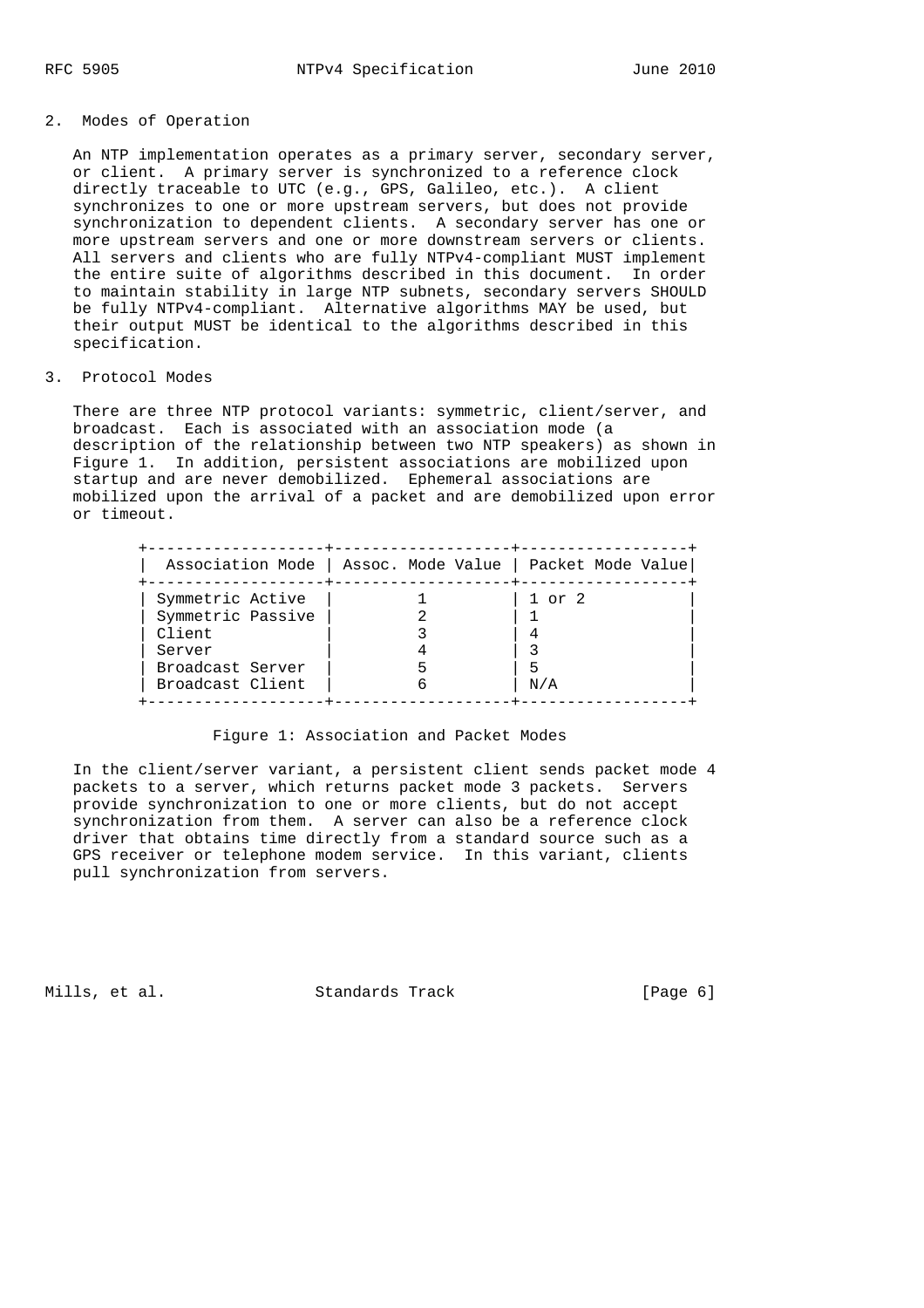In the symmetric variant, a peer operates as both a server and client using either a symmetric active or symmetric passive association. A persistent symmetric active association sends symmetric active (mode 1) packets to a symmetric active peer association. Alternatively, an ephemeral symmetric passive association can be mobilized upon the arrival of a symmetric active packet with no matching association. That association sends symmetric passive (mode 2) packets and persists until error or timeout. Peers both push and pull synchronization to and from each other. For the purposes of this document, a peer operates like a client, so references to client imply peer as well.

 In the broadcast variant, a persistent broadcast server association sends periodic broadcast server (mode 5) packets that can be received by multiple clients. Upon reception of a broadcast server packet without a matching association, an ephemeral broadcast client (mode 6) association is mobilized and persists until error or timeout. It is useful to provide an initial volley where the client operating in client mode exchanges several packets with the server, so as to calibrate the propagation delay and to run the Autokey security protocol, after which the client reverts to broadcast client mode. A broadcast server pushes synchronization to clients and other servers.

 Loosely following the conventions established by the telephone industry, the level of each server in the hierarchy is defined by a stratum number. Primary servers are assigned stratum one; secondary servers at each lower level are assigned stratum numbers one greater than the preceding level. As the stratum number increases, its accuracy degrades depending on the particular network path and system clock stability. Mean errors, measured by synchronization distances, increase approximately in proportion to stratum numbers and measured round-trip delay.

 As a standard practice, timing network topology should be organized to avoid timing loops and minimize the synchronization distance. In NTP, the subnet topology is determined using a variant of the Bellman-Ford distributed routing algorithm, which computes the shortest-path spanning tree rooted on the primary servers. As a result of this design, the algorithm automatically reorganizes the subnet, so as to produce the most accurate and reliable time, even when there are failures in the timing network.

## 3.1. Dynamic Server Discovery

 There are two special associations, manycast client and manycast server, which provide a dynamic server discovery function. There are two types of manycast client associations: persistent and ephemeral. The persistent manycast client sends client (mode 3) packets to a

Mills, et al. Standards Track [Page 7]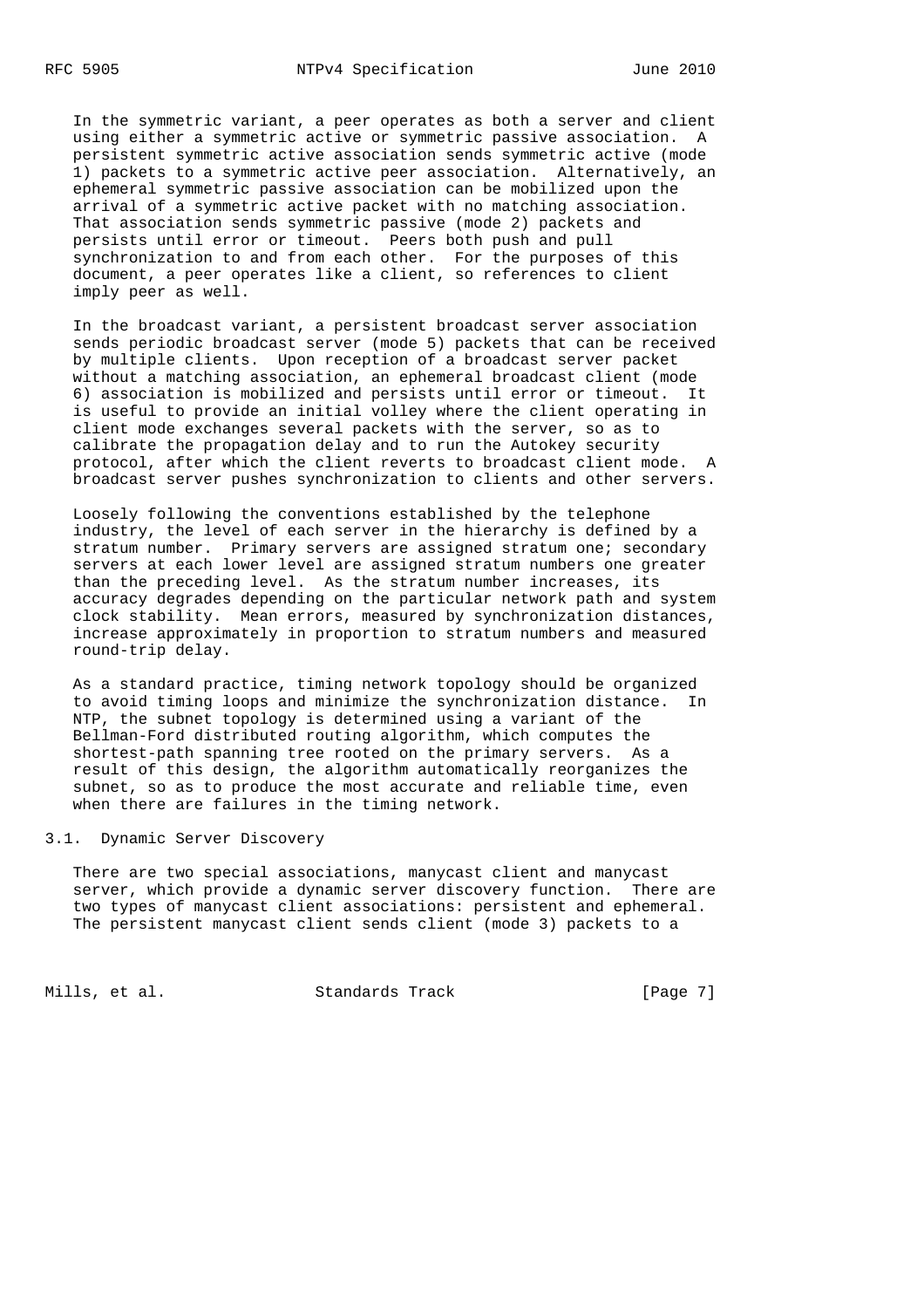designated IPv4 or IPv6 broadcast or multicast group address. Designated manycast servers within range of the time-to-live (TTL) field in the packet header listen for packets with that address. If a server is suitable for synchronization, it returns an ordinary server (mode 4) packet using the client's unicast address. Upon receiving this packet, the client mobilizes an ephemeral client (mode 3) association. The ephemeral client association persists until error or timeout.

 A manycast client continues sending packets to search for a minimum number of associations. It starts with a TTL equal to one and continuously adding one to it until the minimum number of associations is made or when the TTL reaches a maximum value. If the TTL reaches its maximum value and yet not enough associations are mobilized, the client stops transmission for a time-out period to clear all associations, and then repeats the search cycle. If a minimum number of associations has been mobilized, then the client starts transmitting one packet per time-out period to maintain the associations. Field constraints limit the minimum value to 1 and the maximum to 255. These limits may be tuned for individual application needs.

 The ephemeral associations compete among themselves. As new ephemeral associations are mobilized, the client runs the mitigation algorithms described in Sections 10 and 11.2 for the best candidates out of the population, the remaining ephemeral associations are timed out and demobilized. In this way, the population includes only the best candidates that have most recently responded with an NTP packet to discipline the system clock.

## 4. Definitions

 A number of technical terms are defined in this section. A timescale is a frame of reference where time is expressed as the value of a monotonically increasing binary counter with an indefinite number of bits. It counts in seconds and fractions of a second, when a decimal point is employed. The Coordinated Universal Time (UTC) timescale is defined by ITU-R TF.460 [ITU-R\_TF.460]. Under the auspices of the Metre Convention of 1865, in 1975 the CGPM [CGPM] strongly endorsed the use of UTC as the basis for civil time.

 The Coordinated Universal Time (UTC) timescale represents mean solar time as disseminated by national standards laboratories. The system time is represented by the system clock maintained by the hardware and operating system. The goal of the NTP algorithms is to minimize both the time difference and frequency difference between UTC and the system clock. When these differences have been reduced below nominal tolerances, the system clock is said to be synchronized to UTC.

Mills, et al. Standards Track [Page 8]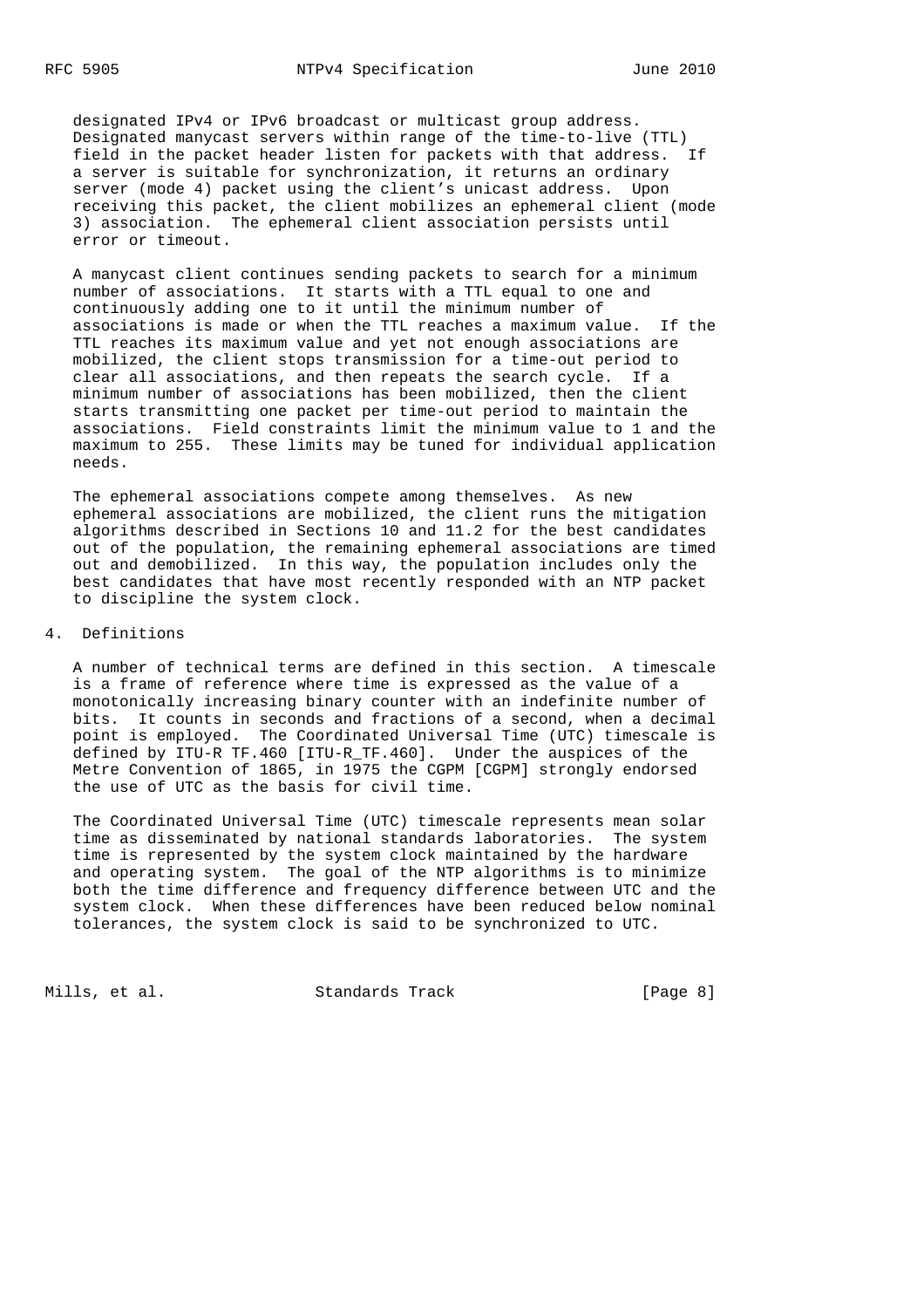The date of an event is the UTC time at which the event takes place. Dates are ephemeral values designated with uppercase T. Running time is another timescale that is coincident to the synchronization function of the NTP program.

 A timestamp T(t) represents either the UTC date or time offset from UTC at running time t. Which meaning is intended should be clear from the context. Let  $T(t)$  be the time offset,  $R(t)$  the frequency offset, and  $D(t)$  the aging rate (first derivative of  $R(t)$  with respect to t). Then, if  $T(t_0)$  is the UTC time offset determined at  $t = t_0$ , the UTC time offset at time t is

## $T(t) = T(t_0) + R(t_0)(t-t_0) + 1/2 * D(t_0)(t-t_0)^2 + e,$

 where e is a stochastic error term discussed later in this document. While the  $D(t)$  term is important when characterizing precision oscillators, it is ordinarily neglected for computer oscillators. In this document, all time values are in seconds (s) and all frequency values are in seconds-per-second (s/s). It is sometimes convenient to express frequency offsets in parts-per-million (ppm), where 1 ppm is equal to  $10^{\circ}(-6)$  s/s.

 It is important in computer timekeeping applications to assess the performance of the timekeeping function. The NTP performance model includes four statistics that are updated each time a client makes a measurement with a server. The offset (theta) represents the maximum-likelihood time offset of the server clock relative to the system clock. The delay (delta) represents the round-trip delay between the client and server. The dispersion (epsilon) represents the maximum error inherent in the measurement. It increases at a rate equal to the maximum disciplined system clock frequency tolerance (PHI), typically 15 ppm. The jitter (psi) is defined as the root-mean-square (RMS) average of the most recent offset differences, and it represents the nominal error in estimating the offset.

 While the theta, delta, epsilon, and psi statistics represent measurements of the system clock relative to each server clock separately, the NTP protocol includes mechanisms to combine the statistics of several servers to more accurately discipline and calibrate the system clock. The system offset (THETA) represents the maximum-likelihood offset estimate for the server population. The system jitter (PSI) represents the nominal error in estimating the system offset. The delta and epsilon statistics are accumulated at each stratum level from the reference clock to produce the root delay (DELTA) and root dispersion (EPSILON) statistics. The synchronization distance (LAMBDA) equal to EPSILON + DELTA / 2 represents the maximum error due to all causes. The detailed

Mills, et al. Standards Track [Page 9]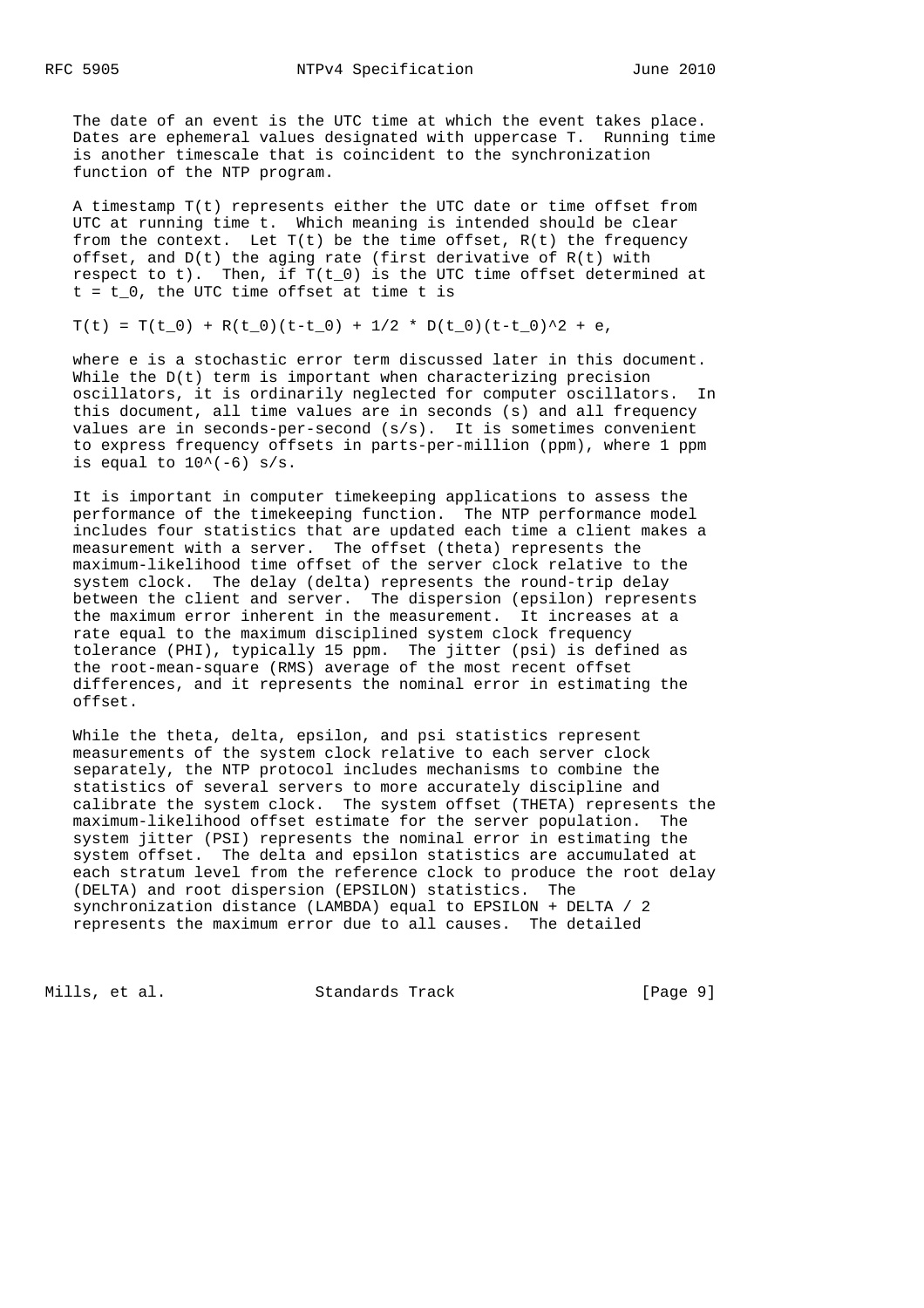formulations of these statistics are given in Section 11.2. They are available to the dependent applications in order to assess the performance of the synchronization function.

5. Implementation Model

 Figure 2 shows the architecture of a typical, multi-threaded implementation. It includes two processes dedicated to each server, a peer process to receive messages from the server or reference clock, and a poll process to transmit messages to the server or reference clock.

| Remote<br>Servers   |                            | Peer/Poll<br>Processes |                                           | System<br>Process |                      | $\ddot{\phantom{0}}$<br>.Discipline. | Clock<br>Process                          |
|---------------------|----------------------------|------------------------|-------------------------------------------|-------------------|----------------------|--------------------------------------|-------------------------------------------|
| Server 1            | $\rightarrow$<br>$\lt$ –   | Peer/Poll $1$ ->       |                                           |                   |                      |                                      |                                           |
|                     |                            |                        |                                           |                   |                      |                                      |                                           |
| Server <sub>2</sub> | $\rightarrow$<br>$\lt$ $-$ | $peer/Pol1 2$ ->       | Selection<br>and<br>Cluster<br>Algorithms | $->$<br>$->$      | Combine<br>Algorithm | $\rightarrow$                        | Loop<br>Filter                            |
|                     |                            |                        |                                           |                   |                      |                                      |                                           |
| Server 3            | $\rightarrow$<br>$\lt$ $-$ | Peer/Poll $3$ ->       |                                           |                   |                      |                                      |                                           |
|                     |                            |                        |                                           |                   |                      |                                      | ٦Z                                        |
|                     |                            |                        |                                           |                   |                      |                                      | <b>VFO</b><br>Clock<br>Adjust<br>Process. |



Mills, et al. Standards Track [Page 10]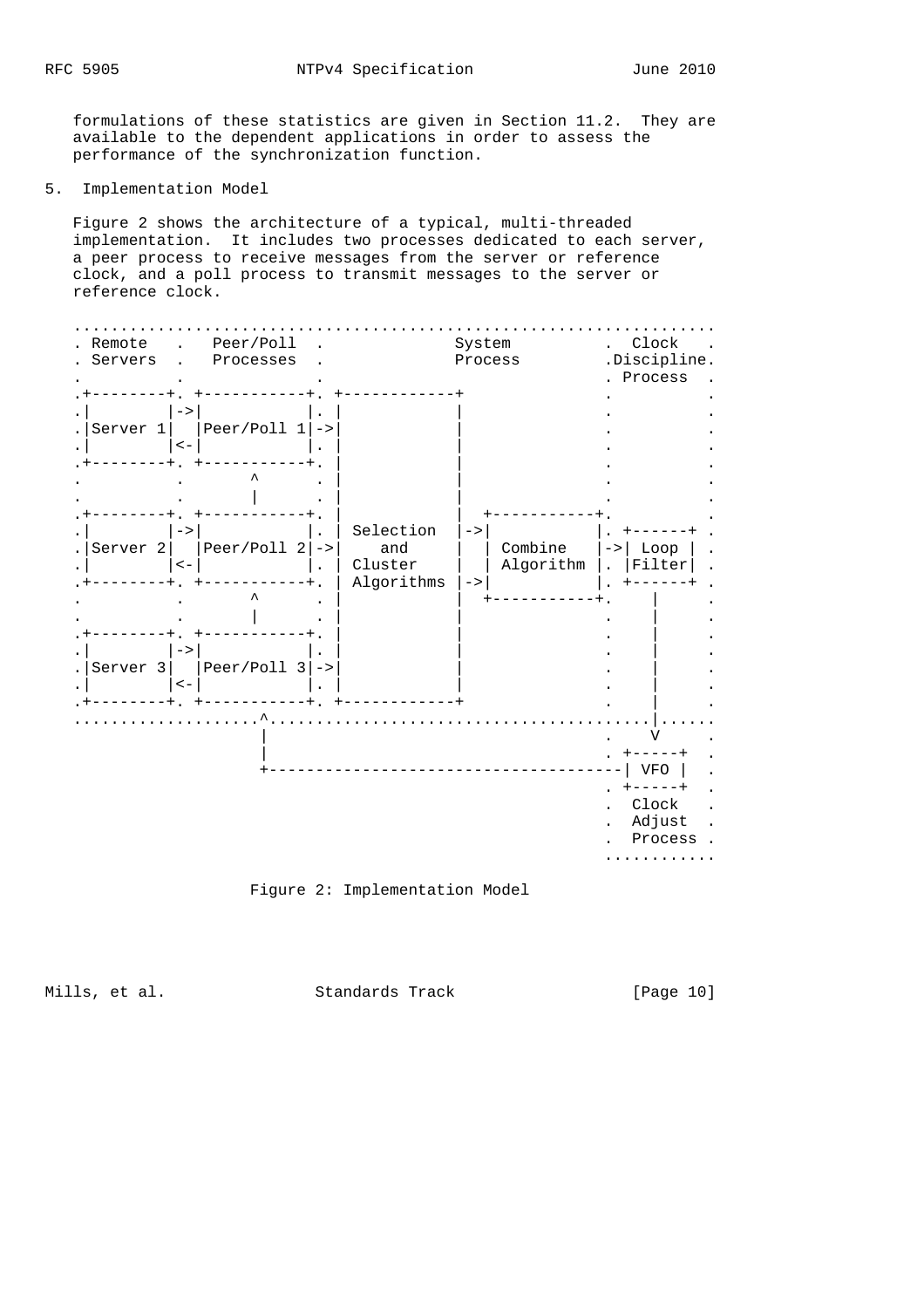These processes operate on a common data structure, called an association, which contains the statistics described above along with various other data described in Section 9. A client sends packets to one or more servers and then processes returned packets when they are received. The server interchanges source and destination addresses and ports, overwrites certain fields in the packet and returns it immediately (in the client/server mode) or at some time later (in the symmetric modes). As each NTP message is received, the offset theta between the peer clock and the system clock is computed along with the associated statistics delta, epsilon, and psi.

 The system process includes the selection, cluster, and combine algorithms that mitigate among the various servers and reference clocks to determine the most accurate and reliable candidates to synchronize the system clock. The selection algorithm uses Byzantine fault detection principles to discard the presumably incorrect candidates called "falsetickers" from the incident population, leaving only good candidates called "truechimers". A truechimer is a clock that maintains timekeeping accuracy to a previously published and trusted standard, while a falseticker is a clock that shows misleading or inconsistent time. The cluster algorithm uses statistical principles to find the most accurate set of truechimers. The combine algorithm computes the final clock offset by statistically averaging the surviving truechimers.

 The clock discipline process is a system process that controls the time and frequency of the system clock, here represented as a variable frequency oscillator (VFO). Timestamps struck from the VFO close the feedback loop that maintains the system clock time. Associated with the clock discipline process is the clock-adjust process, which runs once each second to inject a computed time offset and maintain constant frequency. The RMS average of past time offset differences represents the nominal error or system clock jitter. The RMS average of past frequency offset differences represents the oscillator frequency stability or frequency wander. These terms are given precise interpretation in Section 11.3.

 A client sends messages to each server with a poll interval of 2^tau seconds, as determined by the poll exponent tau. In NTPv4, tau ranges from 4 (16 s) to 17 (36 h). The value of tau is determined by the clock discipline algorithm to match the loop-time constant  $T_c =$ 2^tau. In client/server mode, the server responds immediately; however, in symmetric modes, each of two peers manages tau as a function of current system offset and system jitter, so they may not agree with the same value. It is important that the dynamic behavior of the clock discipline algorithm be carefully controlled in order to maintain stability in the NTP subnet at large. This requires that

Mills, et al. Standards Track [Page 11]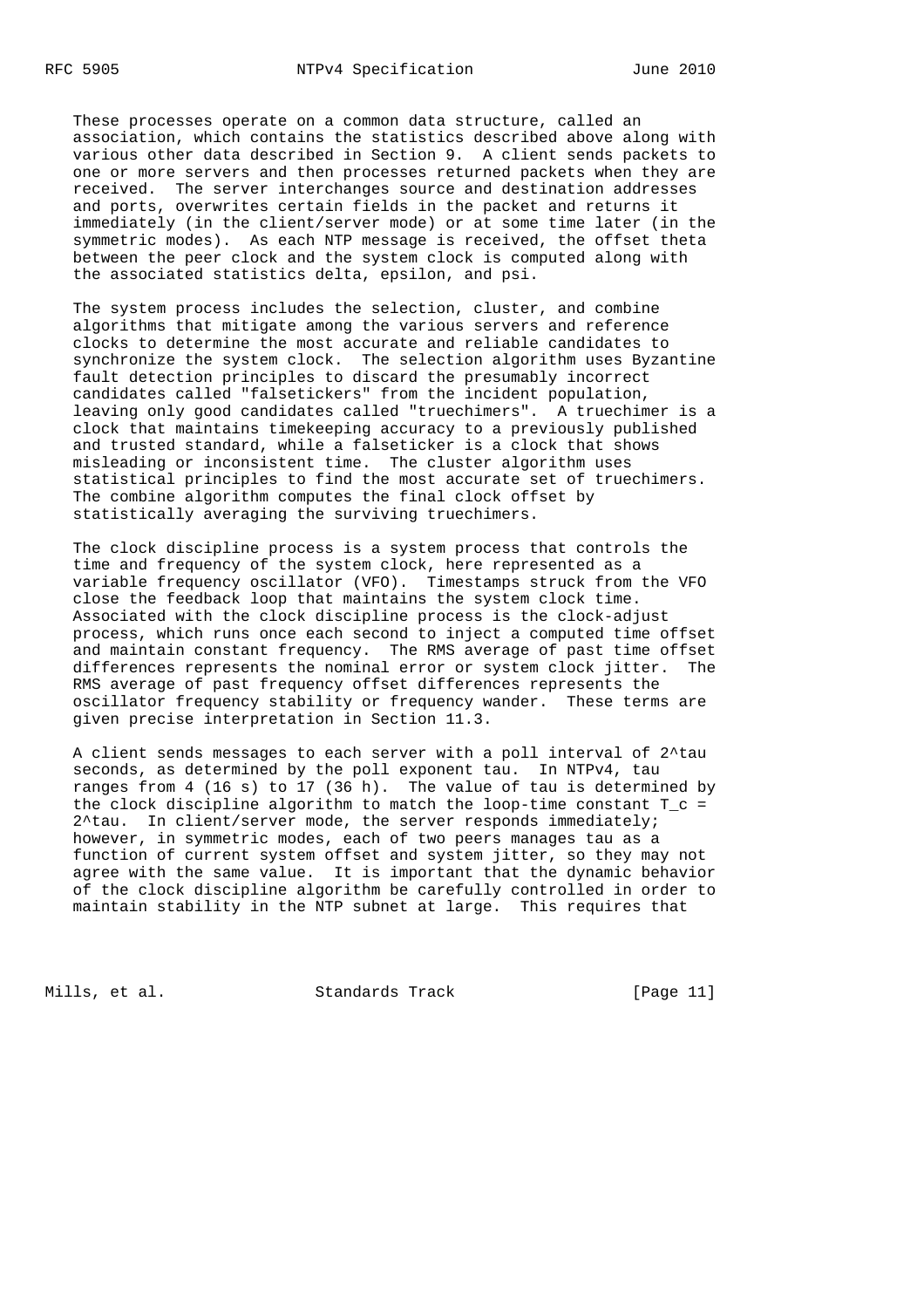the peers agree on a common tau equal to the minimum poll exponent of both peers. The NTP protocol includes provisions to properly negotiate this value.

 The implementation model includes some means to set and adjust the system clock. The operating system is assumed to provide two functions: one to set the time directly, for example, the Unix settimeofday() function, and another to adjust the time in small increments advancing or retarding the time by a designated amount, for example, the Unix adjtime() function. In this and following references, parentheses following a name indicate reference to a function rather than a simple variable. In the intended design the clock discipline process uses the adjtime() function if the adjustment is less than a designated threshold, and the settimeofday() function if above the threshold. The manner in which this is done and the value of the threshold as described in Section 10.

#### 6. Data Types

 All NTP time values are represented in twos-complement format, with bits numbered in big-endian (as described in Appendix A of [RFC0791]) fashion from zero starting at the left, or high-order, position. There are three NTP time formats, a 128-bit date format, a 64-bit timestamp format, and a 32-bit short format, as shown in Figure 3. The 128-bit date format is used where sufficient storage and word size are available. It includes a 64-bit signed seconds field spanning 584 billion years and a 64-bit fraction field resolving .05 attosecond (i.e., 0.5e-18). For convenience in mapping between formats, the seconds field is divided into a 32-bit Era Number field and a 32-bit Era Offset field. Eras cannot be produced by NTP directly, nor is there need to do so. When necessary, they can be derived from external means, such as the filesystem or dedicated hardware.

Mills, et al. Standards Track [Page 12]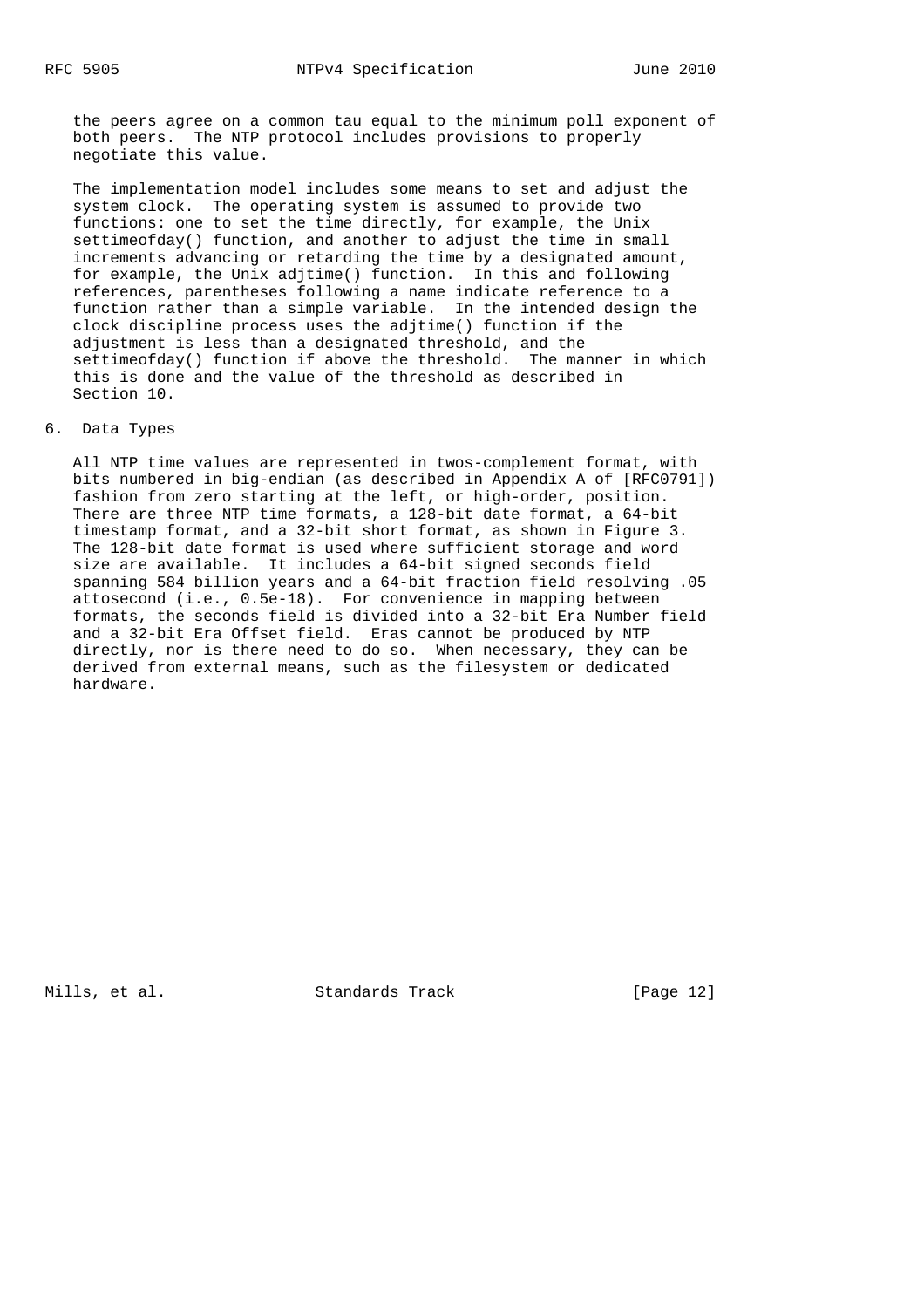



#### NTP Date Format

Figure 3: NTP Time Formats

 The 64-bit timestamp format is used in packet headers and other places with limited word size. It includes a 32-bit unsigned seconds field spanning 136 years and a 32-bit fraction field resolving 232 picoseconds. The 32-bit short format is used in delay and dispersion header fields where the full resolution and range of the other formats are not justified. It includes a 16-bit unsigned seconds field and a 16-bit fraction field.

 In the date and timestamp formats, the prime epoch, or base date of era 0, is 0 h 1 January 1900 UTC, when all bits are zero. It should be noted that strictly speaking, UTC did not exist prior to 1 January 1972, but it is convenient to assume it has existed for all eternity, even if all knowledge of historic leap seconds has been lost. Dates are relative to the prime epoch; values greater than zero represent

Mills, et al. Standards Track [Page 13]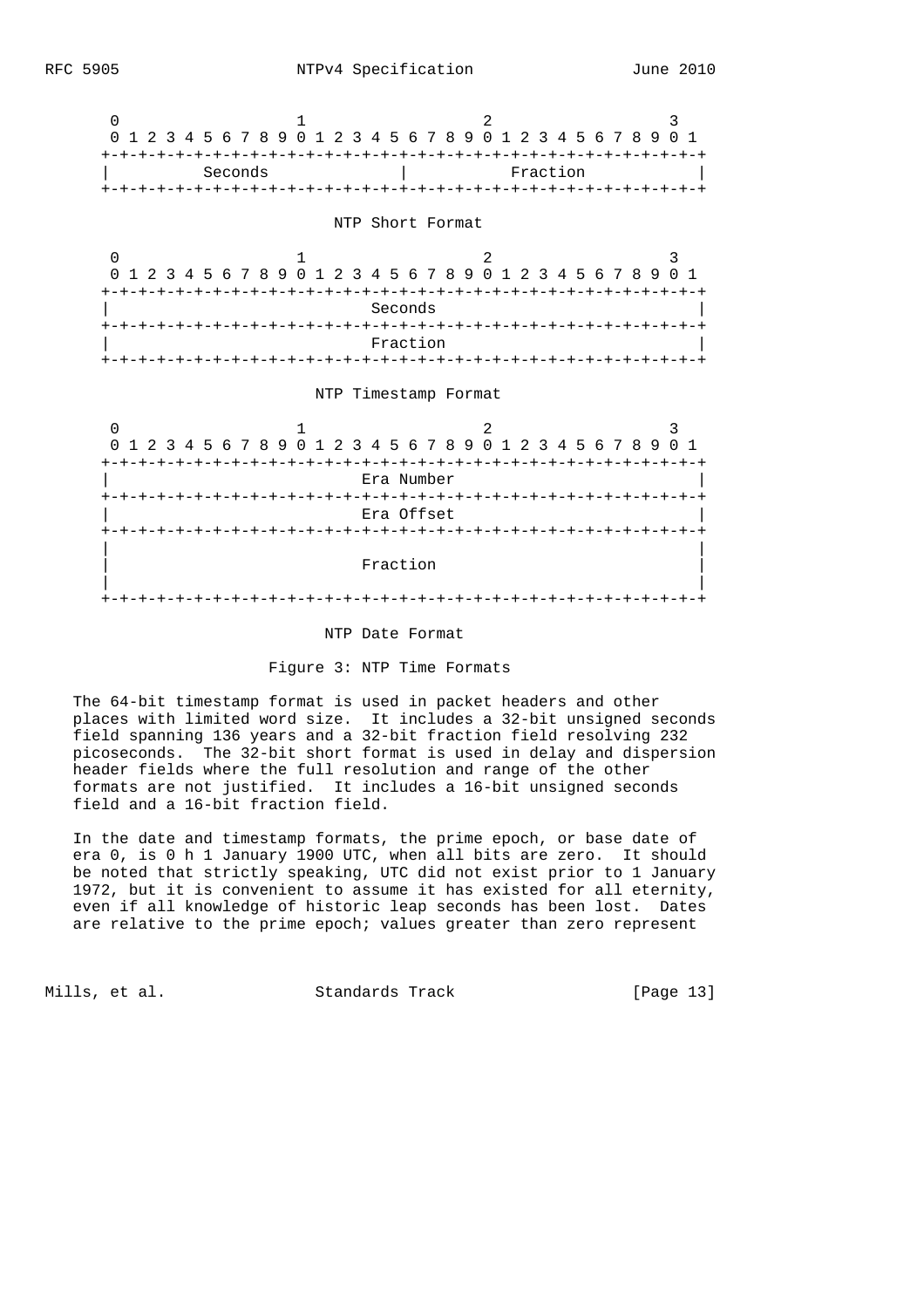times after that date; values less than zero represent times before it. Note that the Era Offset field of the date format and the Seconds field of the timestamp format have the same interpretation.

 Timestamps are unsigned values, and operations on them produce a result in the same or adjacent eras. Era 0 includes dates from the prime epoch to some time in 2036, when the timestamp field wraps around and the base date for era 1 is established. In either format, a value of zero is a special case representing unknown or unsynchronized time. Figure 4 shows a number of historic NTP dates together with their corresponding Modified Julian Day (MJD), NTP era, and NTP timestamp.

| Date        | MJD          | NTP<br>Era | NTP Timestamp<br>Era Offset | Epoch            |
|-------------|--------------|------------|-----------------------------|------------------|
| 1 Jan -4712 | $-2,400,001$ | $-49$      | 1,795,583,104               | 1st day Julian   |
| 1 Jan -1    | -679,306     | $-14$      | 139,775,744                 | 2 BCE            |
| $1$ Jan $0$ | $-678.491$   | $-14$      | 171,311,744                 | 1 BCE            |
| 1 Jan 1     | $-678,575$   | $-14$      | 202,939,144                 | 1 CE             |
| 4 Oct 1582  | $-100,851$   | $-3$       | 2,873,647,488               | Last day Julian  |
| 15 Oct 1582 | $-100,840$   | $-3$       | 2,874,597,888               | First day        |
|             |              |            |                             | Gregorian        |
| 31 Dec 1899 | 15019        | $-1$       | 4,294,880,896               | Last day NTP Era |
|             |              |            |                             | $-1$             |
| 1 Jan 1900  | 15020        | $\Omega$   | $\Omega$                    | First day NTP    |
|             |              |            |                             | $Era$ 0          |
| 1 Jan 1970  | 40,587       | $\Omega$   | 2,208,988,800               | First day UNIX   |
| 1 Jan 1972  | 41,317       | $\Omega$   | 2,272,060,800               | First day UTC    |
| 31 Dec 1999 | 51,543       | $\Omega$   | 3, 155, 587, 200            | Last day 20th    |
|             |              |            |                             | Century          |
| 8 Feb 2036  | 64,731       | 1          | 63,104                      | First day NTP    |
|             |              |            |                             | Era 1            |

#### Figure 4: Interesting Historic NTP Dates

 Let p be the number of significant bits in the second fraction. The clock resolution is defined as  $2^{\wedge}(-p)$ , in seconds. In order to minimize bias and help make timestamps unpredictable to an intruder, the non-significant bits should be set to an unbiased random bit string. The clock precision is defined as the running time to read the system clock, in seconds. Note that the precision defined in this way can be larger or smaller than the resolution. The term rho, representing the precision used in the protocol, is the larger of the two.

Mills, et al. Standards Track [Page 14]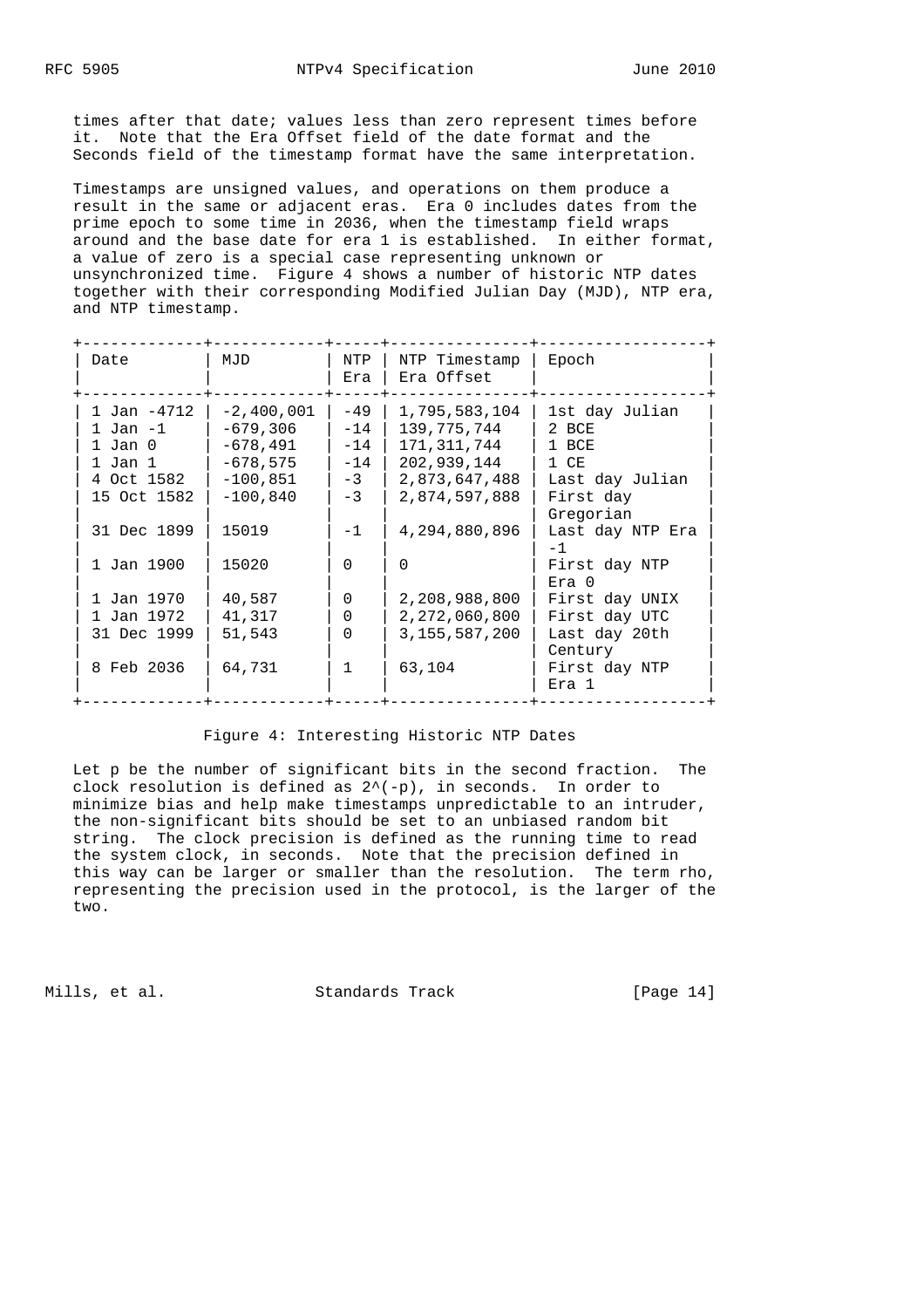The only arithmetic operation permitted on dates and timestamps is twos-complement subtraction, yielding a 127-bit or 63-bit signed result. It is critical that the first-order differences between two dates preserve the full 128-bit precision and the first-order differences between two timestamps preserve the full 64-bit precision. However, the differences are ordinarily small compared to the seconds span, so they can be converted to floating double format for further processing and without compromising the precision.

 It is important to note that twos-complement arithmetic does not distinguish between signed and unsigned values (although comparisons can take sign into account); only the conditional branch instructions do. Thus, although the distinction is made between signed dates and unsigned timestamps, they are processed the same way. A perceived hazard with 64-bit timestamp calculations spanning an era, such as is possible in 2036, might result in over-run. In point of fact, if the client is set within 68 years of the server before the protocol is started, correct values are obtained even if the client and server are in adjacent eras.

 Some time values are represented in exponent format, including the precision, time constant, and poll interval. These are in 8-bit signed integer format in log2 (log base 2) seconds. The only arithmetic operations permitted on them are increment and decrement. For the purpose of this document and to simplify the presentation, a reference to one of these variables by name means the exponentiated value, e.g., the poll interval is 1024 s, while reference by name and exponent means the actual value, e.g., the poll exponent is 10.

 To convert system time in any format to NTP date and timestamp formats requires that the number of seconds s from the prime epoch to the system time be determined. To determine the integer era and timestamp given s,

era = s / 2^(32) and timestamp = s - era \* 2^(32),

 which works for positive and negative dates. To determine s given the era and timestamp,

 $s = era * 2^(32) + timestamp.$ 

 Converting between NTP and system time can be a little messy, and is beyond the scope of this document. Note that the number of days in era 0 is one more than the number of days in most other eras, and this won't happen again until the year 2400 in era 3.

Mills, et al. Standards Track [Page 15]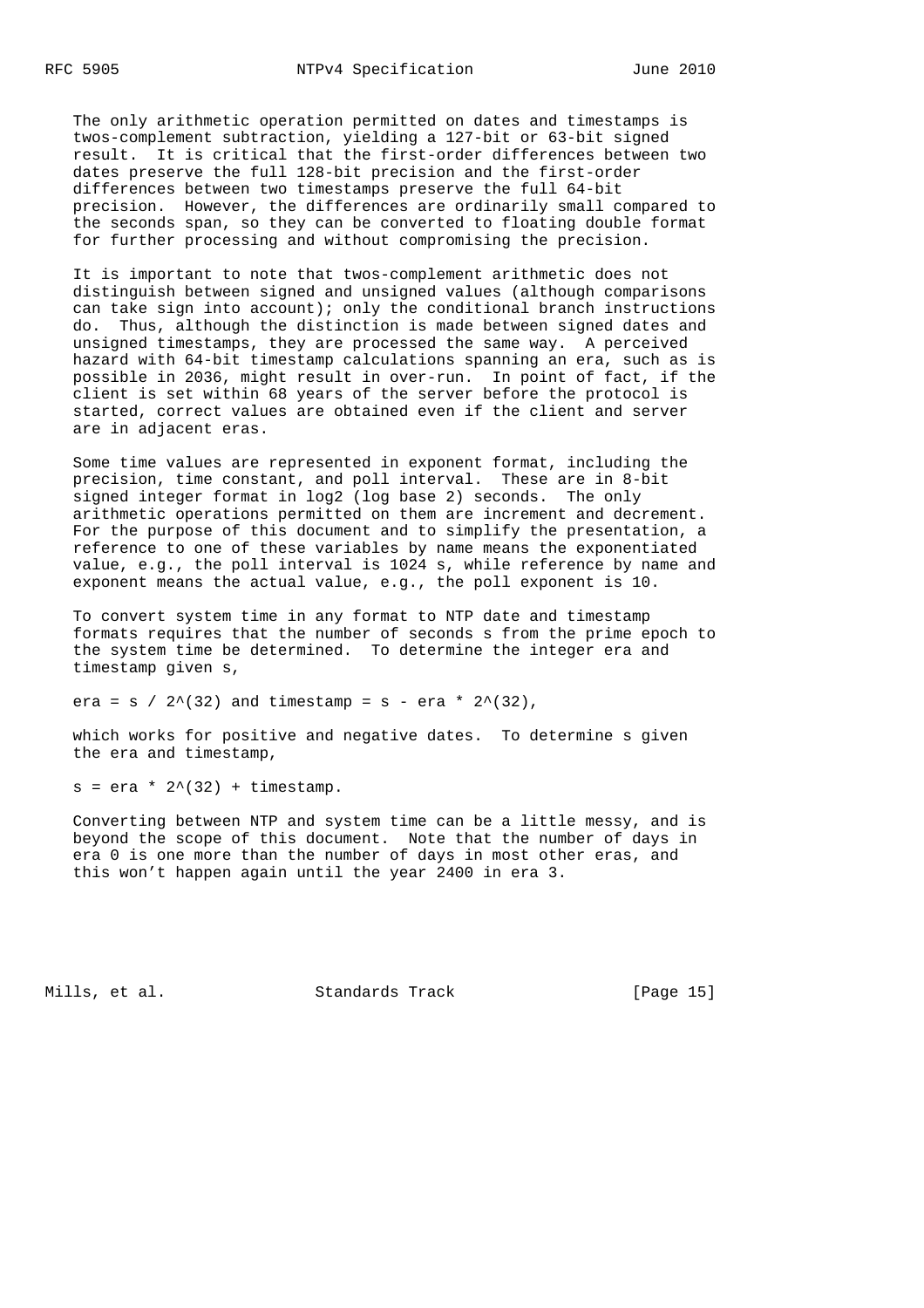In the description of state variables to follow, explicit reference to integer type implies a 32-bit unsigned integer. This simplifies bounds checks, since only the upper limit needs to be defined. Without explicit reference, the default type is 64-bit floating double. Exceptions will be noted as necessary.

## 7. Data Structures

 The NTP state machines are defined in the following sections. State variables are separated into classes according to their function in packet headers, peer and poll processes, the system process, and the clock discipline process. Packet variables represent the NTP header values in transmitted and received packets. Peer and poll variables represent the contents of the association for each server separately. System variables represent the state of the server as seen by its dependent clients. Clock discipline variables represent the internal workings of the clock discipline algorithm. An example is described in Appendix A.

## 7.1. Structure Conventions

 In order to distinguish between different variables of the same name but used in different processes, the naming convention summarized in Figure 5 is adopted. A receive packet variable v is a member of the packet structure r with fully qualified name r.v. In a similar manner, x.v is a transmit packet variable, p.v is a peer variable, s.v is a system variable, and c.v is a clock discipline variable. There is a set of peer variables for each association; there is only one set of system and clock variables.

| Name           | Description                     |
|----------------|---------------------------------|
| r.             | receive packet header variable  |
| $X$ .          | transmit packet header variable |
| $p$ .          | peer/poll variable              |
| $S$ .          | system variable                 |
| $\mathsf{C}$ . | clock discipline variable       |

#### Figure 5: Prefix Conventions

#### 7.2. Global Parameters

 In addition to the variable classes, a number of global parameters are defined in this document, including those shown with values in Figure 6.

Mills, et al. Standards Track [Page 16]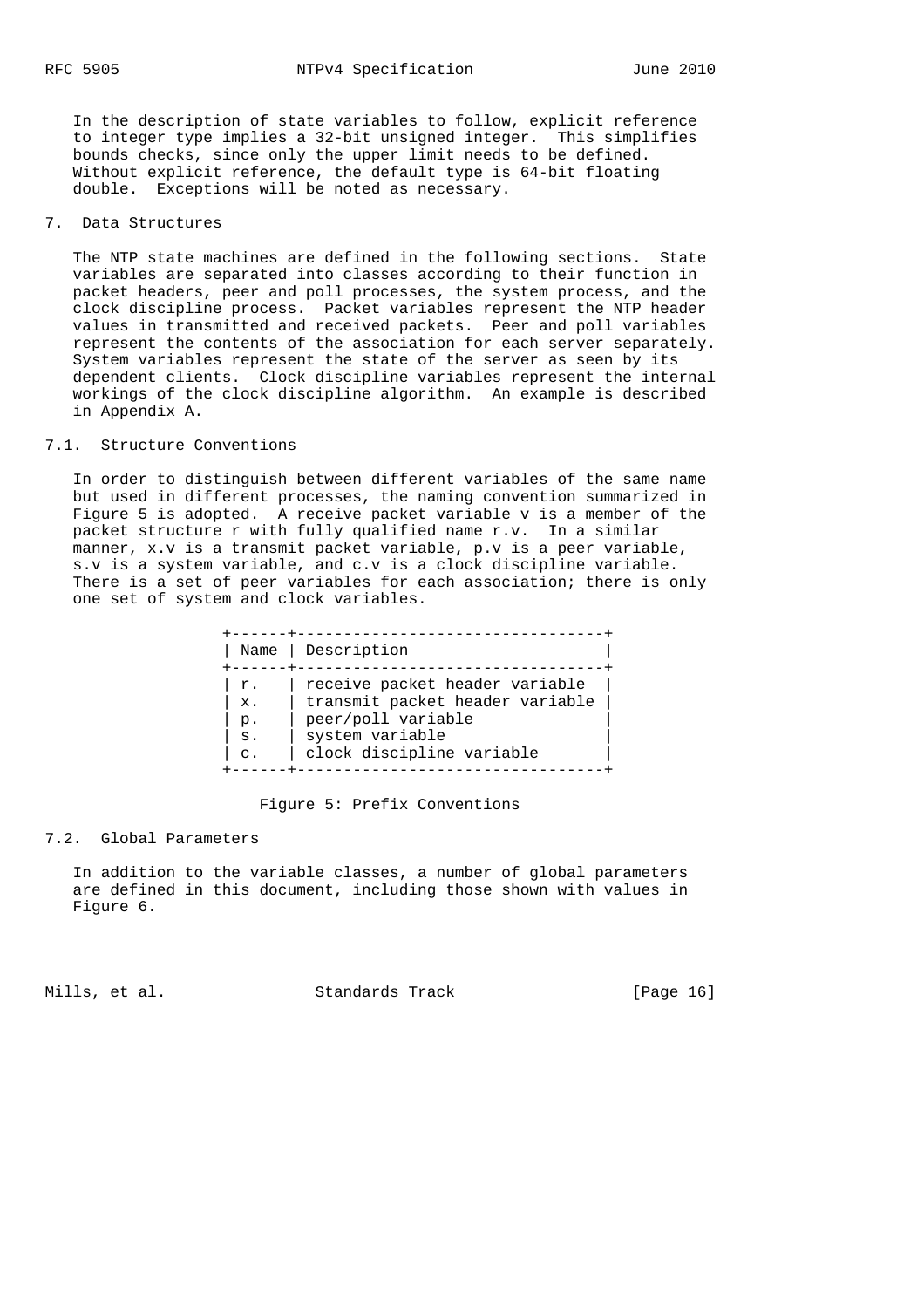| Name                                                                                             |
|--------------------------------------------------------------------------------------------------|
| PORT.<br>VERSION<br>TOLERANCE<br>MINPOLL<br>MAXPOLL<br>MAXDISP<br>MINDISP<br>MAXDIST<br>MAXSTRAT |

#### Figure 6: Global Parameters

 While these are the only global parameters needed for interoperability, a larger collection is necessary in any implementation. Appendix A.1.1 contains those used by the skeleton for the mitigation algorithms, clock discipline algorithm, and related implementation-dependent functions. Some of these parameter values are cast in stone, like the NTP port number assigned by the IANA and the version number assigned NTPv4 itself. Others, like the frequency tolerance (also called PHI), involve an assumption about the worst-case behavior of a system clock once synchronized and then allowed to drift when its sources have become unreachable. The minimum and maximum parameters define the limits of state variables as described in later sections of this document.

 While shown with fixed values in this document, some implementations may make them variables adjustable by configuration commands. For instance, the reference implementation computes the value of PRECISION as log2 of the minimum time in several iterations to read the system clock.

## 7.3. Packet Header Variables

 The most important state variables from an external point of view are the packet header variables described in Figure 7 and below. The NTP packet header consists of an integral number of 32-bit (4 octet) words in network byte order. The packet format consists of three components: the header itself, one or more optional extension fields, and an optional message authentication code (MAC). The header component is identical to the NTPv3 header and previous versions. The optional extension fields are used by the Autokey public key cryptographic algorithms described in [RFC5906]. The optional MAC is used by both Autokey and the symmetric key cryptographic algorithm described in this RFC.

Mills, et al. Standards Track [Page 17]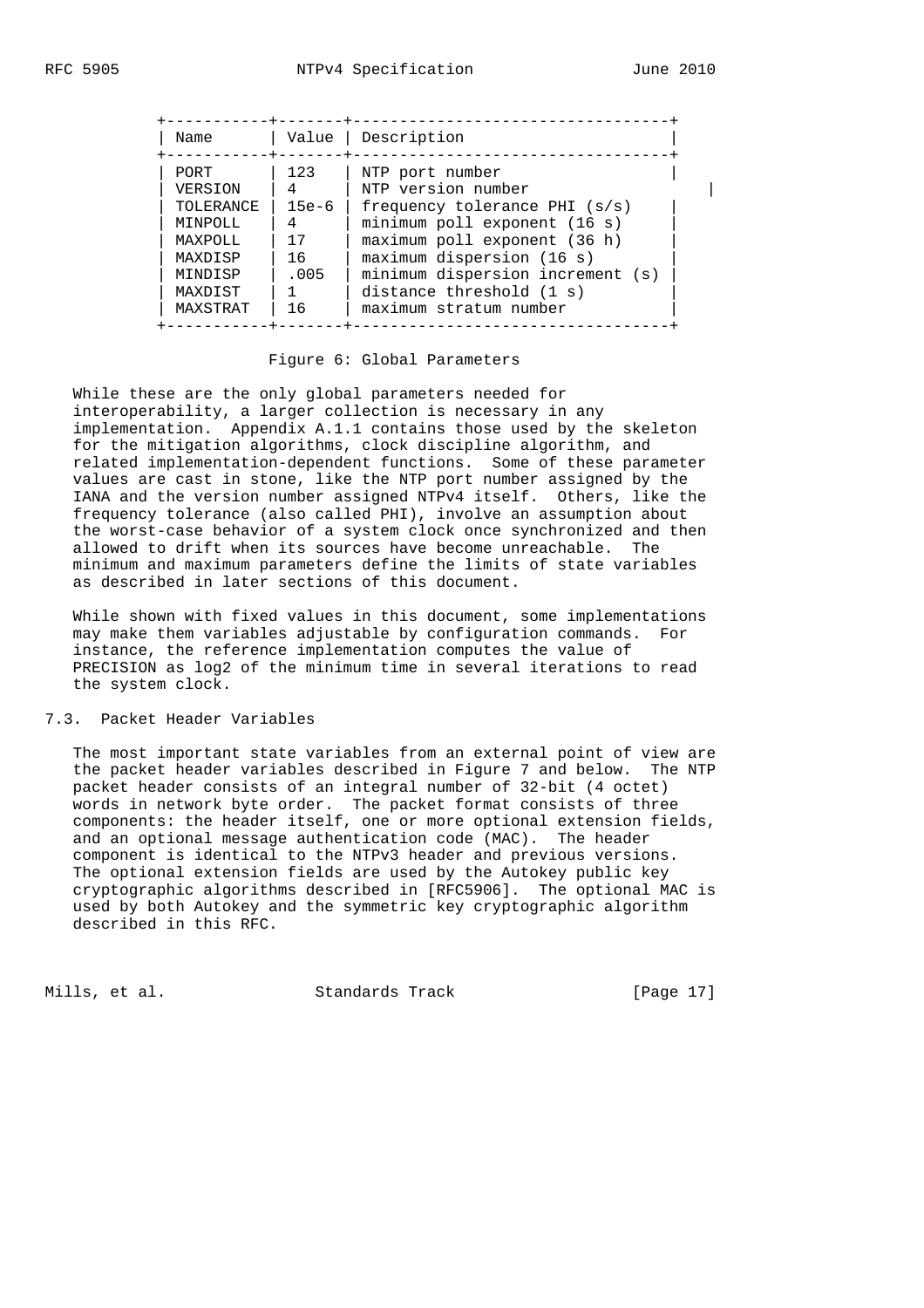| Name                                                                                                                                              | Formula                                                                                                                                | Description                                                                                                                                                                                                                                                                                      |
|---------------------------------------------------------------------------------------------------------------------------------------------------|----------------------------------------------------------------------------------------------------------------------------------------|--------------------------------------------------------------------------------------------------------------------------------------------------------------------------------------------------------------------------------------------------------------------------------------------------|
| leap<br>version<br>mode<br>stratum<br>poll<br>precision<br>rootdelay<br>rootdisp<br>refid<br>reftime<br>orq<br>rec<br>xmt<br>dst<br>keyid<br>dast | leap<br>version<br>mode<br>stratum<br>poll<br>rho<br>delta r<br>epsilon r<br>refid<br>reftime<br>T1<br>T2<br>T3<br>T4<br>keyid<br>dgst | leap indicator (LI)<br>version number (VN)<br>mode<br>stratum<br>poll exponent<br>precision exponent<br>root delay<br>root dispersion<br>reference ID<br>reference timestamp<br>origin timestamp<br>receive timestamp<br>transmit timestamp<br>destination timestamp<br>key ID<br>message digest |

Figure 7: Packet Header Variables

 The NTP packet is a UDP datagram [RFC0768]. Some fields use multiple words and others are packed in smaller fields within a word. The NTP packet header shown in Figure 8 has 12 words followed by optional extension fields and finally an optional message authentication code (MAC) consisting of the Key Identifier field and Message Digest field.

Mills, et al. Standards Track [Page 18]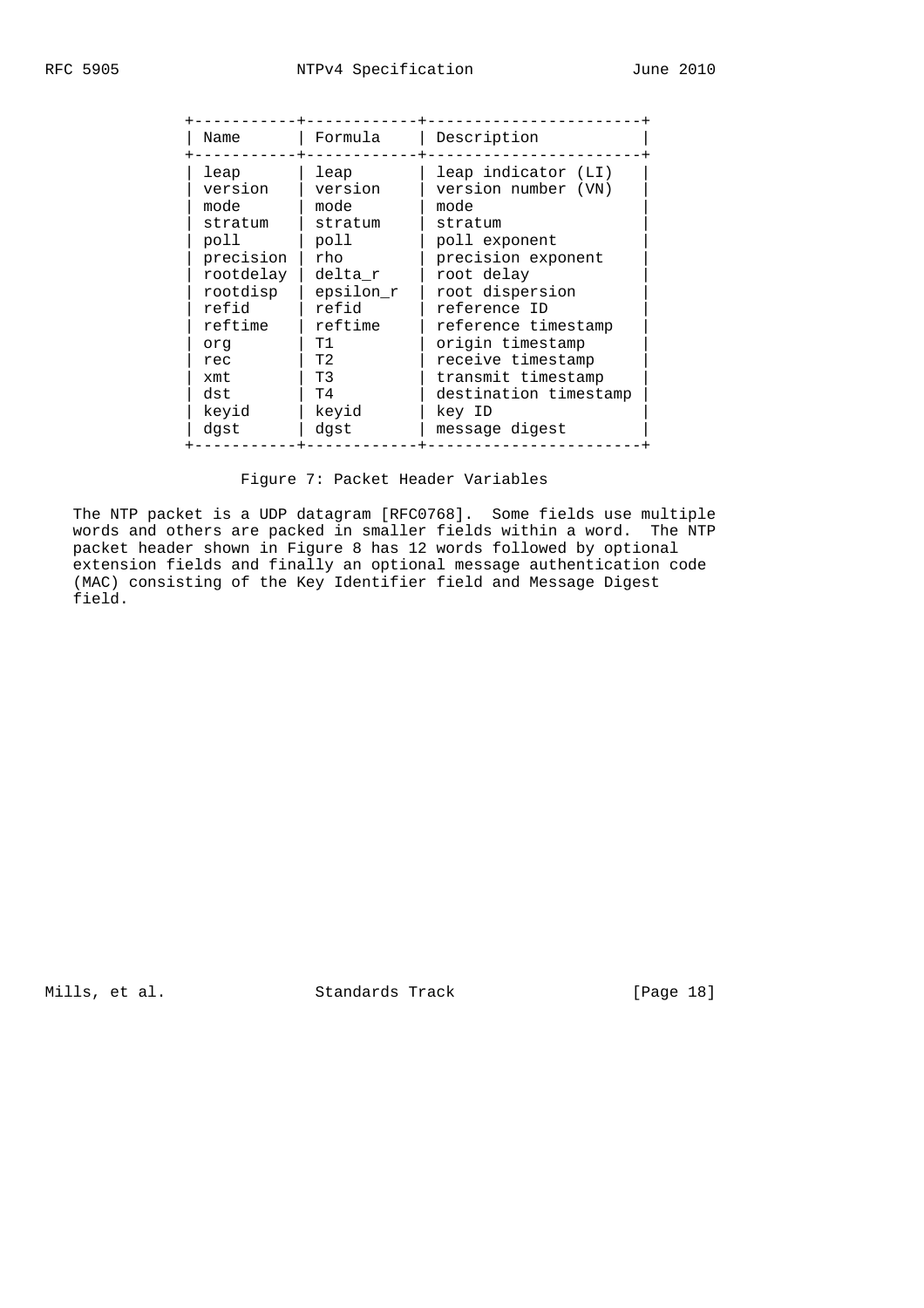| 0<br>ı<br>2345678901234567890<br>2345678901<br>1<br>0<br>1 |
|------------------------------------------------------------|
| Poll<br> Mode  <br>I LI.<br>VN<br>Stratum<br>Precision     |
| Root Delay<br>-+-+-+-+-+-+-+-+-+-+-+-+-+-+-+-+-+-          |
| Root Dispersion<br>-+-+-+-+-+-+-+-+-+-+-+-+-+-+-+-+-       |
| Reference ID<br>-+-+-+-+-+-+-+-+-+-+-+-+-+-+-+-            |
| Reference Timestamp (64)                                   |
|                                                            |
| Origin Timestamp (64)                                      |
| -+-+-+-+-+-+-+                                             |
| Receive Timestamp (64)                                     |
| ーナーナーナーナ<br>Transmit Timestamp (64)                        |
| -+-+-+-+-+-+-+-+-+-+-+-+-+-+-+-                            |
| Extension Field 1 (variable)                               |
|                                                            |
| Extension Field 2 (variable)                               |
| Key Identifier<br>-+-+-+-+-+-+-+-+-+-+-+-+-+-+-+-          |
| dgst (128)                                                 |
|                                                            |
| Figure 8: Packet Header Format                             |

Mills, et al. Standards Track

[Page 19]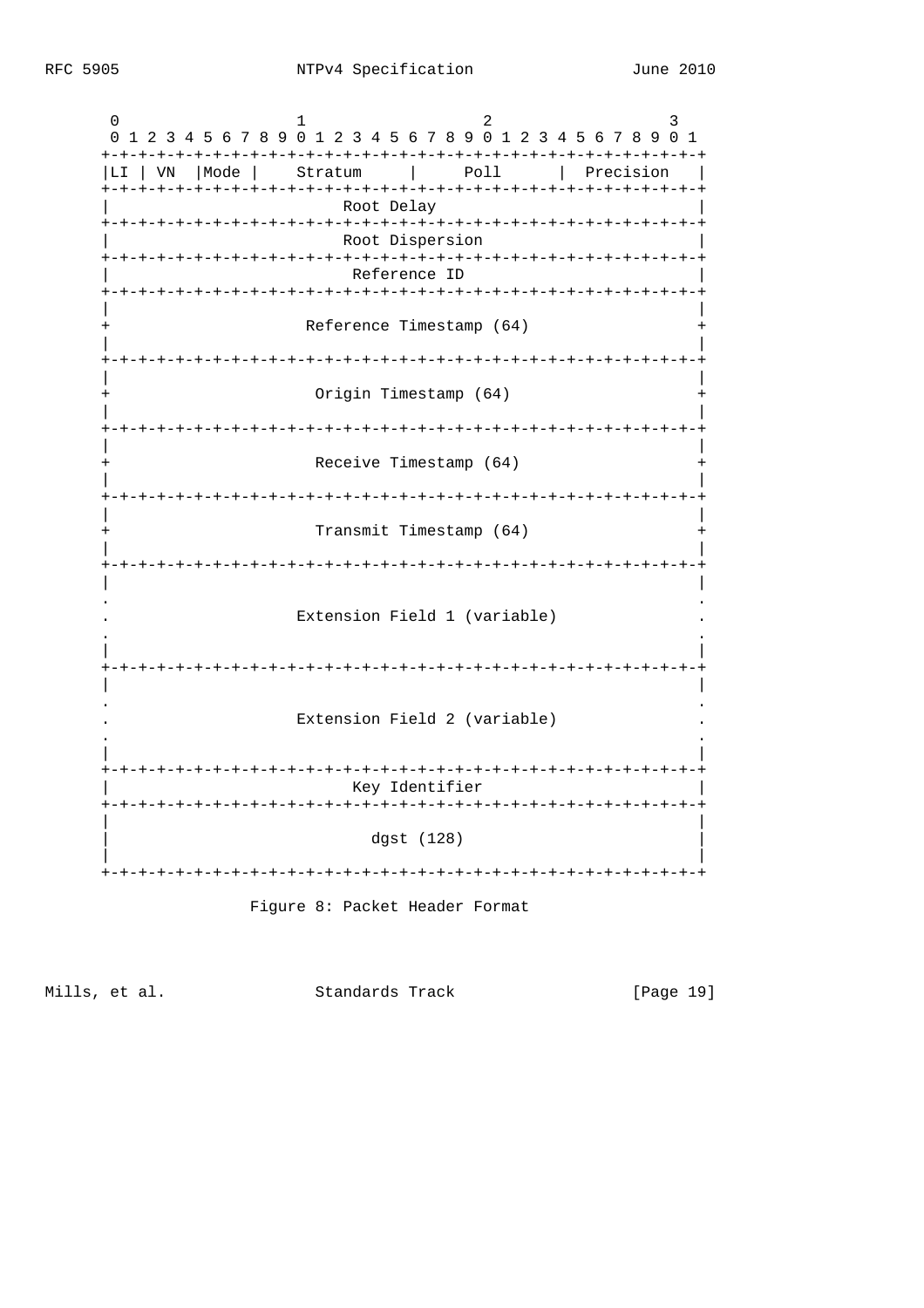The extension fields are used to add optional capabilities, for example, the Autokey security protocol [RFC5906]. The extension field format is presented in order for the packet to be parsed without the knowledge of the extension field functions. The MAC is used by both Autokey and the symmetric key authentication scheme.

 A list of the packet header variables is shown in Figure 7 and described in detail below. Except for a minor variation when using the IPv6 address family, these fields are backwards compatible with NTPv3. The packet header fields apply to both transmitted packets (x prefix) and received packets (r prefix). In Figure 8, the size of some multiple-word fields is shown in bits if not the default 32 bits. The basic header extends from the beginning of the packet to the end of the Transmit Timestamp field.

 The fields and associated packet variables (in parentheses) are interpreted as follows:

 LI Leap Indicator (leap): 2-bit integer warning of an impending leap second to be inserted or deleted in the last minute of the current month with values defined in Figure 9.

|   | Value   Meaning                                                                                                                |
|---|--------------------------------------------------------------------------------------------------------------------------------|
| 2 | no warning<br>last minute of the day has 61 seconds<br>last minute of the day has 59 seconds<br>unknown (clock unsynchronized) |

## Figure 9: Leap Indicator

 VN Version Number (version): 3-bit integer representing the NTP version number, currently 4.

 Mode (mode): 3-bit integer representing the mode, with values defined in Figure 10.

Mills, et al. Standards Track [Page 20]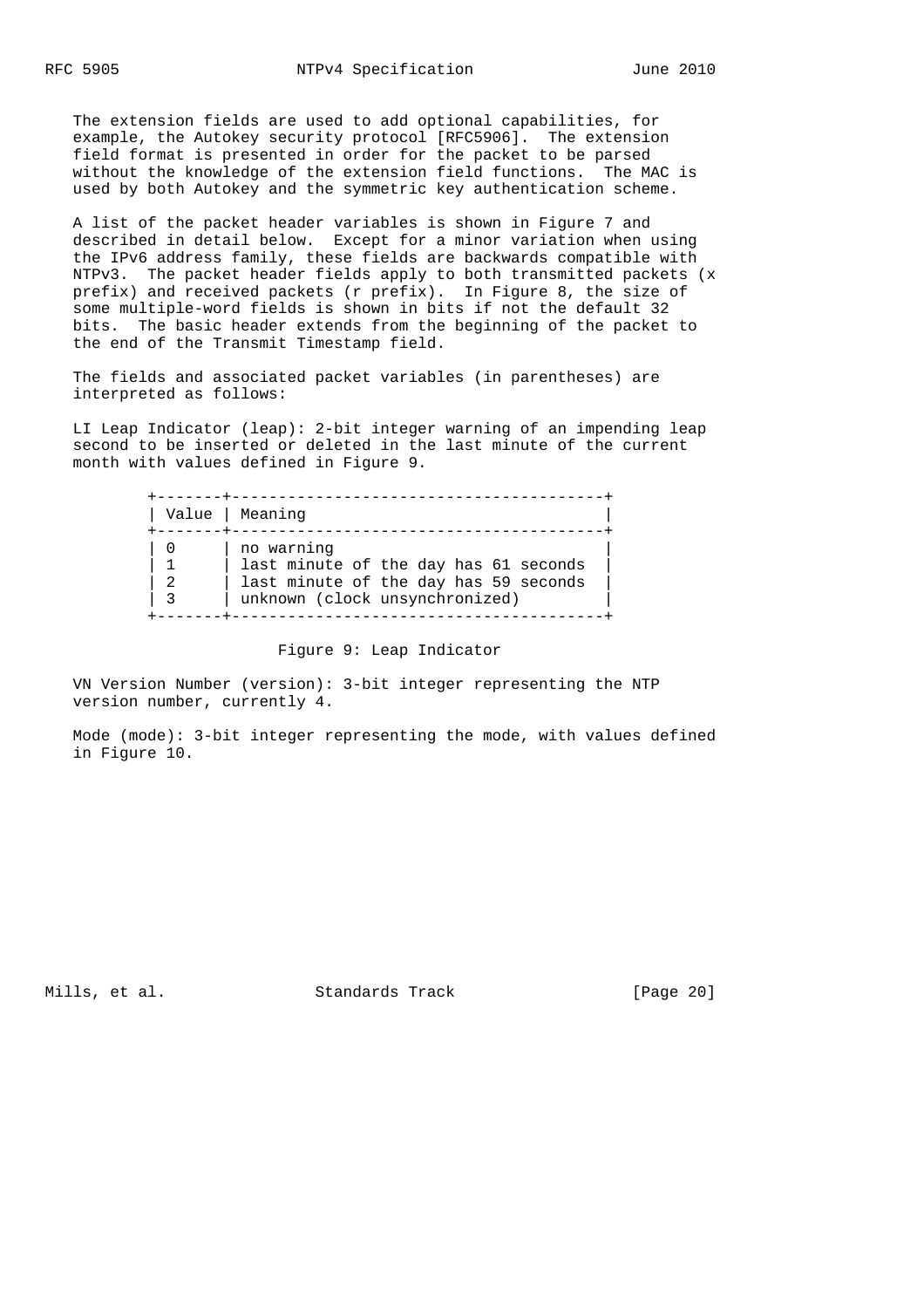| Value       | Meaning                                                                                                                               |
|-------------|---------------------------------------------------------------------------------------------------------------------------------------|
| ≘<br>5<br>6 | reserved<br>symmetric active<br>symmetric passive<br>client<br>server<br>broadcast<br>NTP control message<br>reserved for private use |

#### Figure 10: Association Modes

 Stratum (stratum): 8-bit integer representing the stratum, with values defined in Figure 11.

| Value                              |
|------------------------------------|
| -0<br>$2 - 15$<br>16<br>$17 - 255$ |

## Figure 11: Packet Stratum

 It is customary to map the stratum value 0 in received packets to MAXSTRAT (16) in the peer variable p.stratum and to map p.stratum values of MAXSTRAT or greater to 0 in transmitted packets. This allows reference clocks, which normally appear at stratum 0, to be conveniently mitigated using the same clock selection algorithms used for external sources (see Appendix A.5.5.1 for an example).

 Poll: 8-bit signed integer representing the maximum interval between successive messages, in log2 seconds. Suggested default limits for minimum and maximum poll intervals are 6 and 10, respectively.

 Precision: 8-bit signed integer representing the precision of the system clock, in log2 seconds. For instance, a value of -18 corresponds to a precision of about one microsecond. The precision can be determined when the service first starts up as the minimum time of several iterations to read the system clock.

Mills, et al. Standards Track [Page 21]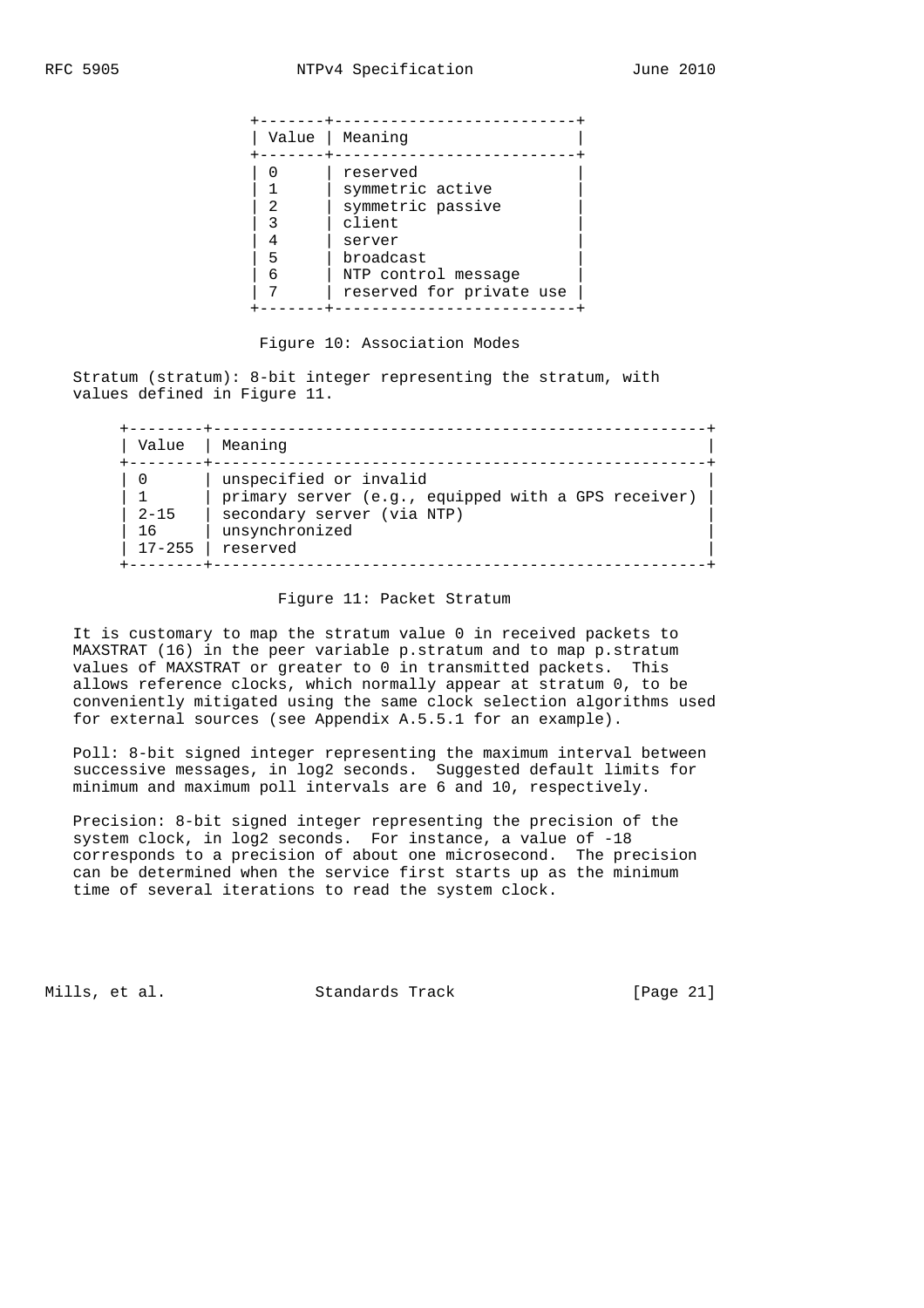Root Delay (rootdelay): Total round-trip delay to the reference clock, in NTP short format.

 Root Dispersion (rootdisp): Total dispersion to the reference clock, in NTP short format.

 Reference ID (refid): 32-bit code identifying the particular server or reference clock. The interpretation depends on the value in the stratum field. For packet stratum 0 (unspecified or invalid), this is a four-character ASCII [RFC1345] string, called the "kiss code", used for debugging and monitoring purposes. For stratum 1 (reference clock), this is a four-octet, left-justified, zero-padded ASCII string assigned to the reference clock. The authoritative list of Reference Identifiers is maintained by IANA; however, any string beginning with the ASCII character "X" is reserved for unregistered experimentation and development. The identifiers in Figure 12 have been used as ASCII identifiers:

| ID.  | Clock Source                                       |
|------|----------------------------------------------------|
| GOES | Geosynchronous Orbit Environment Satellite         |
| GPS  | Global Position System                             |
| GAL  | Galileo Positioning System                         |
| PPS  | Generic pulse-per-second                           |
| IRIG | Inter-Range Instrumentation Group                  |
| WWVB | LF Radio WWVB Ft. Collins, CO 60 kHz               |
| DCF  | LF Radio DCF77 Mainflingen, DE 77.5 kHz            |
| HBG  | LF Radio HBG Prangins, HB 75 kHz                   |
| MSF  | LF Radio MSF Anthorn, UK 60 kHz                    |
| JJY  | LF Radio JJY Fukushima, JP 40 kHz, Saga, JP 60 kHz |
| LORC | MF Radio LORAN C station, 100 kHz                  |
| TDF  | MF Radio Allouis, FR 162 kHz                       |
| CHU  | HF Radio CHU Ottawa, Ontario                       |
| WWV  | HF Radio WWV Ft. Collins, CO                       |
| WWVH | HF Radio WWVH Kauai, HI                            |
| NIST | NIST telephone modem                               |
| ACTS | NIST telephone modem                               |
| USNO | USNO telephone modem                               |
| PTB  | European telephone modem                           |

## Figure 12: Reference Identifiers

 Above stratum 1 (secondary servers and clients): this is the reference identifier of the server and can be used to detect timing loops. If using the IPv4 address family, the identifier is the four octet IPv4 address. If using the IPv6 address family, it is the

Mills, et al. Standards Track [Page 22]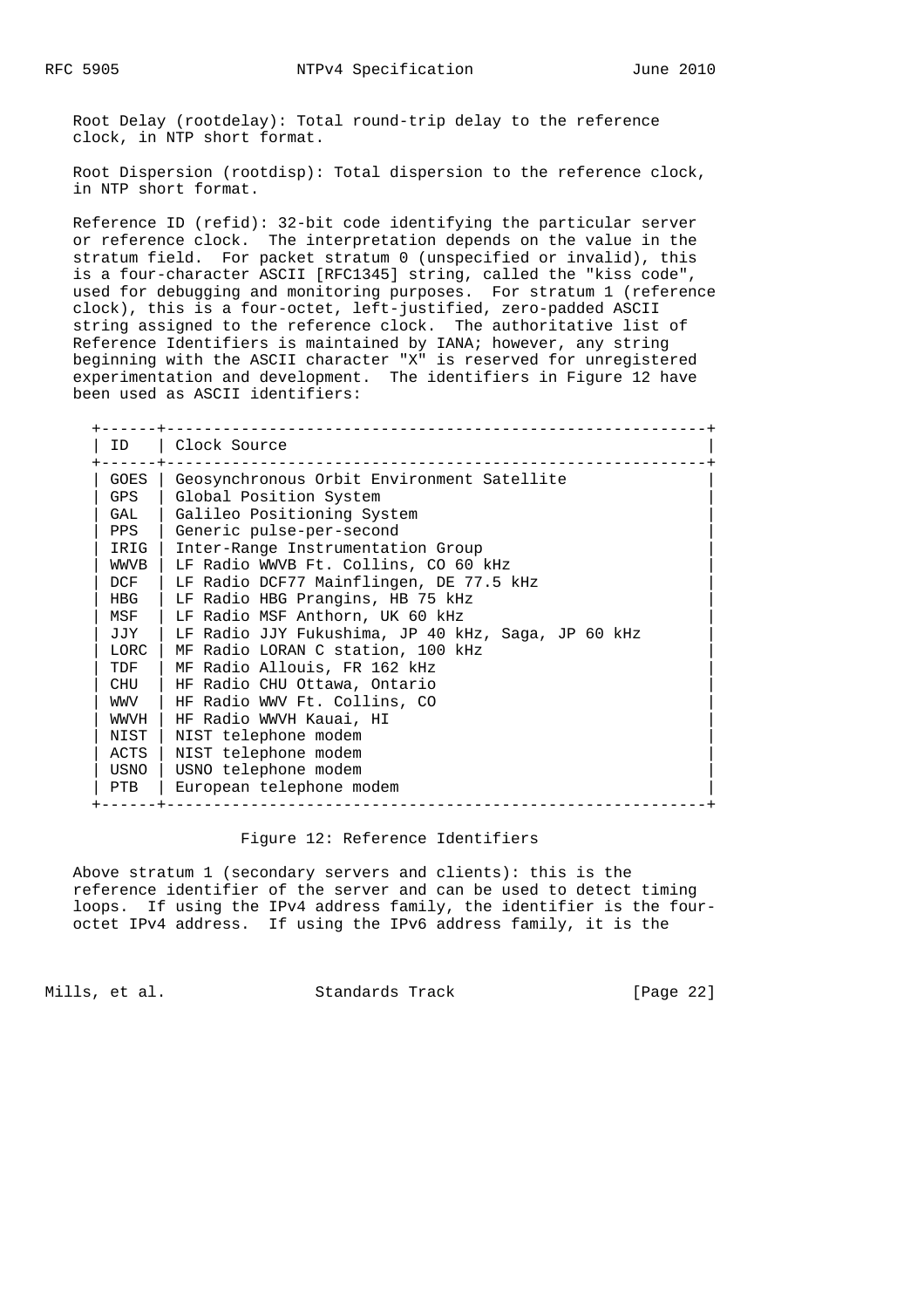first four octets of the MD5 hash of the IPv6 address. Note that, when using the IPv6 address family on an NTPv4 server with a NTPv3 client, the Reference Identifier field appears to be a random value and a timing loop might not be detected.

 Reference Timestamp: Time when the system clock was last set or corrected, in NTP timestamp format.

 Origin Timestamp (org): Time at the client when the request departed for the server, in NTP timestamp format.

 Receive Timestamp (rec): Time at the server when the request arrived from the client, in NTP timestamp format.

 Transmit Timestamp (xmt): Time at the server when the response left for the client, in NTP timestamp format.

 Destination Timestamp (dst): Time at the client when the reply arrived from the server, in NTP timestamp format.

 Note: The Destination Timestamp field is not included as a header field; it is determined upon arrival of the packet and made available in the packet buffer data structure.

 If the NTP has access to the physical layer, then the timestamps are associated with the beginning of the symbol after the start of frame. Otherwise, implementations should attempt to associate the timestamp to the earliest accessible point in the frame.

 The MAC consists of the Key Identifier followed by the Message Digest. The message digest, or cryptosum, is calculated as in [RFC1321] over all NTP-header and optional extension fields, but not the MAC itself.

 Extension Field n: See Section 7.5 for a description of the format of this field.

 Key Identifier (keyid): 32-bit unsigned integer used by the client and server to designate a secret 128-bit MD5 key.

 Message Digest (digest): 128-bit MD5 hash computed over the key followed by the NTP packet header and extensions fields (but not the Key Identifier or Message Digest fields).

 It should be noted that the MAC computation used here differs from those defined in [RFC1305] and [RFC4330] but is consistent with how existing implementations generate a MAC.

Mills, et al. Standards Track [Page 23]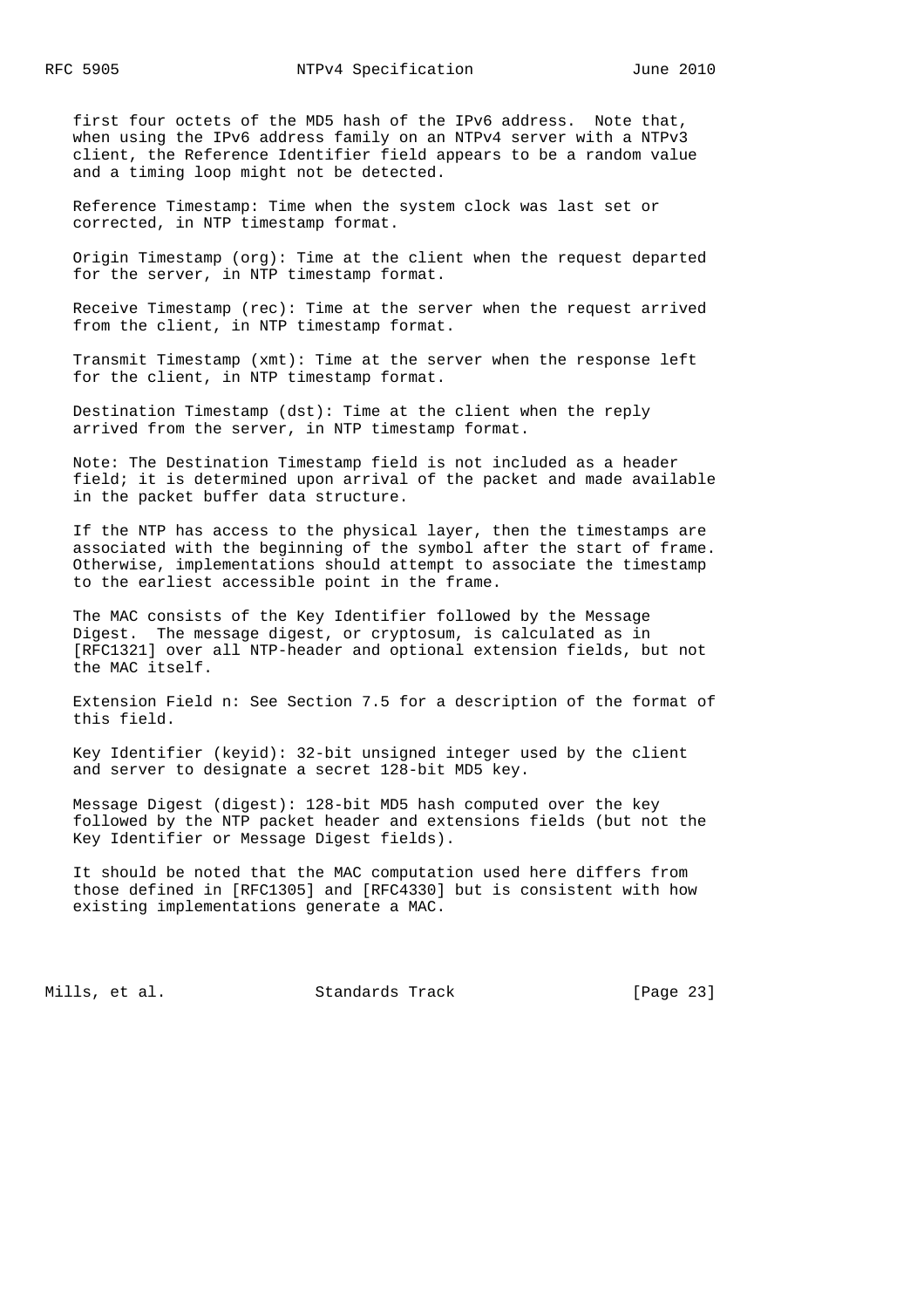# 7.4. The Kiss-o'-Death Packet

 If the Stratum field is 0, which implies unspecified or invalid, the Reference Identifier field can be used to convey messages useful for status reporting and access control. These are called Kiss-o'-Death (KoD) packets and the ASCII messages they convey are called kiss codes. The KoD packets got their name because an early use was to tell clients to stop sending packets that violate server access controls. The kiss codes can provide useful information for an intelligent client, either NTPv4 or SNTPv4. Kiss codes are encoded in four-character ASCII strings that are left justified and zero filled. The strings are designed for character displays and log files. A list of the currently defined kiss codes is given in Figure 13. Recipients of kiss codes MUST inspect them and, in the following cases, take these actions:

- a. For kiss codes DENY and RSTR, the client MUST demobilize any associations to that server and stop sending packets to that server;
- b. For kiss code RATE, the client MUST immediately reduce its polling interval to that server and continue to reduce it each time it receives a RATE kiss code.
- c. Kiss codes beginning with the ASCII character "X" are for unregistered experimentation and development and MUST be ignored if not recognized.
- d. Other than the above conditions, KoD packets have no protocol significance and are discarded after inspection.

Mills, et al. Standards Track [Page 24]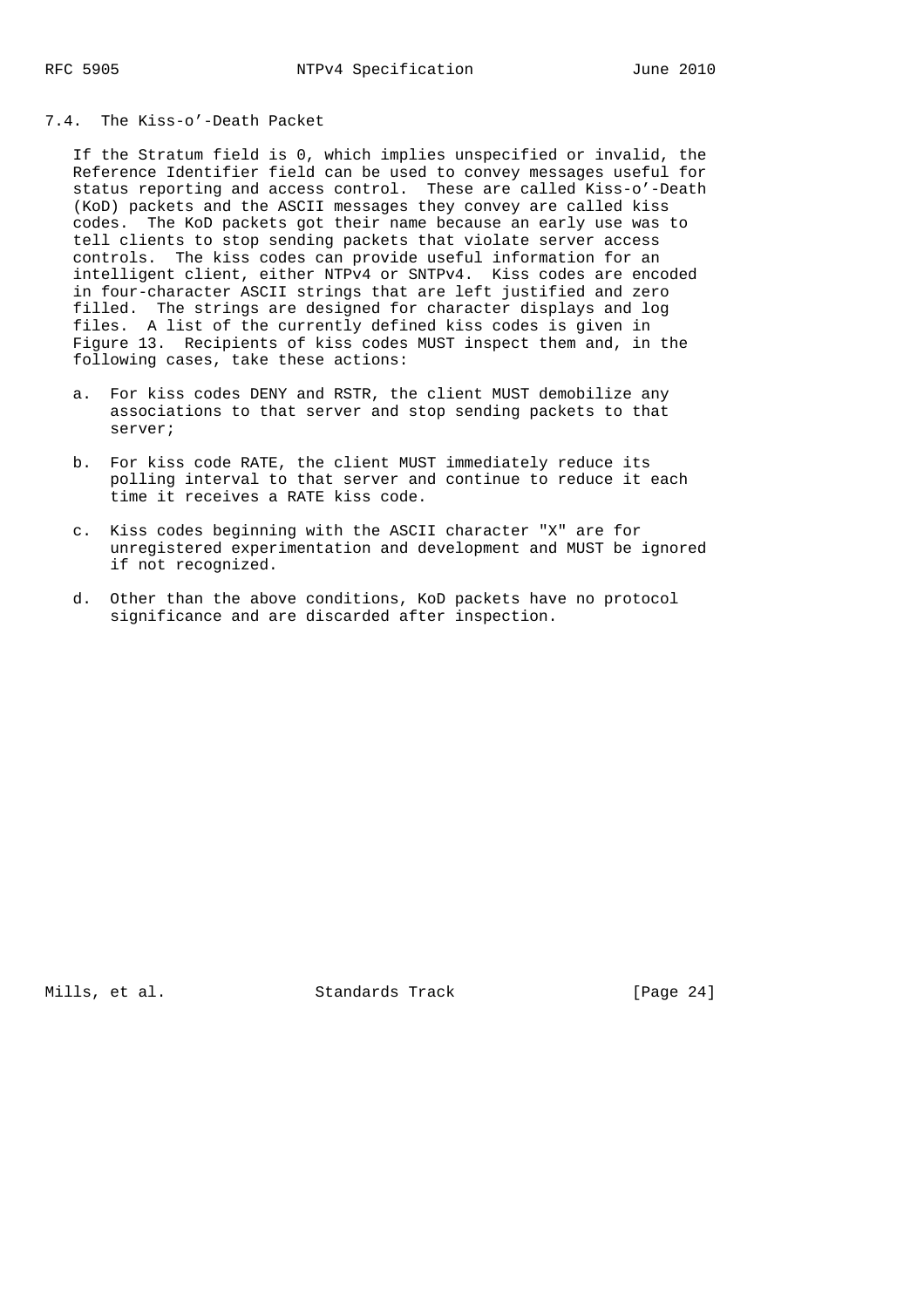| Code  | Meaning                                                                                                    |
|-------|------------------------------------------------------------------------------------------------------------|
| ACST  | The association belongs to a unicast server.                                                               |
| AUTH  | Server authentication failed.                                                                              |
| AUTO  | Autokey sequence failed.                                                                                   |
| BCST  | The association belongs to a broadcast server.                                                             |
| CRYP  | Cryptographic authentication or identification failed.                                                     |
| DENY. | Access denied by remote server.                                                                            |
| DROP  | Lost peer in symmetric mode.                                                                               |
| RSTR  | Access denied due to local policy.                                                                         |
| INIT  | The association has not yet synchronized for the first<br>time.                                            |
| MCST  | The association belongs to a dynamically discovered server.                                                |
| NKEY  | No key found. Either the key was never installed or is<br>not trusted.                                     |
| RATE. | Rate exceeded. The server has temporarily denied access<br>because the client exceeded the rate threshold. |
| RMOT  | Alteration of association from a remote host running<br>ntpdc.                                             |
| STEP  | A step change in system time has occurred, but the<br>association has not yet resynchronized.              |

## Figure 13: Kiss Codes

 The Receive Timestamp and the Transmit Timestamp (set by the server) are undefined when in a KoD packet and MUST NOT be relied upon to have valid values and MUST be discarded.

# 7.5. NTP Extension Field Format

 In NTPv4, one or more extension fields can be inserted after the header and before the MAC, which is always present when an extension field is present. Other than defining the field format, this document makes no use of the field contents. An extension field contains a request or response message in the format shown in Figure 14.

Mills, et al. Standards Track [Page 25]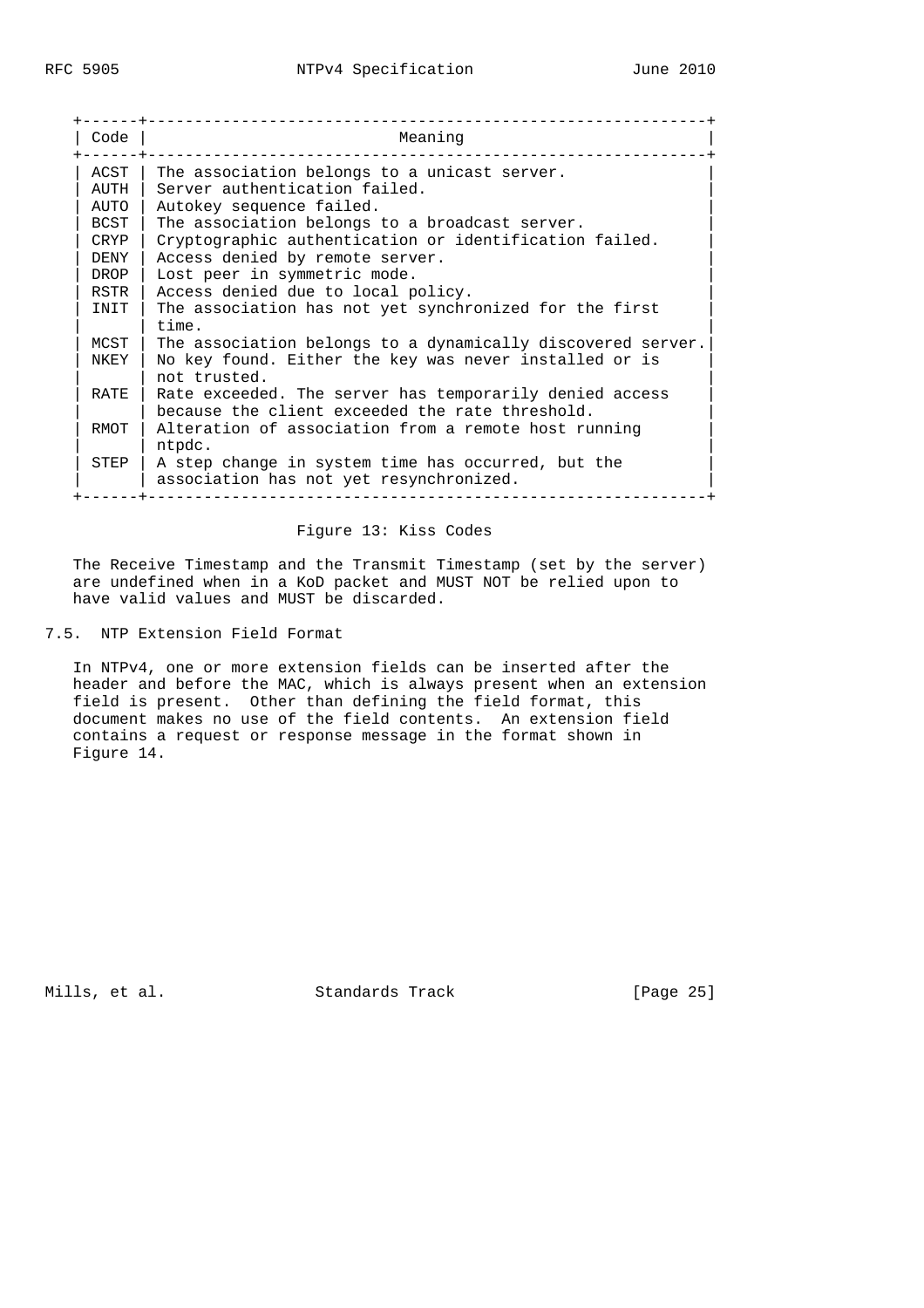

#### Figure 14: Extension Field Format

 All extension fields are zero-padded to a word (four octets) boundary. The Field Type field is specific to the defined function and is not elaborated here. While the minimum field length containing required fields is four words (16 octets), a maximum field length remains to be established.

 The Length field is a 16-bit unsigned integer that indicates the length of the entire extension field in octets, including the Padding field.

8. On-Wire Protocol

 The heart of the NTP on-wire protocol is the core mechanism that exchanges time values between servers, peers, and clients. It is inherently resistant to lost or duplicate packets. Data integrity is provided by the IP and UDP checksums. No flow control or retransmission facilities are provided or necessary. The protocol uses timestamps, which are either extracted from packet headers or struck from the system clock upon the arrival or departure of a packet. Timestamps are precision data and should be restruck in the case of link-level retransmission and corrected for the time to compute a MAC in transmit.

 NTP messages make use of two different communication modes, one-to one and one-to-many, commonly referred to as unicast and broadcast. For the purposes of this document, the term broadcast is interpreted as any available one-to-many mechanism. For IPv4, this equates to either IPv4 broadcast or IPv4 multicast. For IPv6, this equates to IPv6 multicast. For this purpose, IANA has allocated the IPv4 multicast address 224.0.1.1 and the IPv6 multicast address ending :101, with the prefix determined by scoping rules. Any other non allocated multicast address may also be used in addition to these allocated multicast addresses.

Mills, et al. Standards Track [Page 26]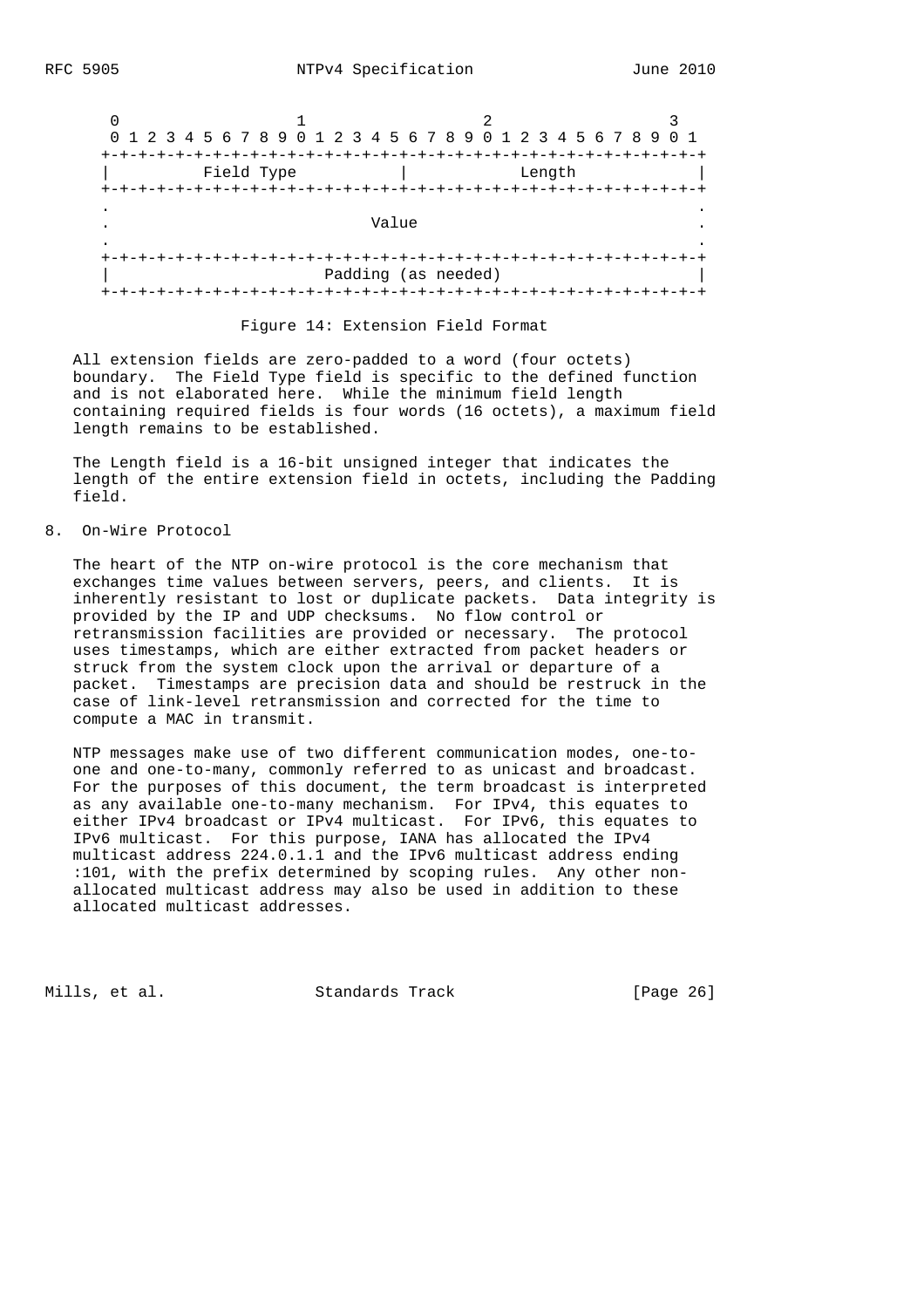The on-wire protocol uses four timestamps numbered t1 through t4 and three state variables org, rec, and xmt, as shown in Figure 15. This figure shows the most general case where each of two peers, A and B, independently measure the offset and delay relative to the other. For purposes of illustration, the packet timestamps are shown in lowercase, while the state variables are shown in uppercase. The state variables are copied from the packet timestamps upon arrival or departure of a packet.

Mills, et al. Standards Track [Page 27]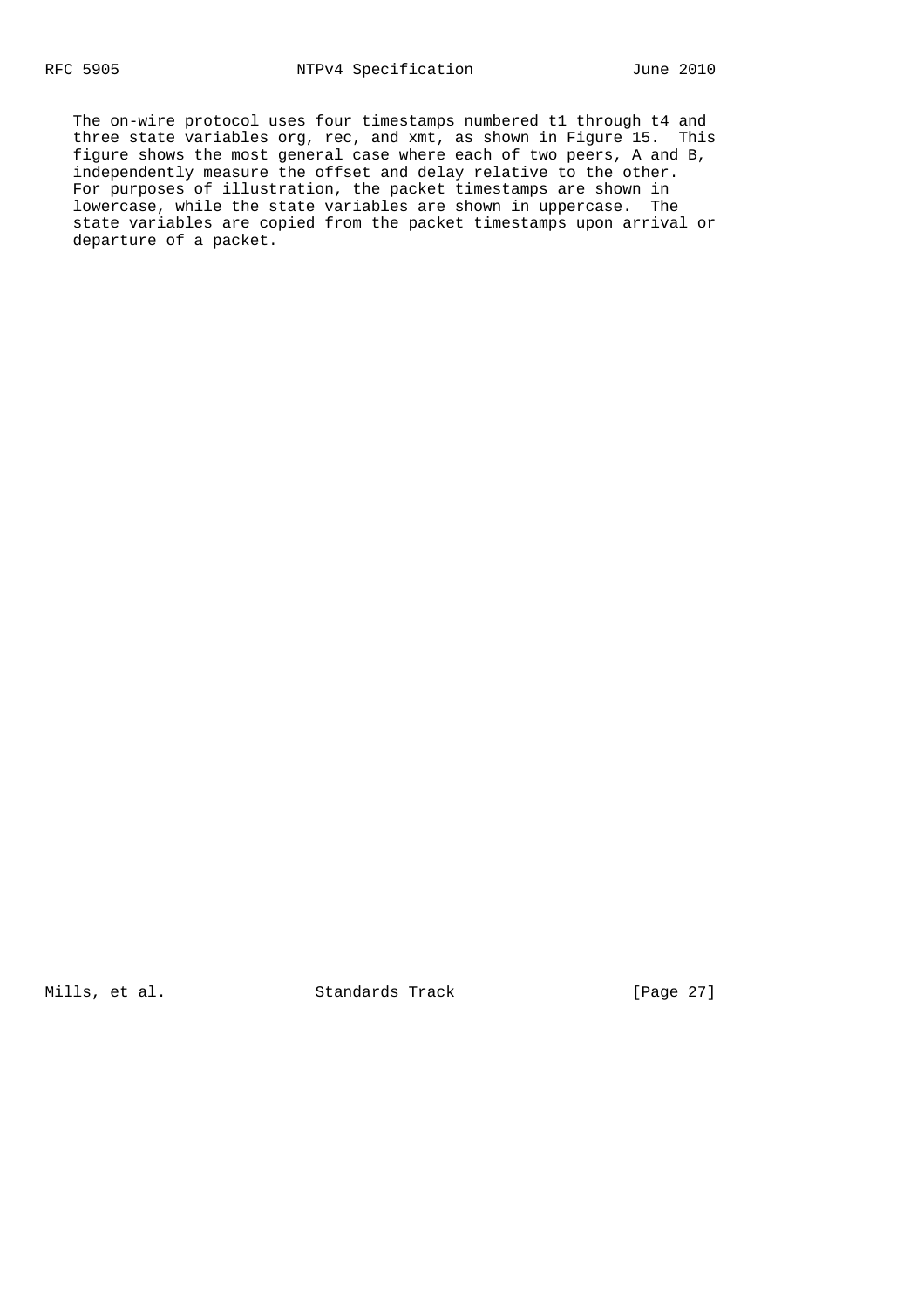



Mills, et al.

Standards Track

[Page 28]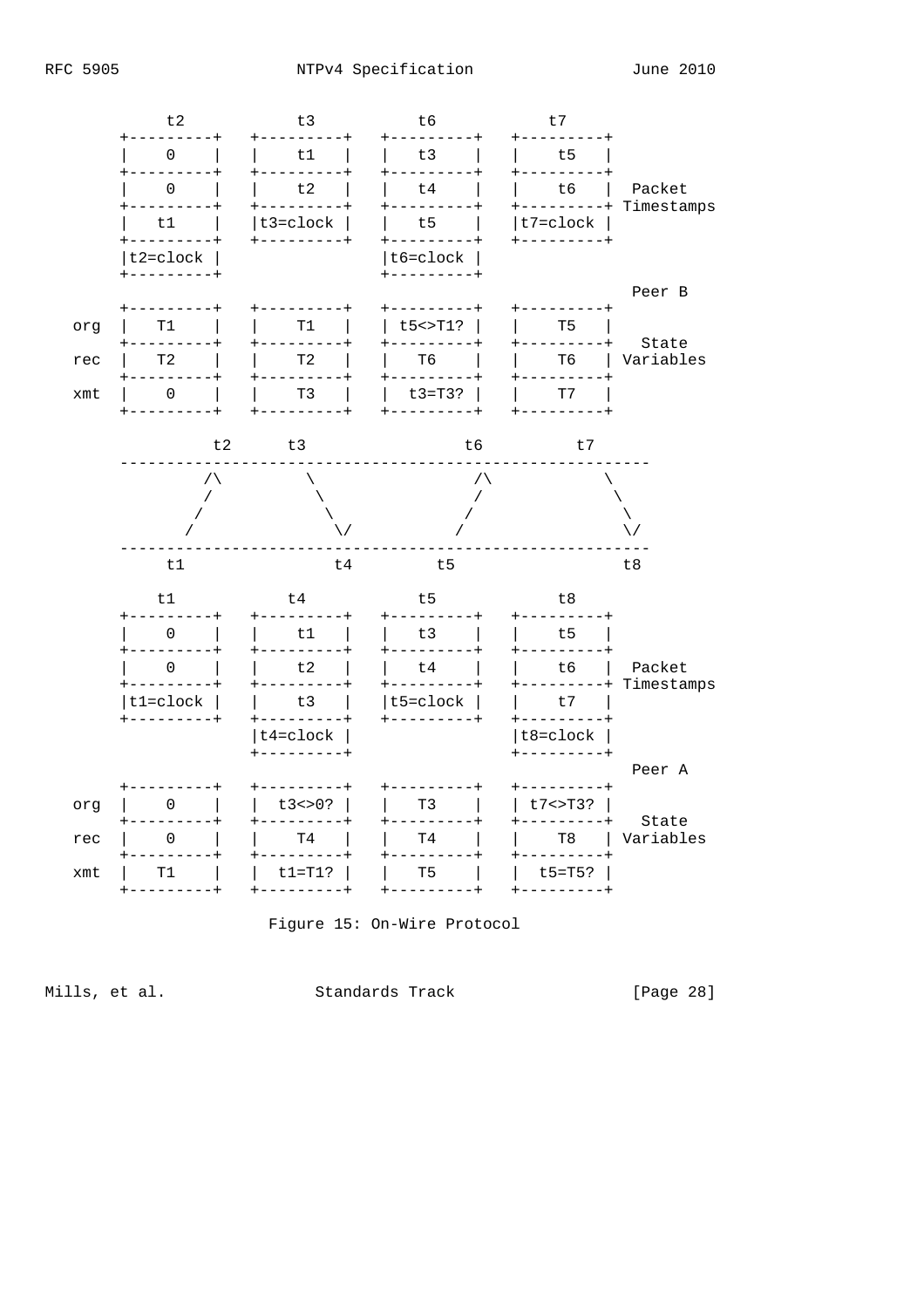In the figure, the first packet transmitted by A contains only the origin timestamp t1, which is then copied to T1. B receives the packet at t2 and copies t1 to T1 and the receive timestamp t2 to T2. At this time or some time later at t3, B sends a packet to A containing t1 and t2 and the transmit timestamp t3. All three timestamps are copied to the corresponding state variables. A receives the packet at t4 containing the three timestamps t1, t2, and t3 and the destination timestamp t4. These four timestamps are used to compute the offset and delay of B relative to A, as described below.

 Before the xmt and org state variables are updated, two sanity checks are performed in order to protect against duplicate, bogus, or replayed packets. In the exchange above, a packet is duplicate or replay if the transmit timestamp t3 in the packet matches the org state variable T3. A packet is bogus if the origin timestamp t1 in the packet does not match the xmt state variable T1. In either of these cases, the state variables are updated, then the packet is discarded. To protect against replay of the last transmitted packet, the xmt state variable is set to zero immediately after a successful bogus check.

 The four most recent timestamps, T1 through T4, are used to compute the offset of B relative to A

theta =  $T(B) - T(A) = 1/2$  \*  $[(T2-T1) + (T3-T4)]$ 

and the round-trip delay

delta =  $T(ABA)$  =  $(T4-T1)$  -  $(T3-T2)$ .

 Note that the quantities within parentheses are computed from 64-bit unsigned timestamps and result in signed values with 63 significant bits plus sign. These values can represent dates from 68 years in the past to 68 years in the future. However, the offset and delay are computed as sums and differences of these values, which contain 62 significant bits and two sign bits, so they can represent unambiguous values from 34 years in the past to 34 years in the future. In other words, the time of the client must be set within 34 years of the server before the service is started. This is a fundamental limitation with 64-bit integer arithmetic.

 In implementations where floating double arithmetic is available, the first-order differences can be converted to floating double and the second-order sums and differences computed in that arithmetic. Since

Mills, et al. Standards Track [Page 29]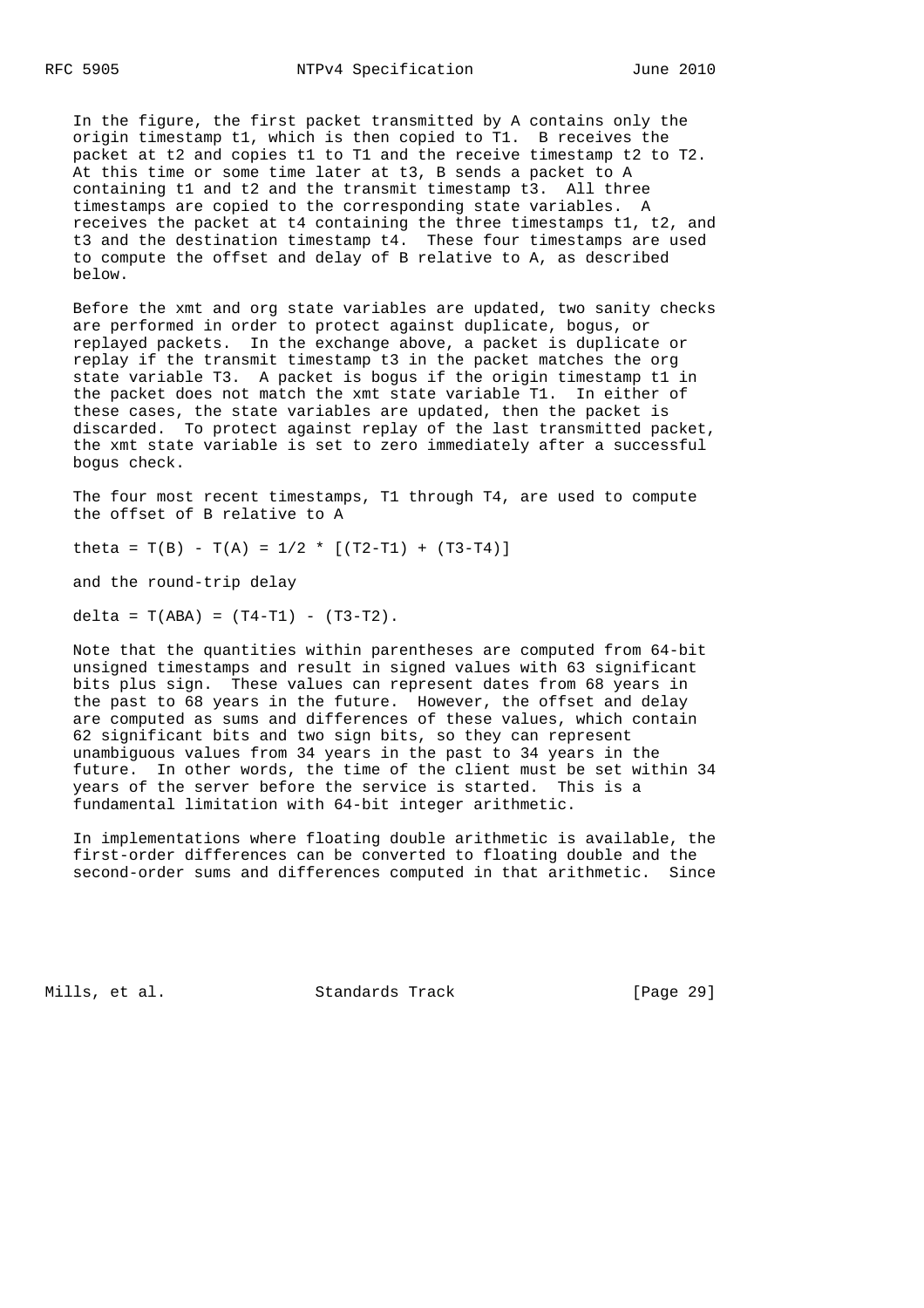the second-order terms are typically very small relative to the timestamp magnitudes, there is no loss in significance, yet the unambiguous range is restored from 34 years to 68 years.

 In some scenarios where the initial frequency offset of the client is relatively large and the actual propagation time small, it is possible for the delay computation to become negative. For instance, if the frequency difference is 100 ppm and the interval T4-T1 is 64 s, the apparent delay is -6.4 ms. Since negative values are misleading in subsequent computations, the value of delta should be clamped not less than s.rho, where s.rho is the system precision described in Section 11.1, expressed in seconds.

 The discussion above assumes the most general case where two symmetric peers independently measure the offsets and delays between them. In the case of a stateless server, the protocol can be simplified. A stateless server copies T3 and T4 from the client packet to T1 and T2 of the server packet and tacks on the transmit timestamp T3 before sending it to the client. Additional details for filling in the remaining protocol fields are given in a Section 9 and following sections and in the appendix.

 Note that the on-wire protocol as described resists replay of a server response packet. However, it does not resist replay of the client request packet, which would result in a server reply packet with new values of T2 and T3 and result in incorrect offset and delay. This vulnerability can be avoided by setting the xmt state variable to zero after computing the offset and delay.

9. Peer Process

 The process descriptions to follow include a listing of the important state variables followed by an overview of the process operations implemented as routines. Frequent reference is made to the skeleton in the appendix. The skeleton includes C-language fragments that describe the functions in more detail. It includes the parameters, variables, and declarations necessary for a conforming NTPv4 implementation. However, many additional variables and routines may be necessary in a working implementation.

 The peer process is called upon arrival of a server or peer packet. It runs the on-wire protocol to determine the clock offset and round trip delay and computes statistics used by the system and poll processes. Peer variables are instantiated in the association data structure when the structure is initialized and updated by arriving packets. There is a peer process, poll process, and association process for each server.

Mills, et al. Standards Track [Page 30]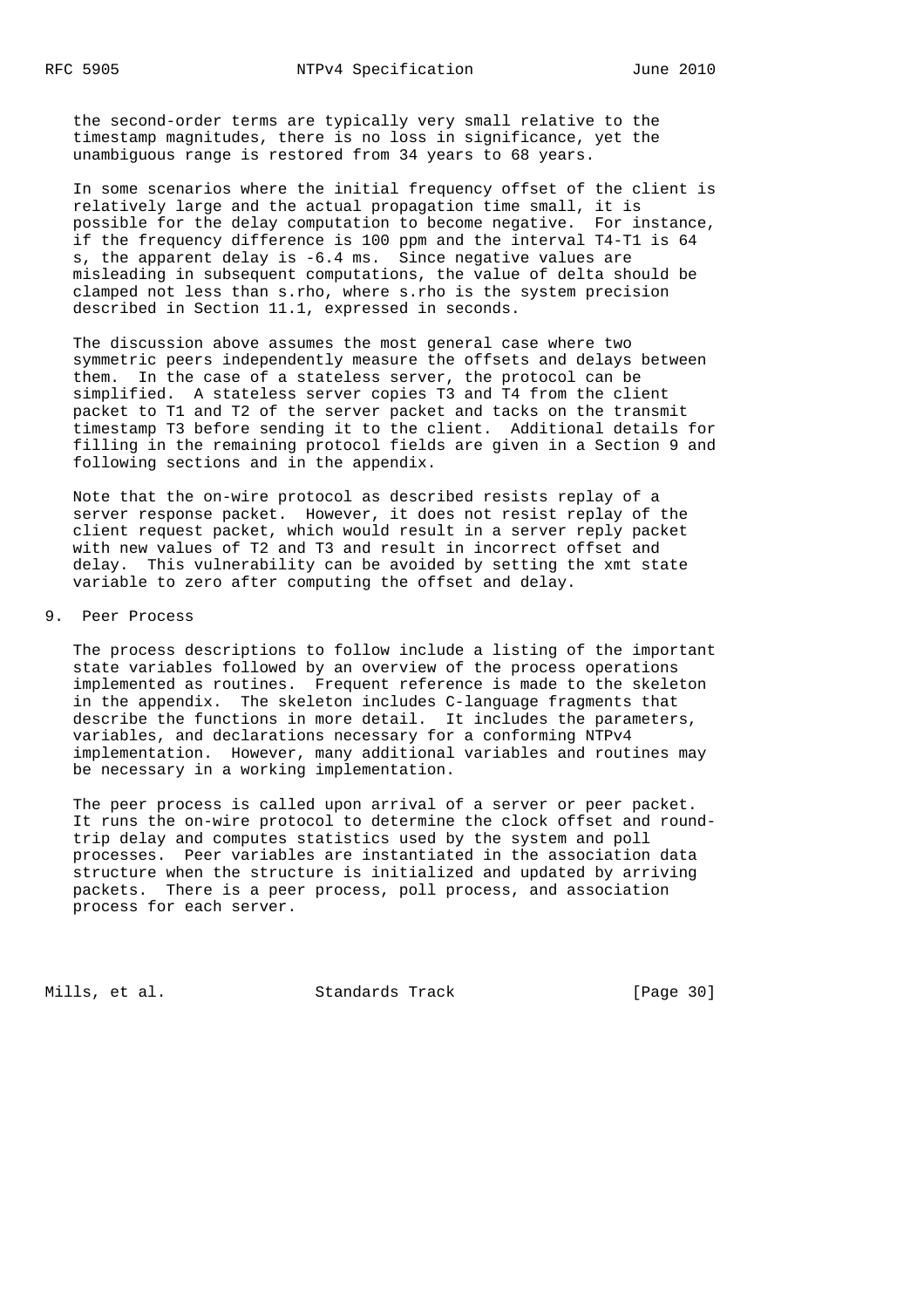# 9.1. Peer Process Variables

 Figures 16, 17, 18, and 19 summarize the common names, formula names, and a short description of the peer variables. The common names and formula names are interchangeable; formula names are intended to increase readability of equations in this specification. Unless noted otherwise, all peer variables have assumed prefix p.

| Name                                              |
|---------------------------------------------------|
| srcaddr<br>srcport<br>dstaddr<br>dstport<br>keyid |

Figure 16: Peer Process Configuration Variables

| Name      | Formula   | Description         |
|-----------|-----------|---------------------|
| leap      | leap      | leap indicator      |
| version   | version   | version number      |
| mode      | mode      | mode                |
| stratum   | stratum   | stratum             |
| ppoll     | ppoll     | peer poll exponent  |
| rootdelay | delta r   | root delay          |
| rootdisp  | epsilon r | root dispersion     |
| refid     | refid     | reference ID        |
| reftime   | reftime   | reference timestamp |

Figure 17: Peer Process Packet Variables

| Name                    |
|-------------------------|
| org<br>rec<br>xmt<br>t. |

Figure 18: Peer Process Timestamp Variables

Mills, et al. Standards Track [Page 31]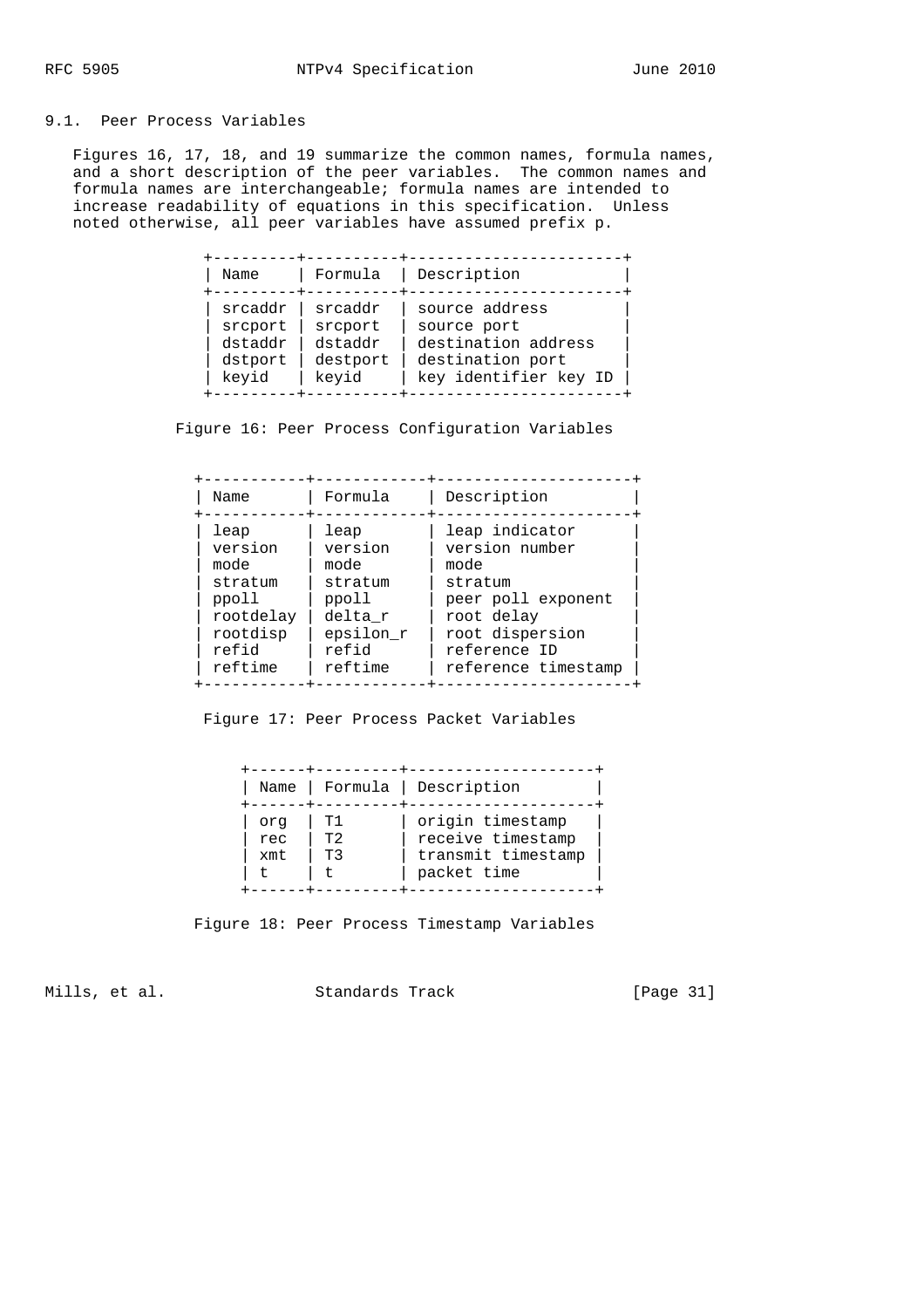| Name                                              | Formula                                           | Description                                                                             |  |
|---------------------------------------------------|---------------------------------------------------|-----------------------------------------------------------------------------------------|--|
| offset<br>delay<br>disp<br>jitter<br>filter<br>tp | theta<br>delta<br>epsilon<br>psi<br>filter<br>t p | clock offset<br>round-trip delay<br>dispersion<br>jitter<br>clock filter<br>filter time |  |

Figure 19: Peer Process Statistics Variables

 The following configuration variables are normally initialized when the association is mobilized, either from a configuration file or upon the arrival of the first packet for an unknown association.

 srcaddr: IP address of the remote server or reference clock. This becomes the destination IP address in packets sent from this association.

 srcport: UDP port number of the server or reference clock. This becomes the destination port number in packets sent from this association. When operating in symmetric modes (1 and 2), this field must contain the NTP port number PORT (123) assigned by the IANA. In other modes, it can contain any number consistent with local policy.

 dstaddr: IP address of the client. This becomes the source IP address in packets sent from this association.

 dstport: UDP port number of the client, ordinarily the NTP port number PORT (123) assigned by the IANA. This becomes the source port number in packets sent from this association.

 keyid: Symmetric key ID for the 128-bit MD5 key used to generate and verify the MAC. The client and server or peer can use different values, but they must map to the same key.

 The variables defined in Figure 17 are updated from the packet header as each packet arrives. They are interpreted in the same way as the packet variables of the same names. It is convenient for later processing to convert the NTP short format packet values r.rootdelay and r.rootdisp to floating doubles as peer variables.

 The variables defined in Figure 18 include the timestamps exchanged by the on-wire protocol in Section 8. The t variable is the seconds counter c.t associated with these values. The c.t variable is maintained by the clock-adjust process described in Section 12. It

Mills, et al. Standards Track [Page 32]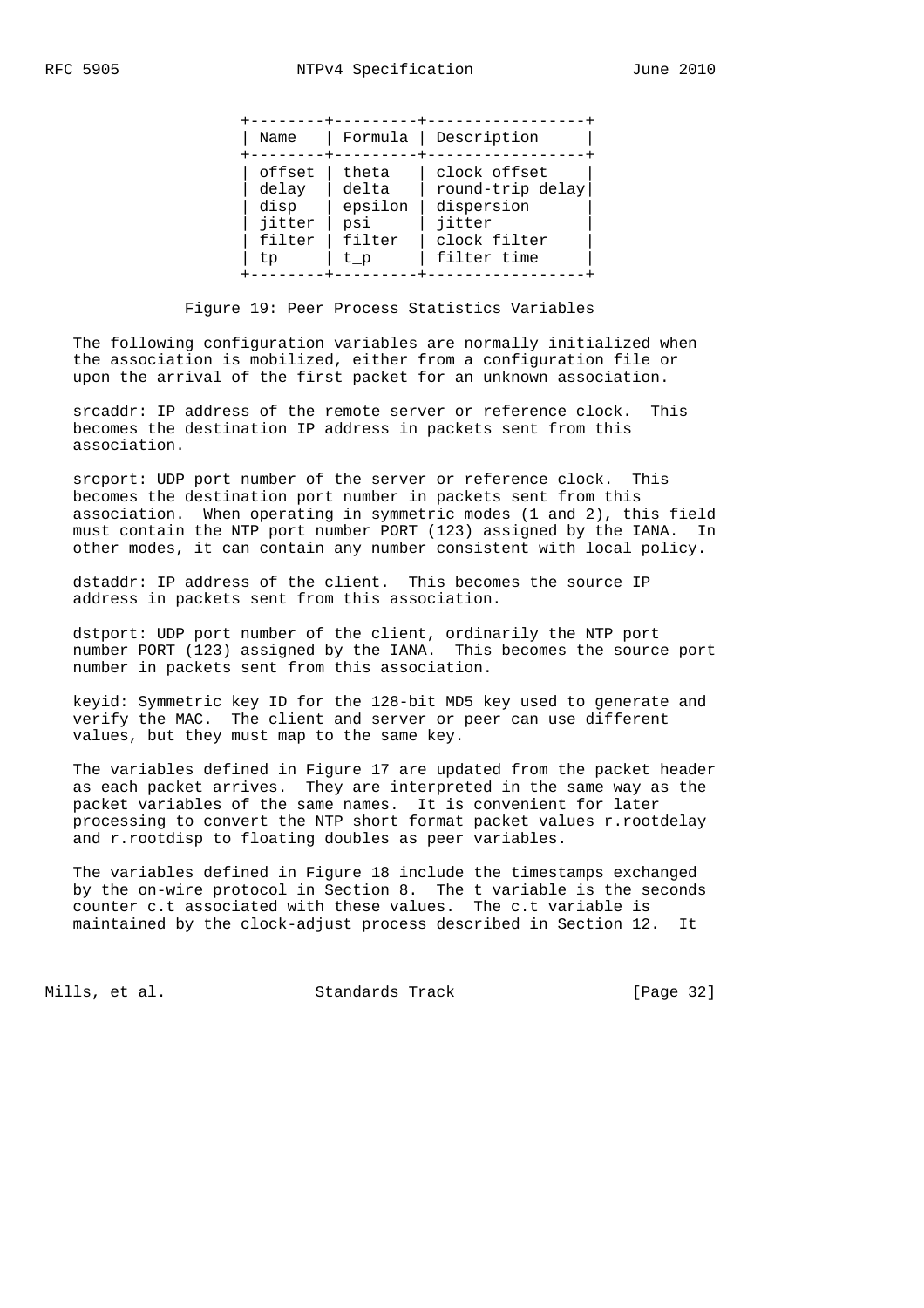counts the seconds since the service was started. The variables defined in Figure 19 include the statistics computed by the clock\_filter() routine described in Section 10. The tp variable is the seconds counter associated with these values.

## 9.2. Peer Process Operations

 The receive routine defines the process flow upon the arrival of a packet. An example is described by the receive() routine in Appendix A.5.1. There is no specific method required for access control, although it is recommended that implementations include such a scheme, which is similar to many others now in widespread use. The access() routine in Appendix A.5.4 describes a method of implementing access restrictions using an access control list (ACL). Format checks require correct field length and alignment, acceptable version number (1-4), and correct extension field syntax, if present.

There is no specific requirement for authentication; however, if authentication is implemented, then the MD5-keyed hash algorithm described in [RFC1321] must be supported.

 Next, the association table is searched for matching source address and source port, for example, using the find\_assoc() routine in Appendix A.5.1. Figure 20 is a dispatch table where the columns correspond to the packet mode and rows correspond to the association mode. The intersection of the association and packet modes dispatches processing to one of the following steps.

|                  |   |              |              | Packet Mode  |              |              |
|------------------|---|--------------|--------------|--------------|--------------|--------------|
| Association Mode |   |              | 2            |              | 4            | 5            |
| No Association 0 |   | NEWPS        | <b>DSCRD</b> | FXMIT        | MANY         | NEWBC        |
| Symm. Active     |   | PROC         | PROC         | DSCRD        | <b>DSCRD</b> | DSCRD        |
| Symm. Passive    | 2 | PROC         | ERR          | DSCRD        | DSCRD        | DSCRD        |
| Client           |   | DSCRD        | DSCRD        | DSCRD        | PROC         | DSCRD        |
| Server           | 4 | <b>DSCRD</b> | <b>DSCRD</b> | <b>DSCRD</b> | <b>DSCRD</b> | <b>DSCRD</b> |
| Broadcast        | 5 | <b>DSCRD</b> | DSCRD        | DSCRD        | DSCRD        | DSCRD        |
| Bcast Client     | 6 | <b>DSCRD</b> | <b>DSCRD</b> | DSCRD        | DSCRD        | PROC         |

## Figure 20: Peer Dispatch Table

 DSCRD. This indicates a non-fatal violation of protocol as the result of a programming error, long-delayed packet, or replayed packet. The peer process discards the packet and exits.

Mills, et al. Standards Track [Page 33]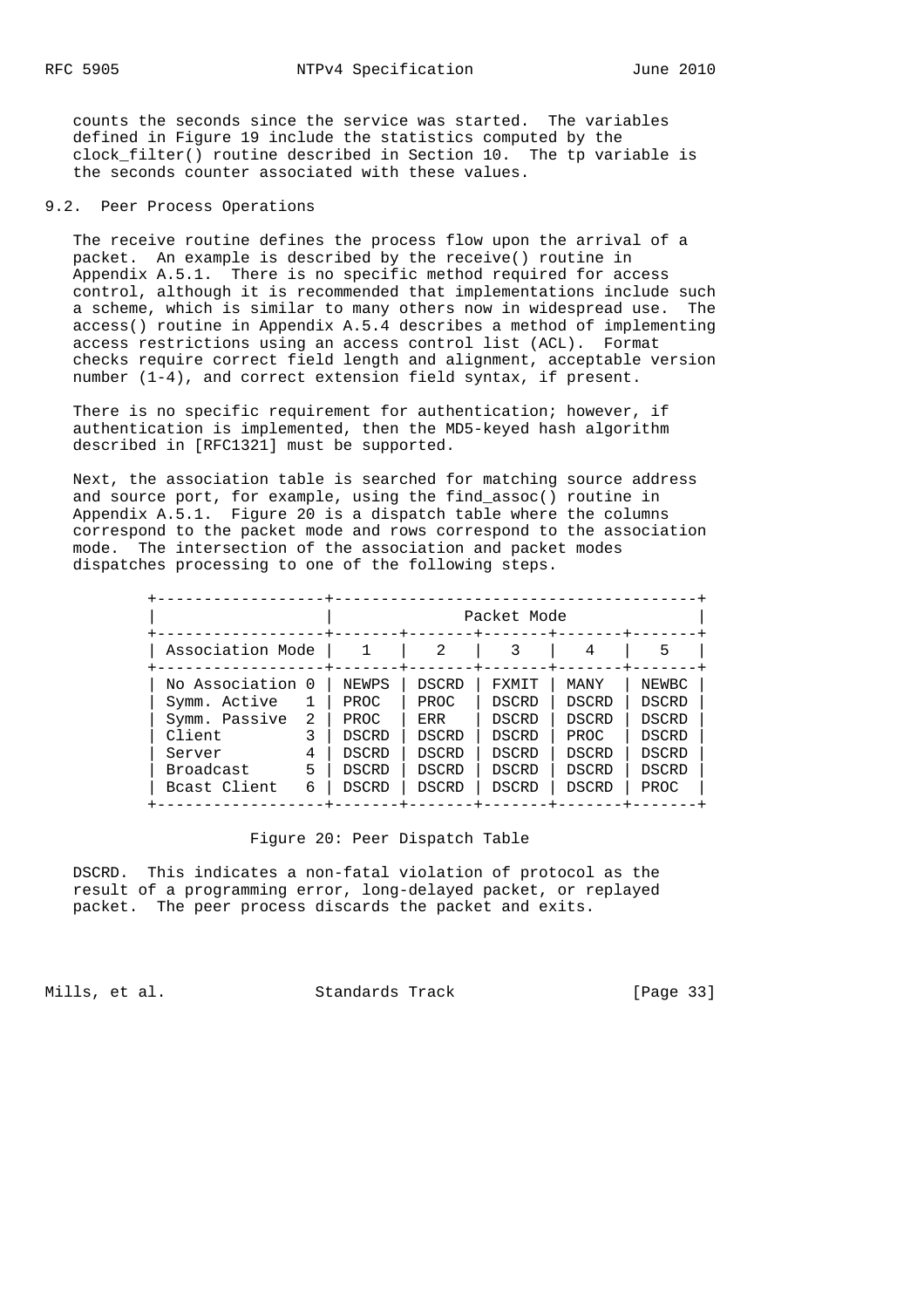ERR. This indicates a fatal violation of protocol as the result of a programming error, long-delayed packet, or replayed packet. The peer process discards the packet, demobilizes the symmetric passive association, and exits.

 FXMIT. This indicates a client (mode 3) packet matching no association (mode 0). If the destination address is not a broadcast address, the server constructs a server (mode 4) packet and returns it to the client without retaining state. The server packet header is constructed. An example is described by the fast xmit() routine in Appendix A.5.3. The packet header is assembled from the receive packet and system variables as shown in Figure 21. If the s.rootdelay and s.rootdisp system variables are stored in floating double, they must be converted to NTP short format first.

| Packet Variable --> Variable |        |             |
|------------------------------|--------|-------------|
| r.leap                       | -->    | p.leap      |
| r.mode                       | $--$   | p.mode      |
| r.stratum                    | $--$   | p.stratum   |
| r.poll                       | $--&>$ | p.ppoll     |
| r.rootdelay                  | $--&>$ | p.rootdelay |
| r.rootdisp                   | $--&>$ | p.rootdisp  |
| r.refid                      | $--$   | p.refid     |
| r.reftime                    | $--$   | p.reftime   |
| r.keyid                      | -->    | p.keyid     |

## Figure 21: Receive Packet Header

 Note that, if authentication fails, the server returns a special message called a crypto-NAK. This message includes the normal NTP header data shown in Figure 8, but with a MAC consisting of four octets of zeros. The client MAY accept or reject the data in the message. After these actions, the peer process exits.

 If the destination address is a multicast address, the sender is operating in manycast client mode. If the packet is valid and the server stratum is less than the client stratum, the server sends an ordinary server (mode 4) packet, but one which uses its unicast destination address. A crypto-NAK is not sent if authentication fails. After these actions, the peer process exits.

 MANY: This indicates a server (mode 4) packet matching no association. Ordinarily, this can happen only as the result of a manycast server reply to a previously sent multicast client packet.

Mills, et al. Standards Track [Page 34]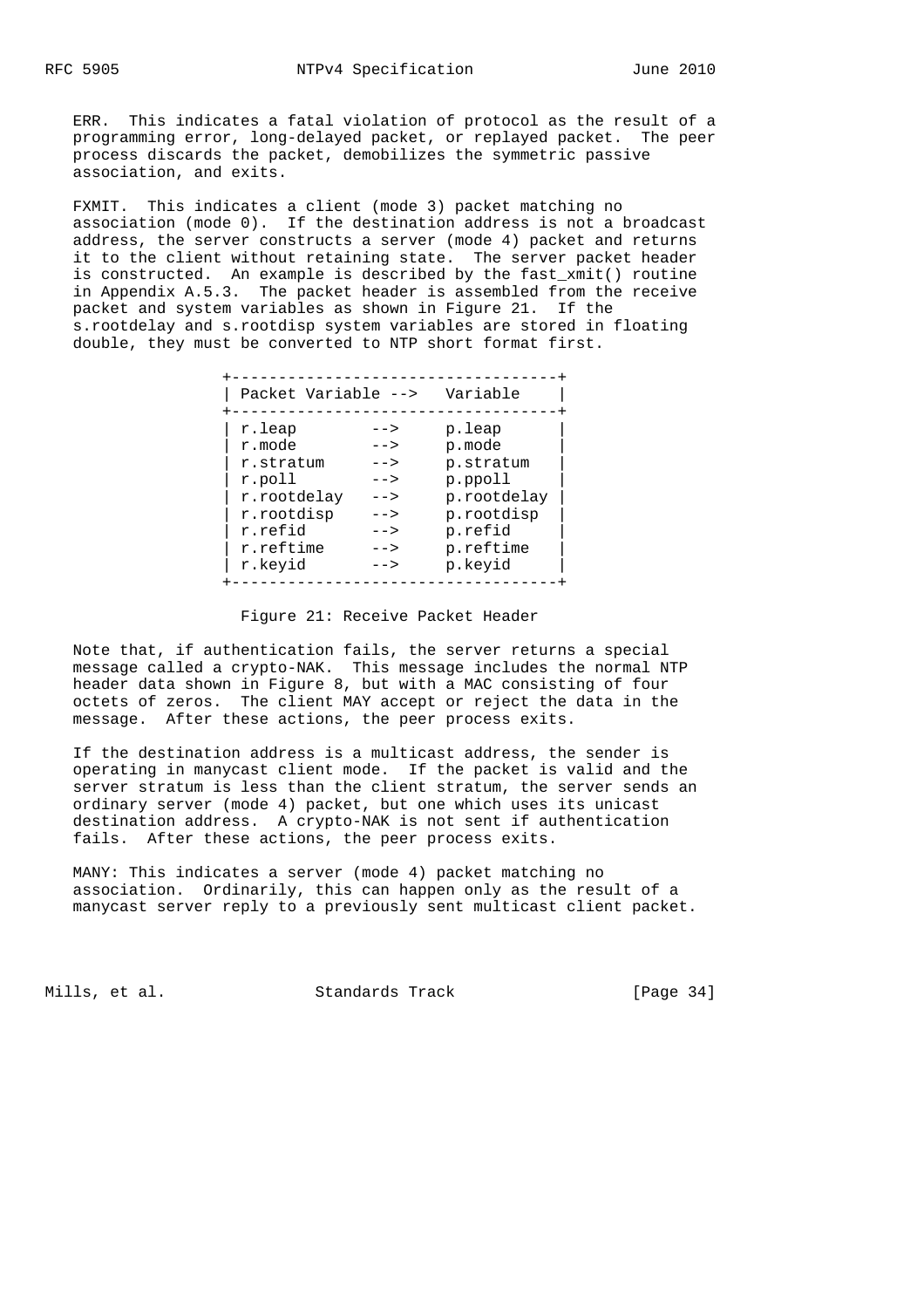If the packet is valid, an ordinary client (mode 3) association is mobilized and operation continues as if the association was mobilized by the configuration file.

 NEWBC. This indicates a broadcast (mode 5) packet matching no association. The client mobilizes either a client (mode 3) or broadcast client (mode 6) association. Examples are shown in the mobilize() and clear() routines in Appendix A.2. Then, the packet is validated and the peer variables initialized. An example is provided by the packet() routine in Appendix A.5.1.1.

 If the implementation supports no additional security or calibration functions, the association mode is set to broadcast client (mode 6) and the peer process exits. Implementations supporting public key authentication MAY run the Autokey or equivalent security protocol. Implementations SHOULD set the association mode to 3 and run a short client/server exchange to determine the propagation delay. Following the exchange, the association mode is set to 6 and the peer process continues in listen-only mode. Note the distinction between a mode-6 packet, which is reserved for the NTP monitor and control functions, and a mode-6 association.

 NEWPS. This indicates a symmetric active (mode 1) packet matching no association. The client mobilizes a symmetric passive (mode 2) association. An example is shown in the mobilize() and clear() routines in Appendix A.2. Processing continues in the PROC section below.

 PROC. This indicates a packet matching an existing association. The packet timestamps are carefully checked to avoid invalid, duplicate, or bogus packets. Additional checks are summarized in Figure 22. Note that all packets, including a crypto-NAK, are considered valid only if they survive these tests.

Mills, et al. Standards Track [Page 35]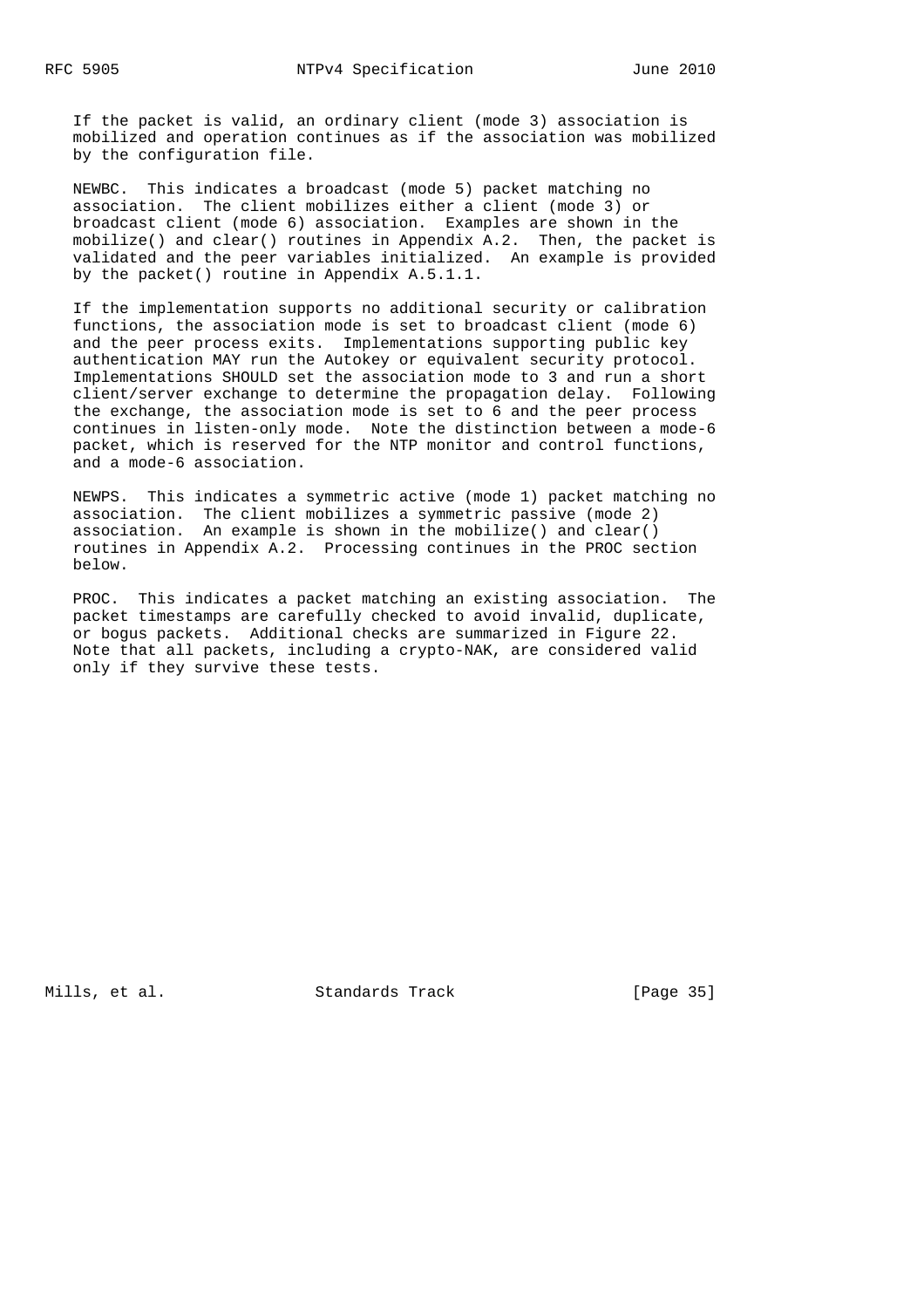| Packet Type              | Description                                                                                                                                                                                            |  |  |
|--------------------------|--------------------------------------------------------------------------------------------------------------------------------------------------------------------------------------------------------|--|--|
| 1 duplicate packet       | The packet is at best an old duplicate<br>or at worst a replay by a hacker.<br>This can happen in symmetric modes if<br>the poll intervals are uneven.                                                 |  |  |
| 2 bogus packet           |                                                                                                                                                                                                        |  |  |
| 3 invalid                | One or more timestamp fields are<br>invalid. This normally happens in<br>symmetric modes when one peer sends<br>the first packet to the other and<br>before the other has received its<br>first reply. |  |  |
| 4 access denied          | The access controls have blacklisted<br>the source.                                                                                                                                                    |  |  |
| 5 authentication failure | The cryptographic message digest does<br>not match the MAC.                                                                                                                                            |  |  |
| 6 unsynchronized         | The server is not synchronized to a<br>valid source.                                                                                                                                                   |  |  |
| 7 bad header data        | One or more header fields are invalid.                                                                                                                                                                 |  |  |

## Figure 22: Packet Error Checks

 Processing continues by copying the packet variables to the peer variables as shown in Figure 21. An example is described by the packet() routine in Appendix A.5.1.1. The receive() routine implements tests 1-5 in Figure 22; the packet() routine implements tests 6-7. If errors are found, the packet is discarded and the peer process exits.

 The on-wire protocol calculates the clock offset theta and round-trip delay delta from the four most recent timestamps as described in Section 8. While it is, in principle, possible to do all calculations except the first-order timestamp differences in fixed point arithmetic, it is much easier to convert the first-order differences to floating doubles and do the remaining calculations in that arithmetic, and this will be assumed in the following description.

 Next, the 8-bit p.reach shift register in the poll process described in Section 13 is used to determine whether the server is reachable and the data are fresh. The register is shifted left by one bit when a packet is sent and the rightmost bit is set to zero. As valid packets arrive, the rightmost bit is set to one. If the register contains any nonzero bits, the server is considered reachable; otherwise, it is unreachable. Since the peer poll interval might

Mills, et al. Standards Track [Page 36]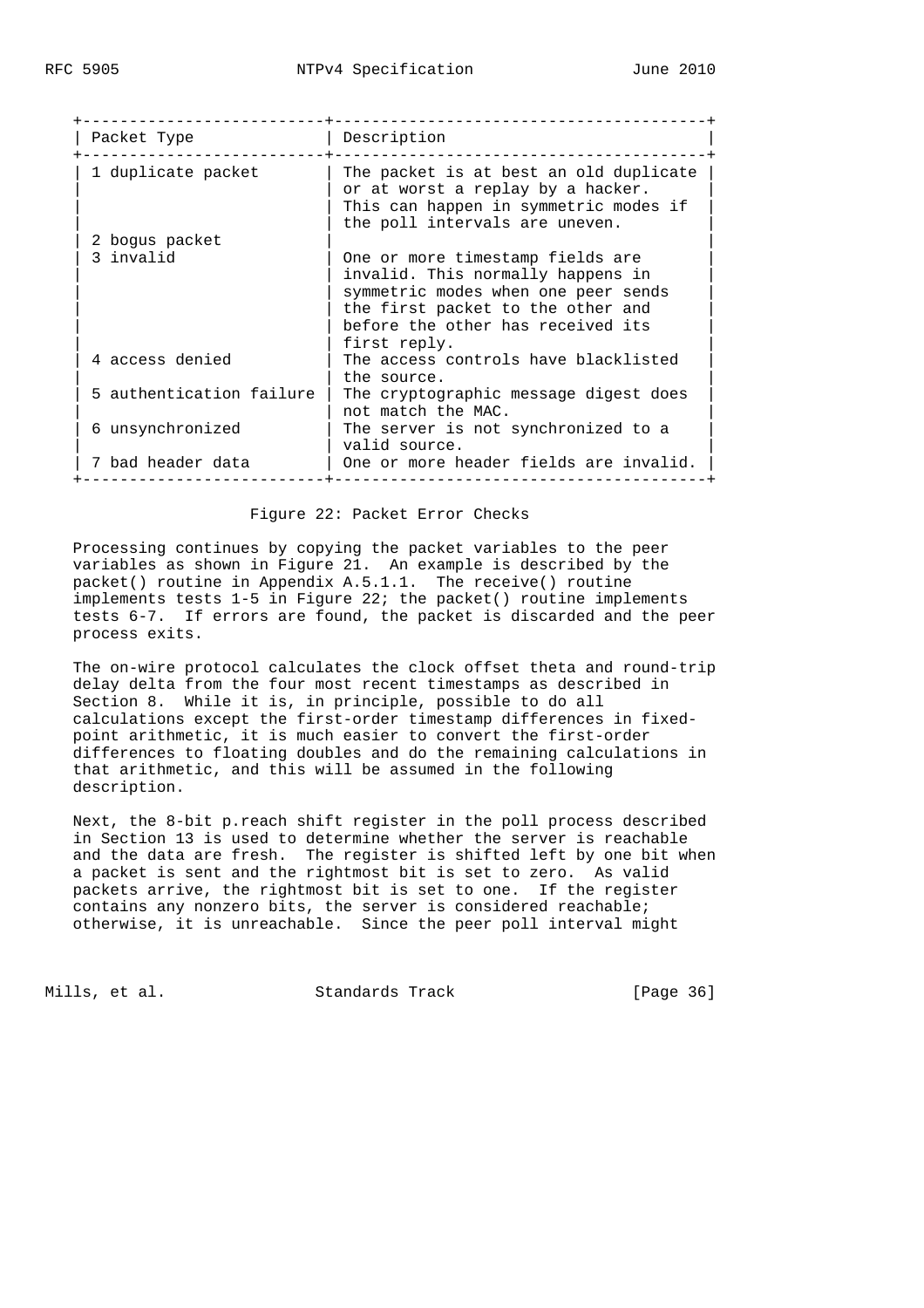have changed since the last packet, the host poll interval is reviewed. An example is provided by the poll\_update() routine in Appendix A.5.7.2.

 The dispersion statistic epsilon(t) represents the maximum error due to the frequency tolerance and time since the last packet was sent. It is initialized

epsilon(t  $0$ ) = r.rho + s.rho + PHI \* (T4-T1)

when the measurement is made at  $t \theta$  according to the seconds counter. Here, r.rho is the packet precision described in Section 7.3 and s.rho is the system precision described in Section 11.1, both expressed in seconds. These terms are necessary to account for the uncertainty in reading the system clock in both the server and the client.

 The dispersion then grows at constant rate PHI; in other words, at time t, epsilon(t) = epsilon(t\_0) + PHI \* (t-t\_0). With the default value PHI = 15 ppm, this amounts to about 1.3 s per day. With this understanding, the argument t will be dropped and the dispersion represented simply as epsilon. The remaining statistics are computed by the clock filter algorithm described in the next section.

#### 10. Clock Filter Algorithm

 The clock filter algorithm is part of the peer process. It grooms the stream of on-wire data to select the samples most likely to represent accurate time. The algorithm produces the variables shown in Figure 19, including the offset (theta), delay (delta), dispersion (epsilon), jitter (psi), and time of arrival (t). These data are used by the mitigation algorithms to determine the best and final offset used to discipline the system clock. They are also used to determine the server health and whether it is suitable for synchronization.

 The clock filter algorithm saves the most recent sample tuples (theta, delta, epsilon, t) in the filter structure, which functions as an 8-stage shift register. The tuples are saved in the order that packets arrive. Here, t is the packet time of arrival according to the seconds counter and should not be confused with the peer variable tp.

 The following scheme is used to ensure sufficient samples are in the filter and that old stale data are discarded. Initially, the tuples of all stages are set to the dummy tuple (0, MAXDISP, MAXDISP, 0). As valid packets arrive, tuples are shifted into the filter causing old tuples to be discarded, so eventually only valid tuples remain.

Mills, et al. Standards Track [Page 37]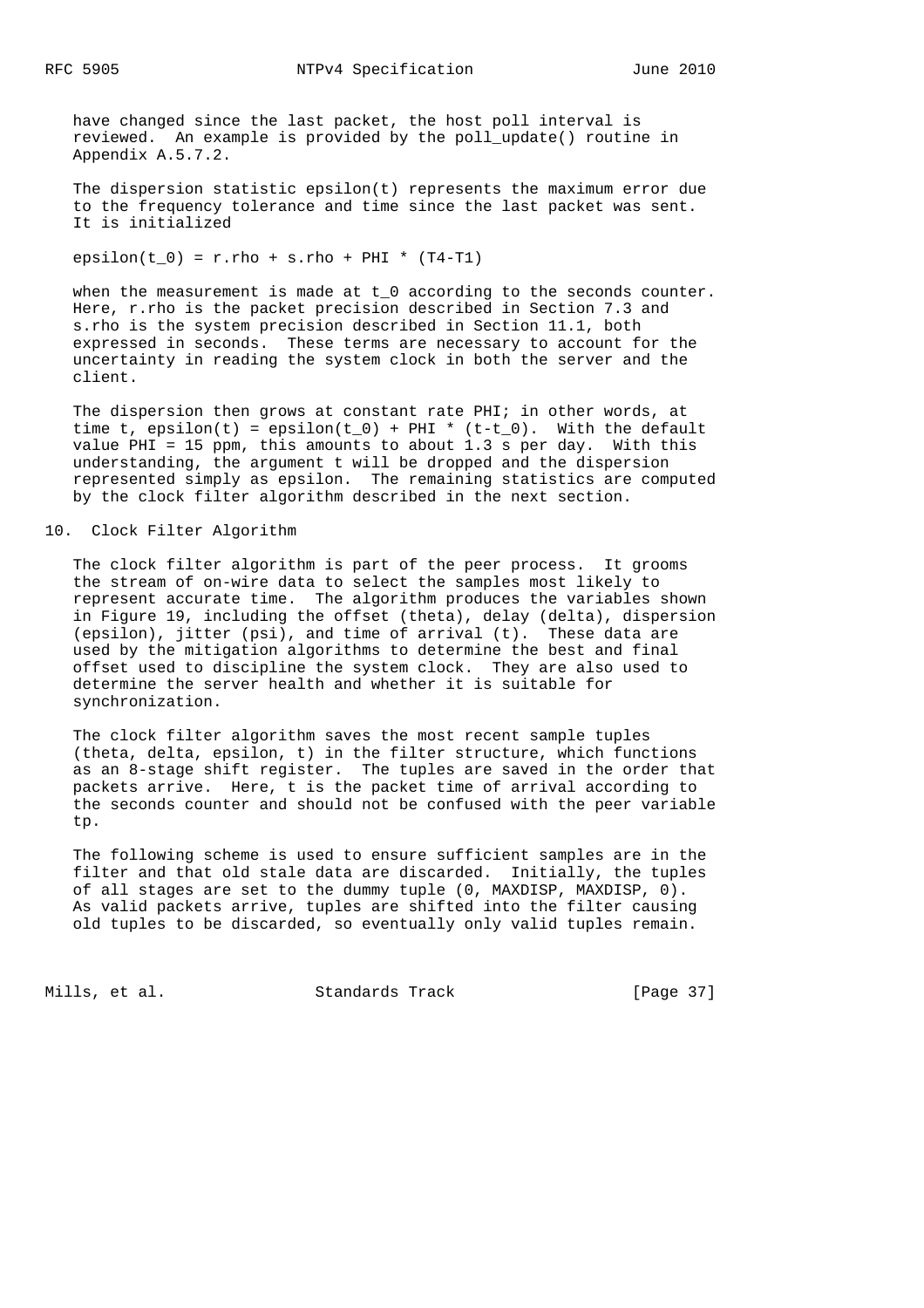If the three low-order bits of the reach register are zero, indicating three poll intervals have expired with no valid packets received, the poll process calls the clock filter algorithm with a dummy tuple just as if the tuple had arrived from the network. If this persists for eight poll intervals, the register returns to the initial condition.

 In the next step, the shift register stages are copied to a temporary list and the list sorted by increasing delta. Let i index the stages starting with the lowest delta. If the first tuple epoch t\_0 is not later than the last valid sample epoch tp, the routine exits without affecting the current peer variables. Otherwise, let epsilon\_i be the dispersion of the ith entry, then

 $i=n-1$ epsilon =  $\qquad \qquad \overline{\qquad}$  --- epsilon\_i epsilon =  $\qquad \qquad \backslash$  ---------- $/$  (i+1)  $--- 2$  $i=0$ 

 is the peer dispersion p.disp. Note the overload of epsilon, whether input to the clock filter or output, the meaning should be clear from context.

 The observer should note (a) if all stages contain the dummy tuple with dispersion MAXDISP, the computed dispersion is a little less than 16 s, (b) each time a valid tuple is shifted into the register, the dispersion drops by a little less than half, depending on the valid tuples dispersion, and (c) after the fourth valid packet the dispersion is usually a little less than 1 s, which is the assumed value of the MAXDIST parameter used by the selection algorithm to determine whether or not the peer variables are acceptable.

Let the first stage offset in the sorted list be theta 0; then, for the other stages in any order, the jitter is the RMS average



where n is the number of valid tuples in the filter  $(n > 1)$ . In order to ensure consistency and avoid divide exceptions in other

Mills, et al. Standards Track [Page 38]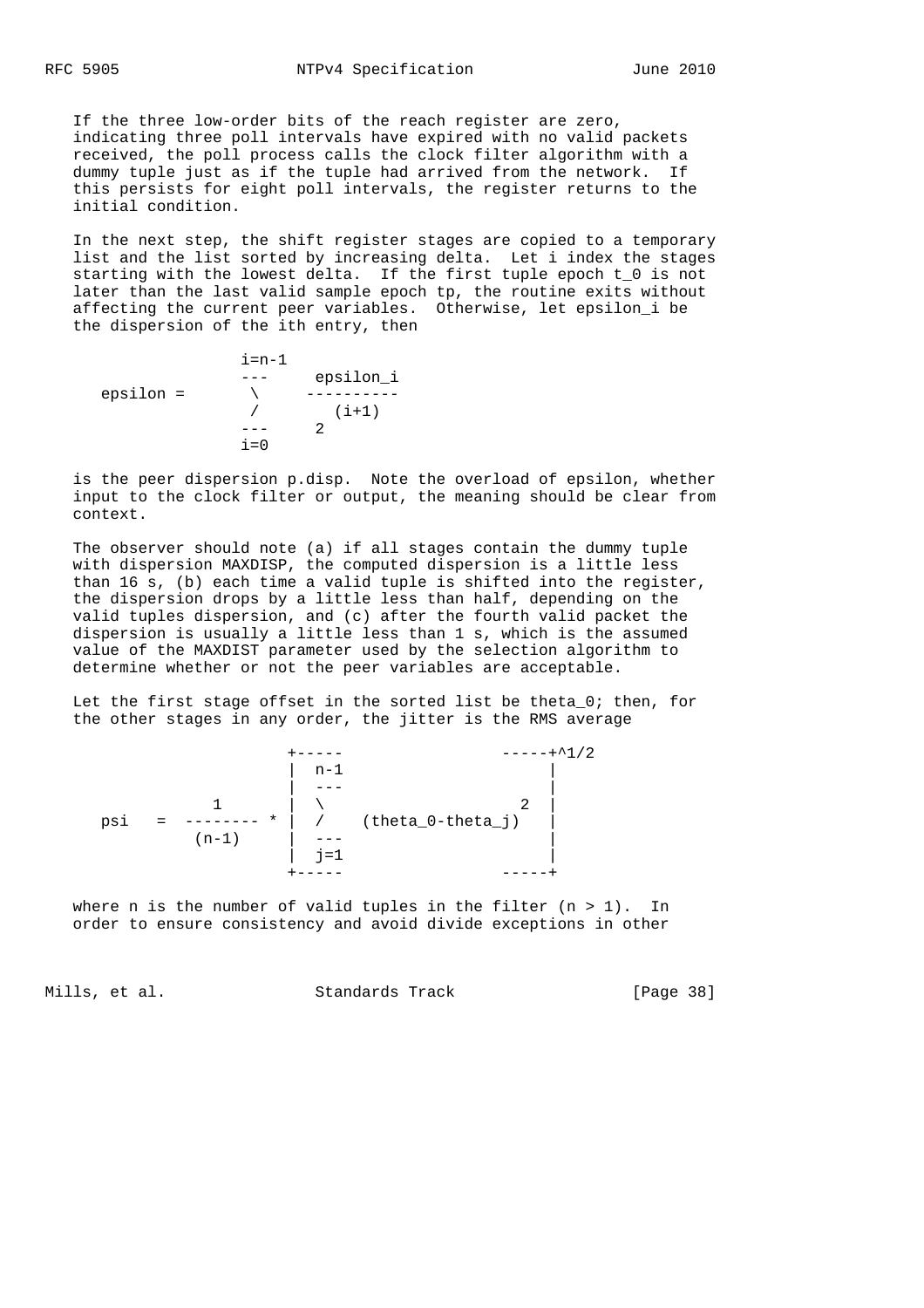computations, the psi is bounded from below by the system precision s.rho expressed in seconds. While not in general considered a major factor in ranking server quality, jitter is a valuable indicator of fundamental timekeeping performance and network congestion state. Of particular importance to the mitigation algorithms is the peer synchronization distance, which is computed from the delay and dispersion.

 $lambda = (delta / 2) + epsilon.$ 

 Note that epsilon and therefore lambda increase at rate PHI. The lambda is not a state variable, since lambda is recalculated at each use. It is a component of the root synchronization distance used by the mitigation algorithms as a metric to evaluate the quality of time available from each server.

 It is important to note that, unlike NTPv3, NTPv4 associations do not show a timeout condition by setting the stratum to 16 and leap indicator to 3. The association variables retain the values determined upon arrival of the last packet. In NTPv4, lambda increases with time, so eventually the synchronization distance exceeds the distance threshold MAXDIST, in which case the association is considered unfit for synchronization.

 An example implementation of the clock filter algorithm is shown in the clock\_filter() routine of Appendix A.5.2.

### 11. System Process

 As each new sample (theta, delta, epsilon, jitter, t) is produced by the clock filter algorithm, all peer processes are scanned by the mitigation algorithms consisting of the selection, cluster, combine, and clock discipline algorithms in the system process. The selection algorithm scans all associations and casts off the falsetickers, which have demonstrably incorrect time, leaving the truechimers as result. In a series of rounds, the cluster algorithm discards the association statistically furthest from the centroid until a specified minimum number of survivors remain. The combine algorithm produces the best and final statistics on a weighted average basis. The final offset is passed to the clock discipline algorithm to steer the system clock to the correct time.

 The cluster algorithm selects one of the survivors as the system peer. The associated statistics (theta, delta, epsilon, jitter, t) are used to construct the system variables inherited by dependent servers and clients and made available to other applications running on the same machine.

Mills, et al. Standards Track [Page 39]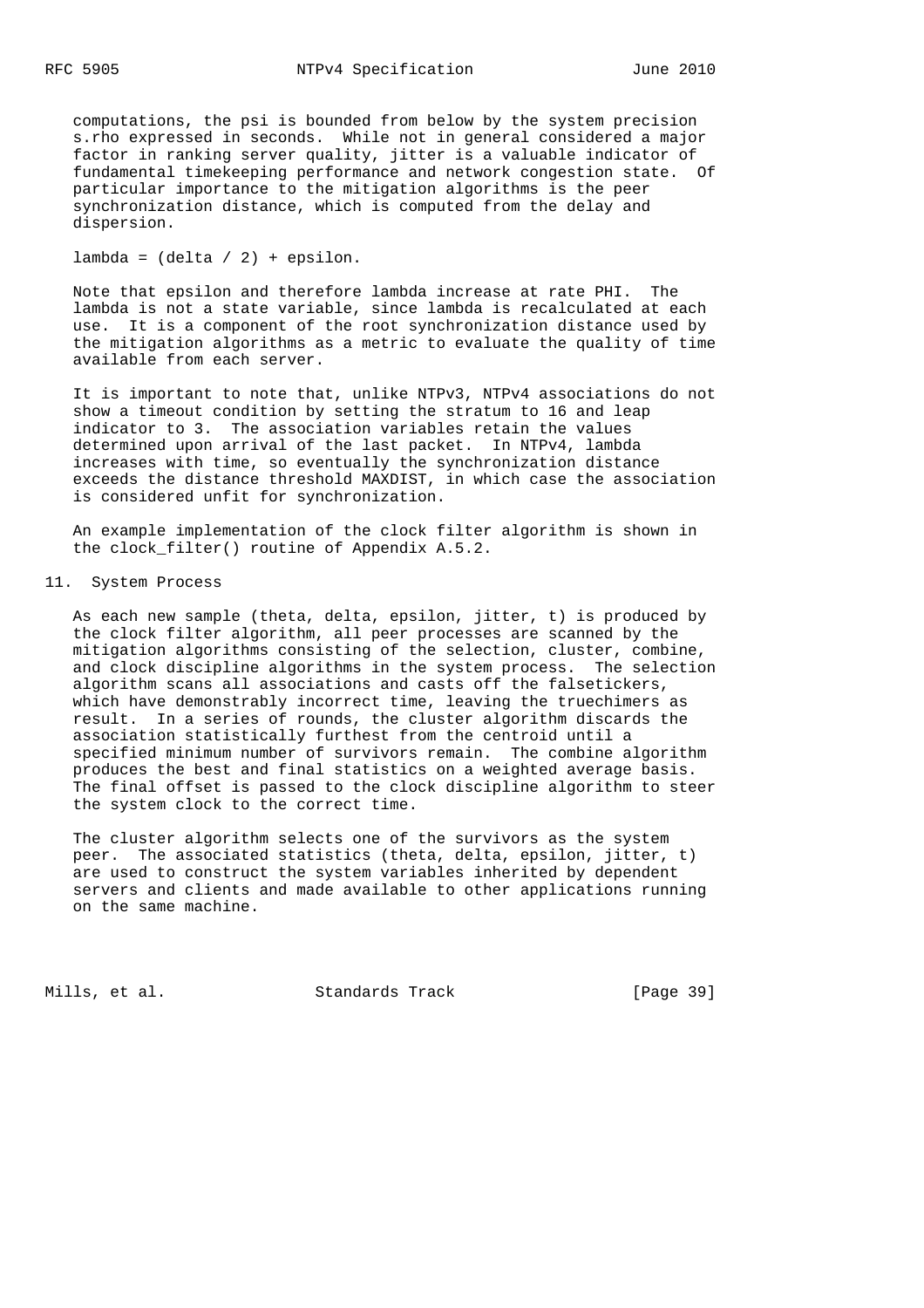## 11.1. System Process Variables

 Figure 23 summarizes the common names, formula names, and a short description of each system variable. Unless noted otherwise, all variables have assumed prefix s.

| Name                                                                                                                                 | Formula                                                                                  | Description                                                                                                                                                                                                                                          |
|--------------------------------------------------------------------------------------------------------------------------------------|------------------------------------------------------------------------------------------|------------------------------------------------------------------------------------------------------------------------------------------------------------------------------------------------------------------------------------------------------|
| p<br>leap<br>stratum<br>precision<br>offset<br>jitter<br>rootdelay<br>rootdisp<br>$\overline{V}$<br>refid<br>reftime<br>NMTN<br>CMIN | p<br>leap<br>stratum<br>rho<br>THETA<br>PSI<br>DELTA<br>EPSILON<br>T<br>refid<br>reftime | update time<br>system peer identifier<br>leap indicator<br>stratum<br>precision<br>combined offset<br>combined jitter<br>root delay<br>root dispersion<br>survivor list<br>reference ID<br>reference time<br>minimum survivors<br>minimum candidates |

# Figure 23: System Process Variables

 Except for the t, p, offset, and jitter variables and the NMIN and CMIN constants, the variables have the same format and interpretation as the peer variables of the same name. The NMIN and CMIN parameters are used by the selection and cluster algorithms described in the next section.

 The t variable is the seconds counter at the time of the last update. An example is shown by the clock\_update() routine in Appendix A.5.5.4. The p variable is the system peer identifier determined by the cluster() routine in Section 11.2.2. The precision variable has the same format as the packet variable of the same name. The precision is defined as the larger of the resolution and time to read the clock, in log2 units. For instance, the precision of a mains-frequency clock incrementing at 60 Hz is 16 ms, even when the system clock hardware representation is to the nanosecond.

 The offset and jitter variables are determined by the combine algorithm in Section 11.2.3. These values represent the best and final offset and jitter used to discipline the system clock.

Mills, et al. Standards Track [Page 40]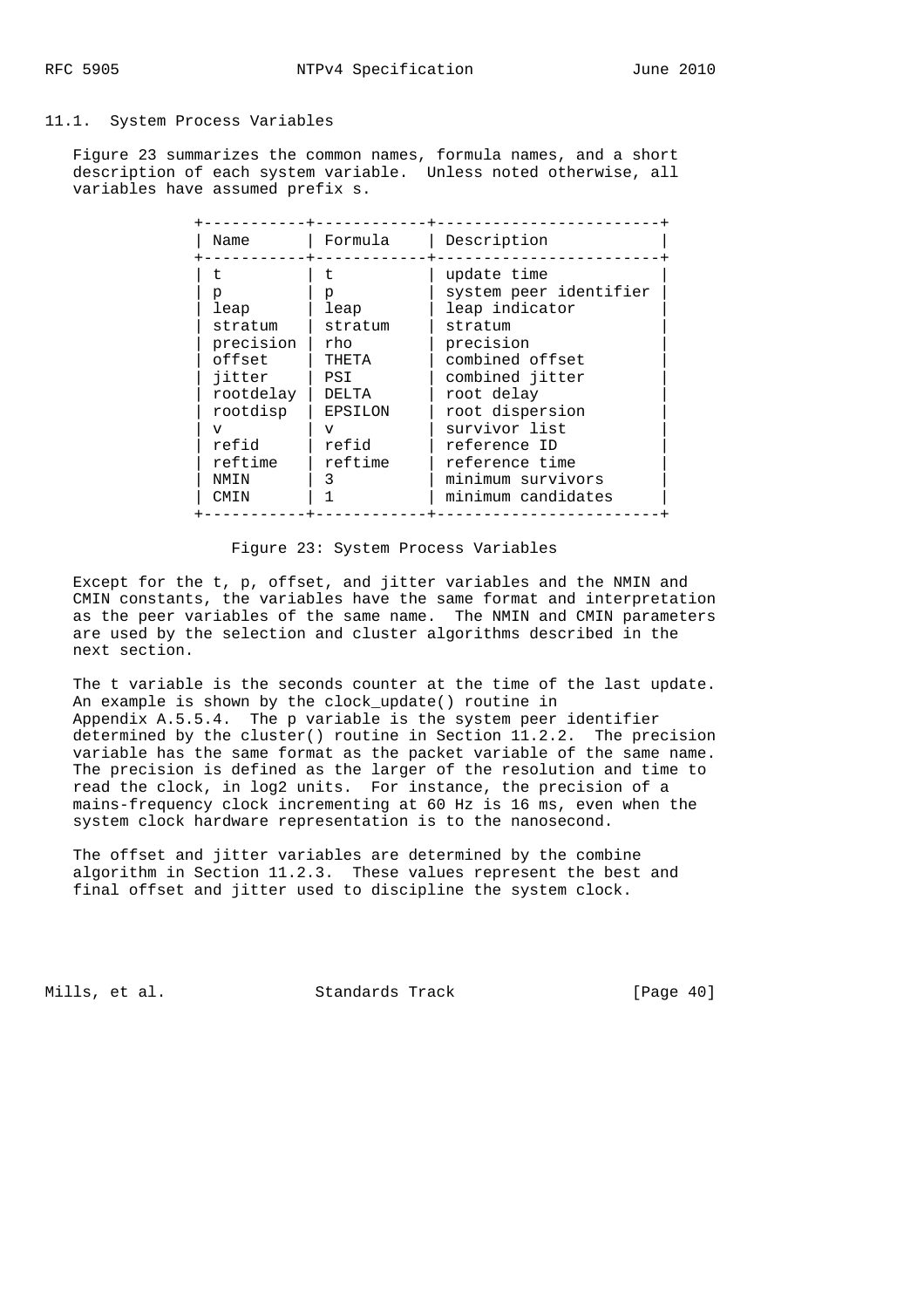Initially, all variables are cleared to zero, then the leap is set to 3 (unsynchronized) and stratum is set to MAXSTRAT (16). Remember that MAXSTRAT is mapped to zero in the transmitted packet.

## 11.2. System Process Operations

 Figure 24 summarizes the system process operations performed by the clock select routine. The selection algorithm described in Section 11.2.1 produces a majority clique of presumed correct candidates (truechimers) based on agreement principles. The cluster algorithm described in Section 11.2.2 discards outliers to produce the most accurate survivors. The combine algorithm described in Section 11.2.3 provides the best and final offset for the clock discipline algorithm. An example is described in Appendix A.5.5.6. If the selection algorithm cannot produce a majority clique, or if it cannot produce at least CMIN survivors, the system process exits without disciplining the system clock. If successful, the cluster algorithm selects the statistically best candidate as the system peer and its variables are inherited as the system variables.

Mills, et al. Standards Track [Page 41]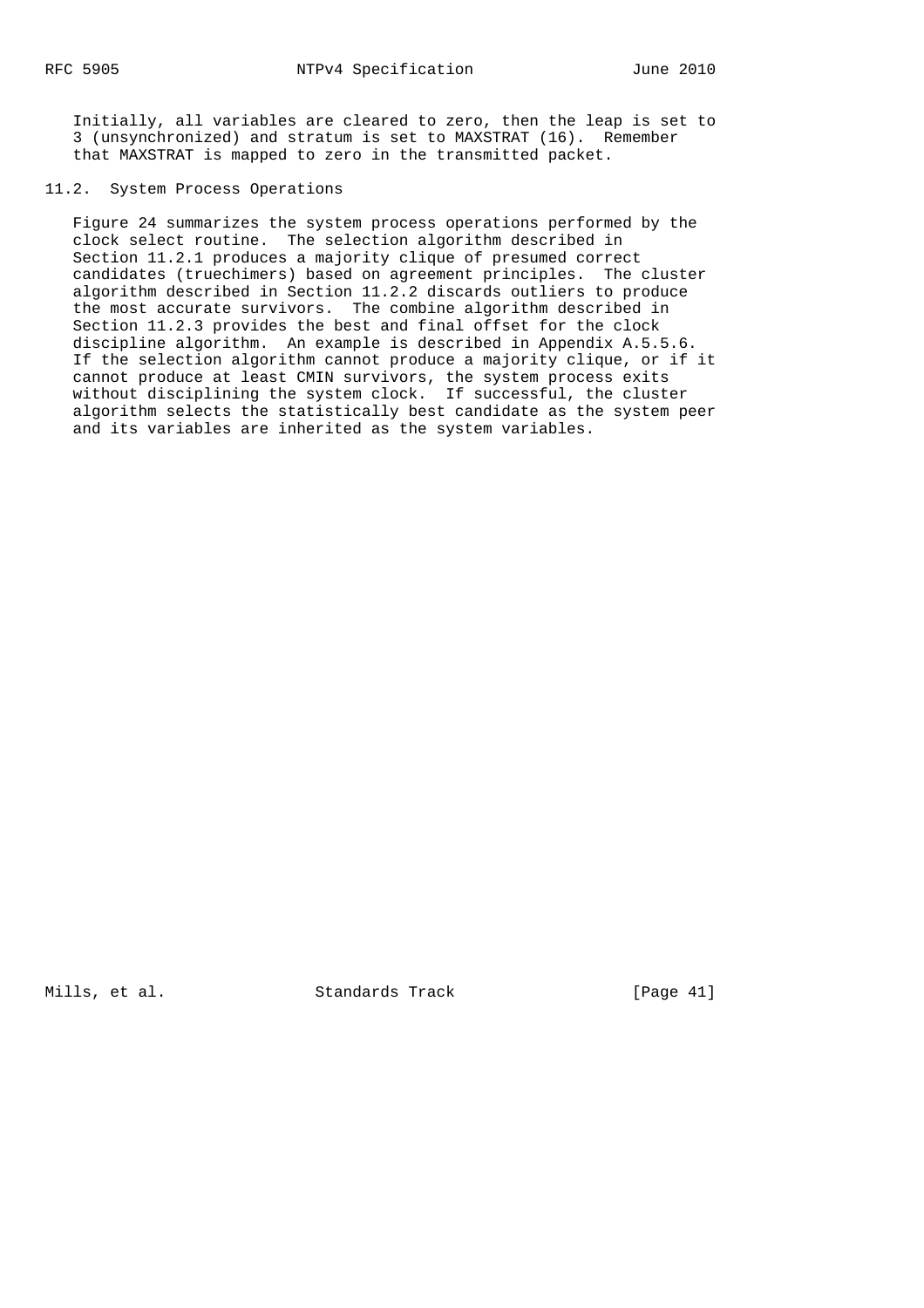



Figure 24: Clock Select Routine

Mills, et al.

Standards Track

[Page 42]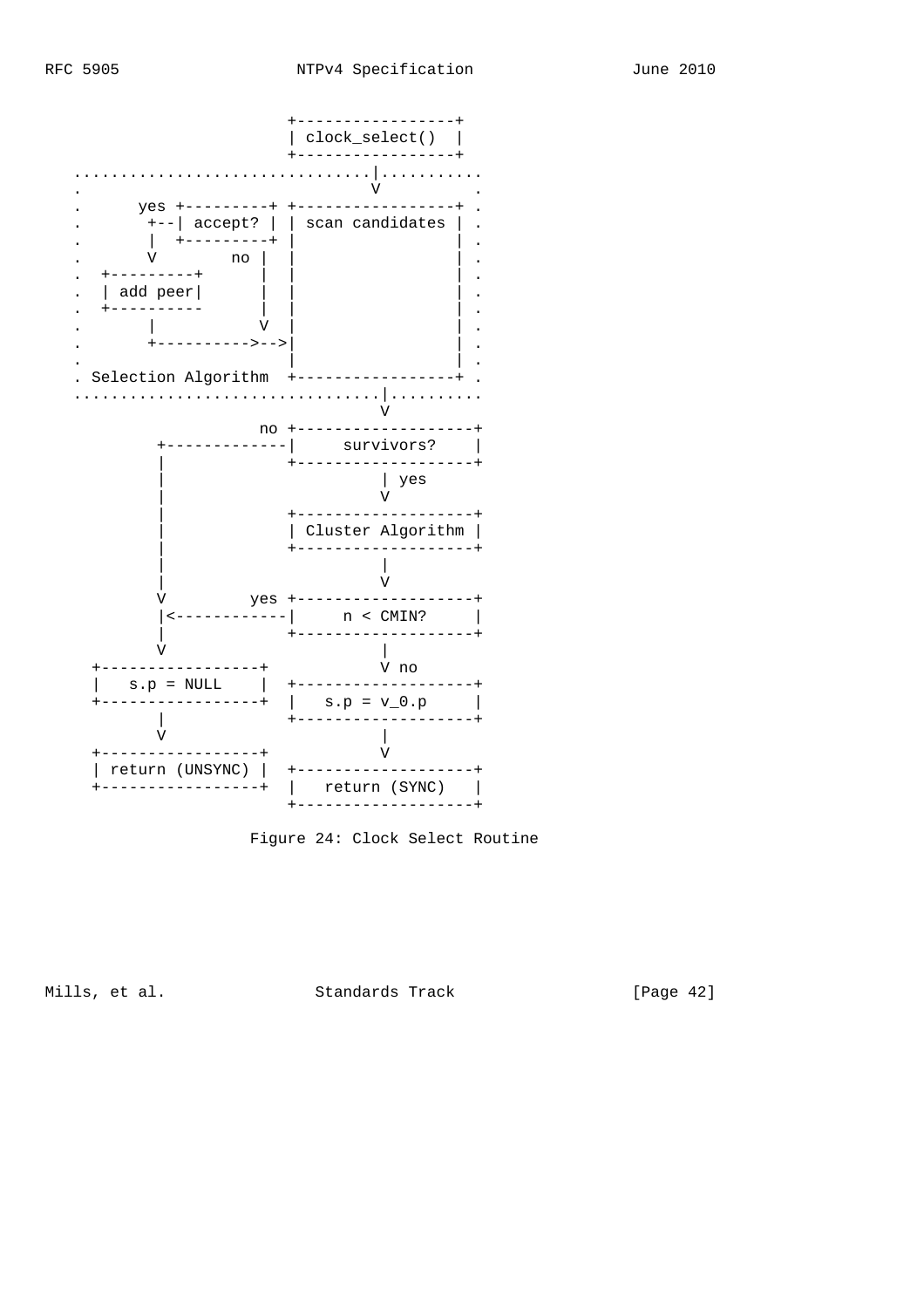# 11.2.1. Selection Algorithm

 Note that the selection and cluster algorithms are described separately, but combined in the code skeleton. The selection algorithm operates to find an intersection interval containing a majority clique of truechimers using Byzantine agreement principles originally proposed by Marzullo [ref6], but modified to improve accuracy. An overview of the algorithm is given below and described in the first half of the clock select() routine in Appendix A.5.5.1.

 First, those servers that are unusable according to the rules of the protocol are detected and discarded as shown by the accept() routine in Appendix A.5.5.3. Next, a set of tuples (p, type, edge) is generated for the remaining candidates. Here, p is the association identifier and type identifies the upper (+1), middle (0), and lower (-1) endpoints of a correctness interval centered on theta for that candidate. This results in three tuples, lowpoint (p, -1, theta lambda), midpoint (p, 0, theta), and highpoint (p, +1, theta + lambda), where lambda is the root synchronization distance. An example of this calculation is shown by the rootdist() routine in Appendix A.5.1.1. The steps of the algorithm are:

 1. For each of m associations, place three tuples as defined above on the candidate list.

 2. Sort the tuples on the list by the edge component. Order the lowpoint, midpoint, and highpoint of these intervals from lowest to highest. Set the number of falsetickers f = 0.

3. Set the number of midpoints  $d = 0$ . Set  $c = 0$ . Scan from lowest endpoint to highest. Add one to c for every lowpoint, subtract one for every highpoint, add one to d for every midpoint. If  $c \ge m - f$ , stop; set l = current lowpoint.

 4. Set c = 0. Scan from highest endpoint to lowest. Add one to c for every highpoint, subtract one for every lowpoint, add one to d for every midpoint. If  $c \ge m - f$ , stop; set  $u =$  current highpoint.

 5. Is d = f and l < u? If yes, then follow step 5A; else, follow step 5B.

5A. Success: the intersection interval is [l, u].

5B. Add one to f. Is  $f < (m / 2)?$  If yes, then go to step 3 again. If no, then go to step 6.

 6. Failure; a majority clique could not be found. There are no suitable candidates to discipline the system clock.

Mills, et al. Standards Track [Page 43]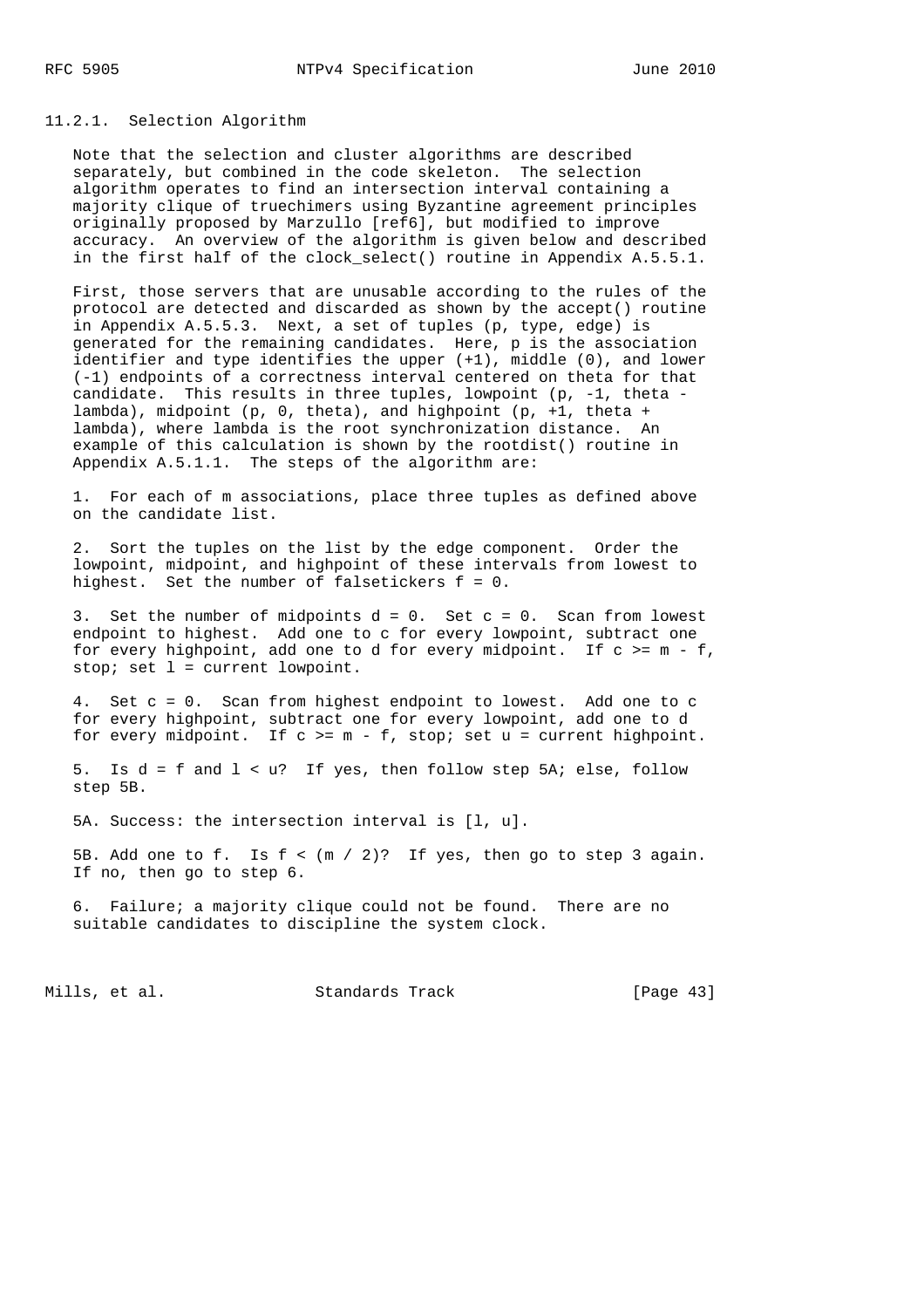The algorithm is described in detail in Appendix A.5.5.1. Note that it starts with the assumption that there are no falsetickers  $(f = 0)$  and attempts to find a non-empty intersection interval containing the midpoints of all correct servers, i.e., truechimers. If a non-empty interval cannot be found, it increases the number of assumed falsetickers by one and tries again. If a non-empty interval is found and the number of falsetickers is less than the number of truechimers, a majority clique has been found and the midpoint of each truechimer (theta) represents the candidates available to the cluster algorithm.

 If a majority clique is not found, or if the number of truechimers is less than CMIN, there are insufficient candidates to discipline the system clock. CMIN defines the minimum number of servers consistent with the correctness requirements. Suspicious operators would set CMIN to ensure multiple redundant servers are available for the algorithms to mitigate properly. However, for historic reasons the default value for CMIN is one.

## 11.2.2. Cluster Algorithm

 The candidates of the majority clique are placed on the survivor list v in the form of tuples (p, theta\_p, psi\_p, lambda\_p), where p is an association identifier, theta\_p, psi\_p, and stratum\_p the current offset, jitter and stratum of association p, respectively, and lambda\_p is a merit factor equal to stratum\_p \* MAXDIST + lambda, where lambda is the root synchronization distance for association p. The list is processed by the cluster algorithm below. An example is shown by the second half of the clock\_select() algorithm in Appendix A.5.5.1.

1. Let (p, theta\_p, psi\_p, lambda\_p) represent a survivor candidate.

 2. Sort the candidates by increasing lambda\_p. Let n be the number of candidates and NMIN the minimum required number of survivors.

3. For each candidate, compute the selection jitter psi\_s:

 +----- -----+^1/2 | n-1 | | --- | | 1 \ 2 | psi\_s = | ---- \* / (theta\_s - theta\_j) | | n-1 --- | | j=1 | +----- -----+

4. Select psi\_max as the candidate with maximum psi\_s.

Mills, et al. Standards Track [Page 44]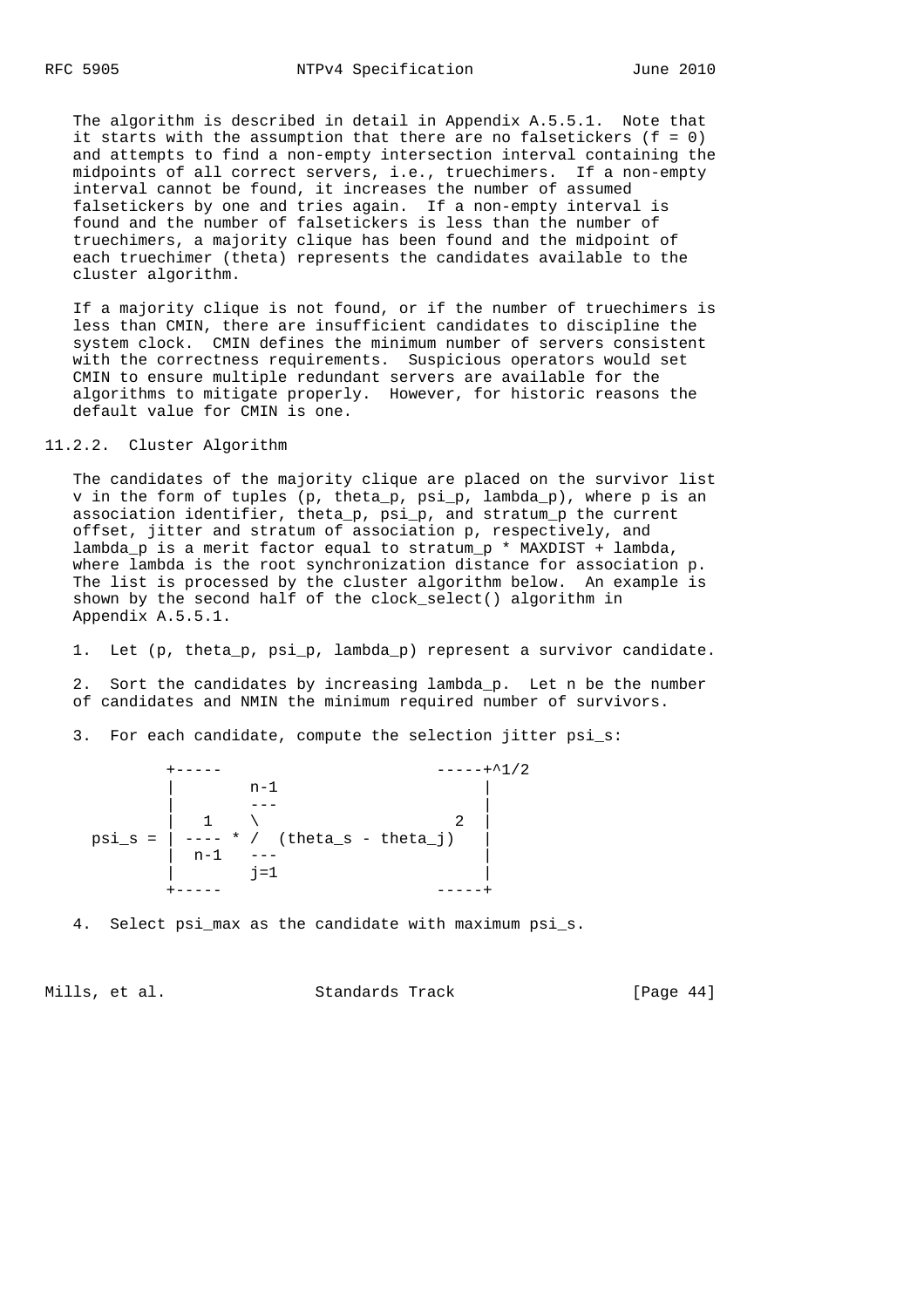5. Select psi\_min as the candidate with minimum psi\_p.

 6. Is psi\_max < psi\_min or n <= NMIN? If yes, follow step 6A; otherwise, follow step 6B.

 6A. Done. The remaining candidates on the survivor list are ranked in the order of preference. The first entry on the list represents the system peer; its variables are used later to update the system variables.

 6B. Delete the outlier candidate with psi\_max; reduce n by one and go back to step 3.

 The algorithm operates in a series of rounds where each round discards the statistical outlier with maximum selection jitter psi\_s. However, if psi\_s is less than the minimum peer jitter psi\_p, no improvement is possible by discarding outliers. This and the minimum number of survivors represent the terminating conditions of the algorithm. Upon termination, the final value of psi\_max is saved as the system selection jitter PSI\_s for use later.

## 11.2.3. Combine Algorithm

 The clock combine route processes the remaining survivors to produce the best and final data for the clock discipline algorithm. The routine processes peer offset and jitter statistics to produce the combined system offset THETA and system peer jitter PSI\_p, where each server statistic is weighted by the reciprocal of the root synchronization distance and the result normalized. An example is shown by the clock\_combine() routine in Appendix A.5.5.5

 The combined THETA is passed to the clock update routine. The first candidate on the survivor list is nominated as the system peer with identifier p. The system peer jitter PSI\_p is a component of the system jitter PSI. It is used along with the selection jitter PSI\_s to produce the system jitter:

 $PSI = [(PSI_s)^2 + (PSI_p)^2]$ <sup>1</sup>/2

 Each time an update is received from the system peer, the clock update routine is called. By rule, an update is discarded if its time of arrival p.t is not strictly later than the last update used s.t. The labels IGNOR, PANIC, ADJ, and STEP refer to return codes from the local clock routine described in the next section.

 IGNORE means the update has been ignored as an outlier. PANIC means the offset is greater than the panic threshold PANICT (1000 s) and SHOULD cause the program to exit with a diagnostic message to the

Mills, et al. Standards Track [Page 45]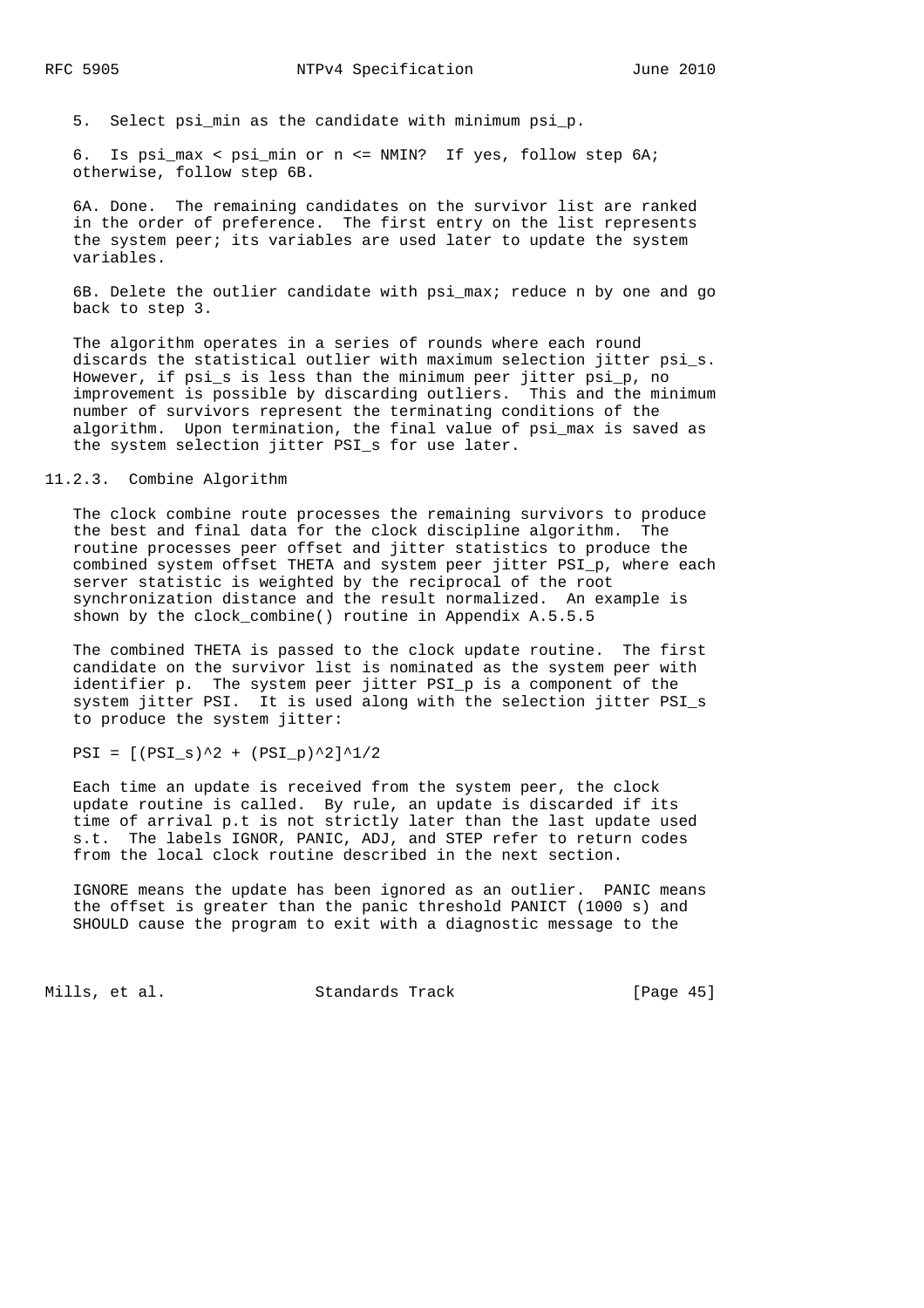system log. STEP means the offset is less than the panic threshold, but greater than the step threshold STEPT (125 ms). In this case, the clock is stepped to the correct offset, but since this means all peer data have been invalidated, all associations MUST be reset and the client begins as at initial start.

 ADJ means the offset is less than the step threshold and thus a valid update. In this case, the system variables are updated from the peer variables as shown in Figure 25.

 +-------------------------------------------+ | System Variable <-- System Peer Variable | | +-------------------------------------------+ | s.leap <-- p.leap |  $|$  s.stratum  $\leftarrow$ - p.stratum + 1  $\vert$  s.offset  $\vert$  -- THETA  $\vert$  $\vert$  s.jitter  $\vert$  -- PSI  $\vert$  $|$  s.rootdelay <-- p.delta\_ $r$  + delta | s.rootdisp <-- p.epsilon\_r + p.epsilon + |  $p.psi + PHI * (s.t - p.t)$  | + |THETA| | | s.refid <-- p.refid | s.reftime <-- p.reftime  $s.t$   $\leftarrow$  p.t +-------------------------------------------+

#### Figure 25: System Variables Update

 There is an important detail not shown. The dispersion increment  $(p.\text{epsilon} + p.\text{psi} + PHI * (s.t - p.t) + |THETA|)$  is bounded from below by MINDISP. In subnets with very fast processors and networks and very small delay and dispersion this forces a monotone-definite increase in s.rootdisp (EPSILON), which avoids loops between peers operating at the same stratum.

 The system variables are available to dependent application programs as nominal performance statistics. The system offset THETA is the clock offset relative to the available synchronization sources. The system jitter PSI is an estimate of the error in determining this value, elsewhere called the expected error. The root delay DELTA is the total round-trip delay relative to the primary server. The root dispersion EPSILON is the dispersion accumulated over the network from the primary server. Finally, the root synchronization distance is defined as:

Mills, et al. Standards Track [Page 46]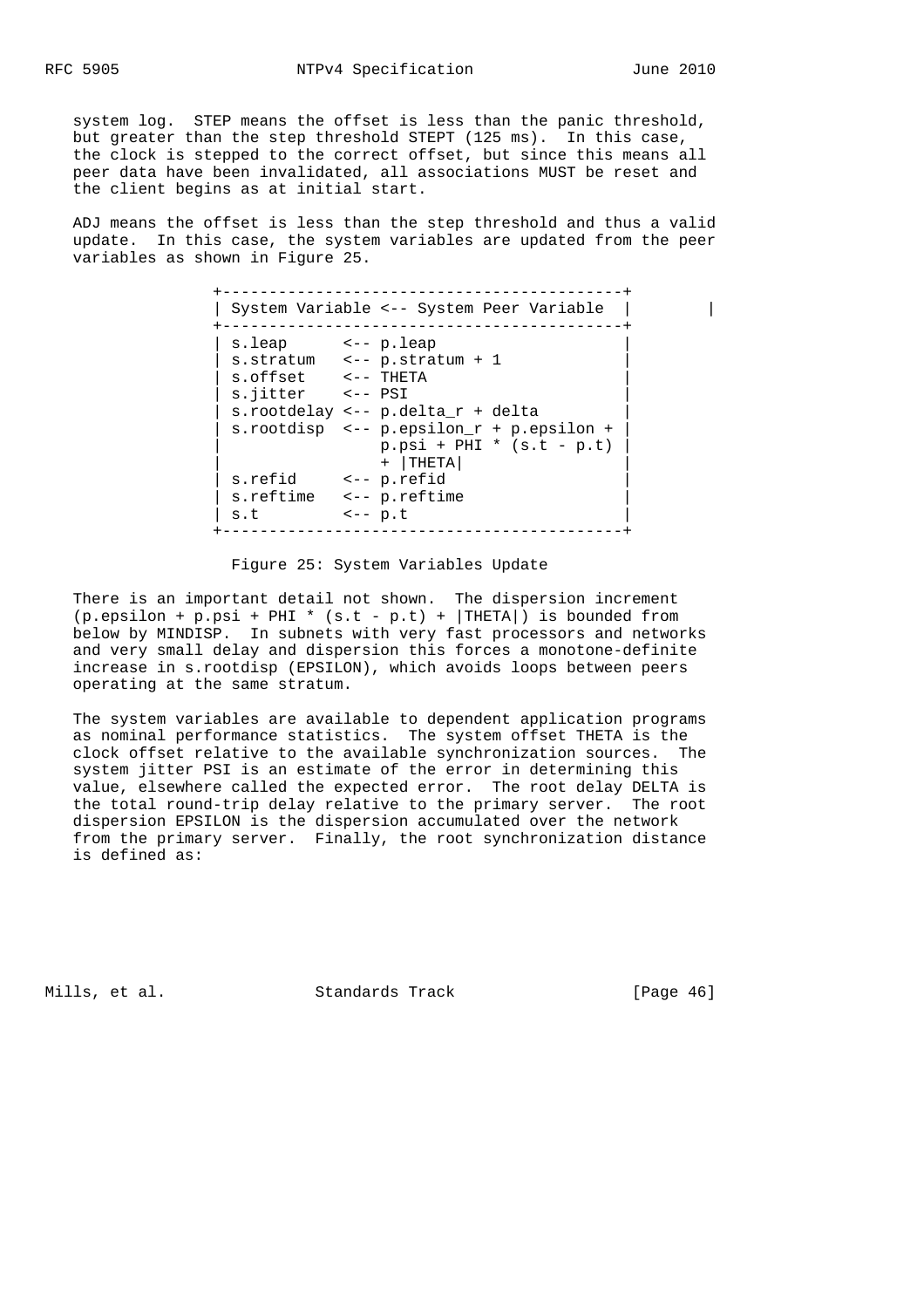LAMBDA =  $EPSILON + DELTA / 2$ ,

 which represents the maximum error due all causes and is designated the root synchronization distance.

 An example of the clock update routine is provided in Appendix A.5.5.4.

11.3. Clock Discipline Algorithm

 The NTPv4 clock discipline algorithm, shortened to discipline in the following, functions as a combination of two quite philosophically different feedback control systems. In a phase-locked loop (PLL) design, periodic phase updates at update intervals mu seconds are used directly to minimize the time error and indirectly the frequency error. In a frequency-locked loop (FLL) design, periodic frequency updates at intervals mu are used directly to minimize the frequency error and indirectly the time error. As shown in [ref7], a PLL usually works better when network jitter dominates, while an FLL works better when oscillator wander dominates. This section contains an outline of how the NTPv4 design works. An in-depth discussion of the design principles is provided in [ref7], which also includes a performance analysis.

 The discipline is implemented as the feedback control system shown in Figure 26. The variable theta\_r represents the combine algorithm offset (reference phase) and theta\_c the VFO offset (control phase). Each update produces a signal V\_d representing the instantaneous phase difference theta $r$  - theta $_c$ . The clock filter for each server functions as a tapped delay line, with the output taken at the tap selected by the clock filter algorithm. The selection, cluster, and combine algorithms combine the data from multiple filters to produce the signal V\_s. The loop filter, with impulse response  $F(t)$ , produces the signal V\_c, which controls the VFO frequency omega\_c and thus the integral of the phase theta\_c which closes the loop. The V\_c signal is generated by the clock-adjust process in Section 12. The detailed equations that implement these functions are best presented in the routines of Appendices A.5.5.6 and A.5.6.1.

Mills, et al. Standards Track [Page 47]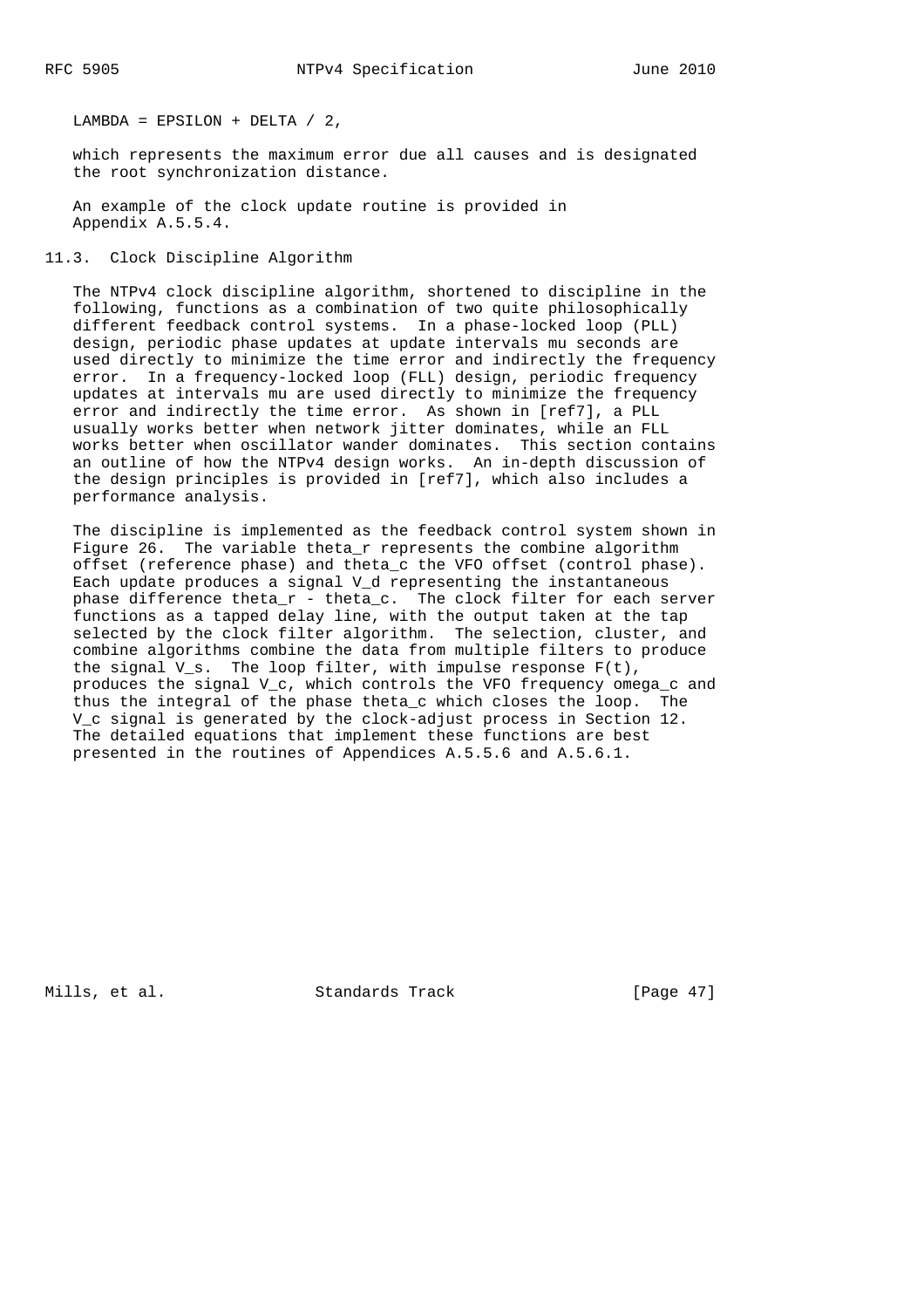

Figure 26: Clock Discipline Feedback Loop

 Ordinarily, the pseudo-linear feedback loop described above operates to discipline the system clock. However, there are cases where a non-linear algorithm offers considerable improvement. One case is when the discipline starts without knowledge of the intrinsic clock frequency. The pseudo-linear loop takes several hours to develop an accurate measurement and during most of that time the poll interval cannot be increased. The non-linear loop described below does this in 15 minutes. Another case is when occasional bursts of large jitter are present due to congested network links. The state machine described below resists error bursts lasting less than 15 minutes.

 Figure 27 contains a summary of the variables and parameters including the variable (lowercase) or parameter (uppercase) name, formula name, and short description. Unless noted otherwise, all variables have assumed prefix c. The variables t, tc, state, hyster, and count are integers; the remaining variables are floating doubles. The function of each will be explained in the algorithm descriptions below.

Mills, et al. Standards Track [Page 48]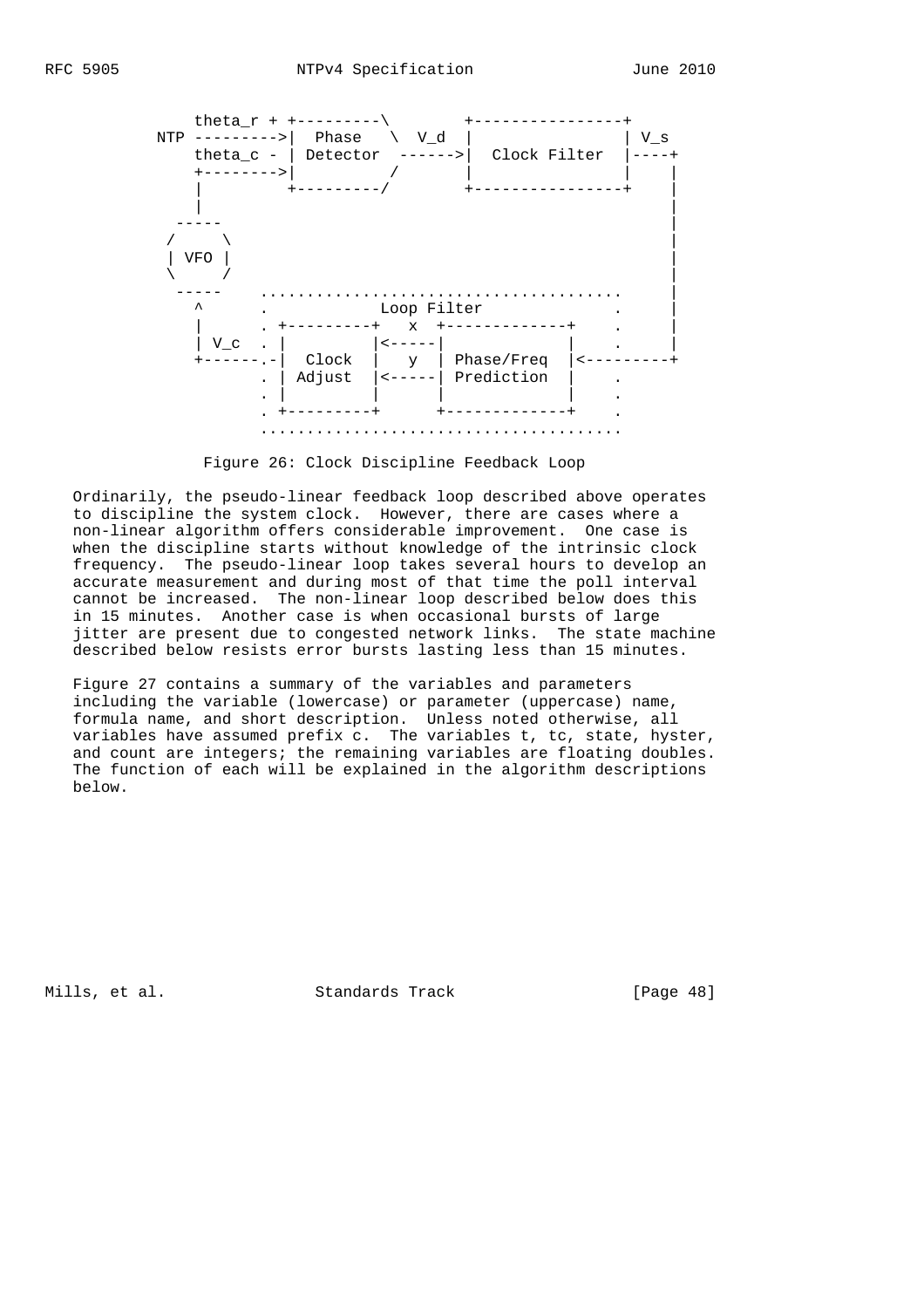| timer<br>seconds counter<br>$^+$<br>offset<br>combined offset<br>theta<br>residual offset<br>resid<br>theta r<br>phi<br>clock frequency<br>freg<br>clock offset jitter<br>iitter<br>psi<br>wander<br>clock frequency wander<br>omega<br>time constant (log2)<br>tau<br>t.c<br>state<br>state<br>state<br>frequency adjustment<br>adi<br>adi<br>hysteresis counter<br>hyster  <br>hyster<br>125<br>step threshold (.125 s)<br>STEPT<br>900<br>$stepout$ thresh( $s$ )<br>WATCH<br>1000<br>panic threshold (1000 s)<br>PANICT<br>hysteresis limit<br>30<br>LIMIT<br>4<br>hysteresis gate<br>PGATE<br>16<br>TC<br>time constant scale<br>8<br>averaging constant<br>AVG | Name | Formula | Description |
|----------------------------------------------------------------------------------------------------------------------------------------------------------------------------------------------------------------------------------------------------------------------------------------------------------------------------------------------------------------------------------------------------------------------------------------------------------------------------------------------------------------------------------------------------------------------------------------------------------------------------------------------------------------------|------|---------|-------------|
|                                                                                                                                                                                                                                                                                                                                                                                                                                                                                                                                                                                                                                                                      |      |         |             |

Figure 27: Clock Discipline Variables and Parameters

 The process terminates immediately if the offset is greater than the panic threshold PANICT (1000 s). The state transition function is described by the rstclock() function in Appendix A.5.5.7. Figure 28 shows the state transition function used by this routine. It has four columns showing, respectively, the state name, predicate and action if the offset theta is less than the step threshold, the predicate and actions otherwise, and finally some comments.

Mills, et al. Standards Track [Page 49]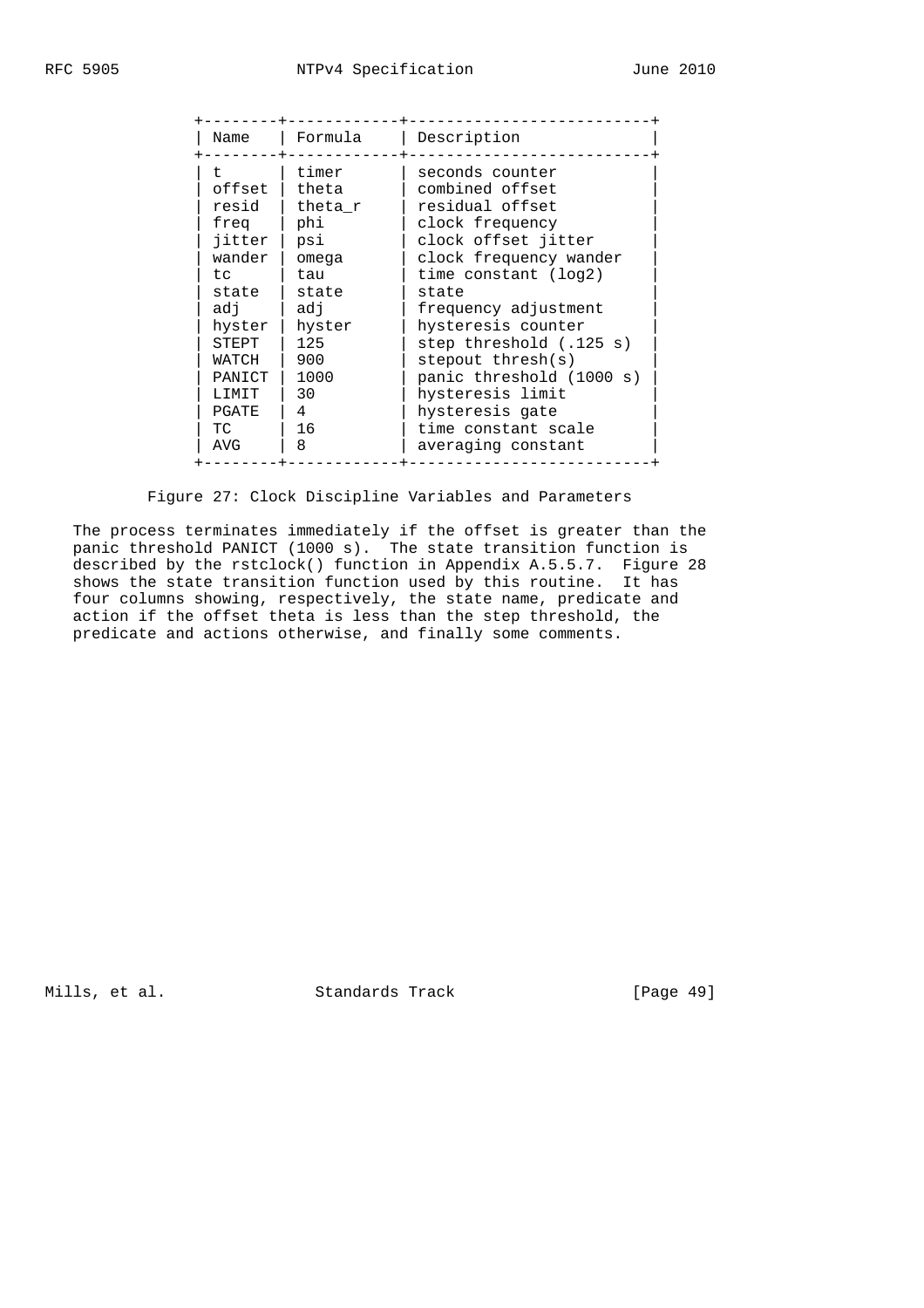| State | theta < STEP                                                   | theta > STEP                                                      | Comments             |
|-------|----------------------------------------------------------------|-------------------------------------------------------------------|----------------------|
| NSET  | $->$ $FREO$<br>adjust time                                     | $->$ $FREO$<br>step time                                          | no frequency<br>file |
| FSET  | $->$ SYNC<br>adjust time                                       | $->$ SYNC<br>step time                                            | frequency<br>file    |
| SPIK  | $->$ SYNC<br>adjust freq<br>adjust time                        | if $< 900$ s $->$ SPIK<br>else ->SYNC<br>step freq<br>step time   | outlier<br>detected  |
| FREO  | if $< 900 s$ ->FREO<br>else ->SYNC<br>step freq<br>adjust time | if $< 900$ s $->$ FREO<br>else ->SYNC<br>step freq<br>adjust time | initial<br>frequency |
| SYNC  | $->$ SYNC<br>adjust freq<br>adjust time                        | if $< 900$ s $->$ SPIK<br>else ->SYNC<br>step freq<br>step time   | normal<br>operation  |

#### Figure 28: State Transition Function

 In the table entries, the next state is identified by the arrow -> with the actions listed below. Actions such as adjust time and adjust frequency are implemented by the PLL/FLL feedback loop in the local\_clock() routine. A step clock action is implemented by setting the clock directly, but this is done only after the stepout threshold WATCH (900 s) when the offset is more than the step threshold STEPT (.125 s). This resists clock steps under conditions of extreme network congestion.

 The jitter (psi) and wander (omega) statistics are computed using an exponential average with weight factor AVG. The time constant exponent (tau) is determined by comparing psi with the magnitude of the current offset theta. If the offset is greater than PGATE (4) times the clock jitter, the hysteresis counter hyster is reduced by two; otherwise, it is increased by one. If hyster increases to the upper limit LIMIT (30), tau is increased by one; if it decreases to the lower limit -LIMIT (-30), tau is decreased by one. Normally, tau hovers near MAXPOLL, but quickly decreases if a temperature spike causes a frequency surge.

Mills, et al. Standards Track [Page 50]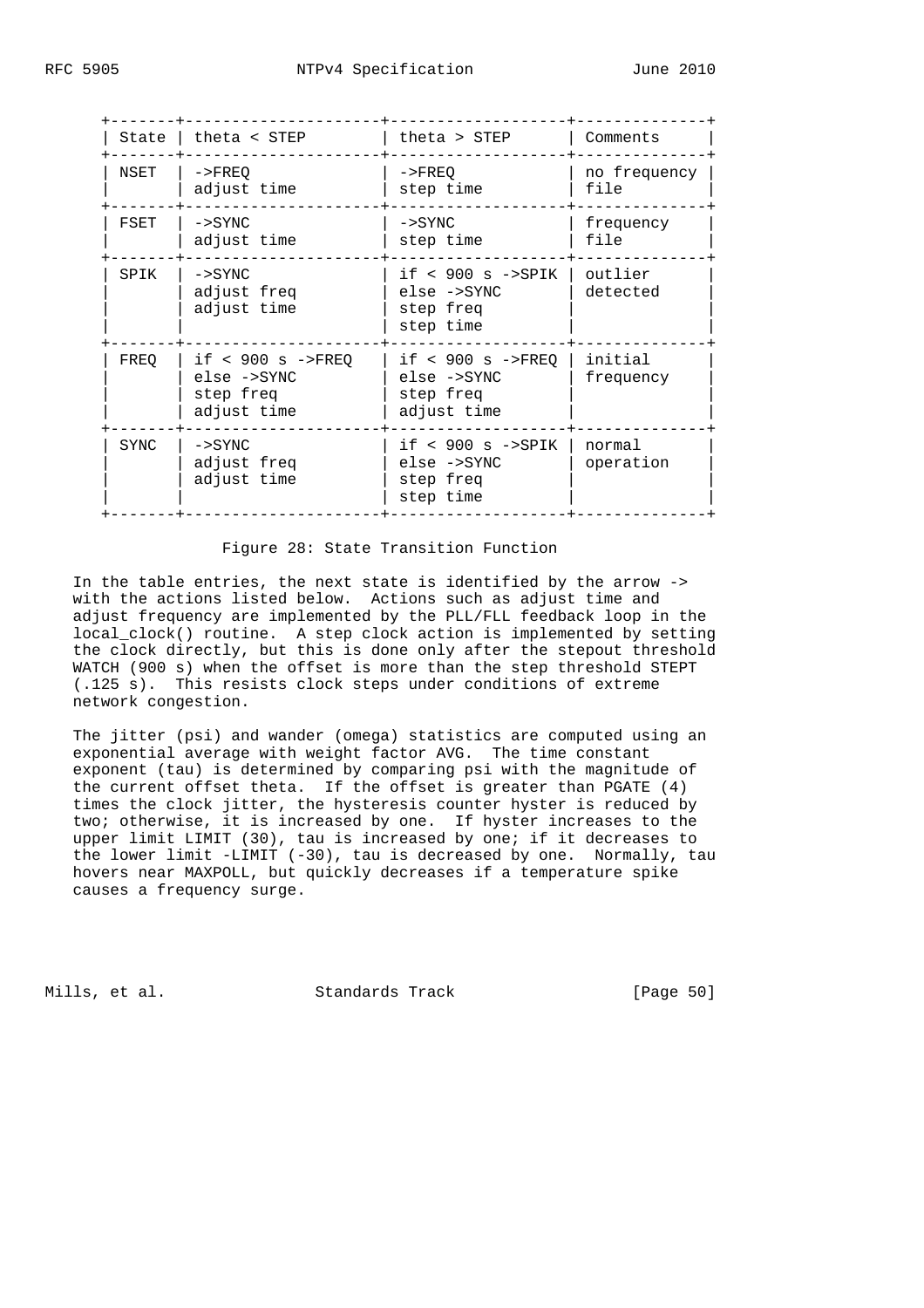## 12. Clock-Adjust Process

 The actual clock-adjust process runs at one-second intervals to add the frequency correction and a fixed percentage of the residual offset theta\_r. The theta\_r is, in effect, the exponential decay of the theta value produced by the loop filter at each update. The TC parameter scales the time constant to match the poll interval for convenience. Note that the dispersion EPSILON increases by PHI at each second.

 The clock-adjust process includes a timer interrupt facility driving the seconds counter c.t. It begins at zero when the service starts and increments once each second. At each interrupt, the clock\_adjust() routine is called to incorporate the clock discipline time and frequency adjustments, then the associations are scanned to determine if the seconds counter equals or exceeds the p.next state variable defined in the next section. If so, the poll process is called to send a packet and compute the next p.next value.

 An example of the clock-adjust process is shown by the clock\_adjust() routine in Appendix A.5.6.1.

### 13. Poll Process

 Each association supports a poll process that runs at regular intervals to construct and send packets in symmetric, client, and broadcast server associations. It runs continuously, whether or not servers are reachable in order to manage the clock filter and reach register.

### 13.1. Poll Process Variables

 Figure 29 summarizes the common names, formula names, and a short description of the poll process variables (lowercase) and parameters (uppercase). Unless noted otherwise, all variables have assumed prefix p.

Mills, et al. Standards Track [Page 51]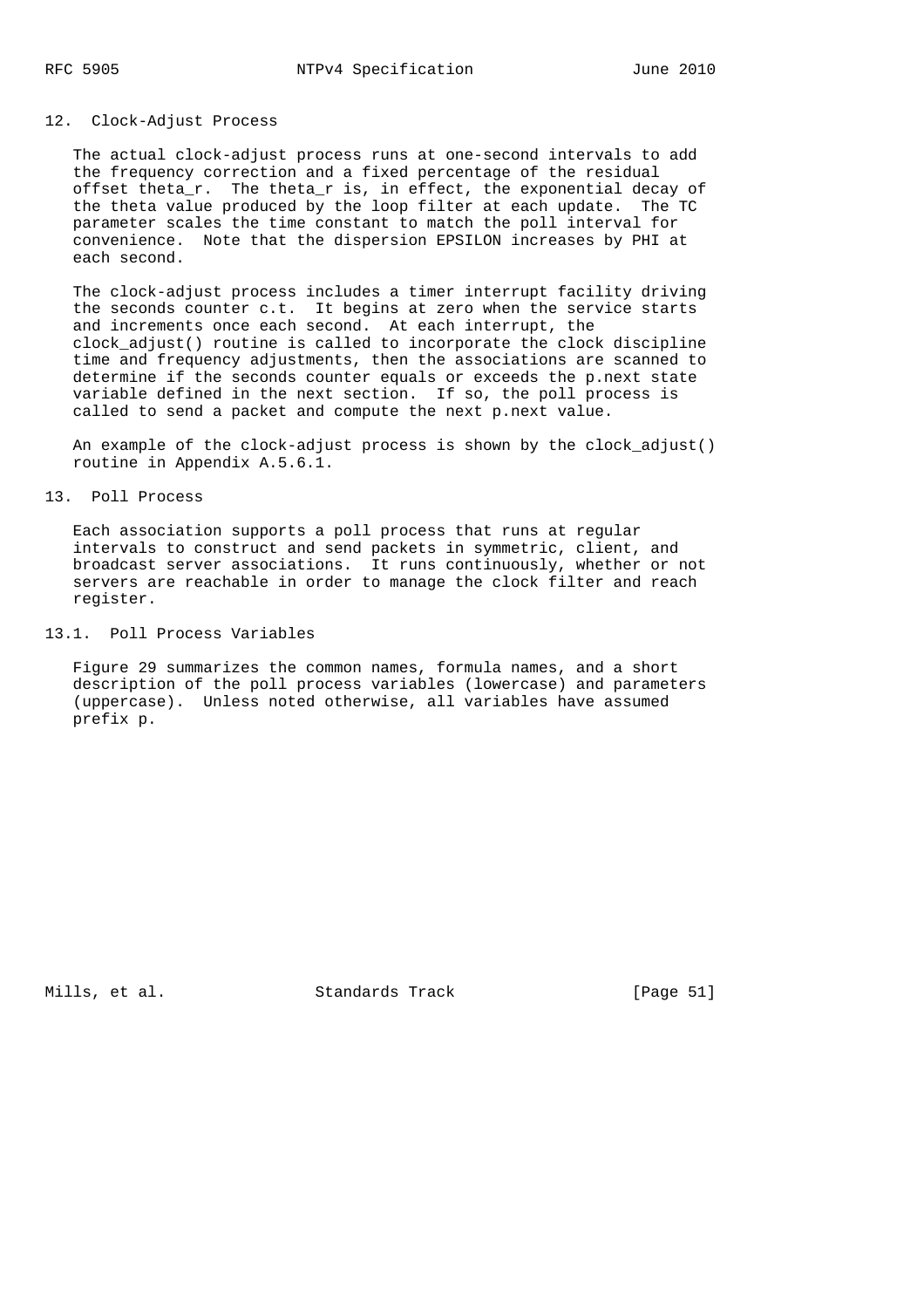| Name          | Formula | Description        |
|---------------|---------|--------------------|
| hpoll         | hpoll   | host poll exponent |
| last          | last    | last poll time     |
| next          | next    | next poll time     |
| reach         | reach   | reach register     |
| unreach       | unreach | unreach counter    |
| UNREACH       | 2.4     | unreach limit      |
| <b>BCOUNT</b> | 8       | burst count        |
| BURST         | flaq    | burst enable       |
| <b>IBURST</b> | flag    | iburst enable      |

#### Figure 29: Poll Process Variables and Parameters

 The poll process variables are allocated in the association data structure along with the peer process variables. The following is a detailed description of the variables. The parameters will be called out in the following text.

hpoll: signed integer representing the poll exponent, in log2 seconds

 last: integer representing the seconds counter when the most recent packet was sent

 next: integer representing the seconds counter when the next packet is to be sent

 reach: 8-bit integer shift register shared by the peer and poll processes

 unreach: integer representing the number of seconds the server has been unreachable

## 13.2. Poll Process Operations

 As described previously, once each second the clock-adjust process is called. This routine calls the poll routine for each association in turn. If the time for the next poll message is greater than the seconds counter, the routine returns immediately. Symmetric (modes 1, 2), client (mode 3), and broadcast server (mode 5) associations routinely send packets. A broadcast client (mode 6) association runs the routine to update the reach and unreach variables, but does not send packets. The poll process calls the transmit process to send a packet. If in a burst (burst > 0), nothing further is done except call the poll update routine to set the next poll interval.

Mills, et al. Standards Track [Page 52]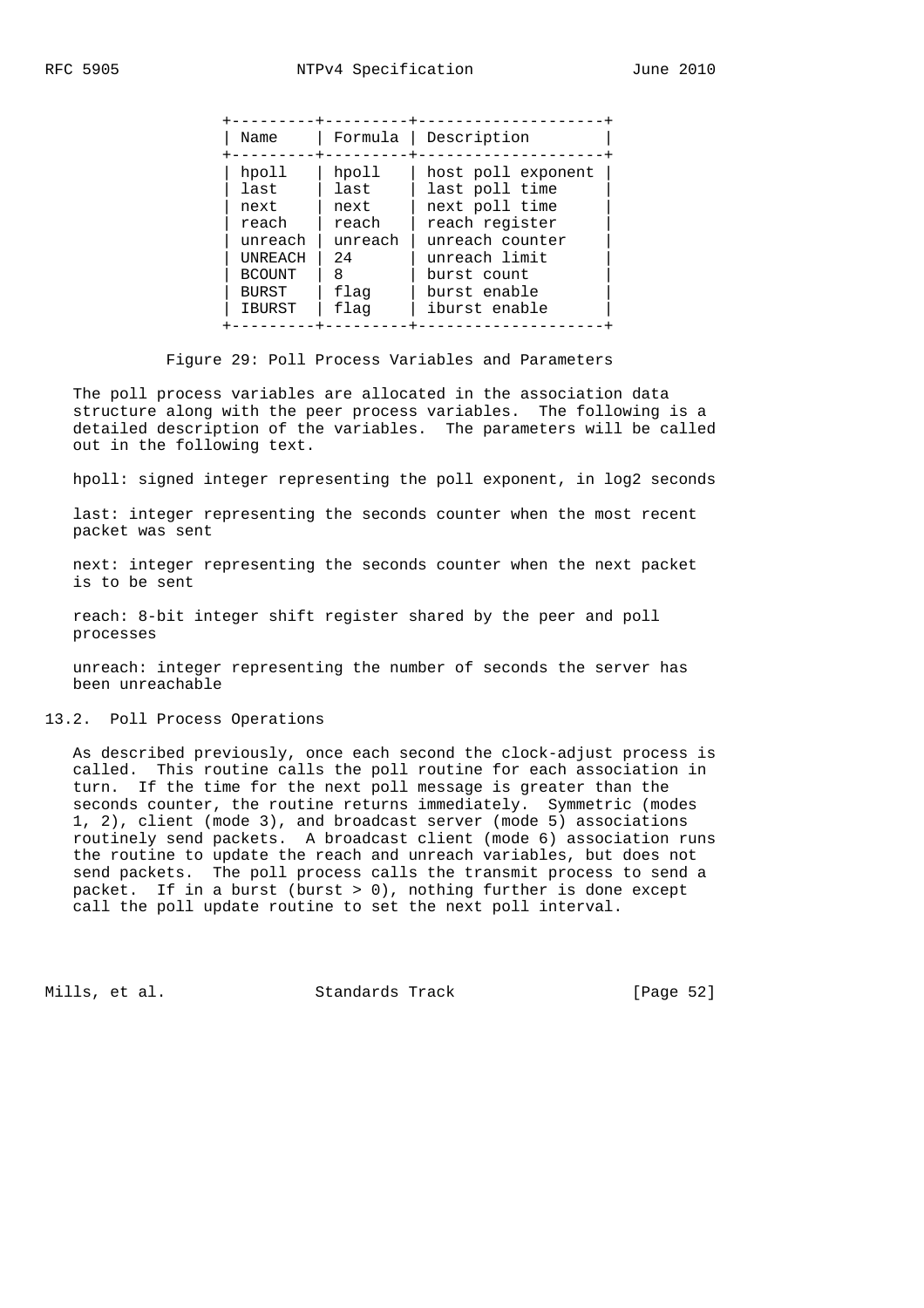If not in a burst, the reach variable is shifted left by one bit, with zero replacing the rightmost bit. If the server has not been heard for the last three poll intervals, the clock filter routine is called to increase the dispersion. An example is shown in Appendix A.5.7.3.

 If the BURST flag is lit and the server is reachable and a valid source of synchronization is available, the client sends a burst of BCOUNT (8) packets at each poll interval. The interval between packets in the burst is two seconds. This is useful to accurately measure jitter with long poll intervals. If the IBURST flag is lit and this is the first packet sent when the server has been unreachable, the client sends a burst. This is useful to quickly reduce the synchronization distance below the distance threshold and synchronize the clock.

 If the P\_MANY flag is lit in the p.flags word of the association, this is a manycast client association. Manycast client associations send client mode packets to designated multicast group addresses at MINPOLL intervals. The association starts out with a TTL of 1. If by the time of the next poll there are fewer than MINCLOCK servers have been mobilized, the ttl is increased by one. If the ttl reaches the limit TTLMAX, without finding MINCLOCK servers, the poll interval increases until reaching BEACON, when it starts over from the beginning.

 The poll() routine includes a feature that backs off the poll interval if the server becomes unreachable. If reach is nonzero, the server is reachable and unreach is set to zero; otherwise, unreach is incremented by one for each poll to the maximum UNREACH. Thereafter for each poll hpoll is increased by one, which doubles the poll interval up to the maximum MAXPOLL determined by the poll\_update() routine. When the server again becomes reachable, unreach is set to zero, hpoll is reset to the tc system variable, and operation resumes normally.

 A packet is sent by the transmit process. Some header values are copied from the peer variables left by a previous packet and others from the system variables. Figure 30 shows which values are copied to each header field. In those implementations, using floating double data types for root delay and root dispersion, these must be converted to NTP short format. All other fields are either copied intact from peer and system variables or struck as a timestamp from the system clock.

Mills, et al. Standards Track [Page 53]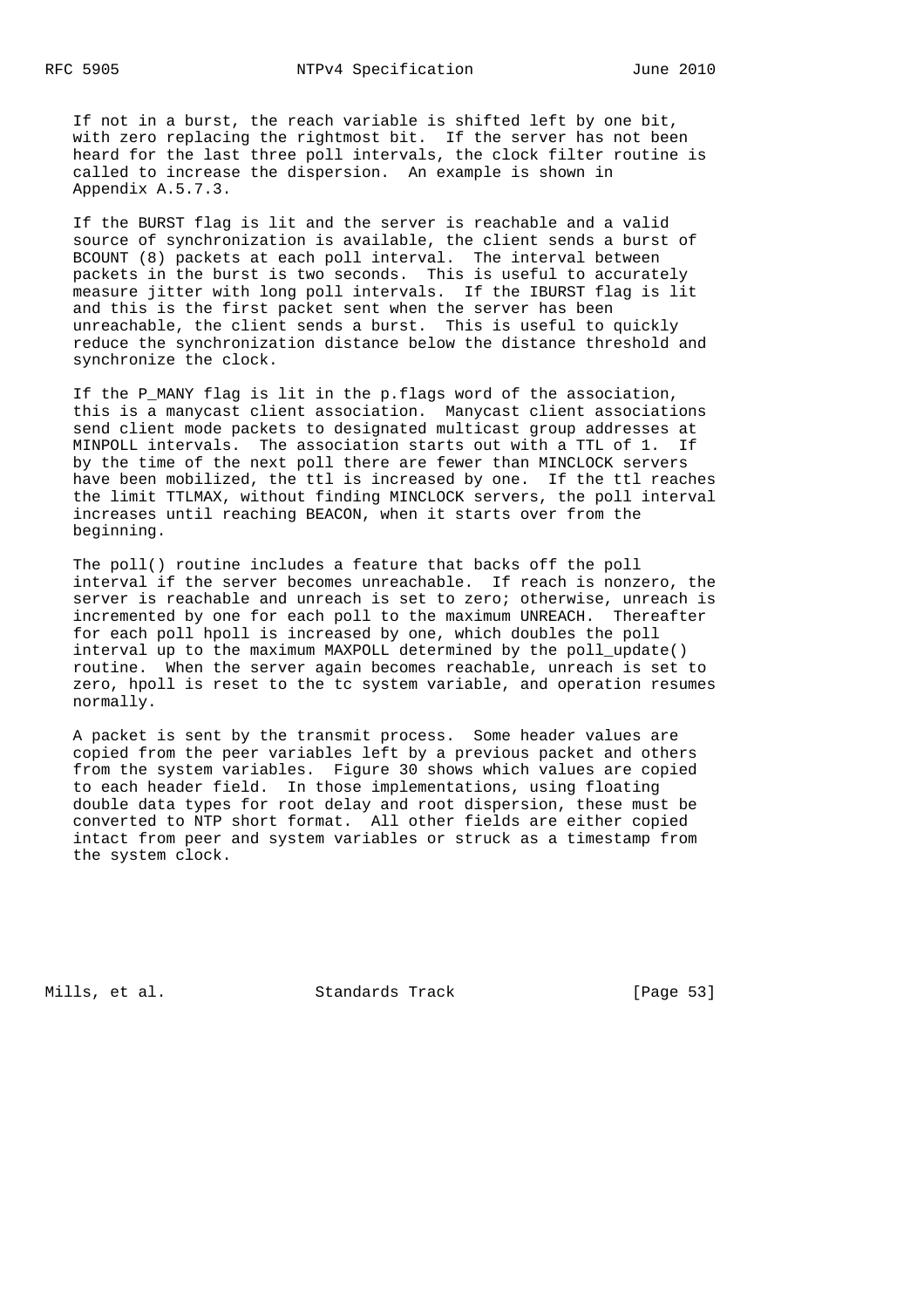Figure 30: xmit packet Packet Header

 The poll update routine is called when a valid packet is received and immediately after a poll message has been sent. If in a burst, the poll interval is fixed at 2 s; otherwise, the host poll exponent hpoll is set to the minimum of ppoll from the last packet received and hpoll from the poll routine, but not less than MINPOLL or greater than MAXPOLL. Thus, the clock discipline can be oversampled but not undersampled. This is necessary to preserve subnet dynamic behavior and protect against protocol errors.

 The poll exponent is converted to an interval, which, when added to the last poll time variable, determines the value of the next poll time variable. Finally, the last poll time variable is set to the current seconds counter.

#### 14. Simple Network Time Protocol (SNTP)

 Primary servers and clients complying with a subset of NTP, called the Simple Network Time Protocol (SNTPv4) [RFC4330], do not need to implement the mitigation algorithms described in Section 9 and following sections. SNTP is intended for primary servers equipped with a single reference clock, as well as for clients with a single upstream server and no dependent clients. The fully developed NTPv4 implementation is intended for secondary servers with multiple upstream servers and multiple downstream servers or clients. Other than these considerations, NTP and SNTP servers and clients are completely interoperable and can be intermixed in NTP subnets.

Mills, et al. Standards Track [Page 54]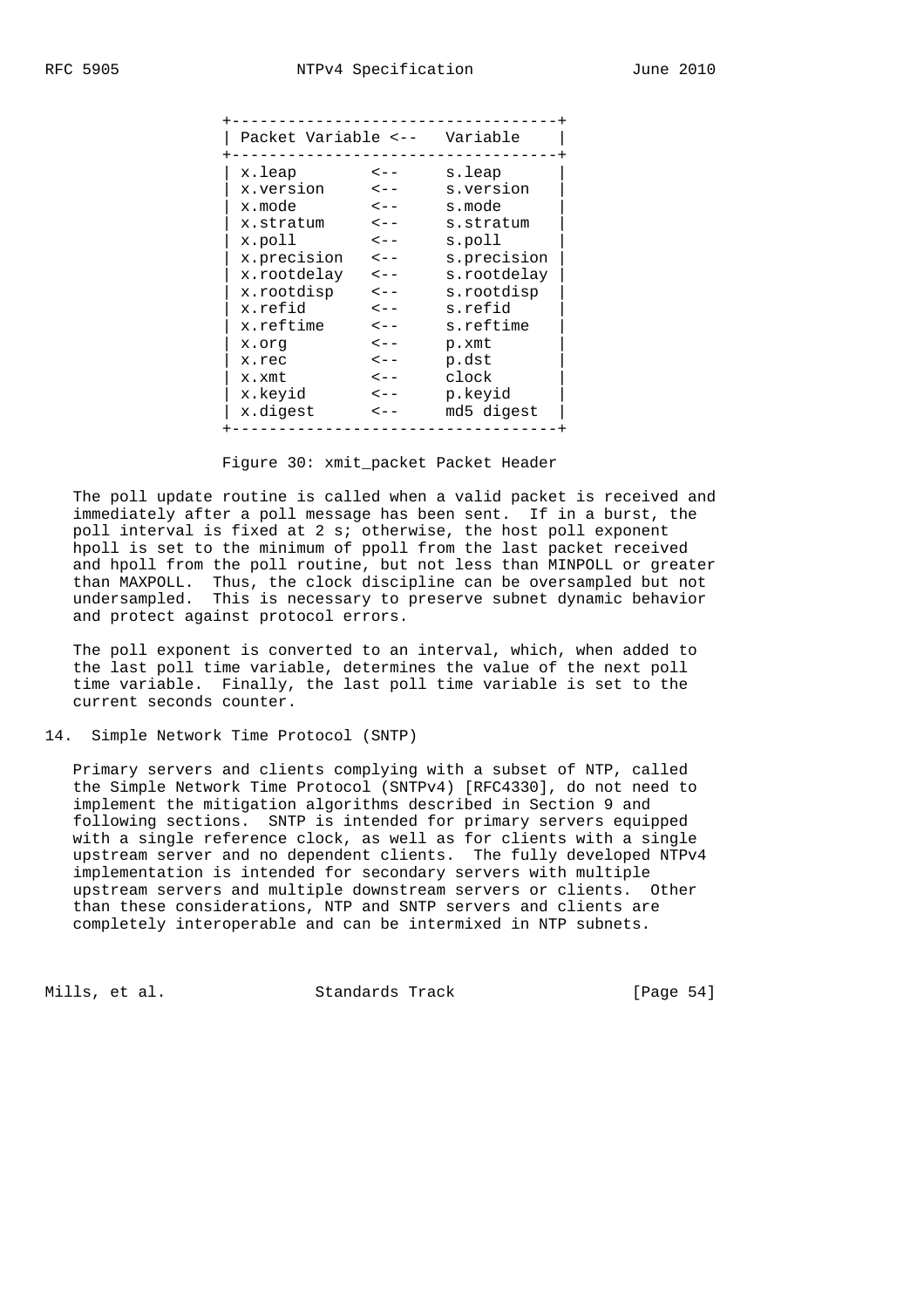An SNTP primary server implementing the on-wire protocol described in Section 8 has no upstream servers except a single reference clock. In principle, it is indistinguishable from an NTP primary server that has the mitigation algorithms and therefore capable of mitigating between multiple reference clocks.

 Upon receiving a client request, an SNTP primary server constructs and sends the reply packet as described in Figure 31. Note that the dispersion field in the packet header must be updated as described in Section 5.

| Packet Variable <-- |           | Variable    |  |
|---------------------|-----------|-------------|--|
| x.leap              | $\lt$ $-$ | s.leap      |  |
| x.version           | $\lt$ $-$ | r.version   |  |
| x.mode              | $\lt$ $-$ | 4           |  |
| x.stratum           | $\lt$ $-$ | s.stratum   |  |
| x.poll              | $\lt$ $-$ | r.poll      |  |
| x.precision         | $\lt$ - - | s.precision |  |
| x.rootdelay         | $\lt$ - - | s.rootdelay |  |
| x.rootdisp          | $\lt$ $-$ | s.rootdisp  |  |
| x.refid             | $\lt$ - - | s.refid     |  |
| x.reftime           | $\lt$ $-$ | s.reftime   |  |
| pro.x               | $\lt$ $-$ | r.xmt       |  |
| x.rec               | $\lt$ $-$ | r.dst       |  |
| x.xmt               | $\lt$ $-$ | clock       |  |
| x.keyid             | $\lt$ $-$ | r.keyid     |  |
| x.digest            | $\lt$ $-$ | md5 digest  |  |

## Figure 31: fast\_xmit Packet Header

 An SNTP client implementing the on-wire protocol has a single server and no dependent clients. It can operate with any subset of the NTP on-wire protocol, the simplest approach using only the transmit timestamp of the server packet and ignoring all other fields. However, the additional complexity to implement the full on-wire protocol is minimal so that a full implementation is encouraged.

### 15. Security Considerations

 NTP security requirements are even more stringent than most other distributed services. First, the operation of the authentication mechanism and the time synchronization mechanism are inextricably intertwined. Reliable time synchronization requires cryptographic keys that are valid only over a designated time interval; but, time intervals can be enforced only when participating servers and clients

Mills, et al. Standards Track [Page 55]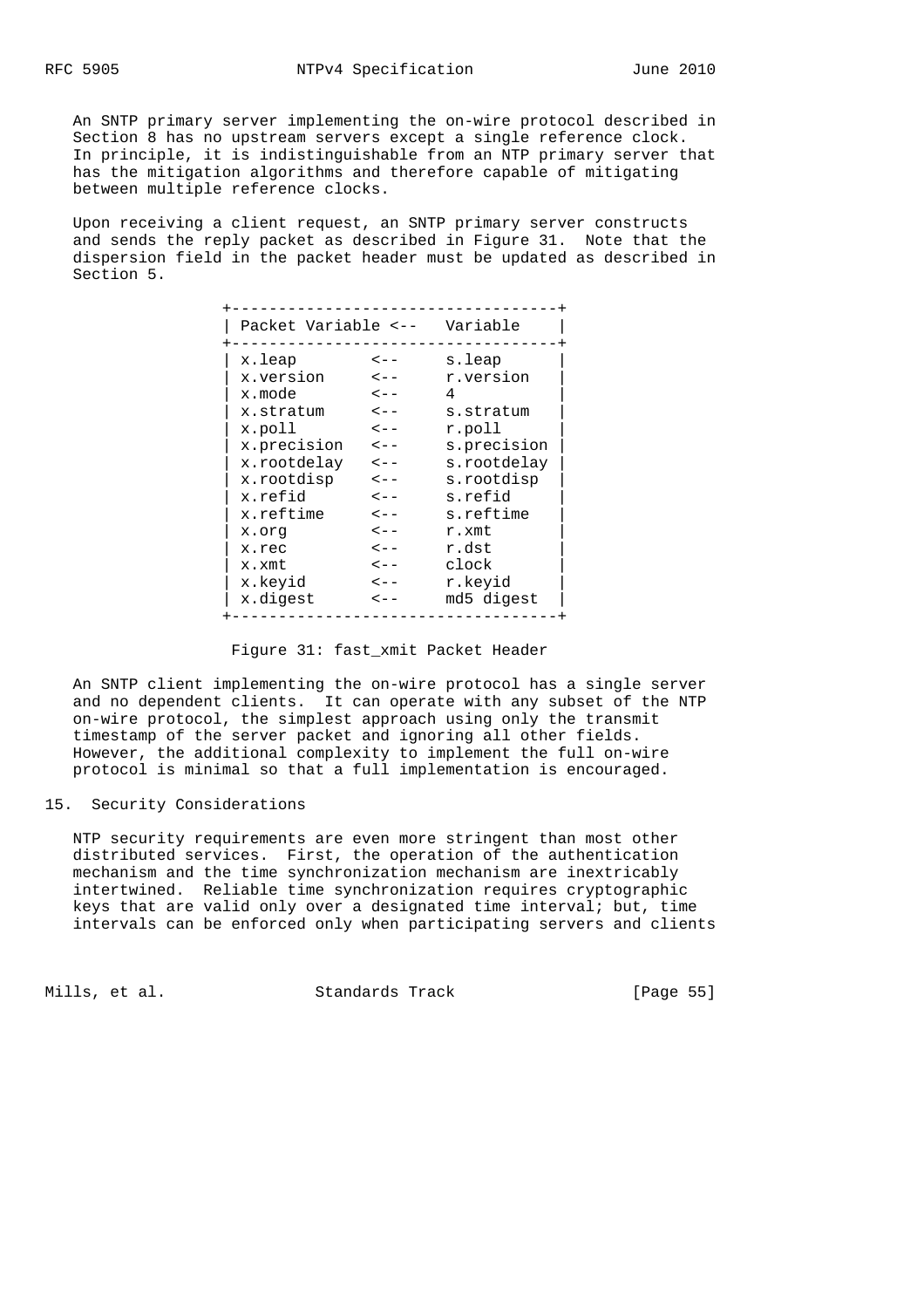are reliably synchronized to UTC. In addition, the NTP subnet is hierarchical by nature, so time and trust flow from the primary servers at the root through secondary servers to the clients at the leaves.

 An NTP client can claim to have authentic time to dependent applications only if all servers on the path to the primary servers are authenticated. In NTP each server authenticates the next lower stratum servers and authenticates by induction the lowest stratum (primary) servers. It is important to note that authentication in the context of NTP does not necessarily imply the time is correct. An NTP client mobilizes a number of concurrent associations with different servers and uses a crafted agreement algorithm to pluck truechimers from the population possibly including falsetickers.

 The NTP specification assumes that the goal of the intruder is to inject false time values, disrupt the protocol, or clog the network, servers, or clients with spurious packets that exhaust resources and deny service to legitimate applications. There are a number of defense mechanisms already built in the NTP architecture, protocol, and algorithms. The on-wire timestamp exchange scheme is inherently resistant to spoofing, packet-loss, and replay attacks. The engineered clock filter, selection and clustering algorithms are designed to defend against evil cliques of Byzantine traitors. While not necessarily designed to defeat determined intruders, these algorithms and accompanying sanity checks have functioned well over the years to deflect improperly operating but presumably friendly scenarios. However, these mechanisms do not securely identify and authenticate servers to clients. Without specific further protection, an intruder can inject any or all of the following attacks:

- 1. An intruder can intercept and archive packets forever, as well as all the public values ever generated and transmitted over the net.
- 2. An intruder can generate packets faster than the server, network or client can process them, especially if they require expensive cryptographic computations.
- 3. In a wiretap attack, the intruder can intercept, modify, and replay a packet. However, it cannot permanently prevent onward transmission of the original packet; that is, it cannot break the wire, only tell lies and congest it. Generally, the modified packet cannot arrive at the victim before the original packet, nor does it have the server private keys or identity parameters.

Mills, et al. Standards Track [Page 56]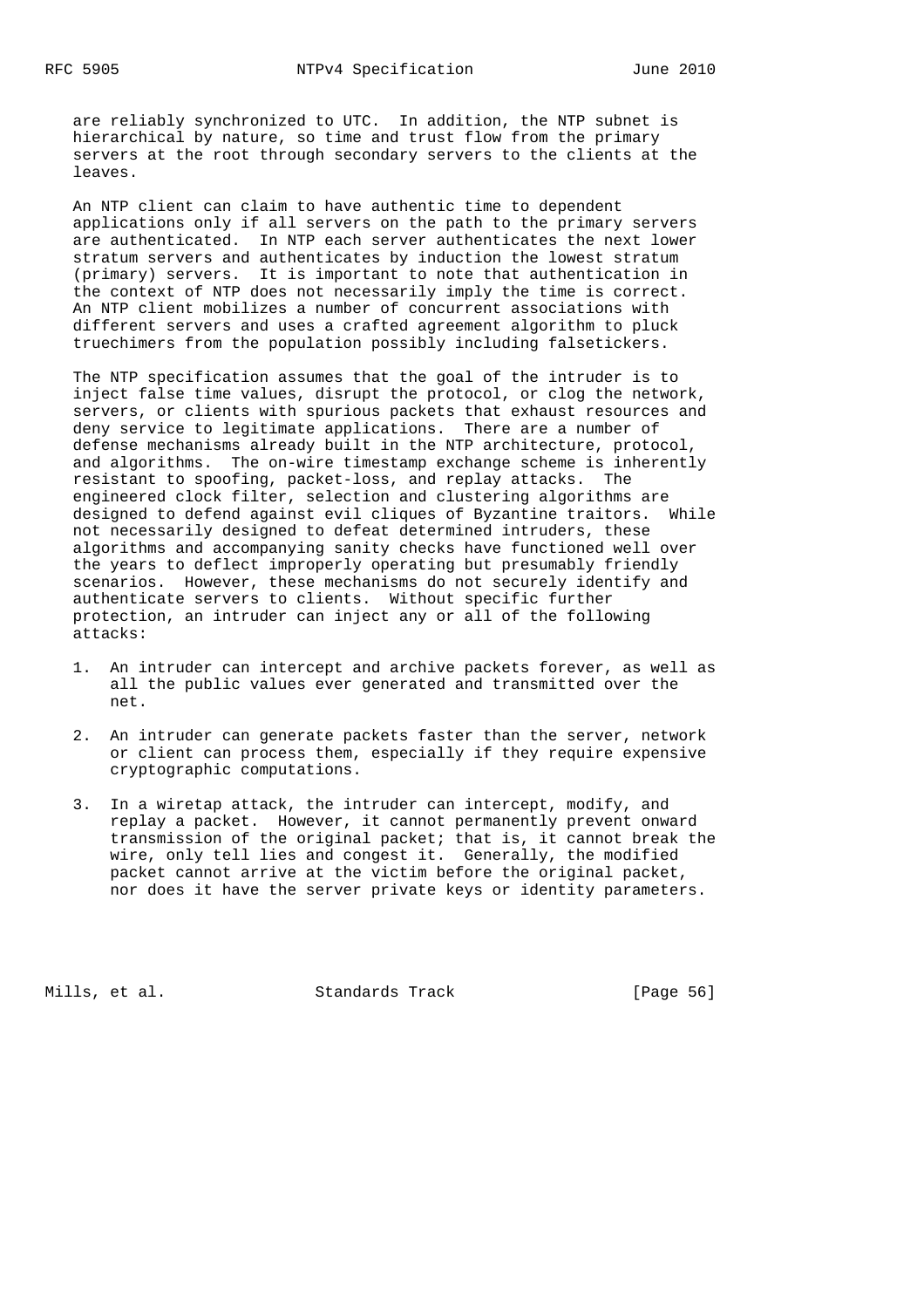4. In a middleman or masquerade attack, the intruder is positioned between the server and client, so it can intercept, modify and replay a packet and prevent onward transmission of the original packet. However, the middleman does not have the server private keys.

The NTP security model assumes the following possible limitations:

- 1. The running times for public key algorithms are relatively long and highly variable. In general, the performance of the time synchronization function is badly degraded if these algorithms must be used for every NTP packet.
- 2. In some modes of operation, it is not feasible for a server to retain state variables for every client. It is however feasible to regenerated them for a client upon arrival of a packet from that client.
- 3. The lifetime of cryptographic values must be enforced, which requires a reliable system clock. However, the sources that synchronize the system clock must be trusted. This circular interdependence of the timekeeping and authentication functions requires special handling.
- 4. Client security functions must involve only public values transmitted over the net. Private values must never be disclosed beyond the machine on which they were created, except in the case of a special trusted agent (TA) assigned for this purpose.

 Unlike the Secure Shell (SSH) security model, where the client must be securely authenticated to the server, in NTP the server must be securely authenticated to the client. In SSH, each different interface address can be bound to a different name, as returned by a reverse-DNS query. In this design, separate public/private key pairs may be required for each interface address with a distinct name. A perceived advantage of this design is that the security compartment can be different for each interface. This allows a firewall, for instance, to require some interfaces to authenticate the client and others not.

 In the case of NTP as specified herein, NTP broadcast clients are vulnerable to disruption by misbehaving or hostile SNTP or NTP broadcast servers elsewhere in the Internet. Such disruption can be minimized by several approaches. Filtering can be employed to limit the access of NTP clients to known or trusted NTP broadcast servers. Such filtering will prevent malicious traffic from reaching the NTP clients. Cryptographic authentication at the client will only allow

Mills, et al. Standards Track [Page 57]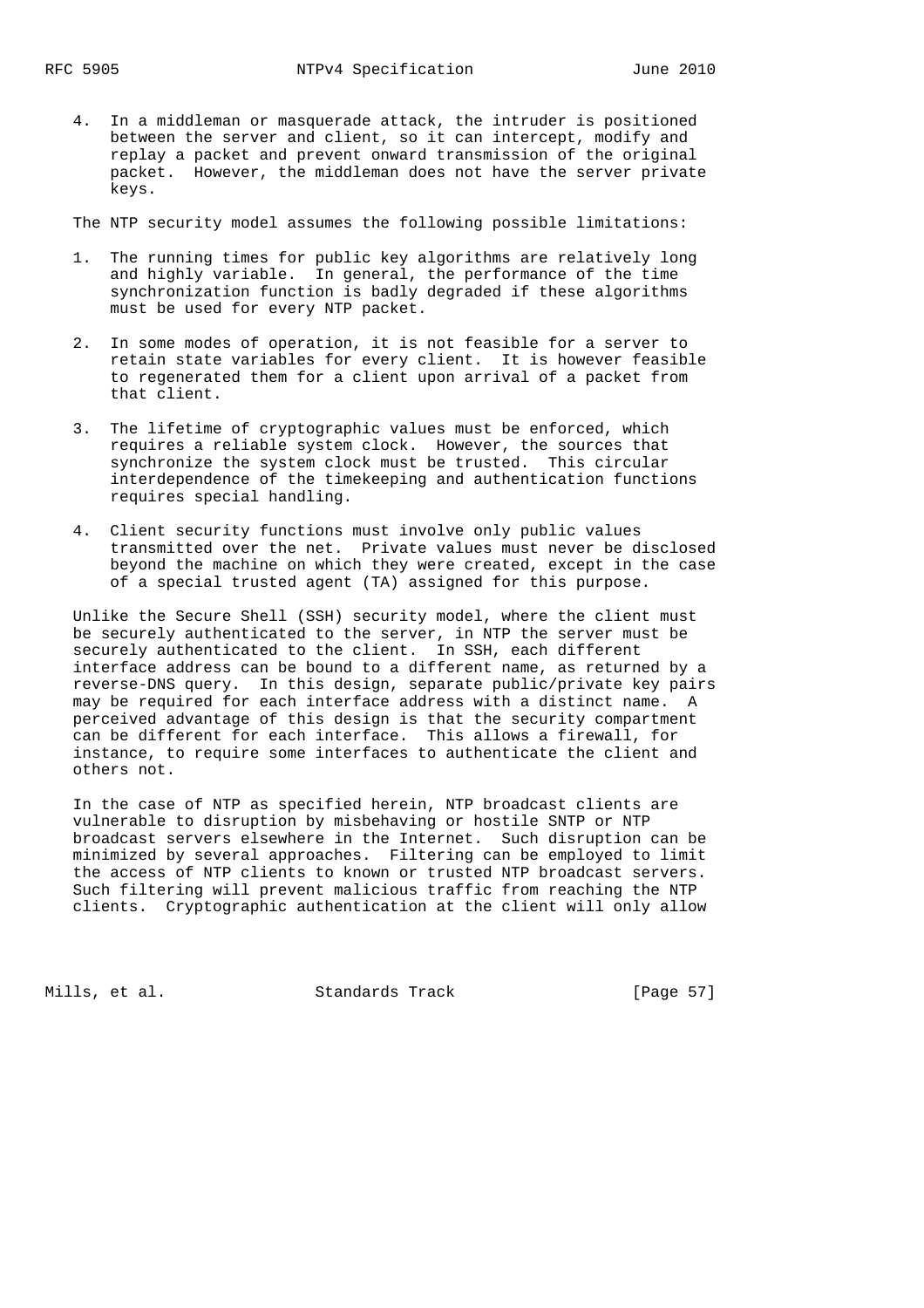timing information from properly signed NTP messages to be utilized in synchronizing its clock. Higher levels of authentication may be gained by the use of the Autokey mechanism [RFC5906].

 Section 8 describes a potential security concern with the replay of client requests. Following the recommendations in that section provides protection against such attacks.

 It should be noted that this specification is describing an existing implementation. While the security shortfalls of the MD5 algorithm are well-known, its use in the NTP specification is consistent with widescale deployment in the Internet community.

#### 16. IANA Considerations

 UDP/TCP Port 123 was previously assigned by IANA for this protocol. The IANA has assigned the IPv4 multicast group address 224.0.1.1 and the IPv6 multicast address ending :101 for NTP. This document introduces NTP extension fields allowing for the development of future extensions to the protocol, where a particular extension is to be identified by the Field Type sub-field within the extension field. IANA has established and will maintain a registry for Extension Field Types associated with this protocol, populating this registry with no initial entries. As future needs arise, new Extension Field Types may be defined. Following the policies outlined in [RFC5226], new values are to be defined by IETF Review.

 The IANA has created a new registry for NTP Reference Identifier codes. This includes the current codes defined in Section 7.3, and may be extended on a First-Come-First-Serve (FCFS) basis. The format of the registry is:

|          | ID   Clock Source                                                                 |  |
|----------|-----------------------------------------------------------------------------------|--|
|          | GOES   Geosynchronous Orbit Environment Satellite<br>GPS   Global Position System |  |
| $\cdots$ | $\cdots$                                                                          |  |

#### Figure 32: Reference Identifier Codes

 The IANA has created a new registry for NTP Kiss-o'-Death codes. This includes the current codes defined in Section 7.4, and may be extended on a FCFS basis. The format of the registry is:

Mills, et al. Standards Track [Page 58]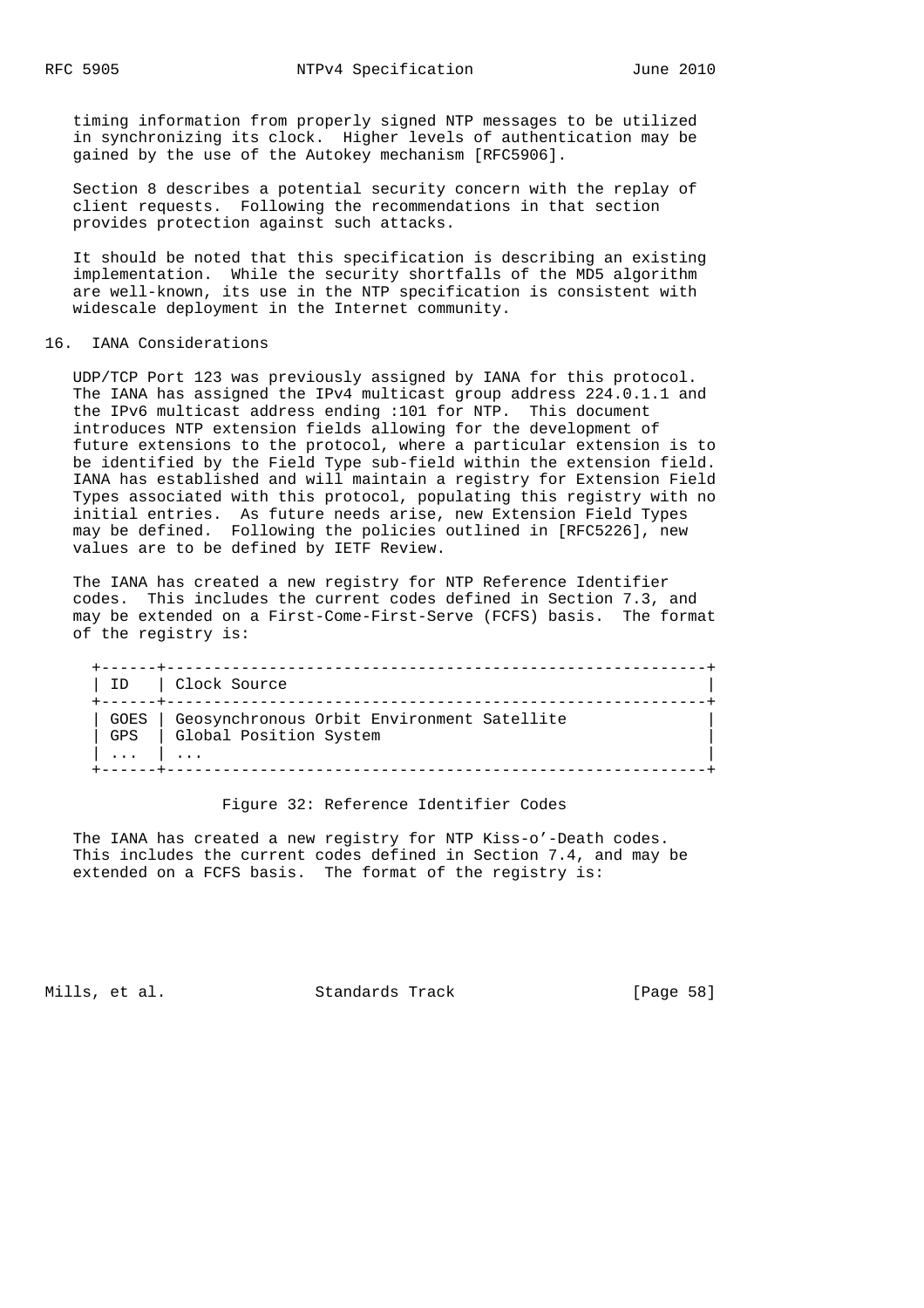| Code | Meaning                                                                            |
|------|------------------------------------------------------------------------------------|
| AUTH | ACST The association belongs to a unicast server.<br>Server authentication failed. |
|      | $\cdots$                                                                           |

## Figure 33: Kiss Codes

 For both Reference Identifiers and Kiss-o'-Death codes, IANA is requested to never assign a code beginning with the character "X", as this is reserved for experimentation and development.

17. Acknowledgements

 The editors would like to thank Karen O'Donoghue, Brian Haberman, Greg Dowd, Mark Elliot, Harlan Stenn, Yaakov Stein, Stewart Bryant, and Danny Mayer for technical reviews and specific text contributions to this document.

- 18. References
- 18.1. Normative References
	- [RFC0768] Postel, J., "User Datagram Protocol", STD 6, RFC 768, August 1980.
	- [RFC0791] Postel, J., "Internet Protocol", STD 5, RFC 791, September 1981.
	- [RFC0793] Postel, J., "Transmission Control Protocol", STD 7, RFC 793, September 1981.
	- [RFC1321] Rivest, R., "The MD5 Message-Digest Algorithm", RFC 1321, April 1992.
	- [RFC2119] Bradner, S., "Key words for use in RFCs to Indicate Requirement Levels", BCP 14, RFC 2119, March 1997.
- 18.2. Informative References
	- [CGPM] Bureau International des Poids et Mesures, "Comptes Rendus de la 15e CGPM", 1976.

 [ITU-R\_TF.460] International Telecommunications Union, "ITU-R TF.460 Standard-frequency and time-signal emissions", February 2002.

Mills, et al. Standards Track [Page 59]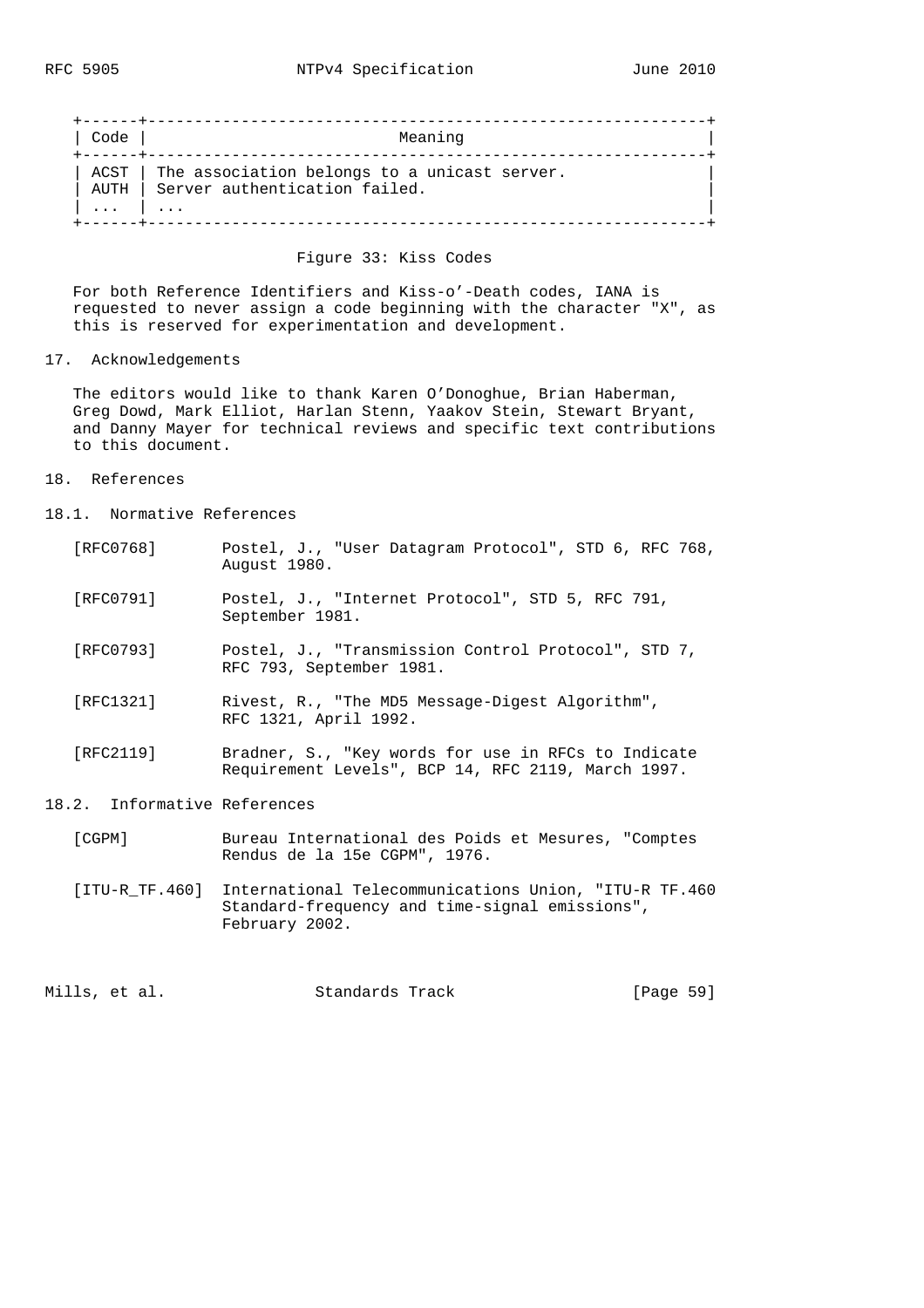| RFC 5905  | NTPv4 Specification                                                                                                              | June 2010 |
|-----------|----------------------------------------------------------------------------------------------------------------------------------|-----------|
| [RTC1305] | Mills, D., "Network Time Protocol (Version 3)<br>Specification, Implementation and Analysis",<br>RFC 1305, March 1992.           |           |
| [RFC1345] | Simonsen, K., "Character Mnemonics and Character<br>Sets", RFC 1345, June 1992.                                                  |           |
| [RFC4330] | Mills, D., "Simple Network Time Protocol (SNTP)<br>Version 4 for IPv4, IPv6 and OSI", RFC 4330,<br>January 2006.                 |           |
| [RFC5226] | Narten, T. and H. Alvestrand, "Guidelines for Writing<br>an IANA Considerations Section in RFCs", BCP 26,<br>RFC 5226, May 2008. |           |
| [RFC5906] | Haberman, B., Ed. and D. Mills, "Network Time<br>Protocol Version 4: Autokey Specification", RFC 5906,<br>June 2010.             |           |
| ref6      | Marzullo and S. Owicki, "Maintaining the time in a<br>distributed system", ACM Operating Systems Review 19,<br>July 1985.        |           |
| ref71     | Mills, D.L., "Computer Network Time Synchronization -<br>the Network Time Protocol", CRC Press, 304 pp, 2006.                    |           |
| $r0$ $f0$ | Mille D.I. Flectrical and Computer Fraineering                                                                                   |           |

 [ref9] Mills, D.L., Electrical and Computer Engineering Technical Report 06-6-1, NDSS, June 2006, "Network Time Protocol Version 4 Reference and Implementation Guide", 2006.

Mills, et al. Standards Track [Page 60]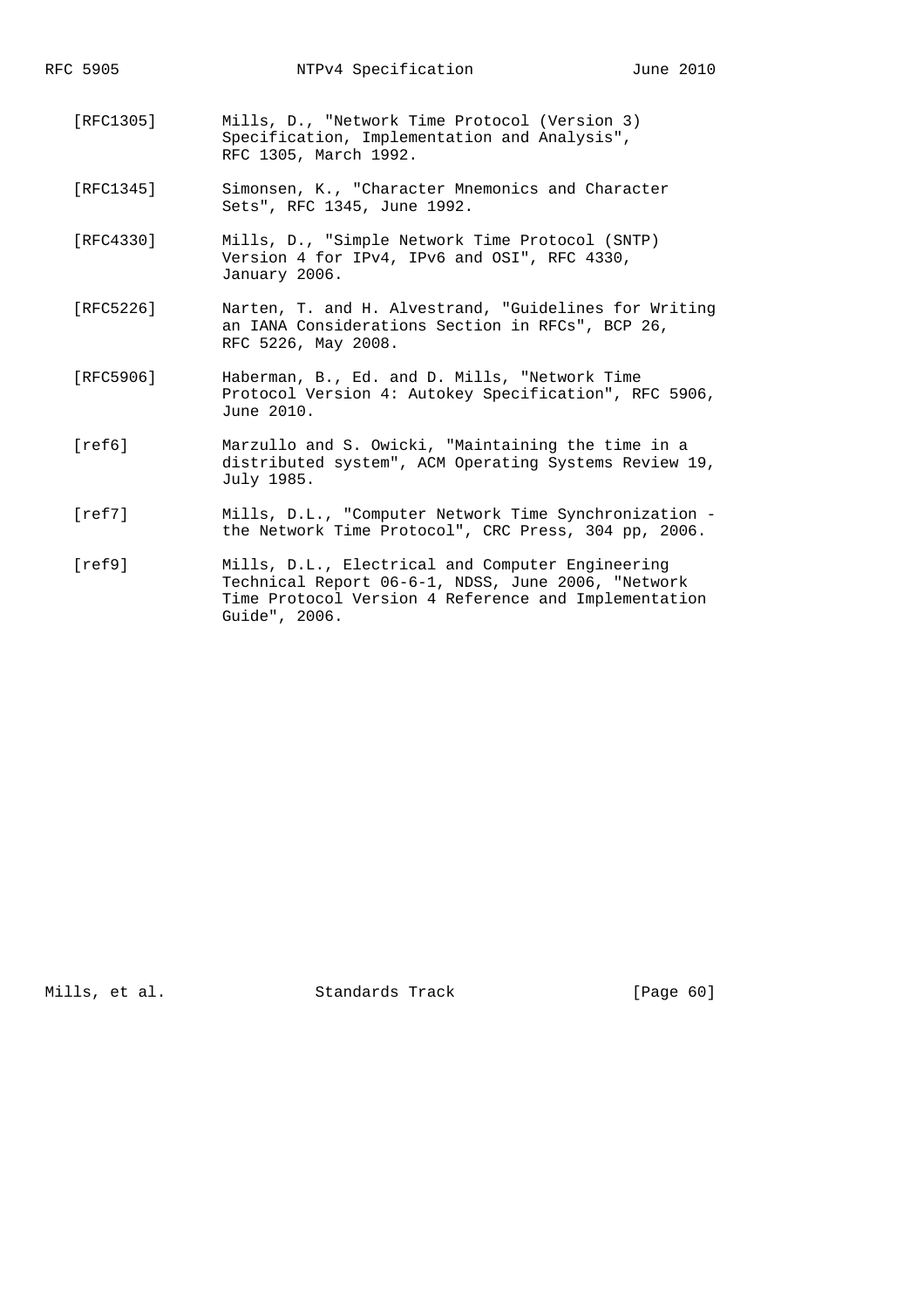## Appendix A. Code Skeleton

 This appendix is intended to describe the protocol and algorithms of an implementation in a general way using what is called a code skeleton program. This consists of a set of definitions, structures, and code fragments that illustrate the protocol operations without the complexities of an actual implementation of the protocol. This program is not an executable and is not designed to run in the ordinary sense.

 Most of the features of the reference implementation are included here, with the following exceptions: there are no provisions for reference clocks or public key (Autokey) cryptography. There is no huff-n'-puff filter, anti-clockhop hysteresis, or monitoring provisions. Many of the values that can be tinkered in the reference implementation are assumed constants here. There are only minimal provisions for the kiss-o'-death packet and no responding code.

 The program is not intended to be fast or compact, just to demonstrate the algorithms with sufficient fidelity to understand how they work. The code skeleton consists of eight segments, a header segment included by each of the other segments, plus a code segment for the main program, kernel I/O and system clock interfaces, and peer, system, clock\_adjust, and poll processes. These are presented in order below along with definitions and variables specific to each process.

A.1. Global Definitions

```
A.1.1. Definitions, Constants, Parameters
```

| #include <math.h></math.h>     | /* avoids complaints about sqrt() $*/$ |
|--------------------------------|----------------------------------------|
| #include <sys time.h=""></sys> | /* for gettimeofday() and friends $*/$ |
| #include <stdlib.h></stdlib.h> | $\prime$ * for malloc() and friends */ |
| #include <string.h></string.h> | $/*$ for memset() */                   |

/\*

\* Data types

 \* \* This program assumes the int data type is 32 bits and the long data \* type is 64 bits. The native data type used in most calculations is \* floating double. The data types used in some packet header fields \* require conversion to and from this representation. Some header \* fields involve partitioning an octet, here represented by individual \* octets. \*

 \* The 64-bit NTP timestamp format used in timestamp calculations is \* unsigned seconds and fraction with the decimal point to the left of

Mills, et al. Standards Track [Page 61]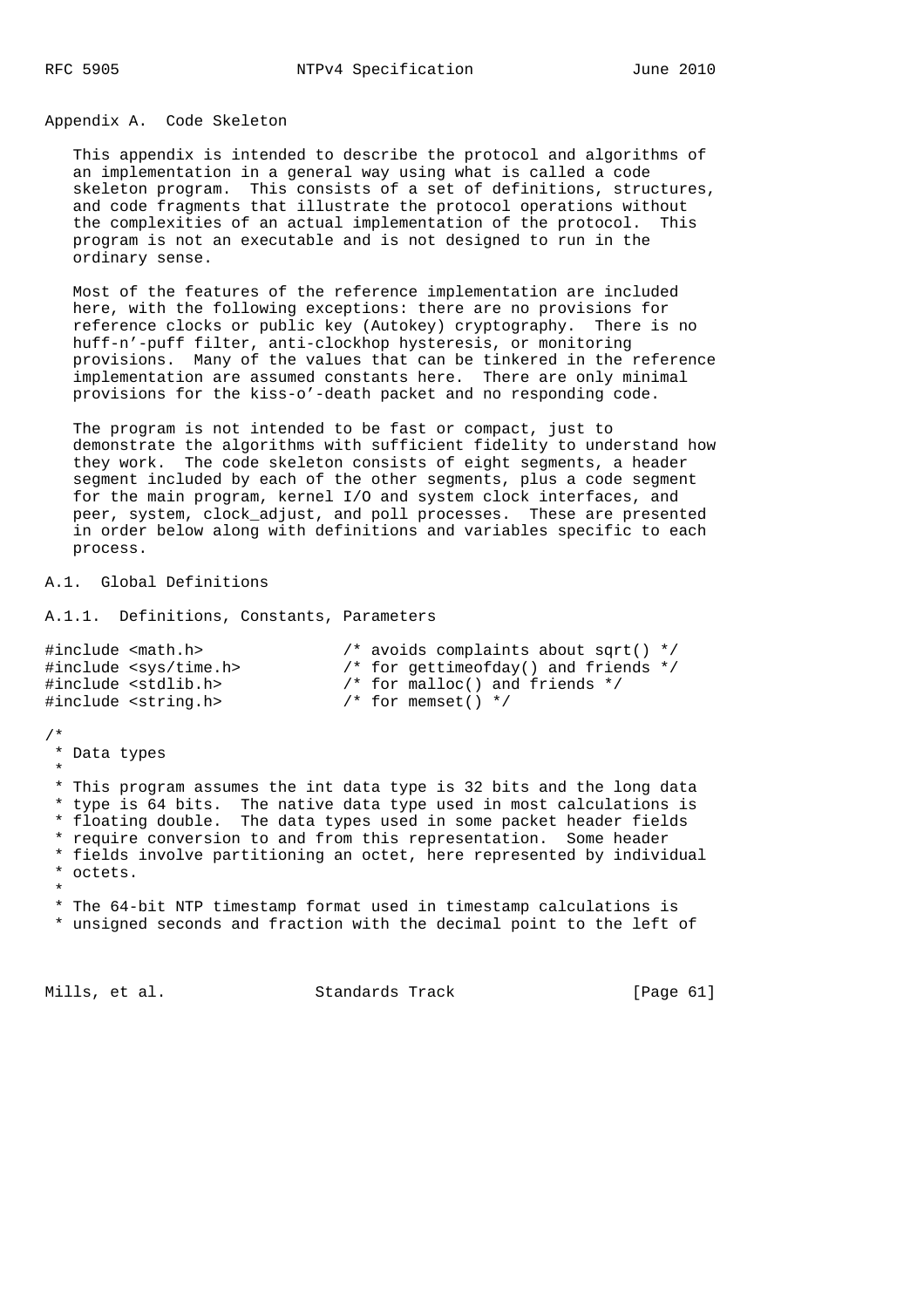\* bit 32. The only operation permitted with these values is \* subtraction, yielding a signed 31-bit difference. The 32-bit NTP \* short format used in delay and dispersion calculations is seconds and \* fraction with the decimal point to the left of bit 16. The only \* operations permitted with these values are addition and \* multiplication by a constant. \* \* The IPv4 address is 32 bits, while the IPv6 address is 128 bits. The \* message digest field is 128 bits as constructed by the MD5 algorithm. \* The precision and poll interval fields are signed log2 seconds. \*/ typedef unsigned long long tstamp; /\* NTP timestamp format \*/ typedef unsigned int tdist;  $\overline{y}$  NTP short format  $\overline{x}$ / typedef unsigned long ipaddr; /\* IPv4 or IPv6 address \*/ typedef unsigned long digest; /\* md5 digest \*/ typedef signed char s\_char; /\* precision and poll interval (log2) \*/ /\* \* Timestamp conversion macroni \*/ #define FRIC 65536. /\* 2^16 as a double \*/ #define D2FP(r) ((tdist)((r) \* FRIC)) /\* NTP short \*/ #define FP2D(r) ((double)(r) / FRIC) #define FRAC 4294967296. /\* 2^32 as a double \*/ #define D2LFP(a) ((tstamp)((a) \* FRAC)) /\* NTP timestamp \*/ #define LFP2D(a) ((double)(a) / FRAC) #define U2LFP(a) (((unsigned long long) \  $((a).tv\_sec + JAN_1970) << 32) + \$  (unsigned long long) \  $((a).tv\_usec / 1e6 * FRAC))$ /\* \* Arithmetic conversions \*/  $\# \text{define } \text{LOG2D(a)}$  ((a) < 0 ? 1. / (1L << -(a)) : \ 1L << (a))  $/$  poll, etc.  $*/$ #define SQUARE(x) (x \* x) #define SQRT(x) (sqrt(x)) /\* \* Global constants. Some of these might be converted to variables \* that can be tinkered by configuration or computed on-the-fly. For \* instance, the reference implementation computes PRECISION on-the-fly \* and provides performance tuning for the defines marked with % below. \*/ #define VERSION 4 /\* version number \*/ #define MINDISP .01 /\* % minimum dispersion (s) \*/

Mills, et al. Standards Track [Page 62]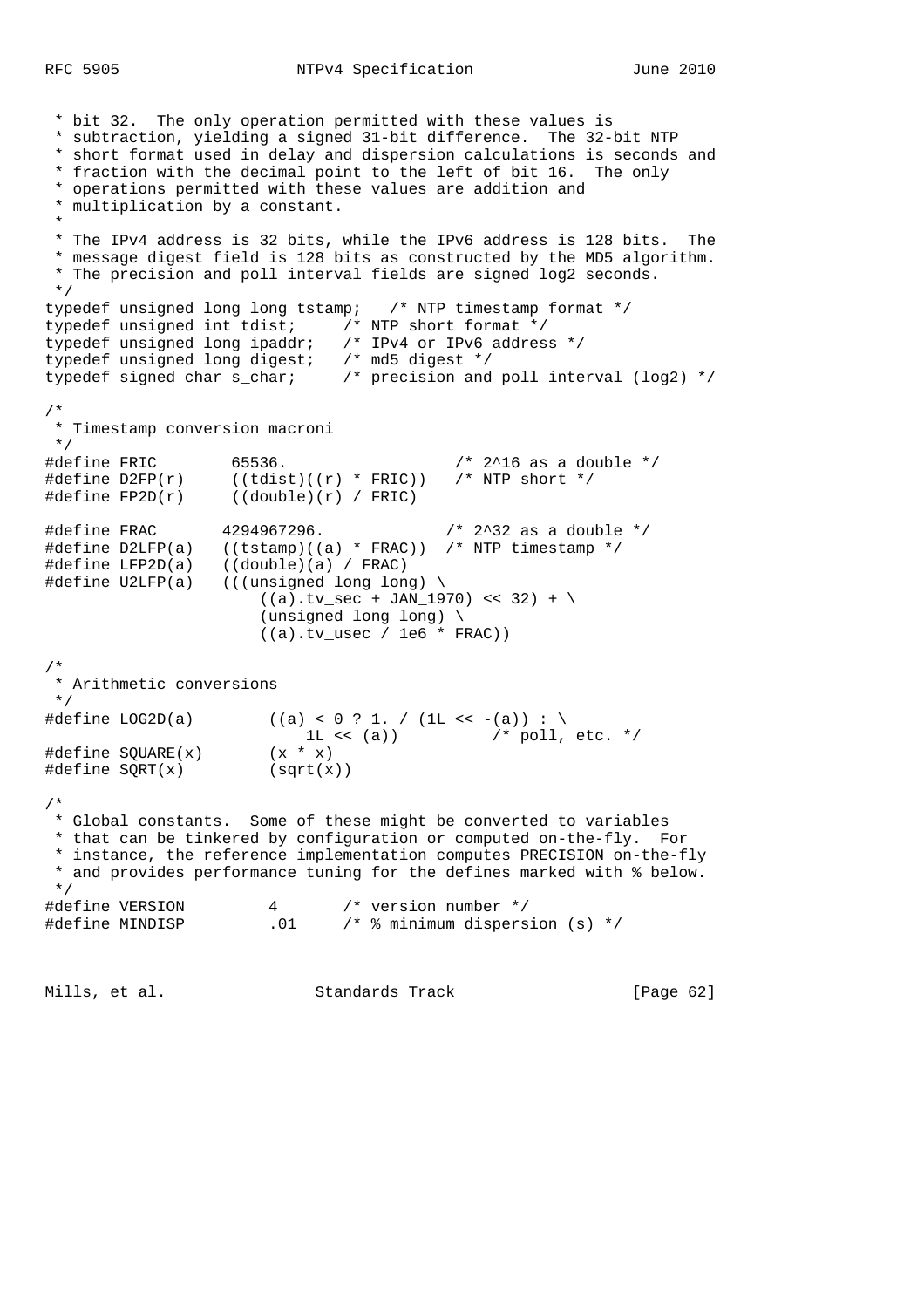RFC 5905 NTPv4 Specification June 2010 #define MAXDISP 16 /\* maximum dispersion (s) \*/ #define MAXDIST 1 /\* % distance threshold (s) \*/ #define NOSYNC 0x3 /\* leap unsync \*/ #define MAXSTRAT 16 /\* maximum stratum (infinity metric) \*/ #define MINPOLL 6 /\* % minimum poll interval (64 s)\*/ #define MAXPOLL 17 /\* % maximum poll interval (36.4 h) \*/ #define MINCLOCK 3 /\* minimum manycast survivors \*/ #define MAXCLOCK 10 /\* maximum manycast candidates \*/ #define TTLMAX 8 /\* max ttl manycast \*/ #define BEACON 15 /\* max interval between beacons \*/ #define PHI 15e-6 /\* % frequency tolerance (15 ppm) \*/ #define NSTAGE 8 /\* clock register stages \*/ #define NMAX 50 /\* maximum number of peers \*/ #define NSANE 1 /\* % minimum intersection survivors \*/ #define NMIN 3 /\* % minimum cluster survivors \*/ /\* \* Global return values \*/ #define TRUE 1 /\* boolean true \*/ #define FALSE 0 /\* boolean false \*/ /\* \* Local clock process return codes \*/ #define IGNORE 0 /\* ignore \*/ #define SLEW 1 /\* slew adjustment \*/ #define STEP 2 /\* step adjustment \*/ #define PANIC 3 /\* panic - no adjustment \*/ /\* \* System flags \*/ #define S\_FLAGS 0 /\* any system flags \*/ #define S\_BCSTENAB 0x1 /\* enable broadcast client \*/ /\* \* Peer flags \*/ #define P\_FLAGS 0 /\* any peer flags \*/ #define P\_EPHEM 0x01 /\* association is ephemeral \*/ #define P\_BURST 0x02 /\* burst enable \*/ #define P\_IBURST 0x04 /\* intial burst enable \*/ #define P\_NOTRUST 0x08 /\* authenticated access \*/ #define P\_NOPEER 0x10 /\* authenticated mobilization \*/ #define P\_MANY 0x20 /\* manycast client \*/

Mills, et al. Standards Track [Page 63]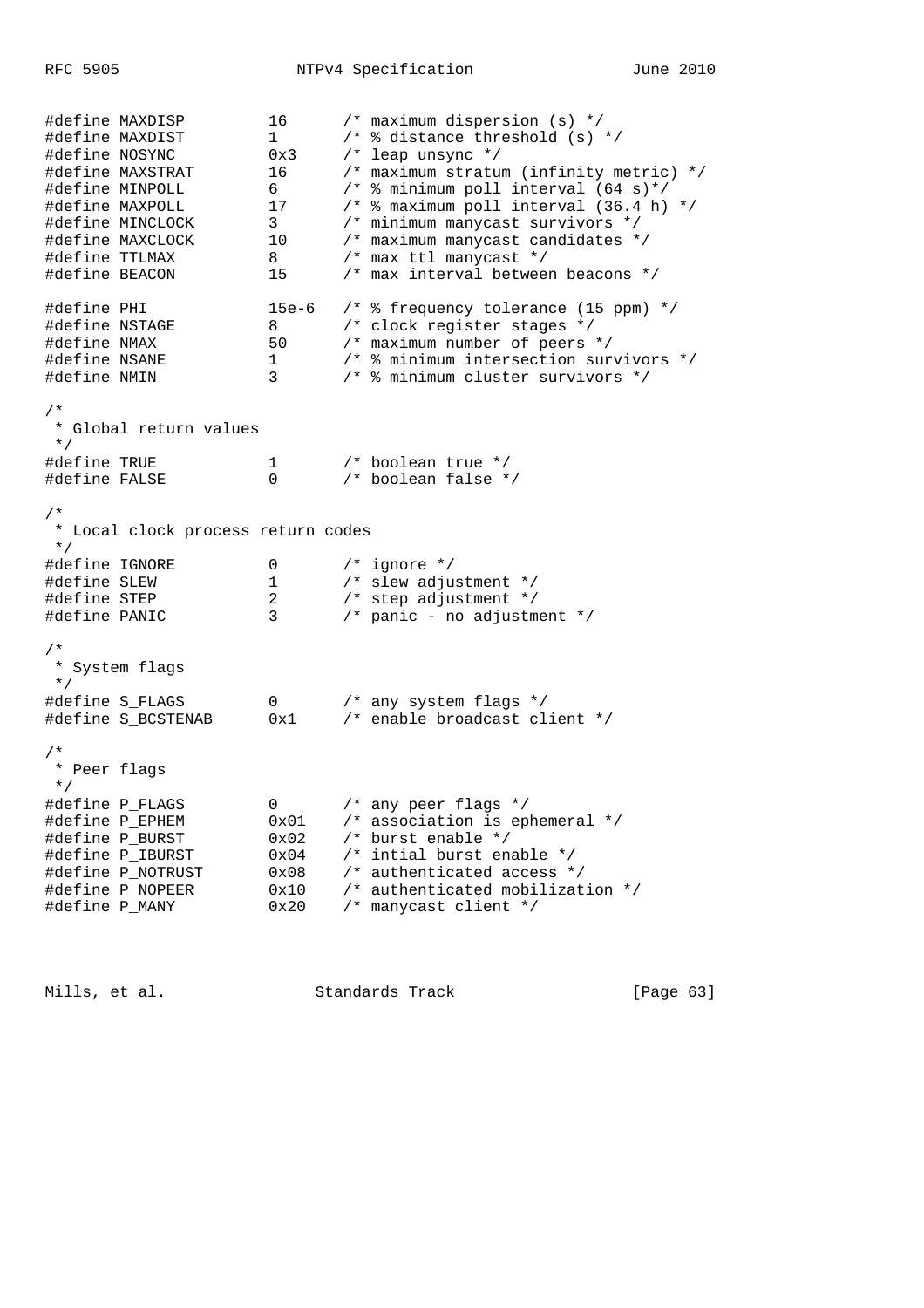/\* \* Authentication codes \*/ #define A\_NONE 0 /\* no authentication \*/ #define A\_OK 1 /\* authentication OK \*/ #define A\_ERROR 2 /\* authentication error \*/ #define A\_CRYPTO 3 /\* crypto-NAK \*/ /\* \* Association state codes \*/ #define X\_INIT 0 /\* initialization \*/ #define X\_STALE 1 /\* timeout \*/ #define X\_STEP 2 /\* time step \*/ #define X\_ERROR 3 /\* authentication error \*/ #define X\_CRYPTO 4 /\* crypto-NAK received \*/ #define X\_NKEY 5 /\* untrusted key \*/ /\* \* Protocol mode definitions \*/ #define M\_RSVD 0 /\* reserved \*/ #define M\_SACT 1 /\* symmetric active \*/ #define M\_PASV 2 /\* symmetric passive \*/ #define M\_CLNT 3 /\* client \*/ #define M\_SERV 4 /\* server \*/ #define M\_BCST 5 /\* broadcast server \*/ #define M\_BCLN 6 /\* broadcast client \*/ /\* \* Clock state definitions \*/ #define NSET 0 /\* clock never set \*/ #define FSET 1 /\* frequency set from file \*/ #define SPIK 2 /\* spike detected \*/ #define FREQ 3 /\* frequency mode \*/ #define SYNC 4 /\* clock synchronized \*/ #define min(a, b) ((a) < (b) ? (a) : (b)) #define max(a, b) ((a) < (b) ? (b) : (a))

Mills, et al. Standards Track [Page 64]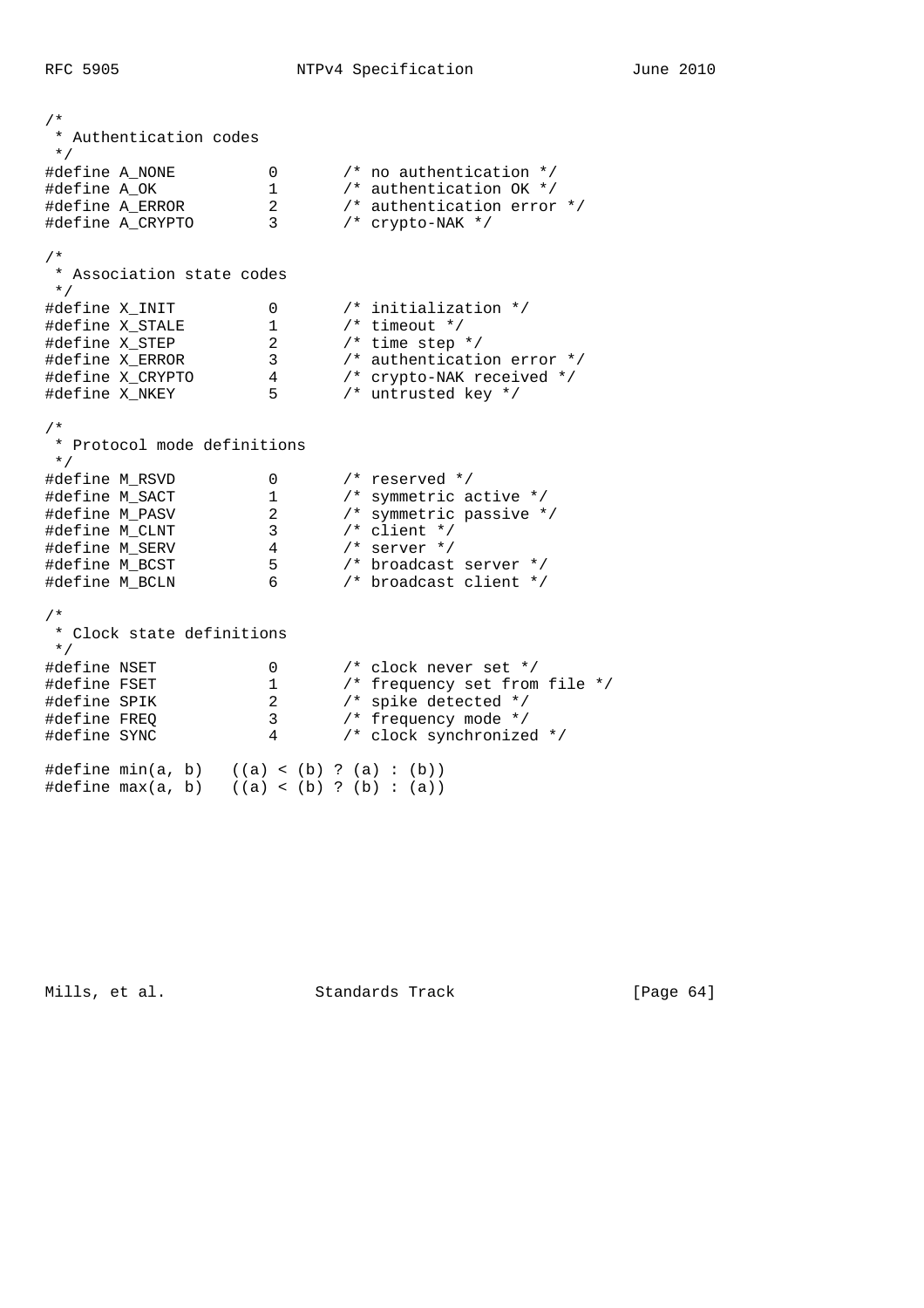RFC 5905 NTPv4 Specification June 2010

A.1.2. Packet Data Structures /\* \* The receive and transmit packets may contain an optional message \* authentication code (MAC) consisting of a key identifier (keyid) and \* message digest (mac in the receive structure and dgst in the transmit \* structure). NTPv4 supports optional extension fields that \* are inserted after the header and before the MAC, but these are \* not described here. \* \* Receive packet \* \* Note the dst timestamp is not part of the packet itself. It is \* captured upon arrival and returned in the receive buffer along with \* the buffer length and data. Note that some of the char fields are \* packed in the actual header, but the details are omitted here. \*/ struct r { ipaddr srcaddr; /\* source (remote) address \*/ ipaddr dstaddr; /\* destination (local) address \*/ char version; /\* version number \*/ char leap; /\* leap indicator \*/ char mode; /\* mode \*/ char stratum; /\* stratum \*/ char poll; /\* poll interval \*/ s\_char precision; /\* precision \*/ tdist rootdelay; /\* root delay \*/ tdist rootdisp; /\* root dispersion \*/ char refid; /\* reference ID \*/ tstamp reftime; /\* reference time \*/ tstamp org; /\* origin timestamp \*/ tstamp rec; /\* receive timestamp \*/ tstamp xmt; /\* transmit timestamp \*/ int keyid; /\* key ID \*/ digest mac;  $\frac{1}{2}$  /\* message digest \*/ tstamp dst; /\* destination timestamp \*/ } r; /\* \* Transmit packet \*/ struct x { ipaddr dstaddr; /\* source (local) address \*/ ipaddr srcaddr; /\* destination (remote) address \*/ char version; /\* version number \*/ char leap; /\* leap indicator \*/ char mode; /\* mode \*/ char stratum; /\* stratum \*/

Mills, et al. Standards Track [Page 65]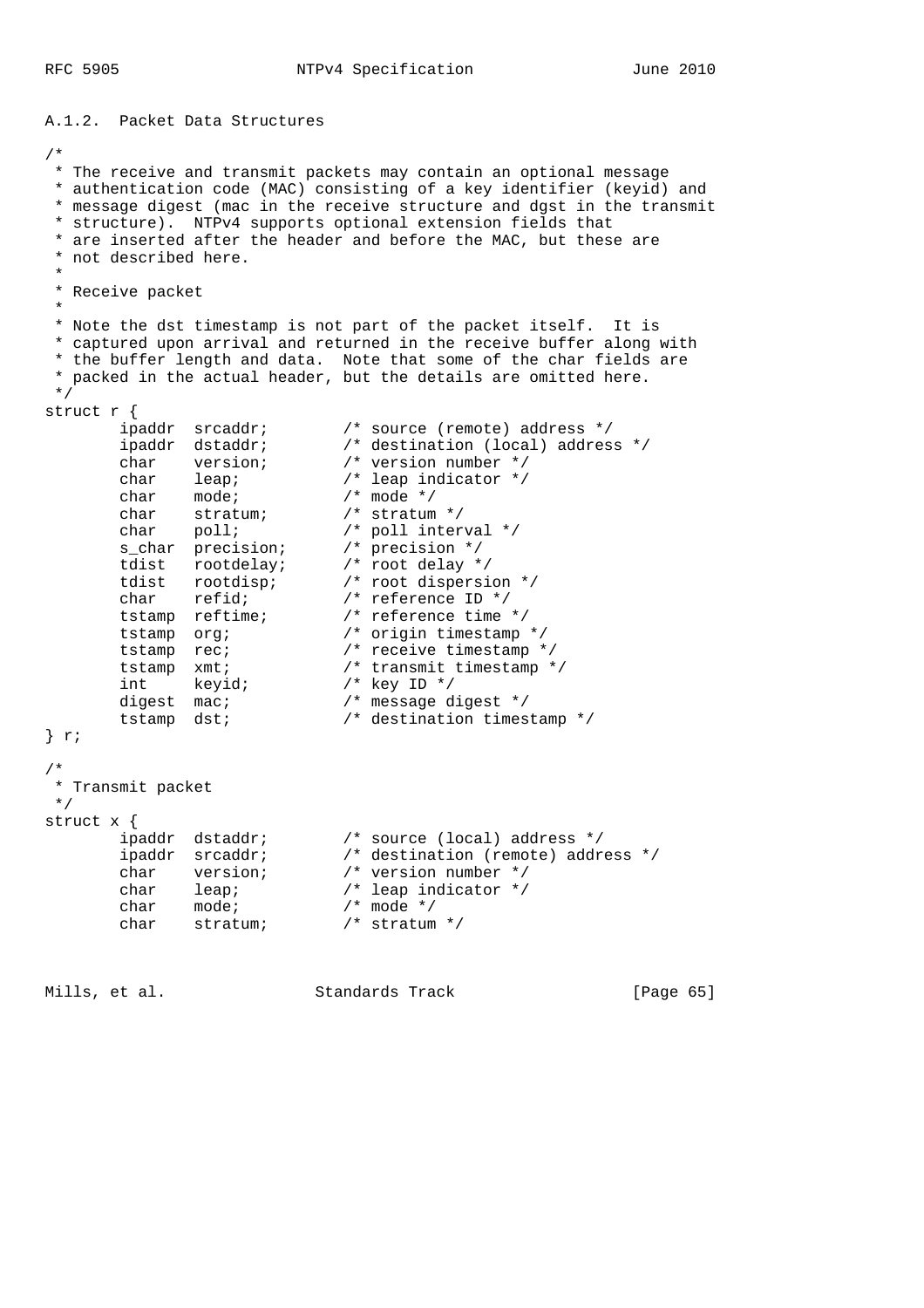```
 char poll; /* poll interval */
 s_char precision; /* precision */
 tdist rootdelay; /* root delay */
 tdist rootdisp; /* root dispersion */
 char refid; /* reference ID */
 tstamp reftime; /* reference time */
 tstamp org; /* origin timestamp */
 tstamp rec; /* receive timestamp */
 tstamp xmt; /* transmit timestamp */
 int keyid; /* key ID */
 digest dgst; /* message digest */
\} x;A.1.3. Association Data Structures
   /*
   * Filter stage structure. Note the t member in this and other
   * structures refers to process time, not real time. Process time
   * increments by one second for every elapsed second of real time.
   */
   struct f {
tstamp t; /* update time */
 double offset; /* clock ofset */
 double delay; /* roundtrip delay */
 double disp; /* dispersion */
   } f;
   /*
   * Association structure. This is shared between the peer process
   * and poll process.
   */
   struct p {
         /*
         * Variables set by configuration
         */
 ipaddr srcaddr; /* source (remote) address */
 ipaddr dstaddr; /* destination (local) address */
 char version; /* version number */
 char hmode; /* host mode */
 int keyid; /* key identifier */
int flags; \frac{1}{2} /* option flags */
         /*
         * Variables set by received packet
         */
 char leap; /* leap indicator */
char pmode; \frac{1}{2} /* peer mode */
```
Mills, et al. Standards Track [Page 66]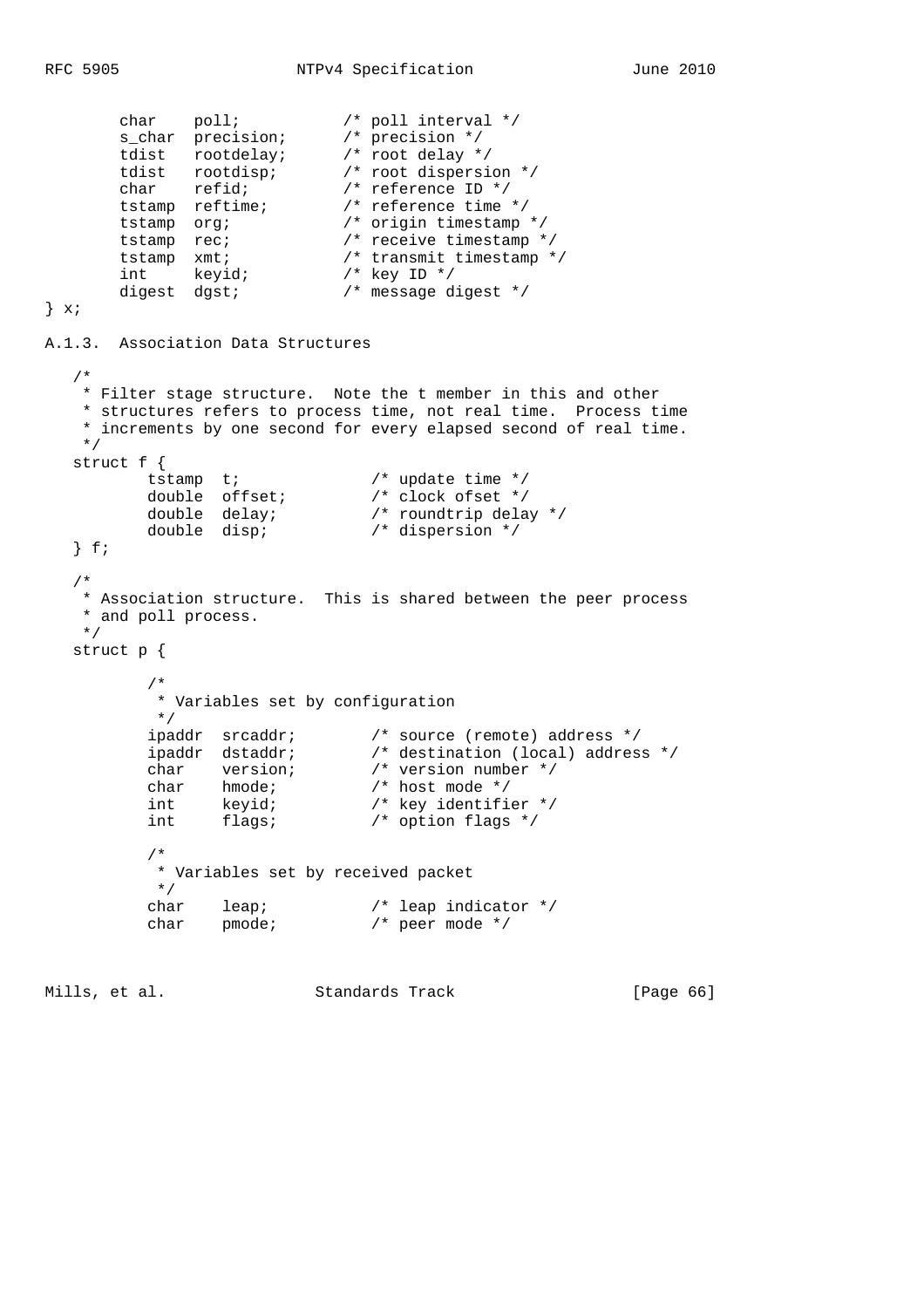```
 char stratum; /* stratum */
 char ppoll; /* peer poll interval */
 double rootdelay; /* root delay */
 double rootdisp; /* root dispersion */
 char refid; /* reference ID */
 tstamp reftime; /* reference time */
 #define begin_clear org /* beginning of clear area */
 tstamp org; /* originate timestamp */
 tstamp rec; /* receive timestamp */
 tstamp xmt; /* transmit timestamp */
        /*
        * Computed data
 */
double t; / /* update time */
 struct f f[NSTAGE]; /* clock filter */
double offset; \overline{\phantom{a}} /* peer offset */
 double delay; /* peer delay */
 double disp; /* peer dispersion */
 double jitter; /* RMS jitter */
        /*
        * Poll process variables
 */
 char hpoll; /* host poll interval */
int burst; /* burst counter */
int reach; \frac{1}{100} /* reach register */
int ttl; \frac{1}{2} /* ttl (manycast) */
 #define end_clear unreach /* end of clear area */
int unreach; \frac{1}{2} /* unreach counter */
 int outdate; /* last poll time */
 int nextdate; /* next poll time */
  } p;
```
Mills, et al. Standards Track [Page 67]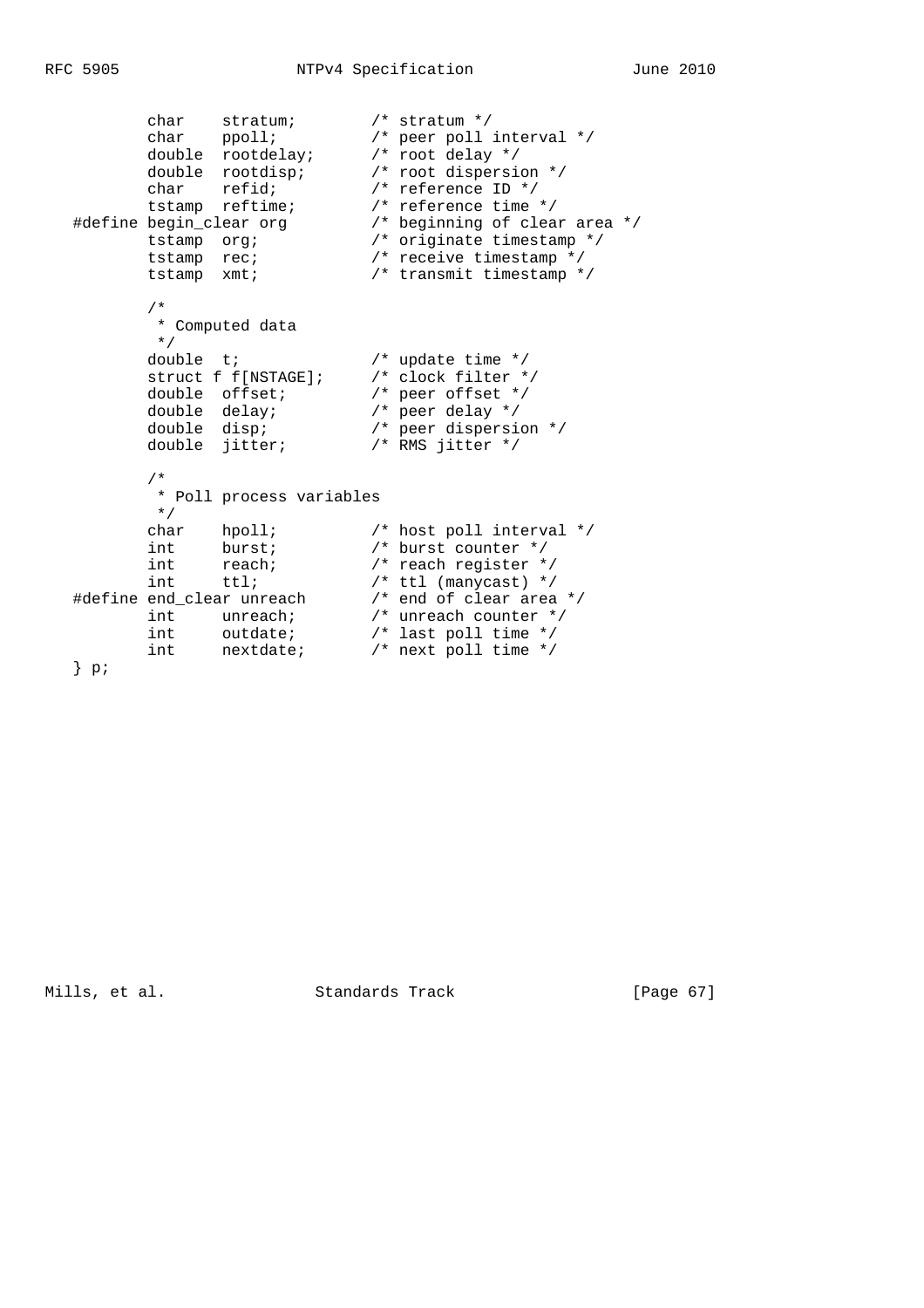```
A.1.4. System Data Structures
   /*
   * Chime list. This is used by the intersection algorithm.
   */
struct m { / / m is for Marzullo */struct p *p; \gamma /* peer structure pointer */
 int type; /* high +1, mid 0, low -1 */
 double edge; /* correctness interval edge */
   } m;
   /*
   * Survivor list. This is used by the clustering algorithm.
   */
   struct v {
struct p *p; \gamma /* peer structure pointer */
 double metric; /* sort metric */
  } v;
 /*
   * System structure
   */
   struct s {
tstamp t; /* update time */
 char leap; /* leap indicator */
 char stratum; /* stratum */
 char poll; /* poll interval */
 char precision; /* precision */
 double rootdelay; /* root delay */
 double rootdisp; /* root dispersion */
 char refid; /* reference ID */
 tstamp reftime; /* reference time */
struct m m[NMAX]; \overline{\hspace{1cm}} /* chime list */
struct v v[NMAX]; \qquad /* survivor list */
struct p *p; \frac{1}{2} /* association ID */
 double offset; /* combined offset */
 double jitter; /* combined jitter */
int flags; \frac{1}{2} /* option flags */
 int n; /* number of survivors */
  \} s;
```
Mills, et al. Standards Track [Page 68]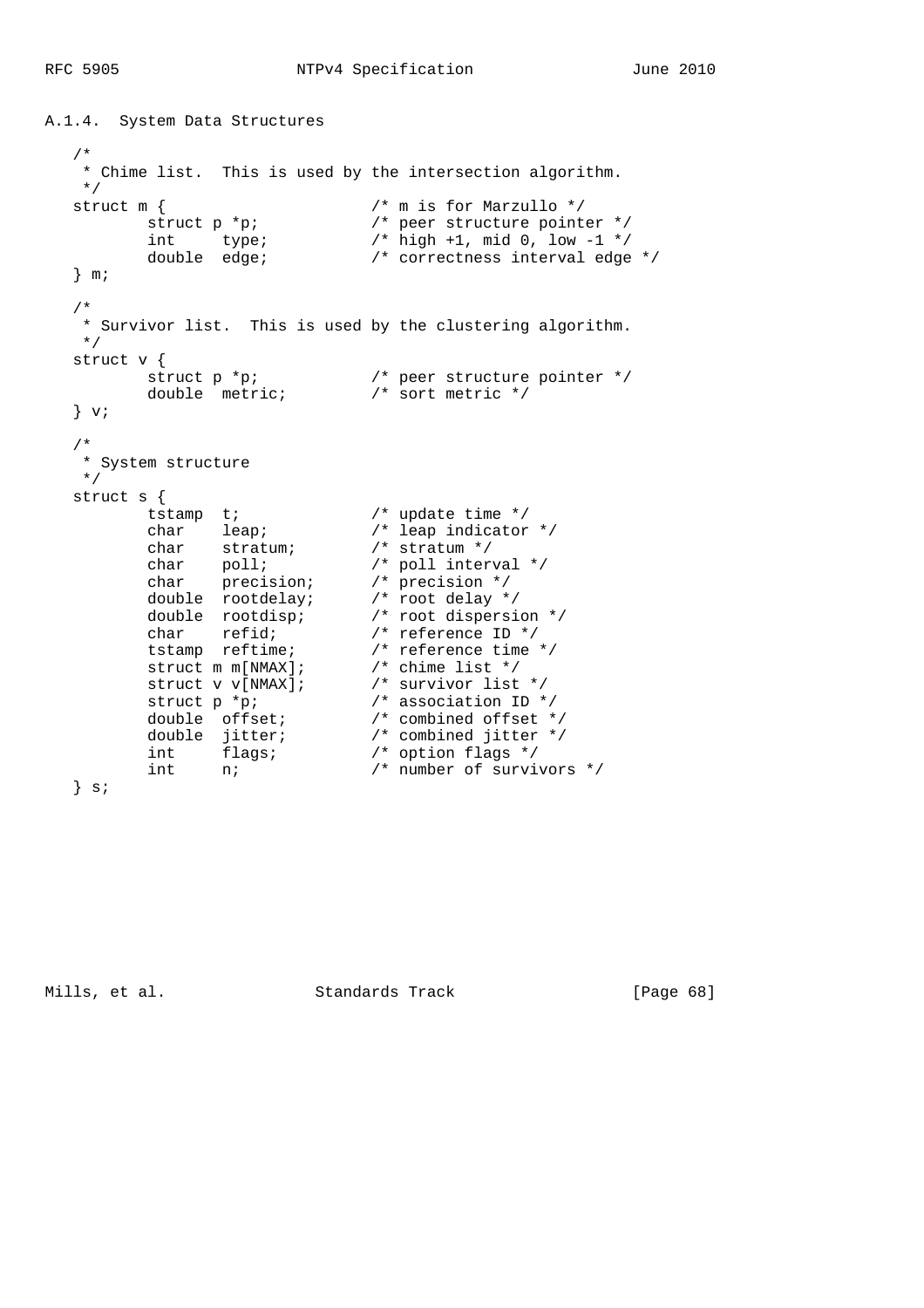```
A.1.5. Local Clock Data Structures
   /*
    * Local clock structure
    */
   struct c {
tstamp t; /* update time */
int state; \frac{1}{x} /* current state */
 double offset; /* current offset */
double last; \sqrt{p} previous offset */
int count; \sqrt{2} jiggle counter \sqrt{2} double freq; /* frequency */
 double jitter; /* RMS jitter */
 double wander; /* RMS wander */
  } c;
A.1.6. Function Prototypes
  /*
   * Peer process
   */
  void receive(struct r *); /* receive packet */
 void packet(struct p *, struct r *); /* process packet */
 void clock_filter(struct p *, double, double, double); /* filter */
 double root_dist(struct p *); /* calculate root distance */
 int fit(struct p *); /* determine fitness of server */
 void clear(struct p *, int); /* clear association */
 int \alpha details that \alpha is the \alpha integral association \alpha int \alpha access (struct \alpha \alpha); \alpha determine access restrictions \alpha/
  /*
   * System process
   */
 int main(); /* main program */
 void clock_select(); /* find the best clocks */
  void clock_update(struct p *); /* update the system clock */
  void clock_combine(); /* combine the offsets */
  /*
   * Local clock process
   */
  int local_clock(struct p *, double); /* clock discipline */
  void rstclock(int, double, double); /* clock state transition */
   /*
   * Clock adjust process
  */
                             /* one-second timer process */
```
Mills, et al. Standards Track [Page 69]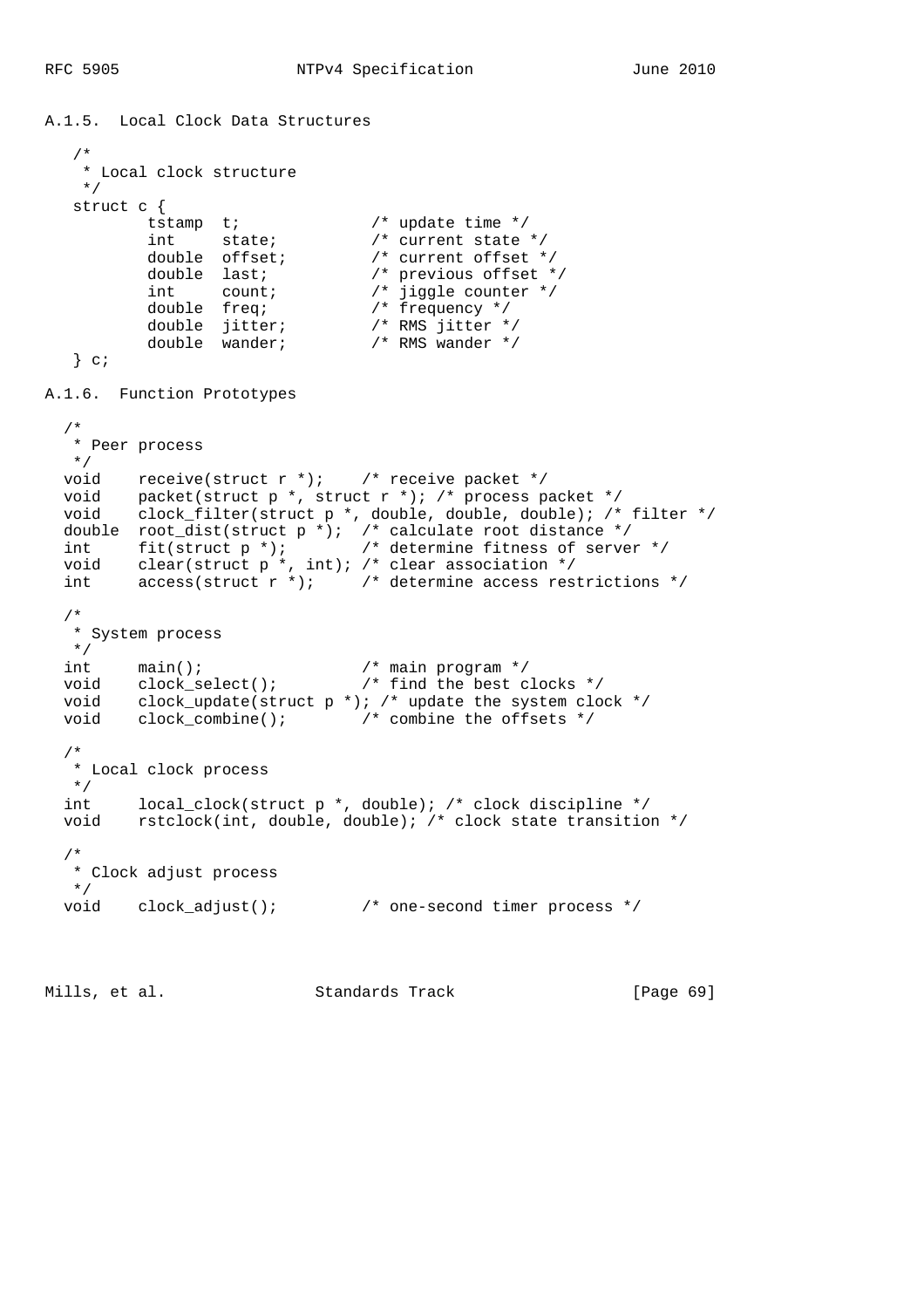```
 /*
   * Poll process
   */
  void poll(struct p *); \frac{1}{2} /* poll process */<br>void poll_update(struct p *, int); /* update the poll interval */
 void poll_update(struct p *, int); /* update the poll interval */
 void peer_xmit(struct p *); /* transmit a packet */
void fast_xmit(struct r *, int, int); /* transmit a reply packet */
   /*
   * Utility routines
   */
  digest md5(int); \frac{1}{2} /* generate a message digest */
  struct p *mobilize(ipaddr, ipaddr, int, int, int, int); /* mobilize */
  struct p *find_assoc(struct r *); /* search the association table */
   /*
   * Kernel interface
   */
   struct r *recv_packet(); /* wait for packet */
  void xmit_packet(struct x *); /* send packet */
 void step_time(double); /* step time */
 void adjust_time(double); /* adjust (slew) time */
 void step_time(double); /* adjust (slew<br>tstamp get_time(); /* adjust (slew<br>tstamp get_time(); /* read time */
A.2. Main Program and Utility Routines
/*
 * Definitions
  */
#define PRECISION -18 /* precision (log2 s) */
#define IPADDR 0 /* any IP address */
#define MODE 0 /* any NTP mode */
#define KEYID 0 /* any key identifier */
/*
 * main() - main program
 */
int
main()
{
struct p *p; \frac{1}{2} /* peer structure pointer */
struct r *r; \frac{1}{2} /* receive packet pointer */
```
Mills, et al. Standards Track [Page 70]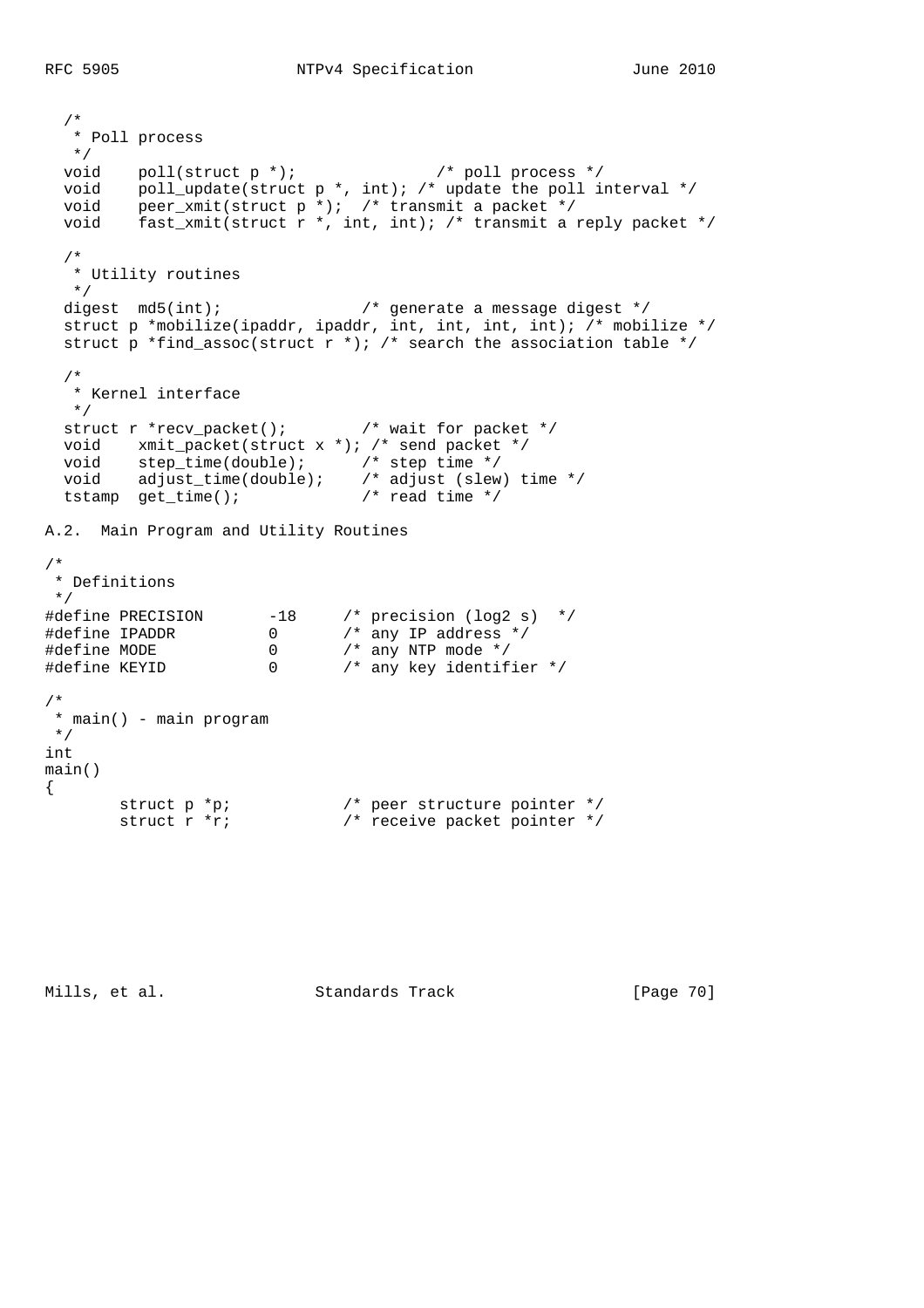```
 /*
         * Read command line options and initialize system variables.
         * The reference implementation measures the precision specific
         * to each machine by measuring the clock increments to read the
          * system clock.
          */
        memset(&s, sizeof(s), 0);
        s.leap = NOSYNC;
        s.stratum = MAXSTRAT;
        s.poll = MINPOLL;
        s.precision = PRECISION;
       s.p = NULL; /*
         * Initialize local clock variables
         */
        memset(&c, sizeof(c), 0);
         if (/* frequency file */ 0) {
               c.freq = /* freq */ 0; rstclock(FSET, 0, 0);
         } else {
                 rstclock(NSET, 0, 0);
         }
        c.jitter = LOG2D(s.precision);
 /*
         * Read the configuration file and mobilize persistent
         * associations with specified addresses, version, mode, key ID,
         * and flags.
          */
       while (/* mobilize configurated associations */ 0) {
                p = mobilize(IPADDR, IPADDR, VERSION, MODE, KEYID,
                    P_FLAGS);
         }
        /*
         * Start the system timer, which ticks once per second. Then,
         * read packets as they arrive, strike receive timestamp, and
         * call the receive() routine.
         */
        while (0) {
                r = recv_packet();
                r->dst = get_time();
                 receive(r);
         }
        return(0);
```
}

Mills, et al. Standards Track [Page 71]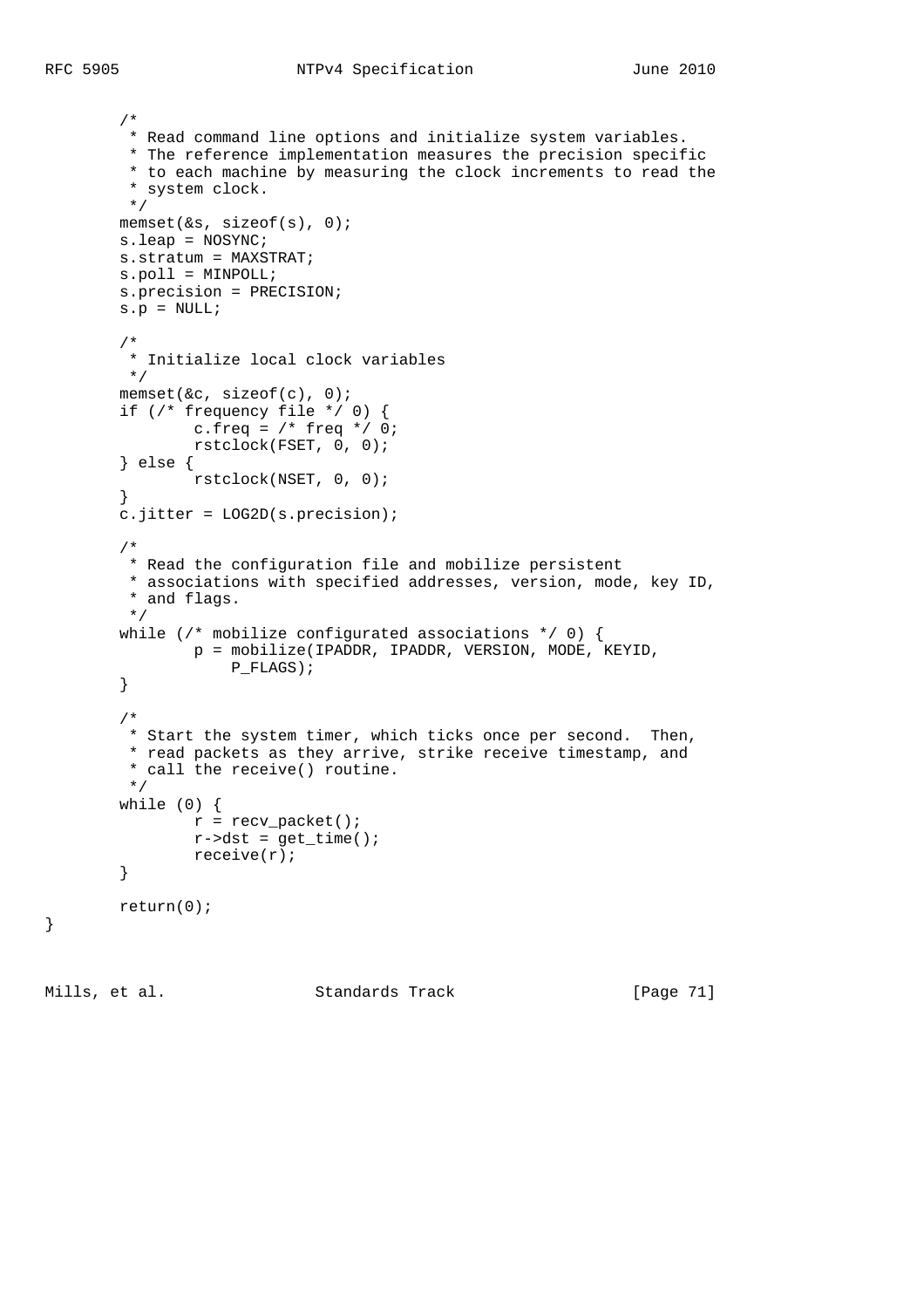```
/*
 * mobilize() - mobilize and initialize an association
 */
struct p
*mobilize(
 ipaddr srcaddr, /* IP source address */
 ipaddr dstaddr, /* IP destination address */
 int version, /* version */
int mode, \frac{1}{100} mode, \frac{1}{100} mode */
 int keyid, /* key identifier */
 int flags /* peer flags */
       \left( \right){
       struct p *p; \frac{1}{2} /* peer process pointer */
        /*
         * Allocate and initialize association memory
         */
       p = \text{malloc}(sizeof(struct p));
        p->srcaddr = srcaddr;
        p->dstaddr = dstaddr;
        p->version = version;
        p->hmode = mode;
        p->keyid = keyid;
        p->hpoll = MINPOLL;
 clear(p, X_INIT);
 p->flags = flags;
        return (p);
}
/*
 * find_assoc() - find a matching association
 */
struct p \prime + peer structure pointer or NULL */
*find_assoc(
       struct r *r \sqrt{2} /* receive packet pointer */
        )
{
       struct p *p; \frac{1}{2} /* dummy peer structure pointer */
        /*
         * Search association table for matching source
         * address, source port and mode.
         */
       while \left(\frac{*}{*} \text{ all associations */ 0}\right) {
              if (r->srcaddr == p->srcaddr && r->mode == p->hmode)
                       return(p);
        }
```
Mills, et al. Standards Track [Page 72]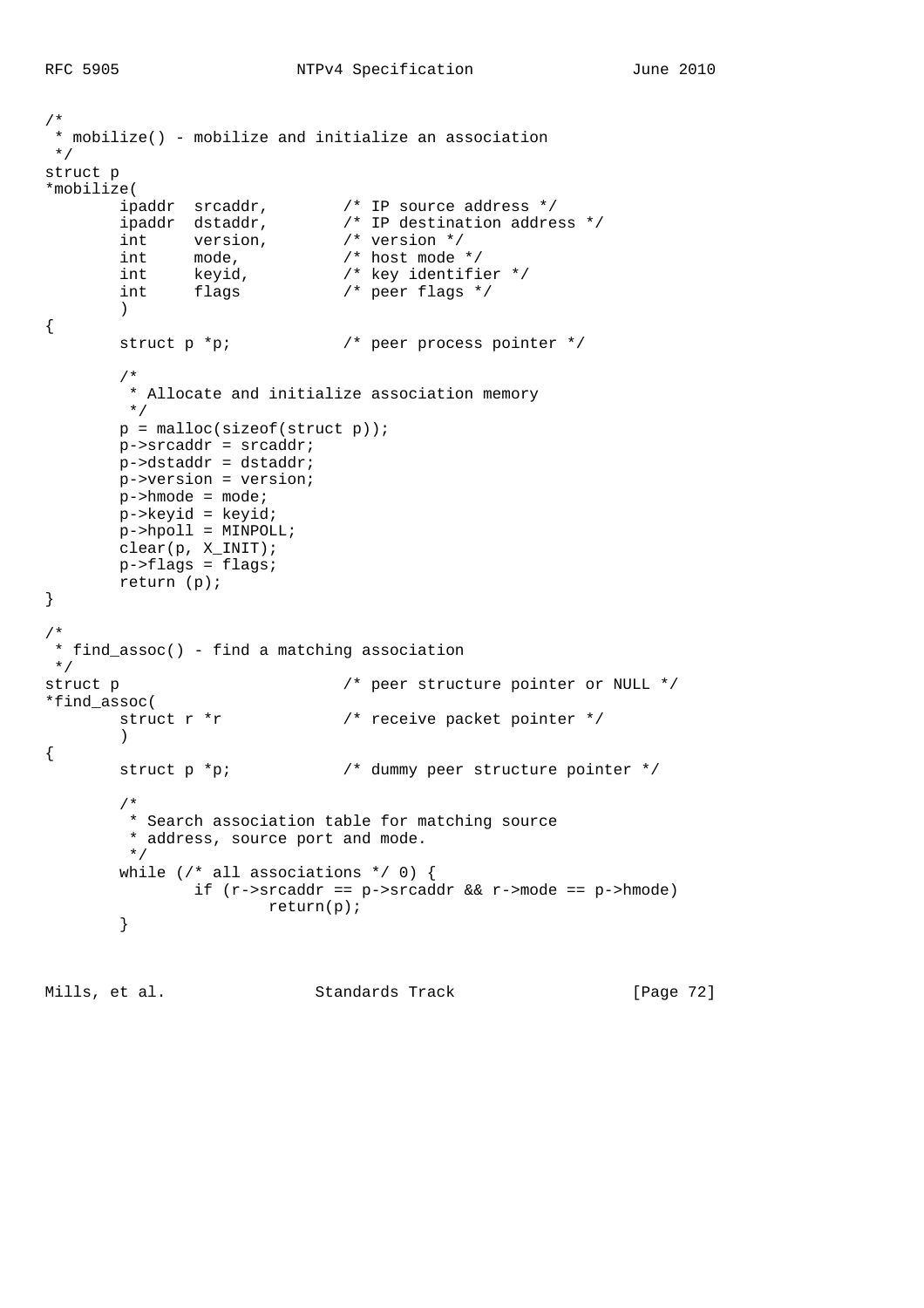```
 return (NULL);
}
/*
 * md5() - compute message digest
 */
digest
md5(
       int keyid /* key identifier */
        )
{
        /*
        * Compute a keyed cryptographic message digest. The key
        * identifier is associated with a key in the local key cache.
        * The key is prepended to the packet header and extension fields
        * and the result hashed by the MD5 algorithm as described in
        * RFC 1321. Return a MAC consisting of the 32-bit key ID
         * concatenated with the 128-bit digest.
         */
       return (/* MD5 digest */ 0);
}
A.3. Kernel Input/Output Interface
    /*
    * Kernel interface to transmit and receive packets. Details are
    * deliberately vague and depend on the operating system.
 *
    * recv_packet - receive packet from network
    */
   struct r \sqrt{2} /* receive packet pointer*/
    *recv_packet() {
           return (/* receive packet r */ 0);
    }
 /*
    * xmit_packet - transmit packet to network
    */
    void
    xmit_packet(
         struct x *x \frac{1}{x} /* transmit packet pointer */
\overline{\phantom{a}} {
          /* send packet x */
    }
```
Mills, et al. Standards Track [Page 73]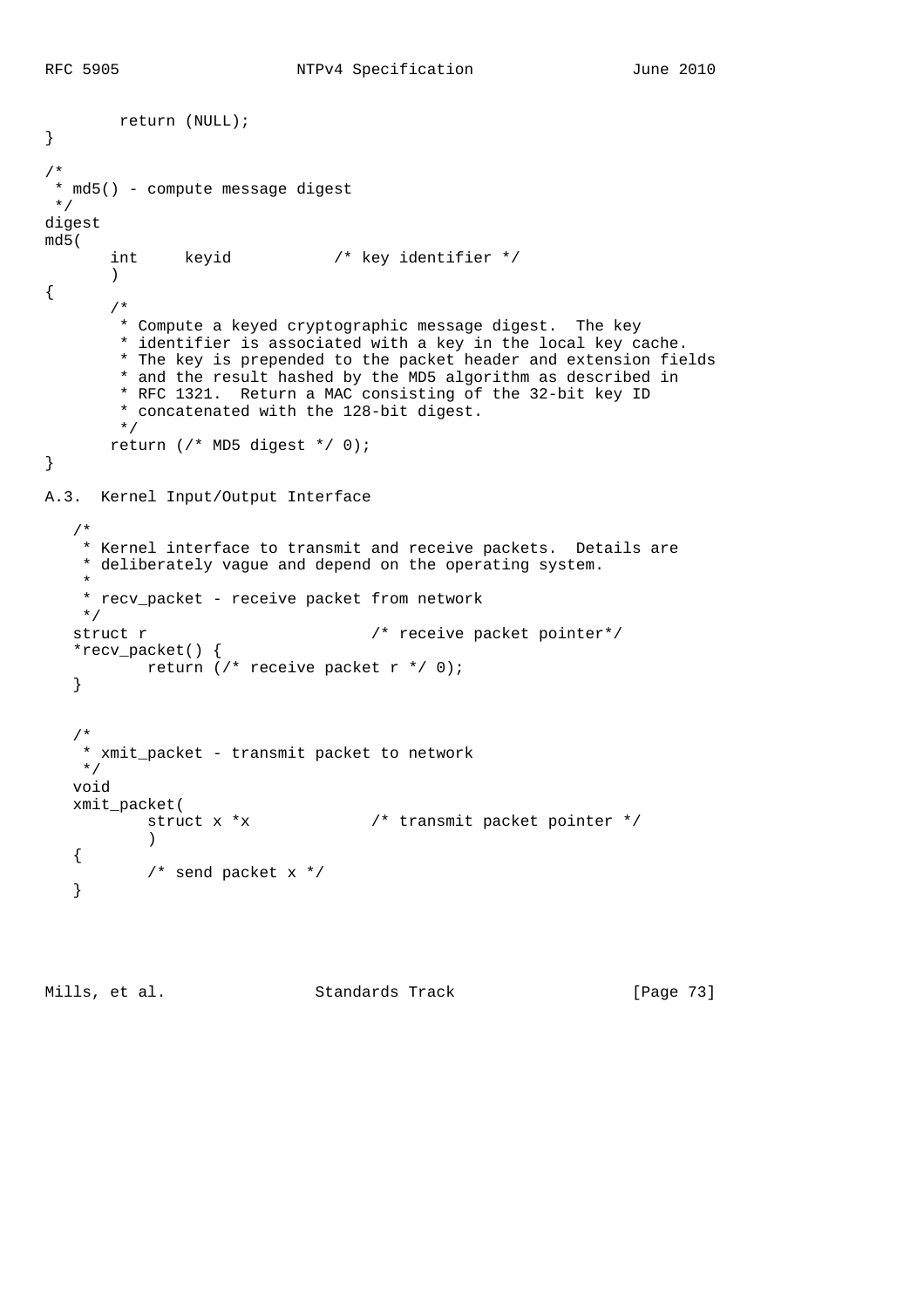```
A.4. Kernel System Clock Interface
/*
 * System clock utility functions
 *
  * There are three time formats: native (Unix), NTP, and floating
  * double. The get_time() routine returns the time in NTP long format.
  * The Unix routines expect arguments as a structure of two signed
  * 32-bit words in seconds and microseconds (timeval) or nanoseconds
  * (timespec). The step_time() and adjust_time() routines expect signed
  * arguments in floating double. The simplified code shown here is for
  * illustration only and has not been verified.
  */
#define JAN_1970 2208988800UL /* 1970 - 1900 in seconds */
/*
  * get_time - read system time and convert to NTP format
 \star /
tstamp
get_time()
{
         struct timeval unix_time;
 /*
         * There are only two calls on this routine in the program. One
          * when a packet arrives from the network and the other when a
          * packet is placed on the send queue. Call the kernel time of
          * day routine (such as gettimeofday()) and convert to NTP
          * format.
          */
         gettimeofday(&unix_time, NULL);
         return (U2LFP(unix_time));
}
```
Mills, et al. Standards Track [Page 74]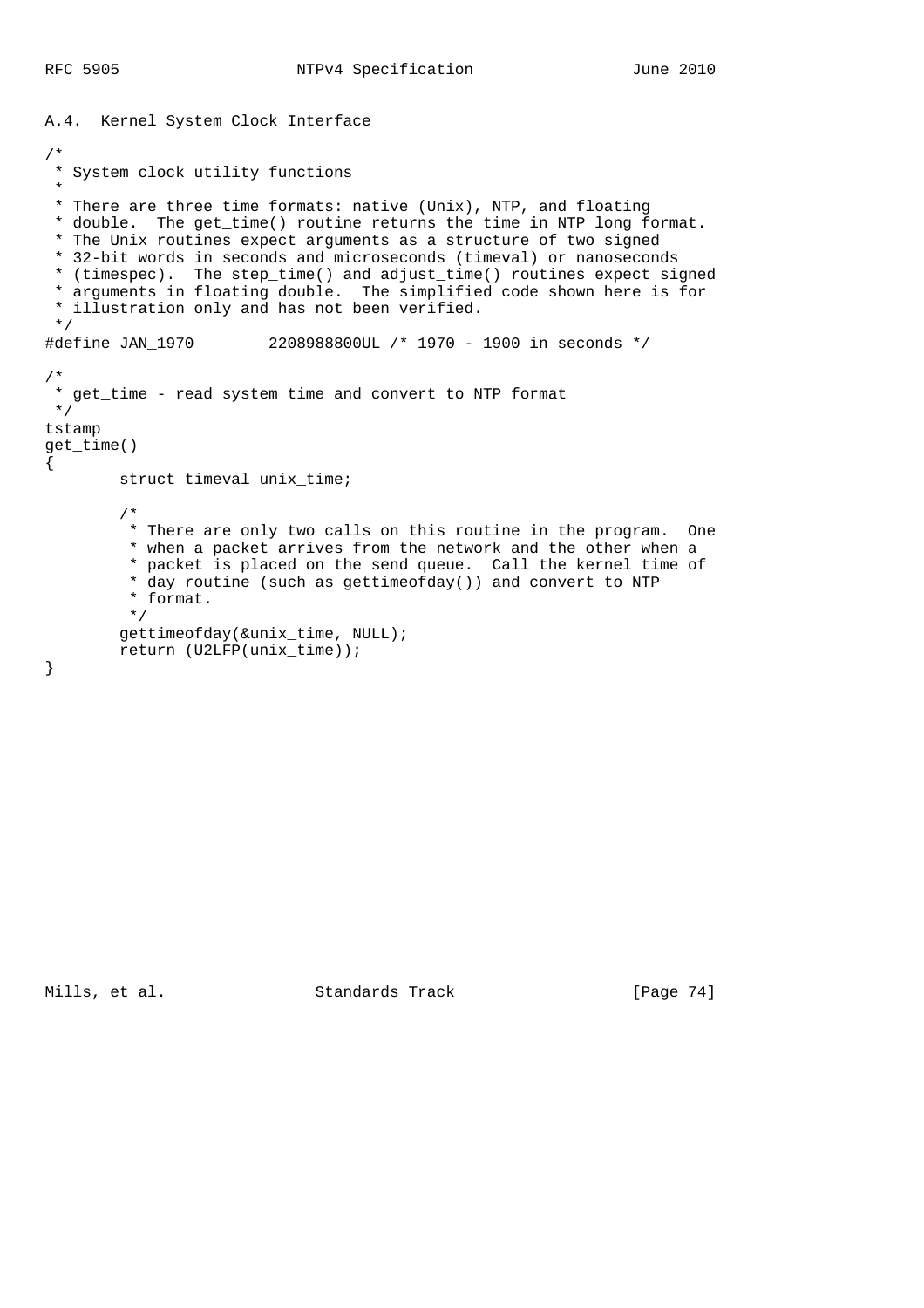```
/*
  * step_time() - step system time to given offset value
  */
void
step_time(
         double offset /* clock offset */
\overline{\phantom{a}}{
        struct timeval unix time;
         tstamp ntp_time;
         /*
          * Convert from double to native format (signed) and add to the
          * current time. Note the addition is done in native format to
          * avoid overflow or loss of precision.
          */
         gettimeofday(&unix_time, NULL);
         ntp_time = D2LFP(offset) + U2LFP(unix_time);
        unix_time.tv\_sec = ntp_time >> 32; unix_time.tv_usec = (long)(((ntp_time - unix_time.tv_sec) <<
             32) / FRAC * 1e6);
         settimeofday(&unix_time, NULL);
}
/*
 * adjust_time() - slew system clock to given offset value
 */
void
adjust_time(
         double offset /* clock offset */
\overline{\phantom{a}}{
         struct timeval unix_time;
         tstamp ntp_time;
         /*
          * Convert from double to native format (signed) and add to the
          * current time.
          */
         ntp_time = D2LFP(offset);
         unix_time.tv_sec = ntp_time >> 32;
         unix_time.tv_usec = (long)(((ntp_time - unix_time.tv_sec) <<
            32) / FRAC * 1e6);
         adjtime(&unix_time, NULL);
}
```
Mills, et al. Standards Track [Page 75]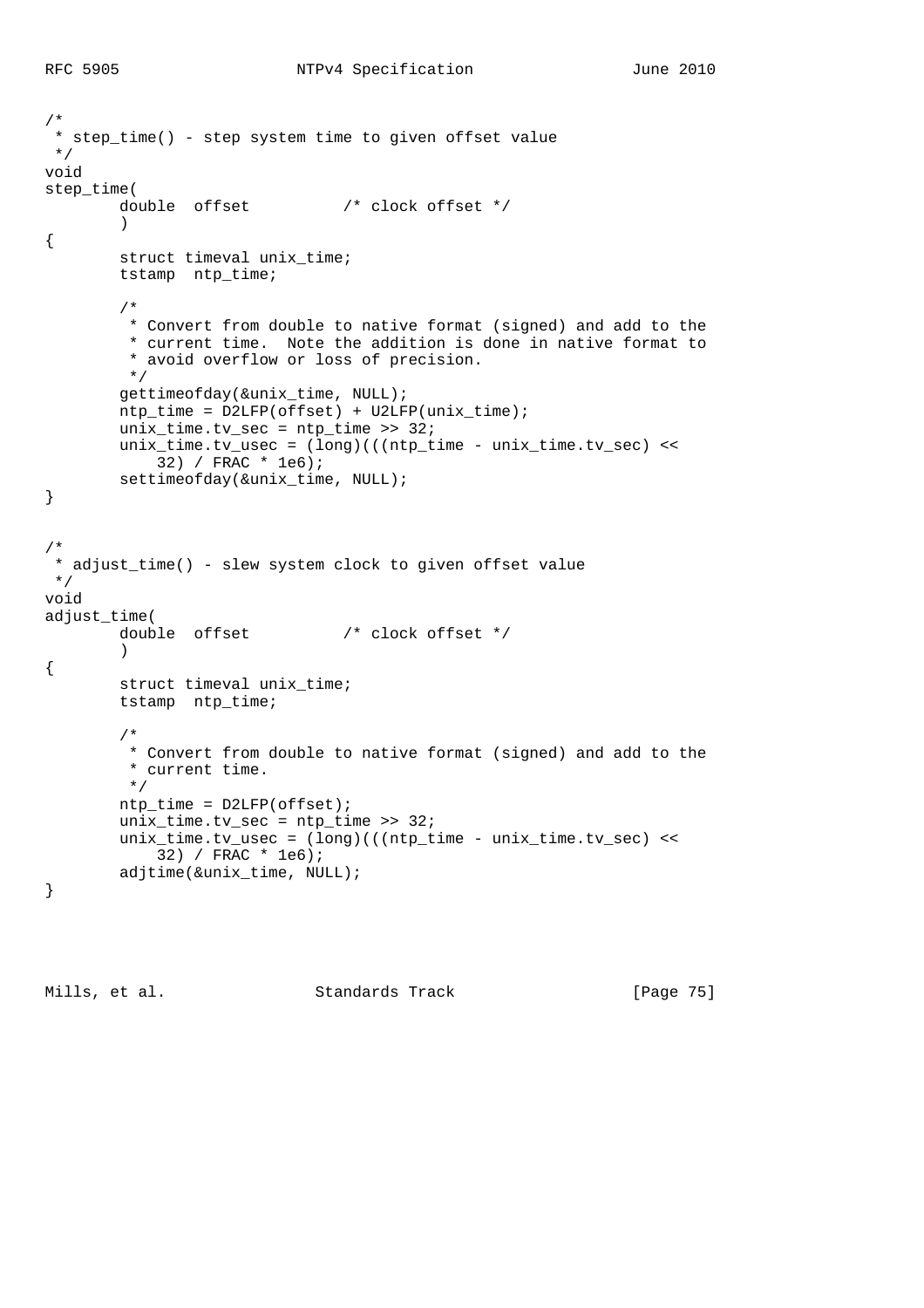A.5. Peer Process /\* \* A crypto-NAK packet includes the NTP header followed by a MAC \* consisting only of the key identifier with value zero. It tells \* the receiver that a prior request could not be properly \* authenticated, but the NTP header fields are correct. \* \* A kiss-o'-death packet is an NTP header with leap 0x3 (NOSYNC) and \* stratum 16 (MAXSTRAT). It tells the receiver that something \* drastic has happened, as revealed by the kiss code in the refid \* field. The NTP header fields may or may not be correct. \*/ /\* \* Peer process parameters and constants \*/ #define SGATE 3 /\* spike gate (clock filter \*/ #define BDELAY .004 /\* broadcast delay (s) \*/ /\* \* Dispatch codes \*/ #define ERR -1 /\* error \*/ #define DSCRD 0 /\* discard packet \*/ #define PROC 1 /\* process packet \*/ #define BCST 2 /\* broadcast packet \*/ #define FXMIT 3 /\* client packet \*/ #define MANY 4 /\* manycast packet \*/ #define NEWPS 5 /\* new symmetric passive client \*/ #define NEWBC 6 /\* new broadcast client \*/ /\* \* Dispatch matrix active passv client server bcast \*/ int table[7][5] = { /\* nopeer \*/  $\{$  NEWPS, DSCRD, FXMIT, MANY, NEWBC  $\}$ , /\* active  $*/$   $\{$  PROC, PROC, DSCRD, DSCRD, DSCRD  $\},$  $\frac{1}{2}$  passv  $\frac{*}{2}$  { PROC, ERR, DSCRD, DSCRD, DSCRD }, /\* client \*/ { DSCRD, DSCRD, DSCRD, PROC, DSCRD }, /\* server \*/ { DSCRD, DSCRD, DSCRD, DSCRD, DSCRD }, /\* bcast \*/ { DSCRD, DSCRD, DSCRD, DSCRD, DSCRD }, /\* bclient \*/ { DSCRD, DSCRD, DSCRD, DSCRD, PROC}

};

Mills, et al. Standards Track [Page 76]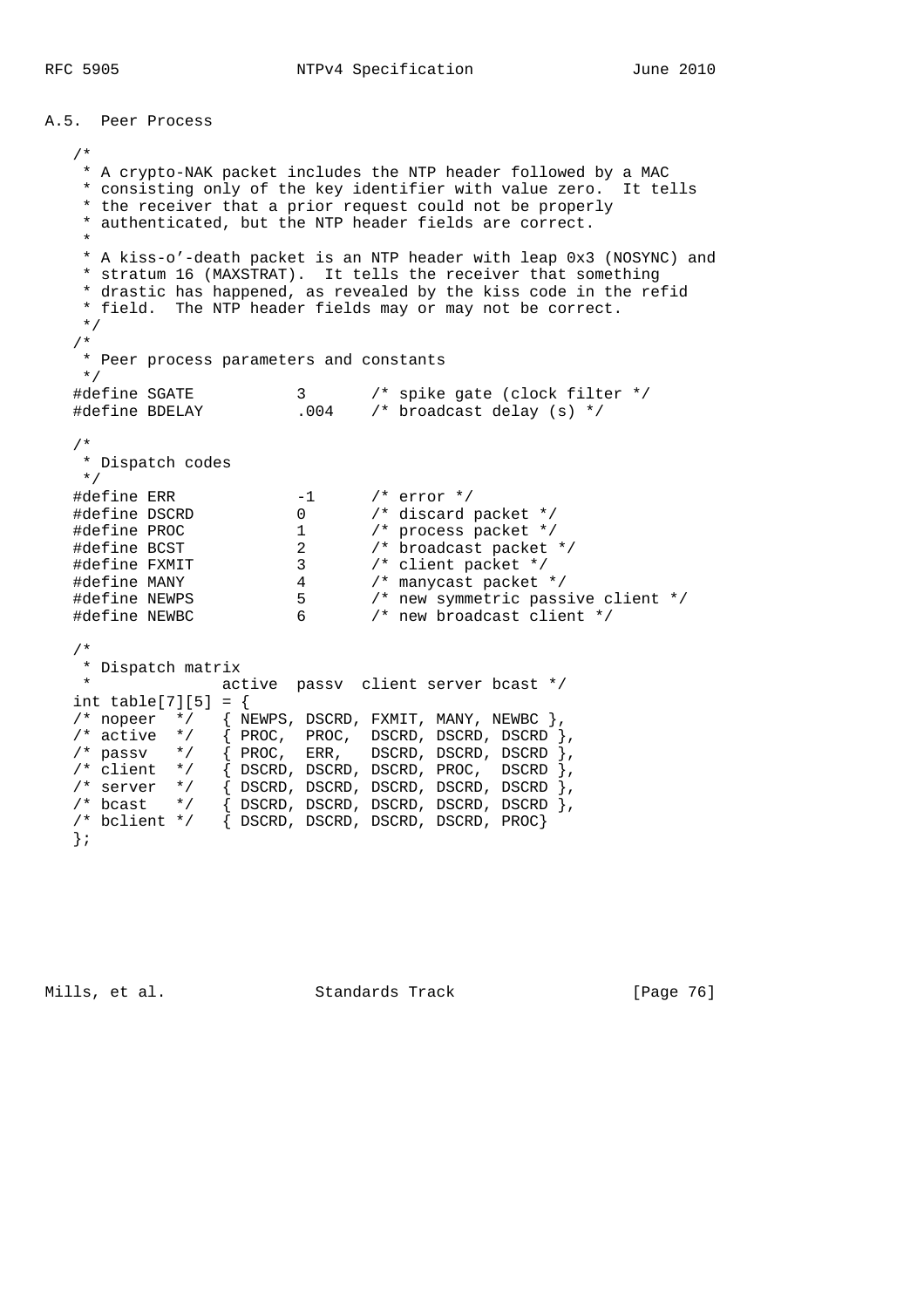```
 /*
    * Miscellaneous macroni
 *
    * This macro defines the authentication state. If x is 0,
    * authentication is optional; otherwise, it is required.
    */
  #define AUTH(x, y) ((x) ? (y) == A_OK : (y) == A_OK || \
                              (y) == A_NONE /*
    * These are used by the clear() routine
    */
   #define BEGIN_CLEAR(p) ((char *)&((p)->begin_clear))
 #define END_CLEAR(p) ((char *)&((p)->end_clear))
 #define LEN_CLEAR (END_CLEAR((struct p *)0) - \
   H\text{define LEN\_CLEAR} (END_CLEAR((struct p *)0) - \<br>BEGIN_CLEAR((struct p *)0))
A.5.1. receive()
/*
 * receive() - receive packet and decode modes
 */
void
receive(
       struct r *r \sqrt{2} /* receive packet pointer */
        )
{
struct p *p; \frac{1}{2} /* peer structure pointer */
int auth; \frac{1}{2} /* authentication code */
int has_mac; \frac{1}{2} /* size of MAC */
int synch; \frac{1}{2} /* synchronized switch */
         /*
         * Check access control lists. The intent here is to implement
         * a whitelist of those IP addresses specifically accepted
         * and/or a blacklist of those IP addresses specifically
         * rejected. There could be different lists for authenticated
         * clients and unauthenticated clients.
         */
        if (laccess(r)) return; /* access denied */
         /*
         * The version must not be in the future. Format checks include
         * packet length, MAC length and extension field lengths, if
         * present.
          */
```
Mills, et al. Standards Track [Page 77]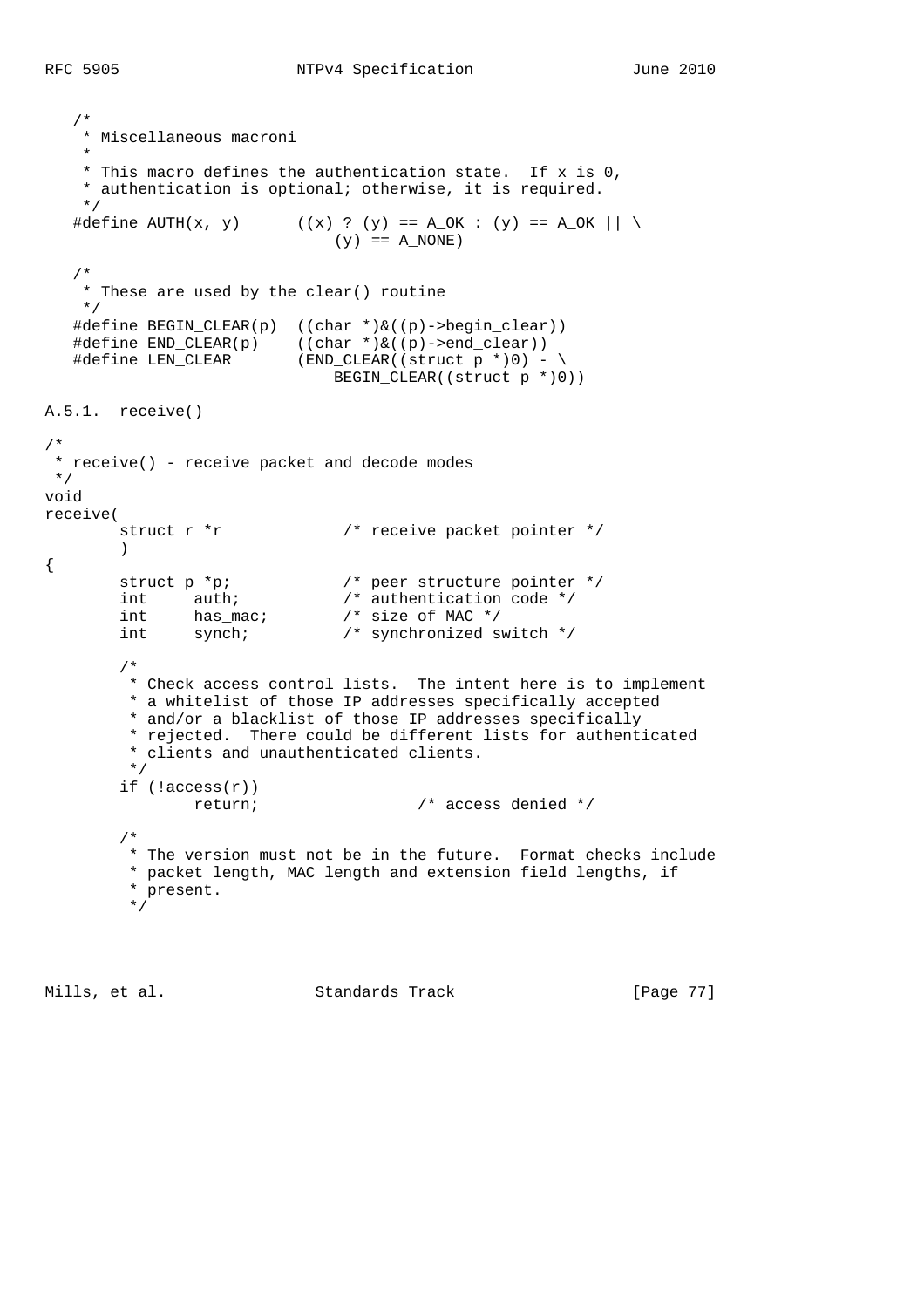```
 if (r->version > VERSION /* or format error */)
               return; /* format error */
        /*
         * Authentication is conditioned by two switches that can be
         * specified on a per-client basis.
 *
         * P_NOPEER do not mobilize an association unless
        * authenticated.<br>* P NOTRUST do not allow a
                      do not allow access unless authenticated
                      (implies P_NOPEER).
 *
         * There are four outcomes:
 *
        * A_NONE the packet has no MAC.<br>* A_OK the packet has a MAC a
                     the packet has a MAC and authentication<br>succeeds.
 * succeeds.
 * A_ERROR the packet has a MAC and authentication fails.
 * A_CRYPTO crypto-NAK. The MAC has four octets only.
 *
         * Note: The AUTH (x, y) macro is used to filter outcomes. If x
         * is zero, acceptable outcomes of y are NONE and OK. If x is
         * one, the only acceptable outcome of y is OK.
         */
        has_mac = /* length of MAC field */ 0;
 if (has_mac == 0) {
auth = A_NONE; \frac{1}{2} /* not required */
 } else if (has_mac == 4) {
auth = A_CRYPTO; /* crypto-NAK */ } else {
               if (r-\text{mac} != \text{md5}(r-\text{keyid}))auth = A_{ERROR}; /* auth error */
                else
                     auth = A_0K; /* auth OK */
        }
        /*
         * Find association and dispatch code. If there is no
         * association to match, the value of p->hmode is assumed NULL.
         */
       p = find\_assoc(r); switch(table[(unsigned int)(p->hmode)][(unsigned int)(r->mode)])
        {
```
Mills, et al. Standards Track [Page 78]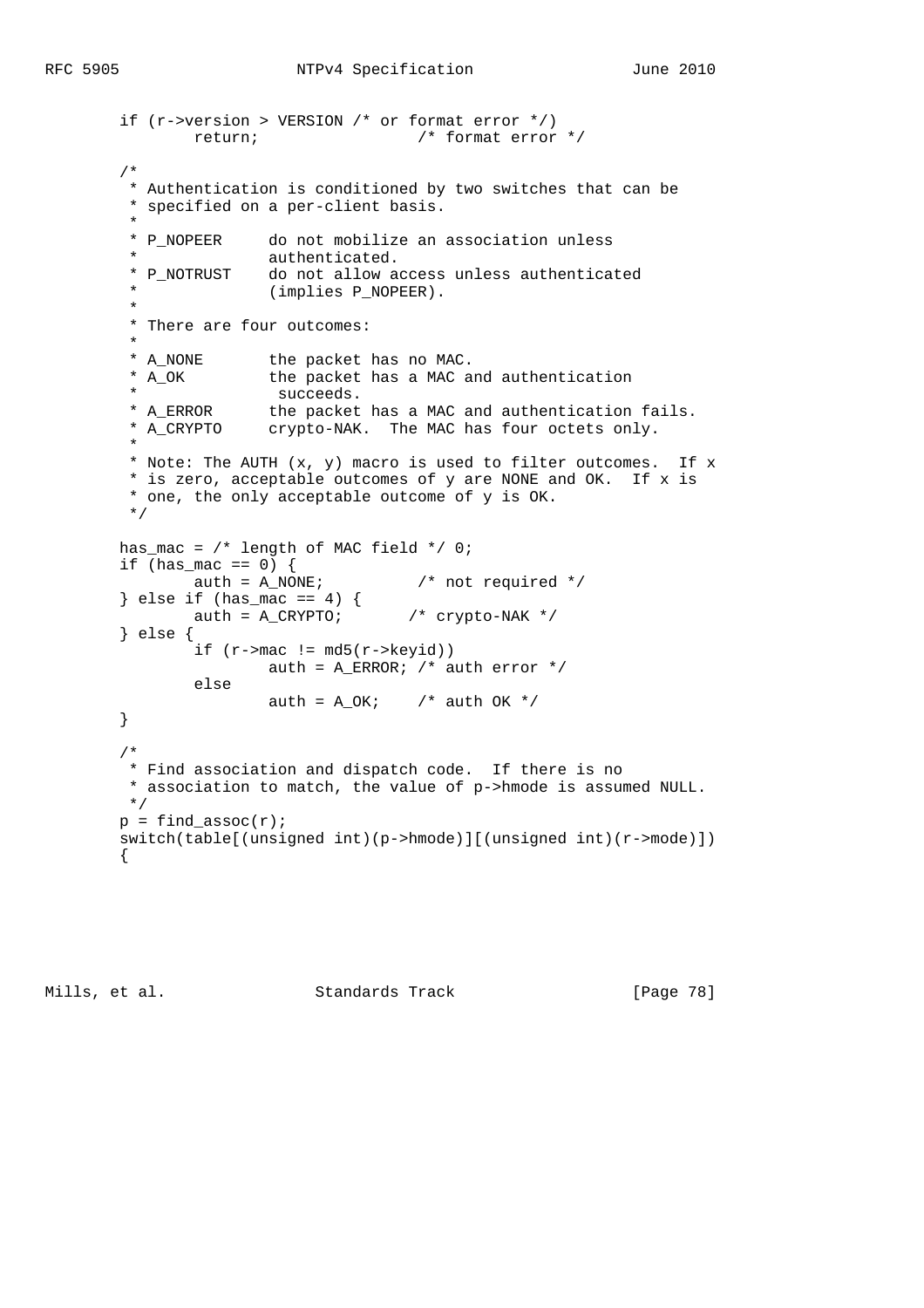```
 /*
         * Client packet and no association. Send server reply without
         * saving state.
         */
        case FXMIT:
 /*
                 * If unicast destination address, send server packet.
                * If authentication fails, send a crypto-NAK packet.<br>*/
\star/ /* not multicast dstaddr */
                if (0) {
                        if (AUTH(p->flags & P_NOTRUST, auth))
                                fast_xmit(r, M_SERV, auth);
                        else if (auth == A_ERROR)
                         fast_xmit(r, M_SERV, A_CRYPTO);
               return; /* M_SERV packet sent */
 }
 /*
                 * This must be manycast. Do not respond if we are not
                 * synchronized or if our stratum is above the
                 * manycaster.
                 */
               if (s.\text{leap} == \text{NOSYNC} \mid \mid s.\text{stratum} > r\rightarrow \text{stratum}) return;
 /*
                 * Respond only if authentication is OK. Note that the
                 * unicast address is used, not the multicast.
                 */
                if (AUTH(p->flags & P_NOTRUST, auth))
                        fast_xmit(r, M_SERV, auth);
                return;
        /*
         * New manycast client ephemeral association. It is mobilized
         * in the same version as in the packet. If authentication
         * fails, ignore the packet. Verify the server packet by
         * comparing the r->org timestamp in the packet with the p->xmt
         * timestamp in the multicast client association. If they
         * match, the server packet is authentic. Details omitted.
         */
```
Mills, et al. Standards Track [Page 79]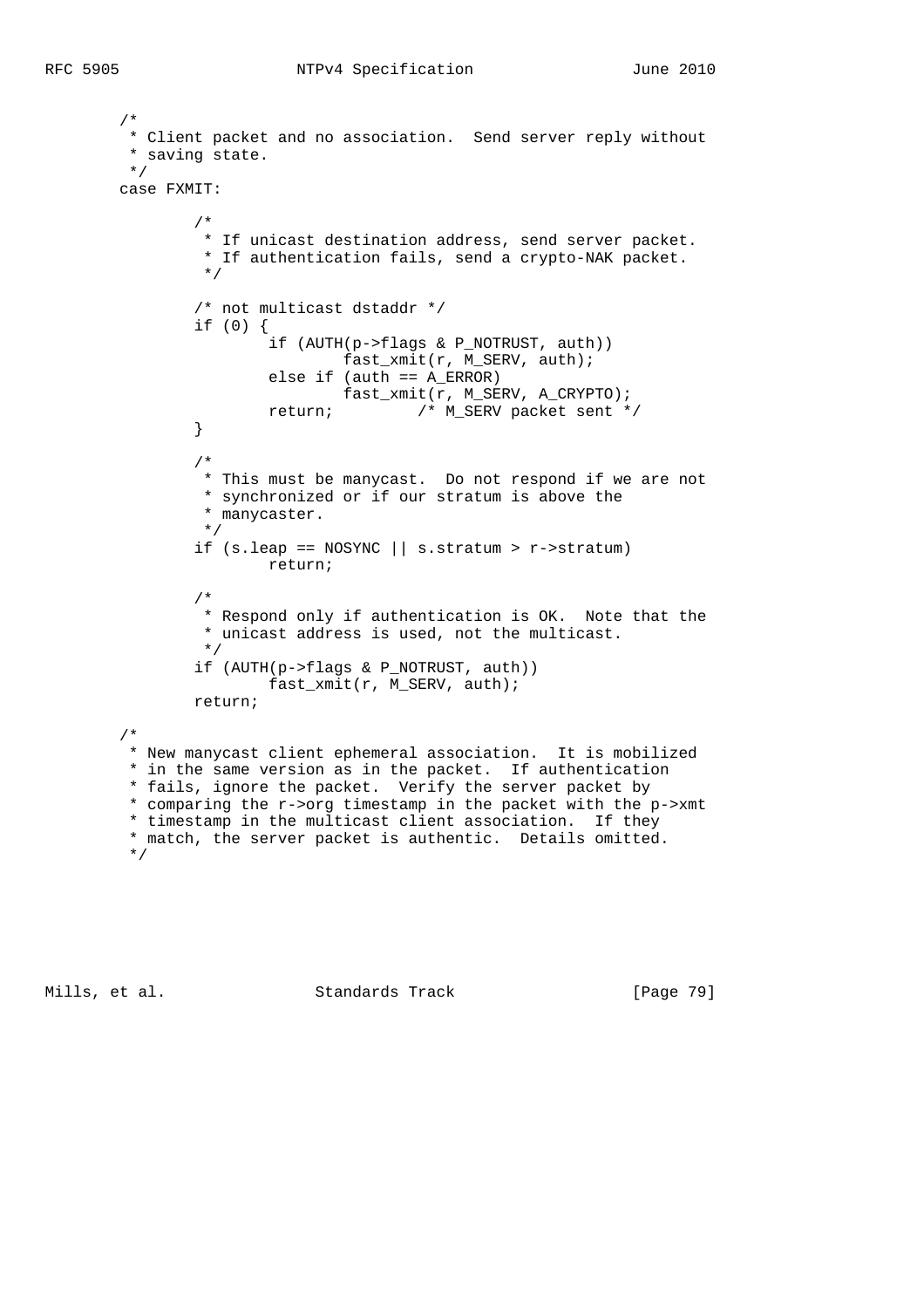```
 case MANY:
                if (!AUTH(p->flags & (P_NOTRUST | P_NOPEER), auth))
                       return; /* authentication error */
                p = mobilize(r->srcaddr, r->dstaddr, r->version, M_CLNT,
                   r->keyid, P_EPHEM);
                break;
       /*
        * New symmetric passive association. It is mobilized in the
        * same version as in the packet. If authentication fails,
        * send a crypto-NAK packet. If restrict no-moblize, send a
        * symmetric active packet instead.
        */
        case NEWPS:
                if (!AUTH(p->flags & P_NOTRUST, auth)) {
                       if (auth == A\_ERROR) fast_xmit(r, M_SACT, A_CRYPTO);
                        return; /* crypto-NAK packet sent */
 }
               if (!AUTH(p->flags & P_NOPEER, auth)) {
                        fast_xmit(r, M_SACT, auth);
                        return; /* M_SACT packet sent */
 }
                p = mobilize(r->srcaddr, r->dstaddr, r->version, M_PASV,
                    r->keyid, P_EPHEM);
                break;
        /*
         * New broadcast client association. It is mobilized in the
         * same version as in the packet. If authentication fails,
         * ignore the packet. Note this code does not support the
         * initial volley feature in the reference implementation.
         */
        case NEWBC:
                if (!AUTH(p->flags & (P_NOTRUST | P_NOPEER), auth))
                        return; /* authentication error */
               if (!(s.flags & S_BCSTENAB))<br>return; /* b
                                      /* broadcast not enabled */
                p = mobilize(r->srcaddr, r->dstaddr, r->version, M_BCLN,
                   r->keyid, P_EPHEM);
               break; \sqrt{2} /* processing continues */
```
Mills, et al. Standards Track [Page 80]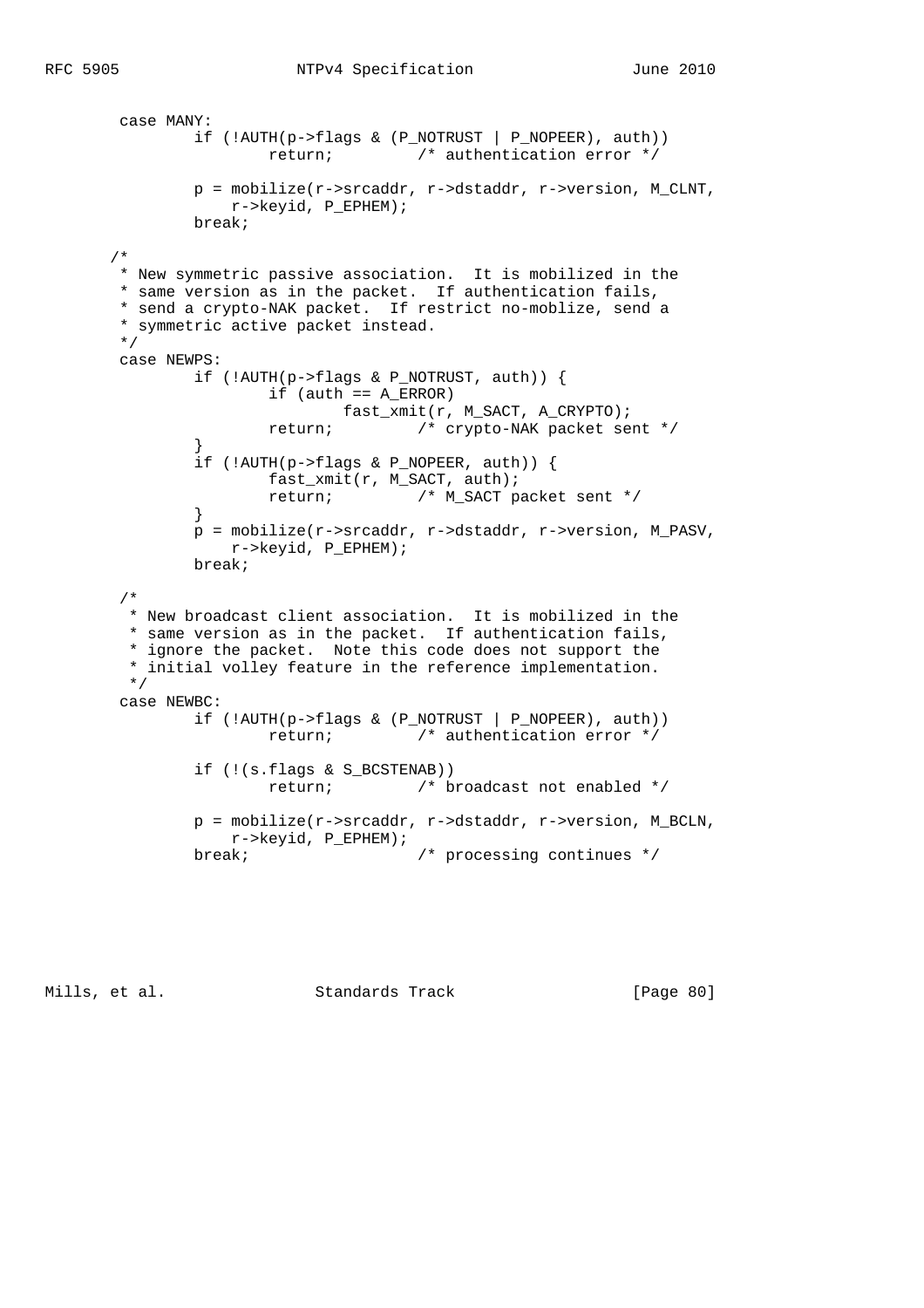```
 /*
         * Process packet. Placeholdler only.
         */
        case PROC:
             break; \overline{a} /* processing continues */
        /*
        * Invalid mode combination. We get here only in case of
         * ephemeral associations, so the correct action is simply to
         * toss it.
         */
        case ERR:
         clear(p, X_ERROR);
              return; /* invalid mode combination */
        /*
         * No match; just discard the packet.
         */
       case DSCRD:<br>return;
                                      \prime* orphan abandoned */
 }
        /*
         * Next comes a rigorous schedule of timestamp checking. If the
         * transmit timestamp is zero, the server is horribly broken.
         */
       if (r->xmt == 0) return; /* invalid timestamp */
        /*
         * If the transmit timestamp duplicates a previous one, the
         * packet is a replay.
         */
       if (r->xmt == p->xmt) return; /* duplicate packet */
        /*
         * If this is a broadcast mode packet, skip further checking.
         * If the origin timestamp is zero, the sender has not yet heard
         * from us. Otherwise, if the origin timestamp does not match
         * the transmit timestamp, the packet is bogus.
         */
```
Mills, et al. Standards Track [Page 81]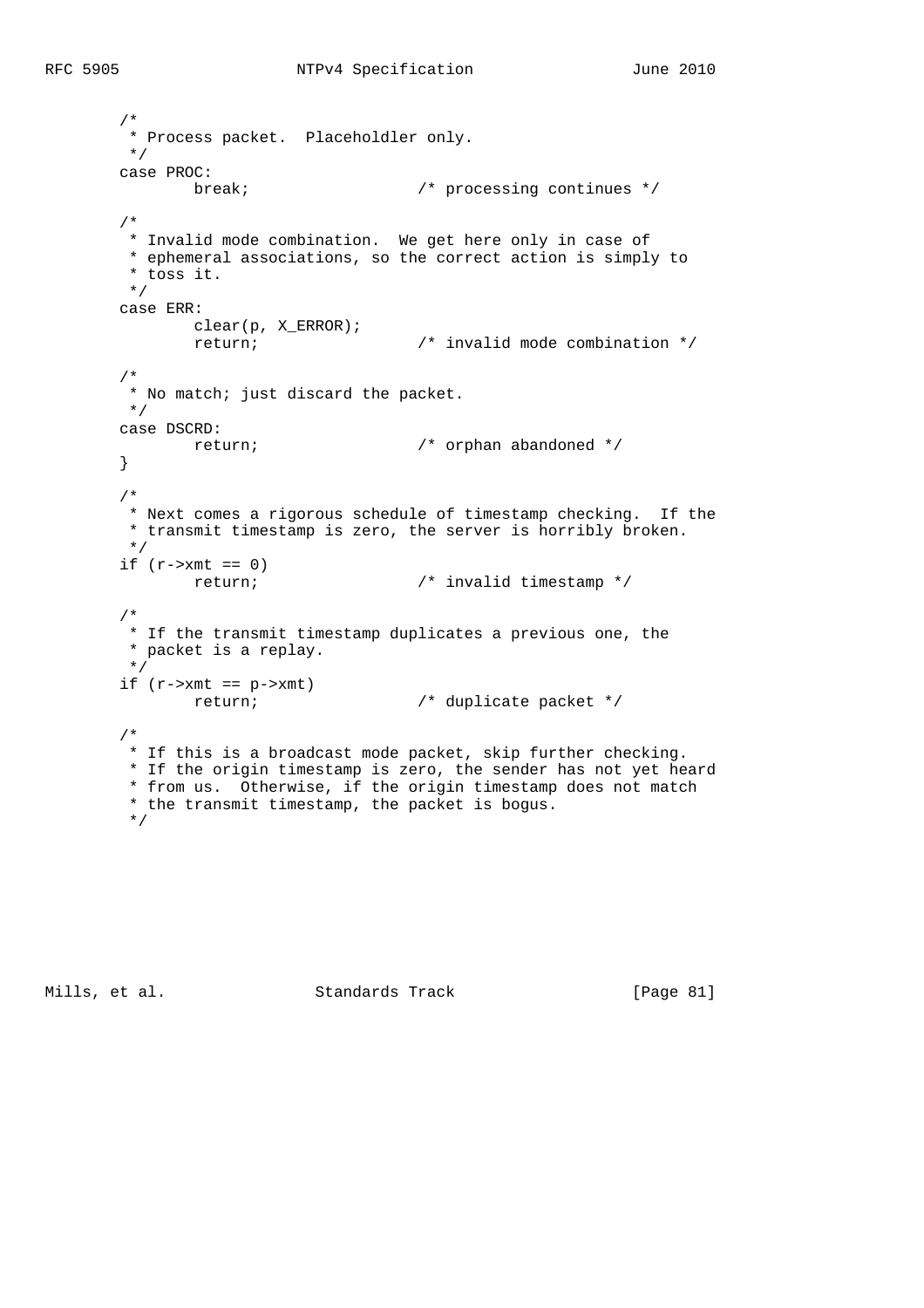```
synch = TRUE;if (r\rightarrow \text{mode} != M_BCST) {
       if (r->\text{org} == 0)synch = FALSE; /* unsynchronized */else if (r->\text{org} != p->\text{xmt})synch = FALSE; /* bogus packet */ }
 /*
  * Update the origin and destination timestamps. If
  * unsynchronized or bogus, abandon ship.
 */
p\rightarroworg = r\rightarrowxmt;
p->rec = r->dst;
 if (!synch)
        return; /* unsynch */
 /*
  * The timestamps are valid and the receive packet matches the
 * last one sent. If the packet is a crypto-NAK, the server
  * might have just changed keys. We demobilize the association
  * and wait for better times.
 */
if (auth == A_CRYPTO) {
         clear(p, X_CRYPTO);
         return; /* crypto-NAK */
 }
 /*
 * If the association is authenticated, the key ID is nonzero
  * and received packets must be authenticated. This is designed
  * to avoid a bait-and-switch attack, which was possible in past
  * versions.
  */
if (!AUTH(p->keyid | | (p->flags & P_NOTRUST), author))
```
Mills, et al. Standards Track [Page 82]

return; /\* bad auth \*/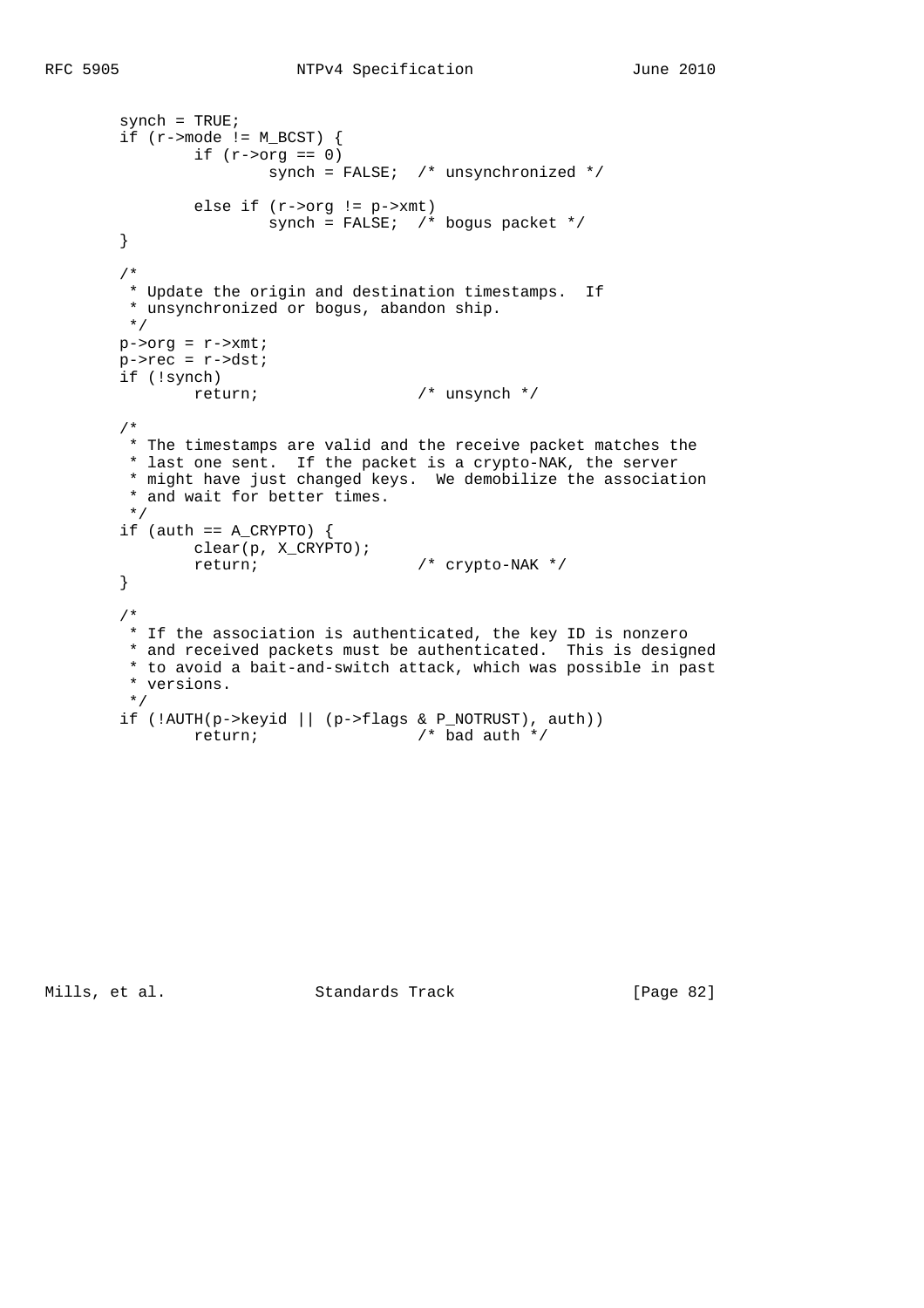```
 /*
         * Everything possible has been done to validate the timestamps
         * and prevent bad guys from disrupting the protocol or
         * injecting bogus data. Earn some revenue.
         */
        packet(p, r);
}
A.5.1.1. packet()
/*
 * packet() - process packet and compute offset, delay, and
 * dispersion.
 */
void
packet(
 struct p *p, /* peer structure pointer */
struct r *r \gamma /* receive packet pointer */
\overline{\phantom{a}}{
 double offset; /* sample offsset */
 double delay; /* sample delay */
 double disp; /* sample dispersion */
         /*
         * By golly the packet is valid. Light up the remaining header
         * fields. Note that we map stratum 0 (unspecified) to MAXSTRAT
         * to make stratum comparisons simpler and to provide a natural
         * interface for radio clock drivers that operate for
         * convenience at stratum 0.
         */
       p->leap = r->leap;
       if (r->stratum == 0)
               p->stratum = MAXSTRAT;
        else
               p->stratum = r->stratum;
       p->pmode = r->mode;
        p->ppoll = r->poll;
        p->rootdelay = FP2D(r->rootdelay);
       p\rightarrowrootdisp = FP2D(r->rootdisp);
        p->refid = r->refid;
        p->reftime = r->reftime;
         /*
         * Verify the server is synchronized with valid stratum and
         * reference time not later than the transmit time.
         */
```
Mills, et al. Standards Track [Page 83]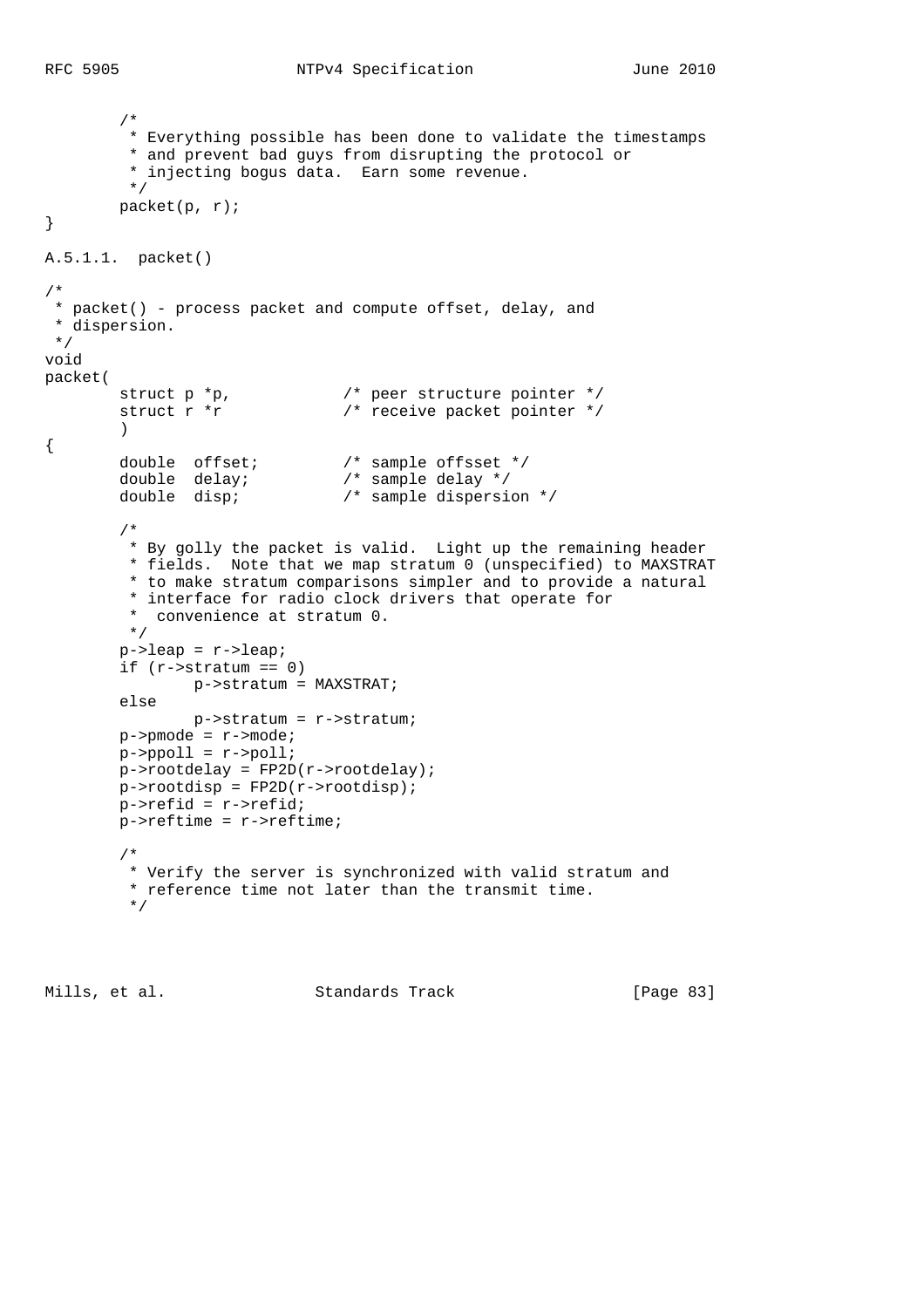```
if (p-)leap == NOSYNC || p->stratum >= MAXSTRAT)
                 return; /* unsynchronized */
         /*
         * Verify valid root distance.
 */
        if (r\rightarrow\text{rootdelay} / 2 + r\rightarrow\text{rootdisp} \rightarrow \text{MAXDISP} || p\rightarrow\text{reftime} \rightarrow r->xmt)
                return; /* invalid header values */
        poll_update(p, p->hpoll);
       p\rightarrowreach |= 1; /*
         * Calculate offset, delay and dispersion, then pass to the
          * clock filter. Note carefully the implied processing. The
          * first-order difference is done directly in 64-bit arithmetic,
          * then the result is converted to floating double. All further
          * processing is in floating-double arithmetic with rounding
          * done by the hardware. This is necessary in order to avoid
          * overflow and preserve precision.
 *
          * The delay calculation is a special case. In cases where the
          * server and client clocks are running at different rates and
          * with very fast networks, the delay can appear negative. In
          * order to avoid violating the Principle of Least Astonishment,
          * the delay is clamped not less than the system precision.
          */
        if (p \rightarrow p \mod p) = M_BCST {
                offset = LFP2D(r->xmt - r->dst));delay = BDELAY; disp = LOG2D(r->precision) + LOG2D(s.precision) + PHI *
                     2 * BDELAY;
         } else {
                offset = (LFP2D(r->rec - r->org) + LFP2D(r->dst -r \rightarrow xmt)) / 2;
                delay = max(LFP2D(r->dst - r->org) - LFP2D(r->rec - r->xmt), LOG2D(s.precision));
                 disp = LOG2D(r->precision) + LOG2D(s.precision) + PHI *
                    LFP2D(r->dst - r->org); }
         clock_filter(p, offset, delay, disp);
```
}

Mills, et al. Standards Track [Page 84]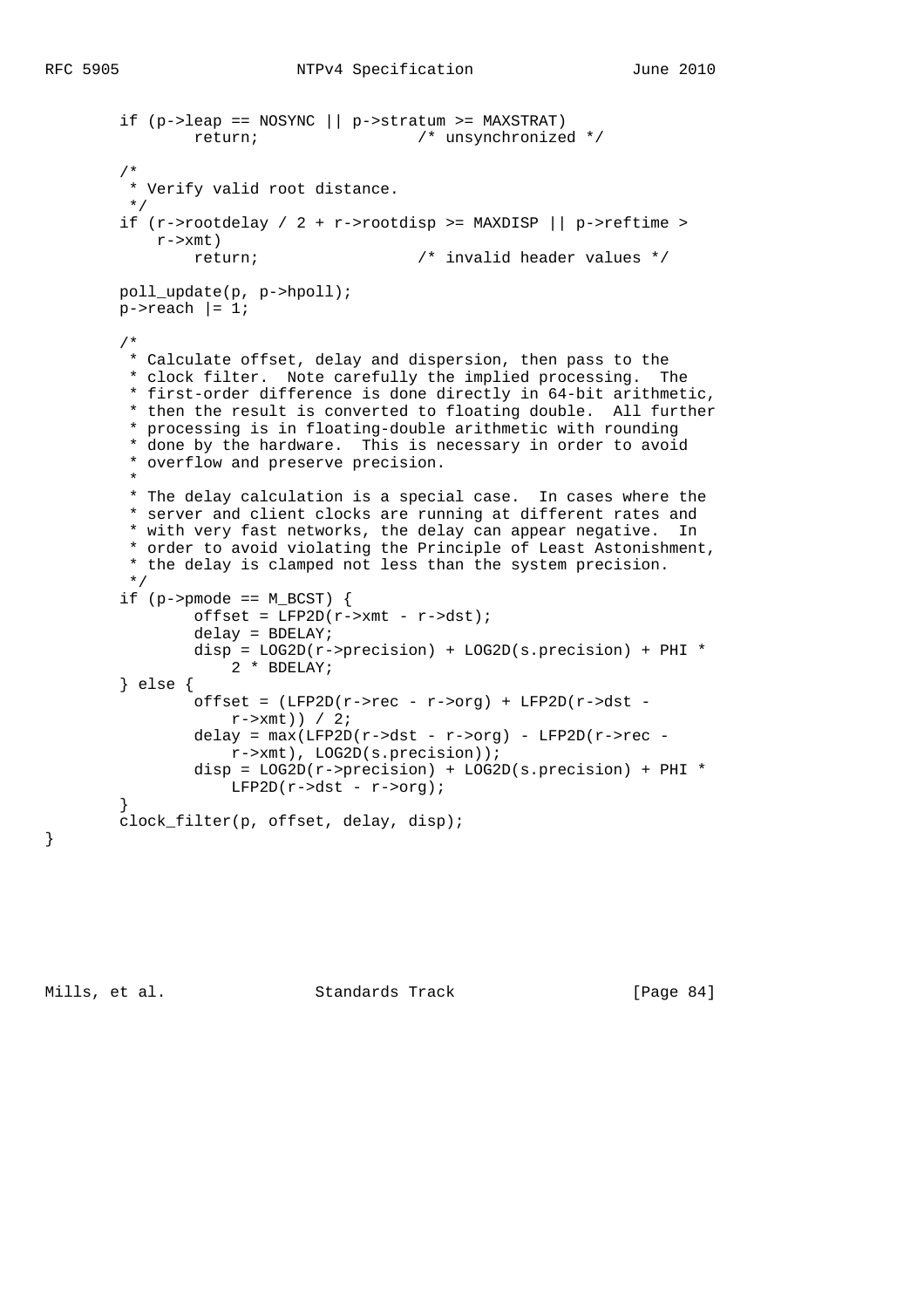```
A.5.2. clock_filter()
/*
 * clock_filter(p, offset, delay, dispersion) - select the best from the
  * latest eight delay/offset samples.
  */
void
clock_filter(<br>struct p *p,
        struct p *p, \begin{array}{ccc} & /* & \text{peer structure pointer */} \\ \text{double} & \text{offset,} & /* & \text{clock offset */} \\ \end{array} double offset, /* clock offset */
 double delay, /* roundtrip delay */
        double delay, \phi /* roundtrip delay<br>double disp \phi /* dispersion */
          )
{
         struct f f[NSTAGE]; /* sorted list */
         double dtemp;
         int i;
          /*
           * The clock filter contents consist of eight tuples (offset,
           * delay, dispersion, time). Shift each tuple to the left,
           * discarding the leftmost one. As each tuple is shifted,
           * increase the dispersion since the last filter update. At the
           * same time, copy each tuple to a temporary list. After this,
           * place the (offset, delay, disp, time) in the vacated
           * rightmost tuple.
           */
         for (i = 1; i < NSTAGE; i++) {
                  p \rightarrow f[i] = p \rightarrow f[i - 1];p->f[i].disp += PHI * (c.t - p->t);f[i] = p->f[i]; }
        p->f[0].t = c.t; p->f[0].offset = offset;
        p->f[0].delay = delay;p \rightarrow f[0].disp = disp;
        f[0] = p->f[0]; /*
          * Sort the temporary list of tuples by increasing f[].delay.
           * The first entry on the sorted list represents the best
           * sample, but it might be old.
           */
          dtemp = p->offset;
         p->offset = f[0].offset;
          p->delay = f[0].delay;
         for (i = 0; i < NSTAGE; i++) {
                 p->disp += f[i].disp / (2 ^ (i + 1));
```
Mills, et al. Standards Track [Page 85]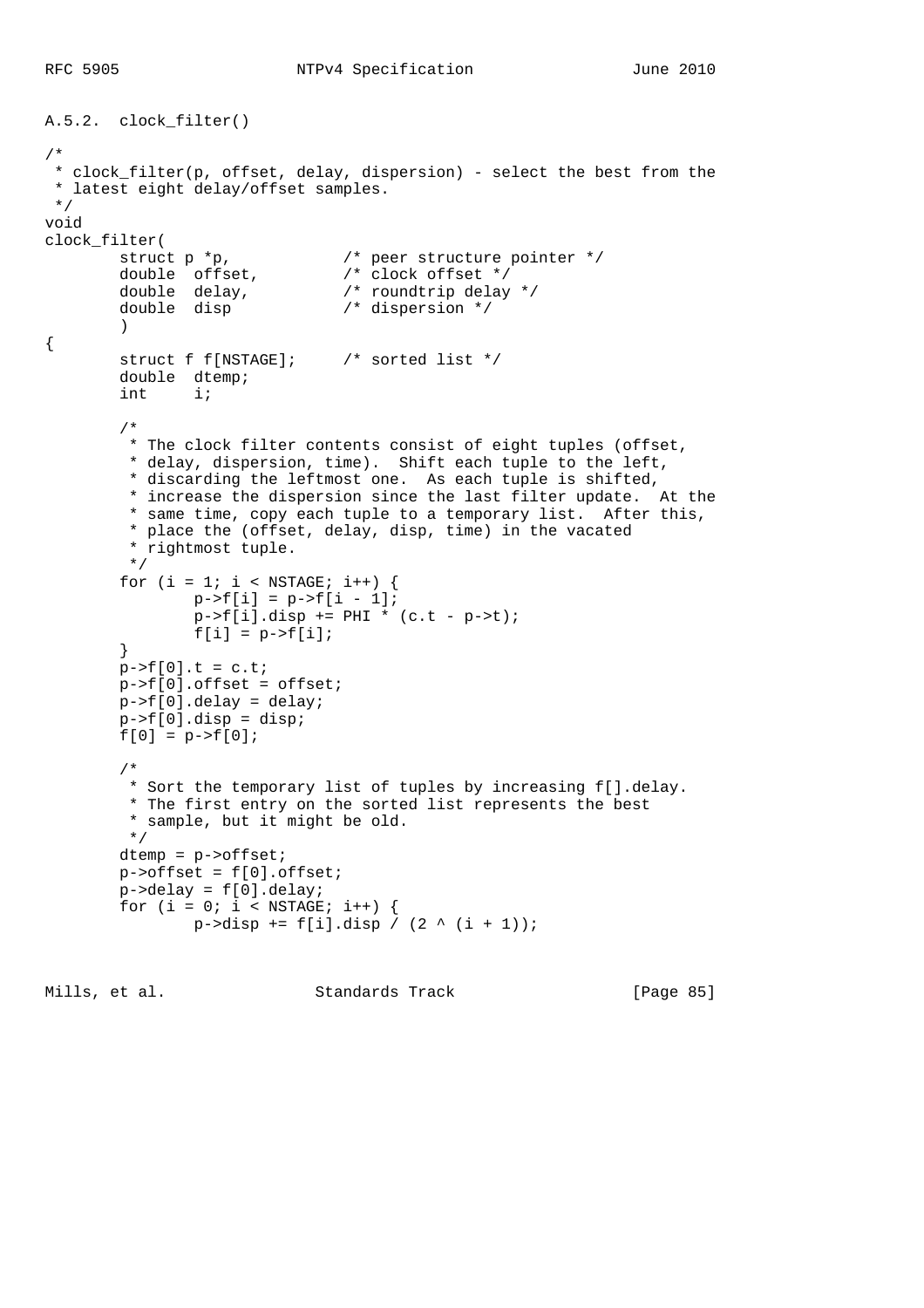```
 p->jitter += SQUARE(f[i].offset - f[0].offset);
         }
        p \rightarrowjitter = max(SQRT(p->jitter), LOG2D(s.precision));
         /*
         * Prime directive: use a sample only once and never a sample
         * older than the latest one, but anything goes before first
          * synchronized.
         */
        if (f[0].t - p \rightarrow t \le 0 & s.leap != NOSYNC)
                 return;
         /*
          * Popcorn spike suppressor. Compare the difference between the
          * last and current offsets to the current jitter. If greater
          * than SGATE (3) and if the interval since the last offset is
          * less than twice the system poll interval, dump the spike.
          * Otherwise, and if not in a burst, shake out the truechimers.
          */
         if (fabs(p->offset - dtemp) > SGATE * p->jitter && (f[0].t -
           p->t) < 2 * s.poll)
                 return;
        p - > t = f[0].t;if (p ->burst == 0)
                clock_select();
         return;
 * fit() - test if association p is acceptable for synchronization
fit(
        struct p *p * /* peer structure pointer */
         )
         /*
         * A stratum error occurs if (1) the server has never been
         * synchronized, (2) the server stratum is invalid.
          */
        if (p-)leap == NOSYNC \mid \mid p->stratum >= MAXSTRAT) return (FALSE);
```
Mills, et al. Standards Track [Page 86]

}

/\*

{

 \*/ int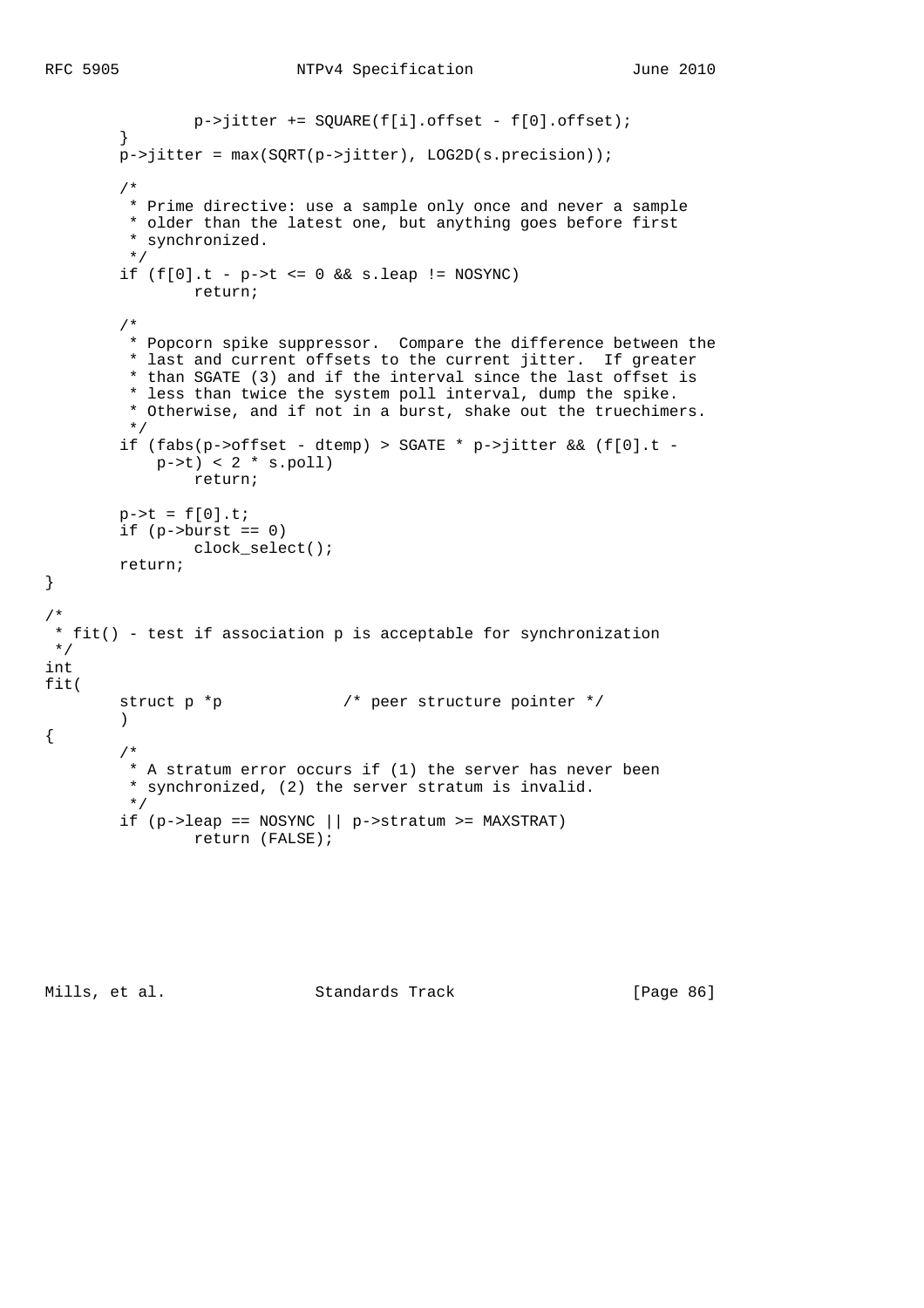```
 /*
         * A distance error occurs if the root distance exceeds the
          * distance threshold plus an increment equal to one poll
          * interval.
         */
         if (root_dist(p) > MAXDIST + PHI * LOG2D(s.poll))
                 return (FALSE);
         /*
          * A loop error occurs if the remote peer is synchronized to the
          * local peer or the remote peer is synchronized to the current
          * system peer. Note this is the behavior for IPv4; for IPv6
          * the MD5 hash is used instead.
          */
        if (p->refid == p->dstaddr || p->refid == s.refid)
                 return (FALSE);
         /*
          * An unreachable error occurs if the server is unreachable.
         */
        if (p\rightarrowreach == 0)
                 return (FALSE);
         return (TRUE);
}
/*
 * clear() - reinitialize for persistent association, demobilize
  * for ephemeral association.
  */
void
clear(
struct p *p, \frac{1}{2} /* peer structure pointer */
 int kiss /* kiss code */
\overline{\phantom{a}}{
         int i;
         /*
          * The first thing to do is return all resources to the bank.
          * Typical resources are not detailed here, but they include
          * dynamically allocated structures for keys, certificates, etc.
          * If an ephemeral association and not initialization, return
          * the association memory as well.
          */
         /* return resources */
        if (s.p == p)s.p = NULL;
```
Mills, et al. Standards Track [Page 87]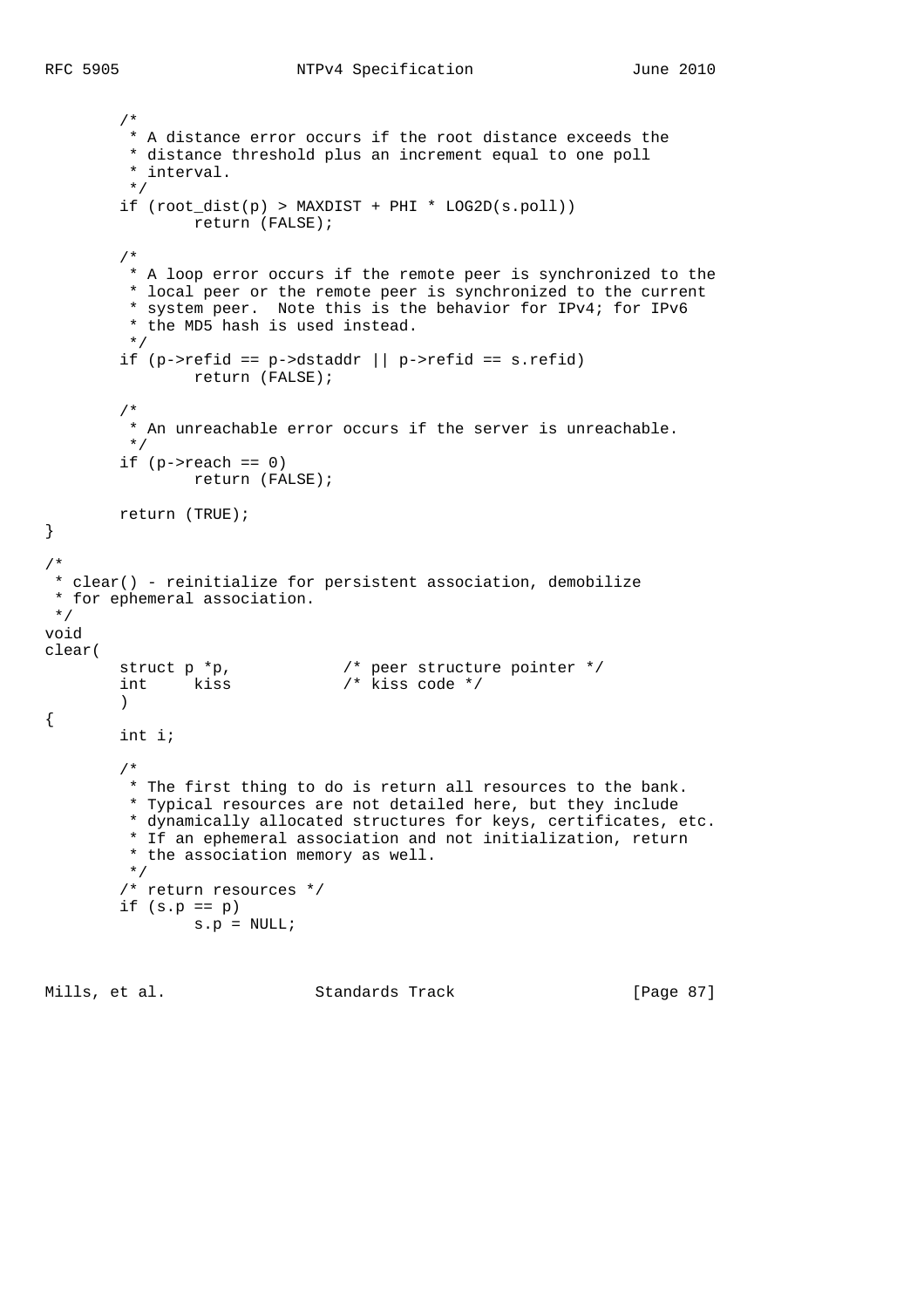```
if (kiss != X_INIT && (p->flags & P_EPHEM)) {
                  free(p);
                  return;
          }
          /*
          * Initialize the association fields for general reset.
           */
        memset(BEGIN_CLEAR(p), LEN_CLEAR, 0);
         p->leap = NOSYNC;
         p->stratum = MAXSTRAT;
         p->ppoll = MAXPOLL;
         p->hpoll = MINPOLL;
         p->disp = MAXDISP;
         p->jitter = LOG2D(s.precision);
         p->refid = kiss;
         for (i = 0; i < NSTAGE; i++)p \rightarrow f[i].disp = MAXDISP; /*
           * Randomize the first poll just in case thousands of broadcast
           * clients have just been stirred up after a long absence of the
           * broadcast server.
           */
        p->outdate = p->t = c.t;
        p->nextdate = p->outdate + (random() & ((1 << MINPOLL) - 1));
}
A.5.3. fast_xmit()
/*
  * fast_xmit() - transmit a reply packet for receive packet r
  */
void
\begin{array}{r}\n\text{fast\_xmit} \\
\text{struct } r * r, \\
\text{int } \mod{e}, \\
\text{with } \mod{e}\n\end{array}/* receive packet pointer */\frac{1}{2} association mode */
         int auth /* authentication code */ )
{
         struct x x;
          /*
          * Initialize header and transmit timestamp. Note that the
           * transmit version is copied from the receive version. This is
           * for backward compatibility.
           */
```
Mills, et al. Standards Track [Page 88]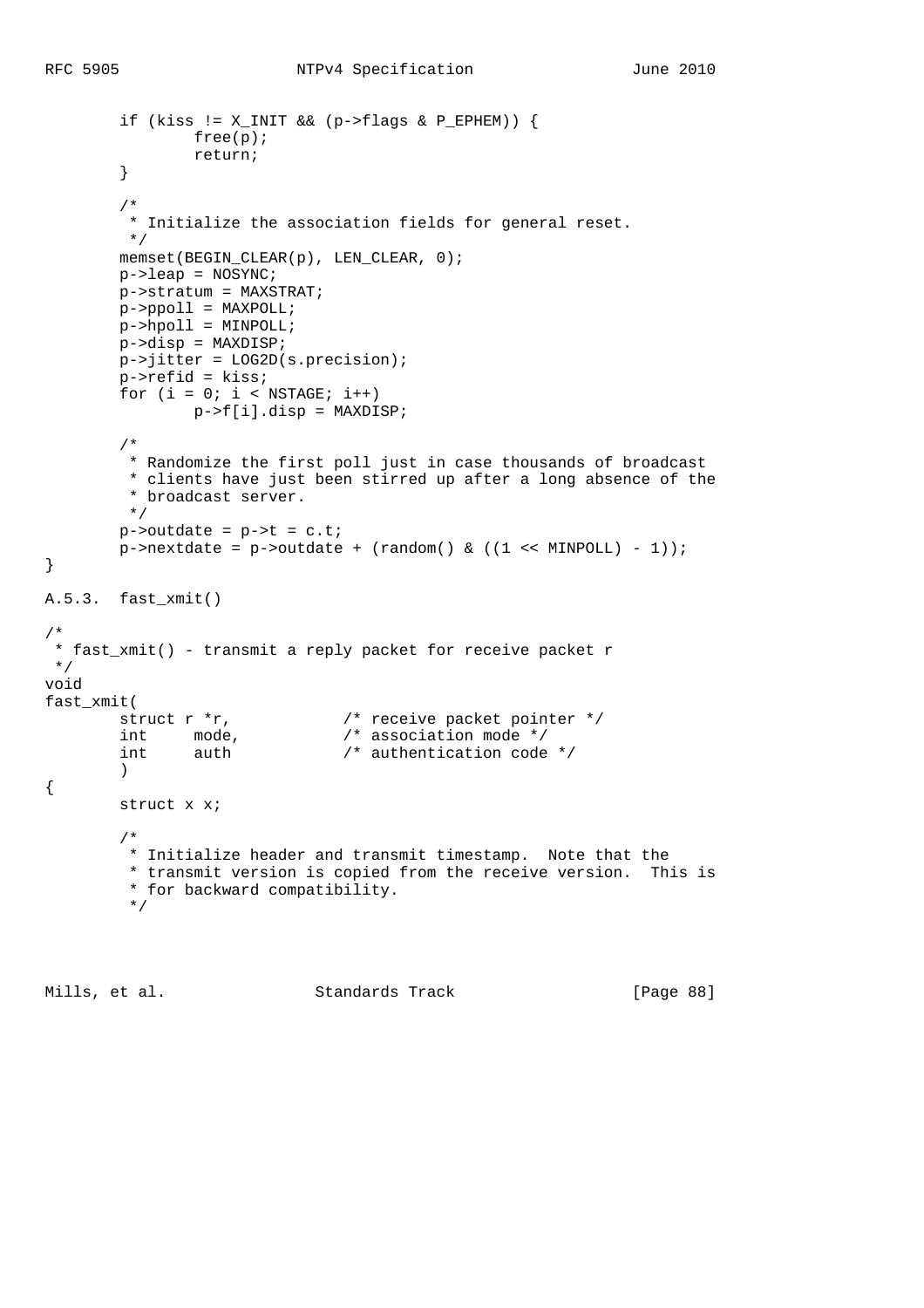```
 x.version = r->version;
 x.srcaddr = r->dstaddr;
 x.dstaddr = r->srcaddr;
```

```
 x.leap = s.leap;
        x. mode = mode;
         if (s.stratum == MAXSTRAT)
               x.stratum = 0;
         else
                x.stratum = s.stratum;
        x.poll = r->poll; x.precision = s.precision;
         x.rootdelay = D2FP(s.rootdelay);
         x.rootdisp = D2FP(s.rootdisp);
         x.refid = s.refid;
         x.reftime = s.reftime;
         x.org = r->xmt;
         x.rec = r->dst;
        x.xml = get_time();
         /*
         * If the authentication code is A.NONE, include only the
         * header; if A.CRYPTO, send a crypto-NAK; if A.OK, send a valid
          * MAC. Use the key ID in the received packet and the key in
          * the local key cache.
          */
        if (auth != A_NONE) {
                if (auth == A_CCRYPTO) {
                        x.keyid = 0;
                 } else {
                         x.keyid = r->keyid;
                x.dgst = md5(x.keyid); }
         }
         xmit_packet(&x);
A.5.4. access()
  * access() - determine access restrictions
  */
  int
  access(
        struct r *r \sqrt{2} /* receive packet pointer */
\overline{\phantom{a}}
```
}

/\*

Mills, et al. Standards Track [Page 89]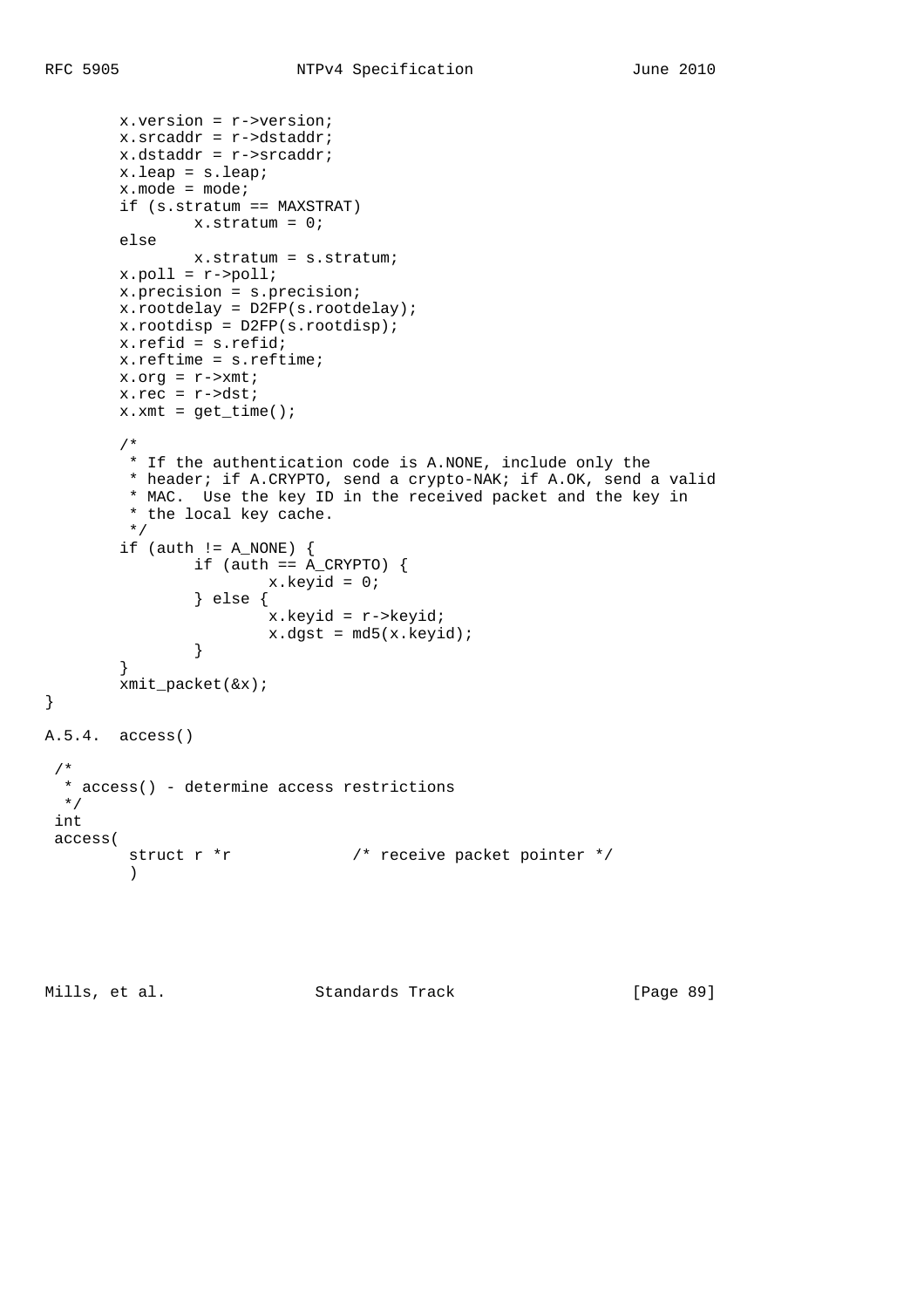```
 {
          /*
          * The access control list is an ordered set of tuples
          * consisting of an address, mask, and restrict word containing
          * defined bits. The list is searched for the first match on
           * the source address (r->srcaddr) and the associated restrict
           * word is returned.
           */
         return (/* access bits */ 0);
  }
A.5.5. System Process
A.5.5.1. clock_select()
/*
 * clock_select() - find the best clocks
 */
void
clock_select() {
 struct p *p, *osys; /* peer structure pointers */
 double low, high; /* correctness interval extents */
 int allow, found, chime; /* used by intersection algorithm */
 int n, i, j;
         /*
         * We first cull the falsetickers from the server population,
         * leaving only the truechimers. The correctness interval for
         * association p is the interval from offset - root_dist() to
          * offset + root_dist(). The object of the game is to find a
          * majority clique; that is, an intersection of correctness
          * intervals numbering more than half the server population.
 *
         * First, construct the chime list of tuples (p, type, edge) as
          * shown below, then sort the list by edge from lowest to
          * highest.
         */
        osys = s.p;
       s.p = NULL;n = 0;while (fit(p)) {
               s.m[n].p = pis.m[n].type = +1;s.m[n].edge = p->offset + root_dist(p);
               n++;s.m[n].p = pi s.m[n].type = 0;
                s.m[n].edge = p->offset;
```
Mills, et al. Standards Track [Page 90]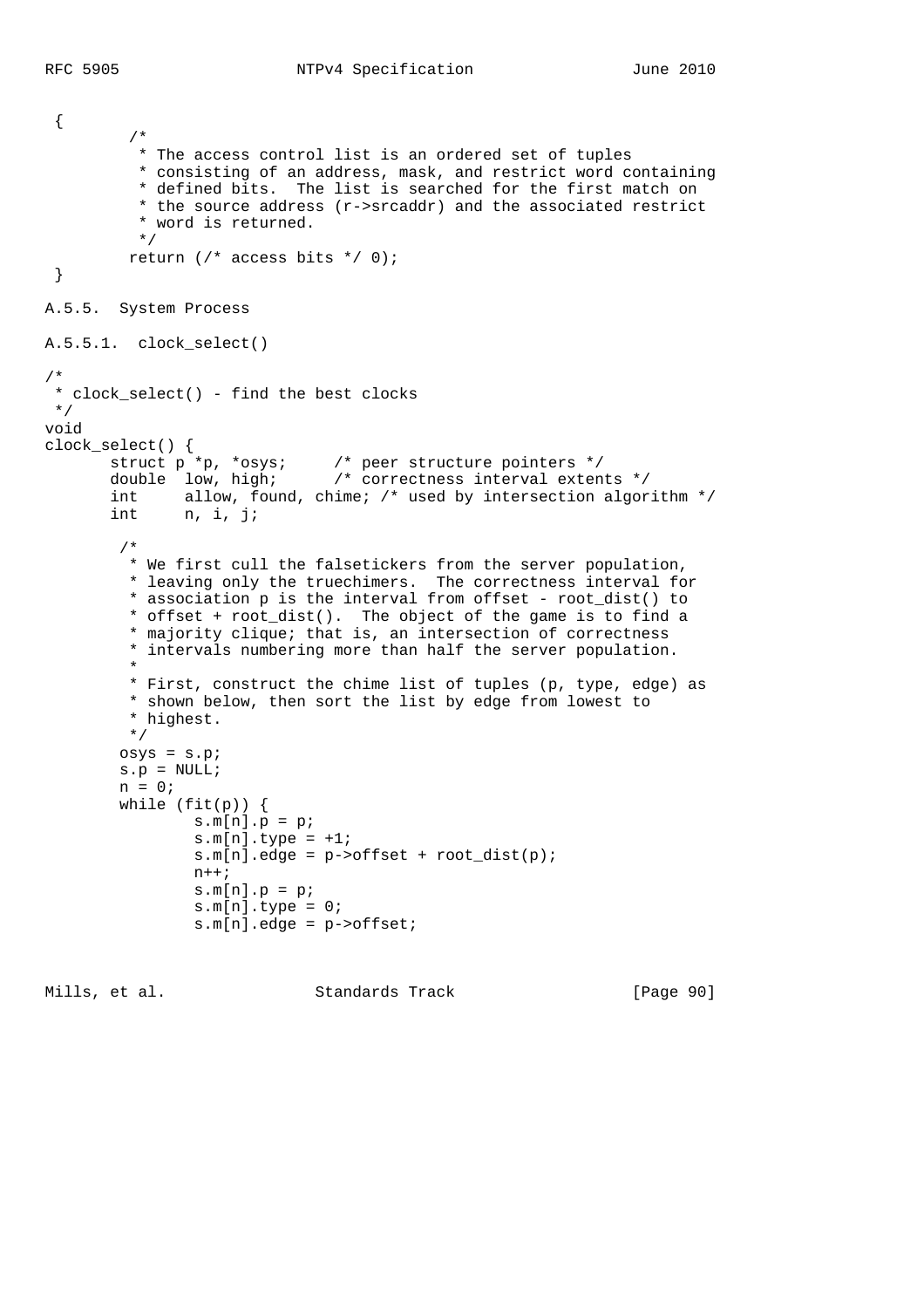```
n++;s.m[n].p = pis.m[n].type = -1;s.m[n].edge = p->offset - root_dist(p);
             n++; }
       /*
        * Find the largest contiguous intersection of correctness
        * intervals. Allow is the number of allowed falsetickers;
        * found is the number of midpoints. Note that the edge values
       * are limited to the range +-(2 \wedge 30) < +-2e9 by the timestamp
        * calculations.
        */
      low = 2e9; high = -2e9;for (allow = 0: 2 * allow < n; allow++) {
 /*
               * Scan the chime list from lowest to highest to find
               * the lower endpoint.
\star/found = 0;
             chime = 0;for (i = 0; i < n; i++) {
                    chime -= s.m[i].type;if (chime >= n - found) {
                            low = s.m[i].edge;
                            break;
 }
                    if (s.m[i].type == 0)found++; }
 /*
               * Scan the chime list from highest to lowest to find
               * the upper endpoint.
               */
             chime = 0;for (i = n - 1; i >= 0; i--) {
                     chime += s.m[i].type;
                    if (chime >= n - found) {
                            high = s.m[i].edge;
                            break;
 }
                    if (s.m[i].type == 0)found++; }
```
Mills, et al. Standards Track [Page 91]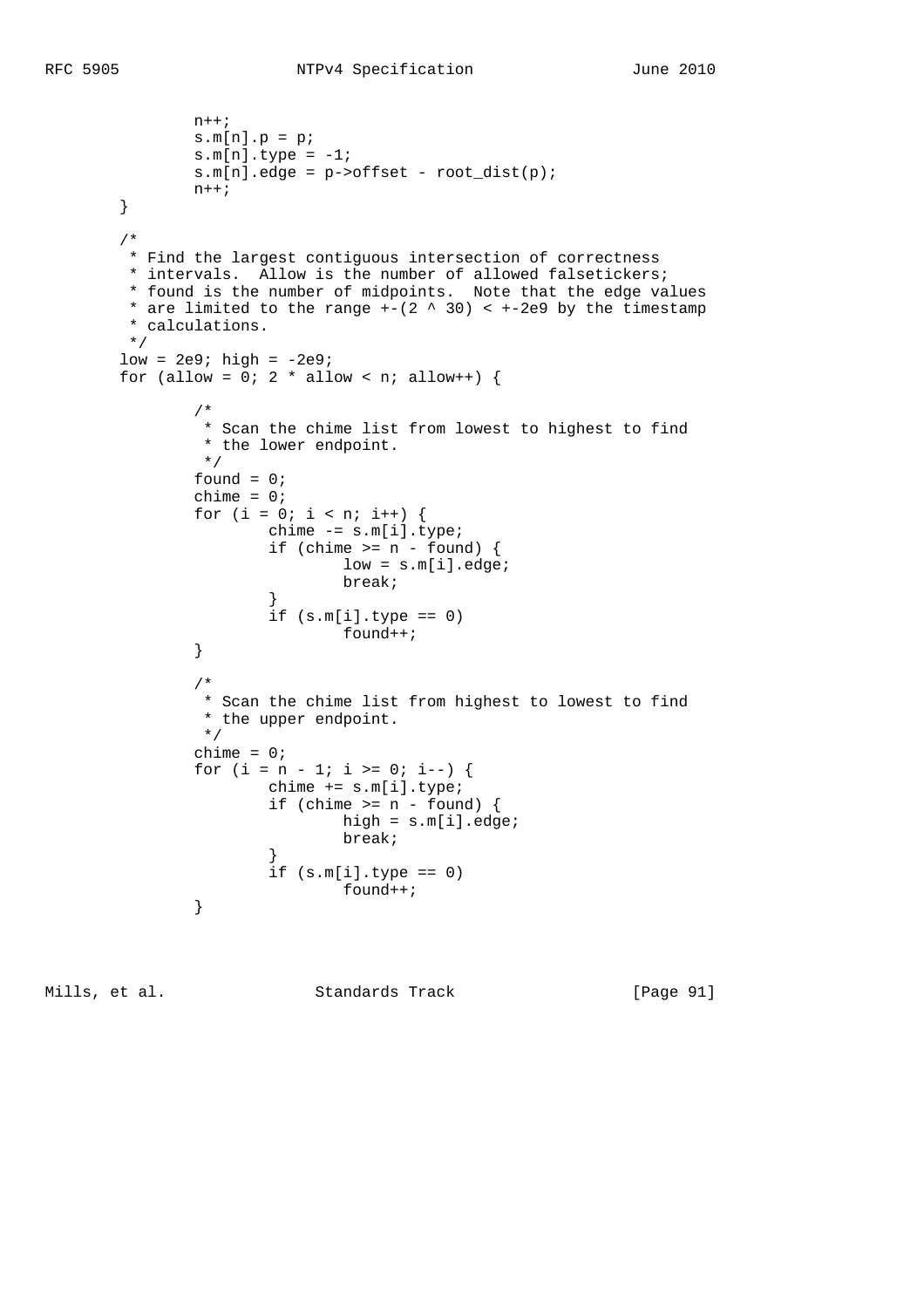```
 /*
                 * If the number of midpoints is greater than the number
                 * of allowed falsetickers, the intersection contains at
                 * least one truechimer with no midpoint. If so,
                 * increment the number of allowed falsetickers and go
                 * around again. If not and the intersection is
                * non-empty, declare success.<br>*/
\star/ if (found > allow)
                        continue;
                if (high > low)
                        break;
        }
        /*
         * Clustering algorithm. Construct a list of survivors (p,
         * metric) from the chime list, where metric is dominated first
         * by stratum and then by root distance. All other things being
         * equal, this is the order of preference.
         */
       s.n = 0;for (i = 0; i < n; i++) {
 if (s.m[i].edge < low || s.m[i].edge > high)
                        continue;
               p = s.m[i].p;
               s.v[n].p = pis.v[n].metric = MAXDIST * p->stratum + root_dist(p);
                s.n++;
        }
 /*
         * There must be at least NSANE survivors to satisfy the
         * correctness assertions. Ordinarily, the Byzantine criteria
         * require four survivors, but for the demonstration here, one
         * is acceptable.
         */
        if (s.n < NSANE)
                return;
        /*
         * For each association p in turn, calculate the selection
         * jitter p->sjitter as the square root of the sum of squares
         * (p->offset - q->offset) over all q associations. The idea is
         * to repeatedly discard the survivor with maximum selection
         * jitter until a termination condition is met.
         */
```
Mills, et al. Standards Track [Page 92]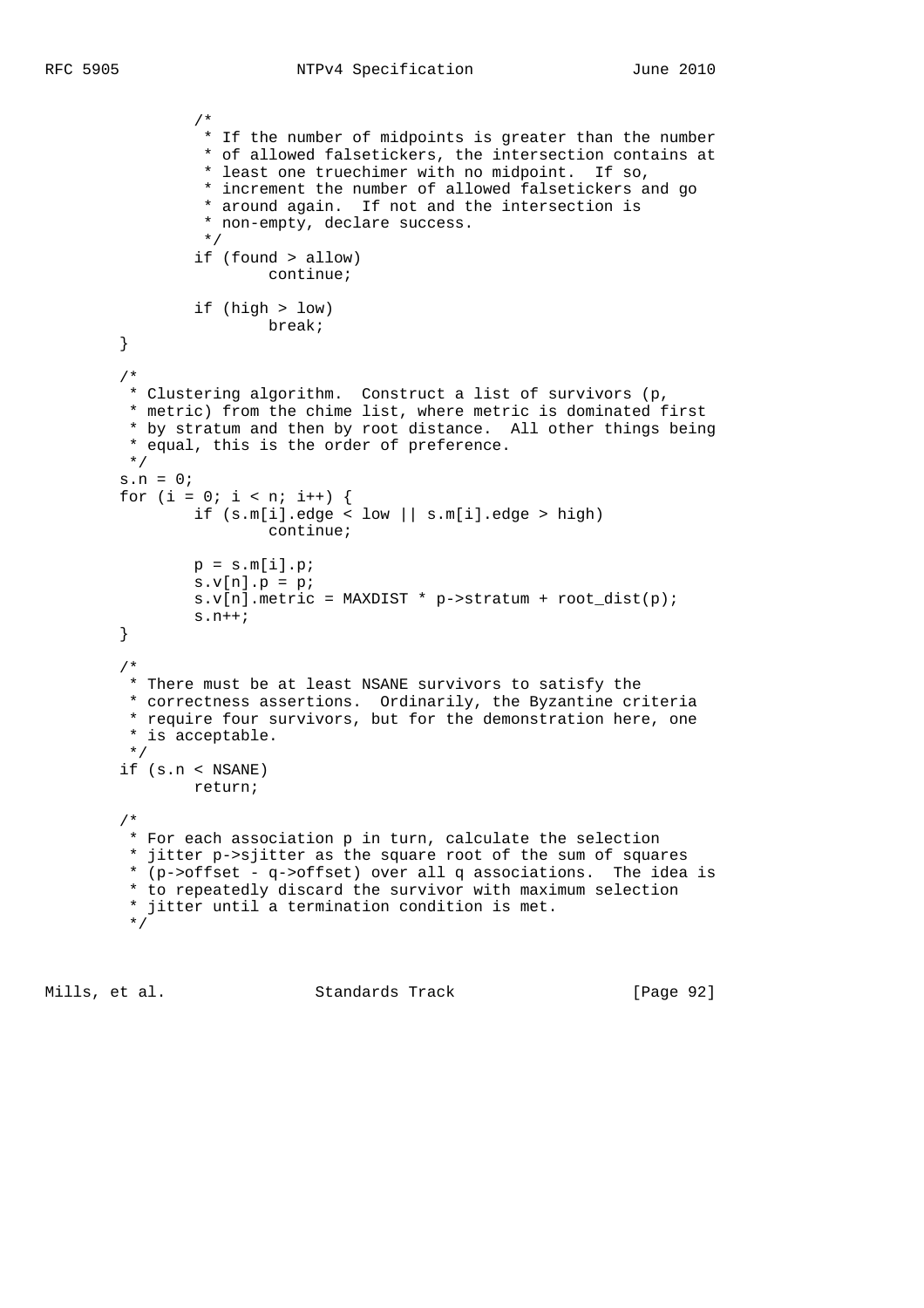```
while (1) {
 struct p *p, *q, *qmax; /* peer structure pointers */
double max, min, dtemp;
               max = -2e9; min = 2e9;
               for (i = 0; i < s.n; i++) {
                      p = s.v[i].p; if (p->jitter < min)
                              min = p->jitter;
                      dtemp = 0;for (j = 0; j < n; j++) {
                              q = s.v[j].p; dtemp += SQUARE(p->offset - q->offset);
 }
                       dtemp = SQRT(dtemp);
                      if (dtemp > max) {
                              max = dtemp;
                      \label{eq:qmax} \begin{array}{c} \text{qmax} \ = \ \text{q}\, ; \end{array} }
 }
 /*
                * If the maximum selection jitter is less than the
                * minimum peer jitter, then tossing out more survivors
                * will not lower the minimum peer jitter, so we might
                 * as well stop. To make sure a few survivors are left
                 * for the clustering algorithm to chew on, we also stop
                 * if the number of survivors is less than or equal to
                * NMIN (3).
\star/if (max < min || n <= NMIN)
                       break;
 /*
                * Delete survivor qmax from the list and go around
                * again.
                */
               s.n--; }
        /*
         * Pick the best clock. If the old system peer is on the list
         * and at the same stratum as the first survivor on the list,
         * then don't do a clock hop. Otherwise, select the first
         * survivor on the list as the new system peer.
         */
       if (osys->stratum == s.v[0].p->stratum) s.p = osys;
```
Mills, et al. Standards Track [Page 93]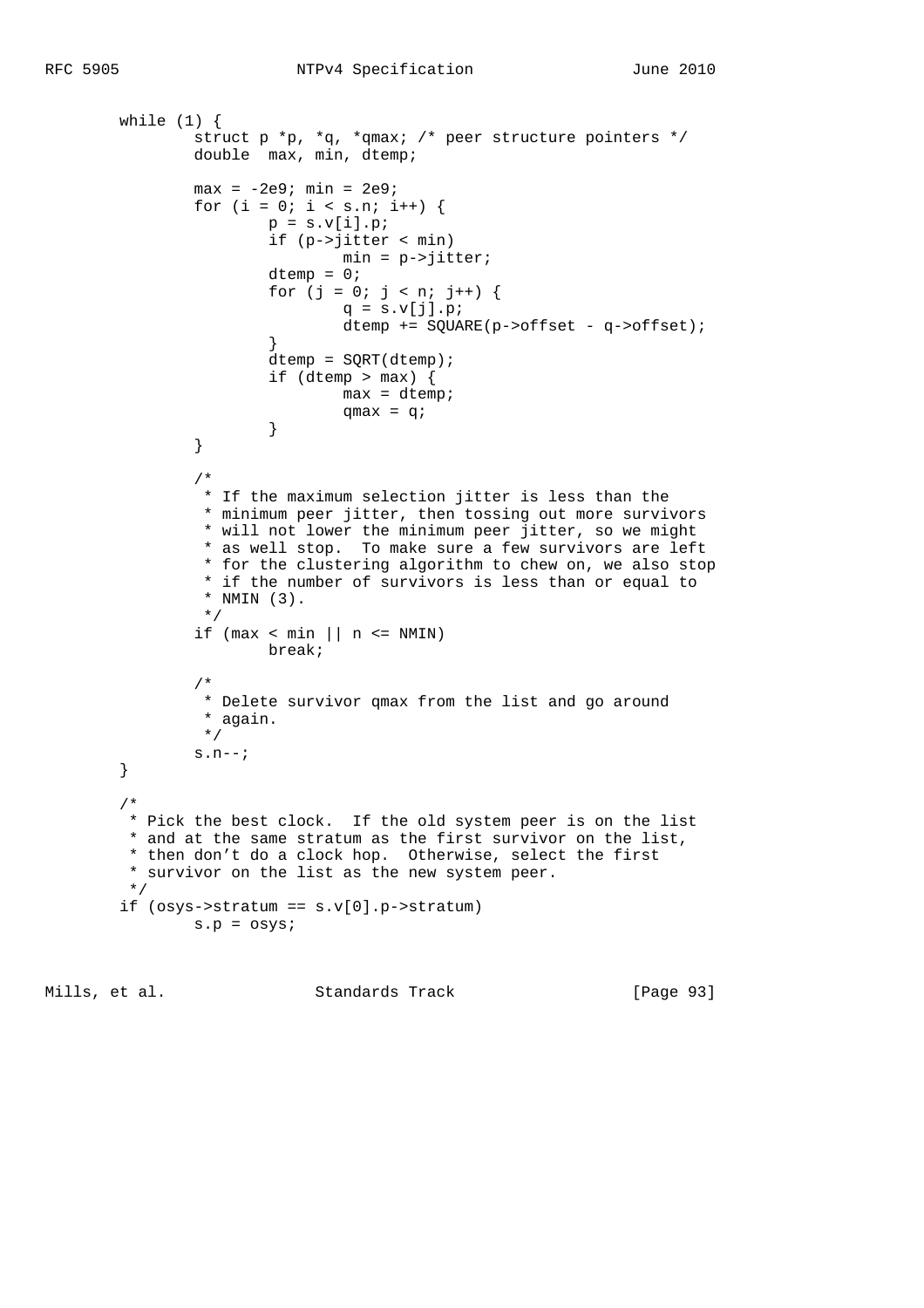```
 else
                s.p = s.v[0].p;
        clock update(s.p);
}
A.5.5.2. root_dist()
/*
  * root_dist() - calculate root distance
 */
double
root_dist(
      struct p *p * /* peer structure pointer */
         )
{
         /*
          * The root synchronization distance is the maximum error due to
          * all causes of the local clock relative to the primary server.
          * It is defined as half the total delay plus total dispersion
          * plus peer jitter.
          */
         return (max(MINDISP, p->rootdelay + p->delay) / 2 +
           p\rightarrowrootdisp + p->disp + PHI * (c.t - p->t) + p->jitter);
}
A.5.5.3. accept()
/*
  * accept() - test if association p is acceptable for synchronization
 */
int
accept(
        struct p *p \frac{1}{2} /* peer structure pointer */
         )
{
         /*
         * A stratum error occurs if (1) the server has never been
         * synchronized, (2) the server stratum is invalid.
         */
        if (p-)leap == NOSYNC || p->stratum >= MAXSTRAT)
                return (FALSE);
         /*
          * A distance error occurs if the root distance exceeds the
          * distance threshold plus an increment equal to one poll
          * interval.
          */
```
Mills, et al. Standards Track [Page 94]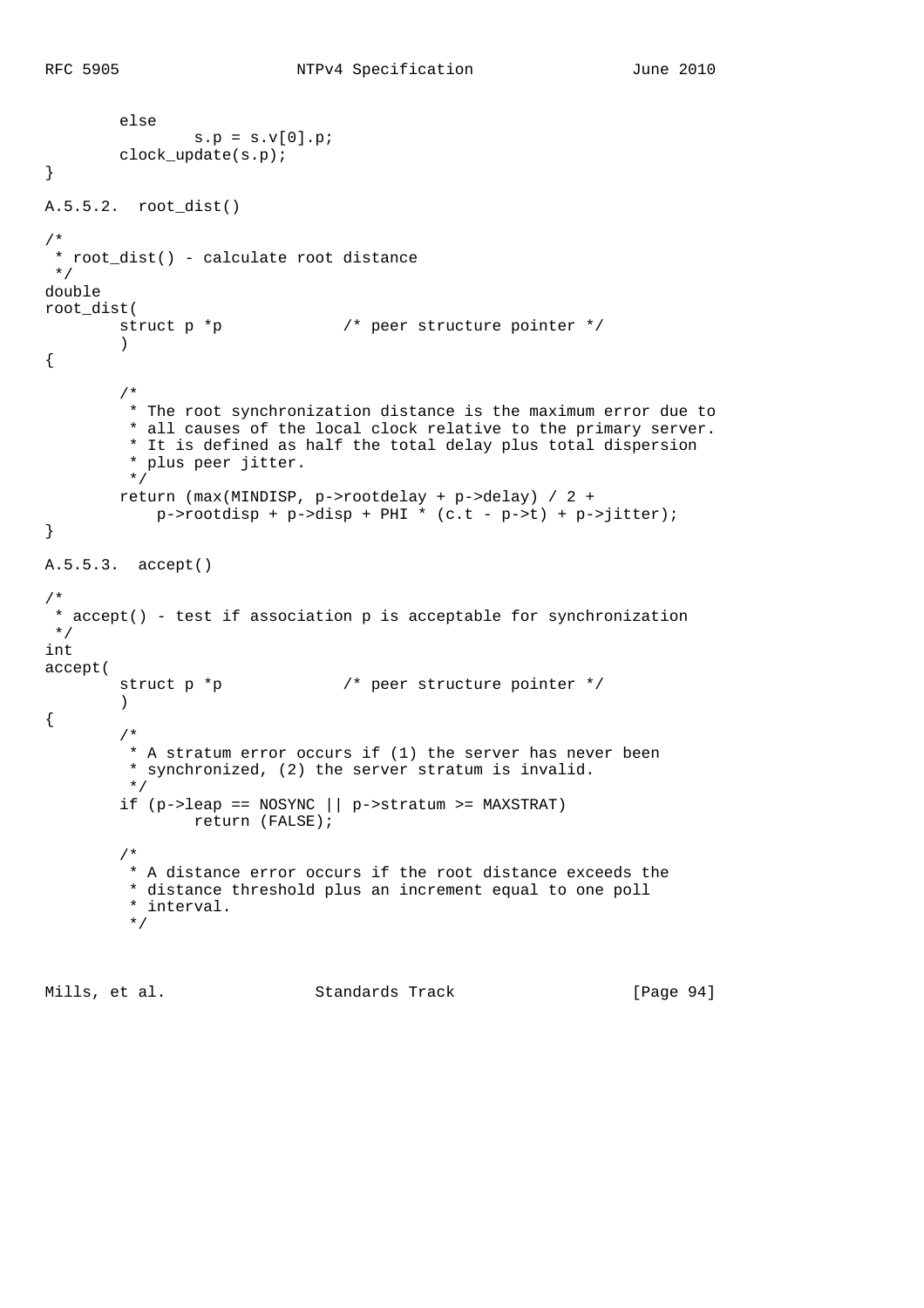```
 if (root_dist(p) > MAXDIST + PHI * LOG2D(s.poll))
                  return (FALSE);
         /*
          * A loop error occurs if the remote peer is synchronized to the
          * local peer or the remote peer is synchronized to the current
          * system peer. Note this is the behavior for IPv4; for IPv6
          * the MD5 hash is used instead.
          */
        if (p\rightarrow refid == p\rightarrow distaddr || p\rightarrow refid == s.refid) return (FALSE);
         /*
          * An unreachable error occurs if the server is unreachable.
          */
        if (p\rightarrowreach == 0)
                return (FALSE);
         return (TRUE);
}
A.5.5.4. clock_update()
/*
  * clock_update() - update the system clock
 */
void
clock_update(
        struct p *p * /* peer structure pointer */
\overline{\phantom{a}}{
         double dtemp;
         /*
         * If this is an old update, for instance, as the result of a
          * system peer change, avoid it. We never use an old sample or
          * the same sample twice.
          */
         if (s.t >= p->t)
                 return;
         /*
          * Combine the survivor offsets and update the system clock; the
          * local_clock() routine will tell us the good or bad news.
          */
        s.t = p \rightarrow t; clock_combine();
         switch (local_clock(p, s.offset)) {
```
Mills, et al. Standards Track [Page 95]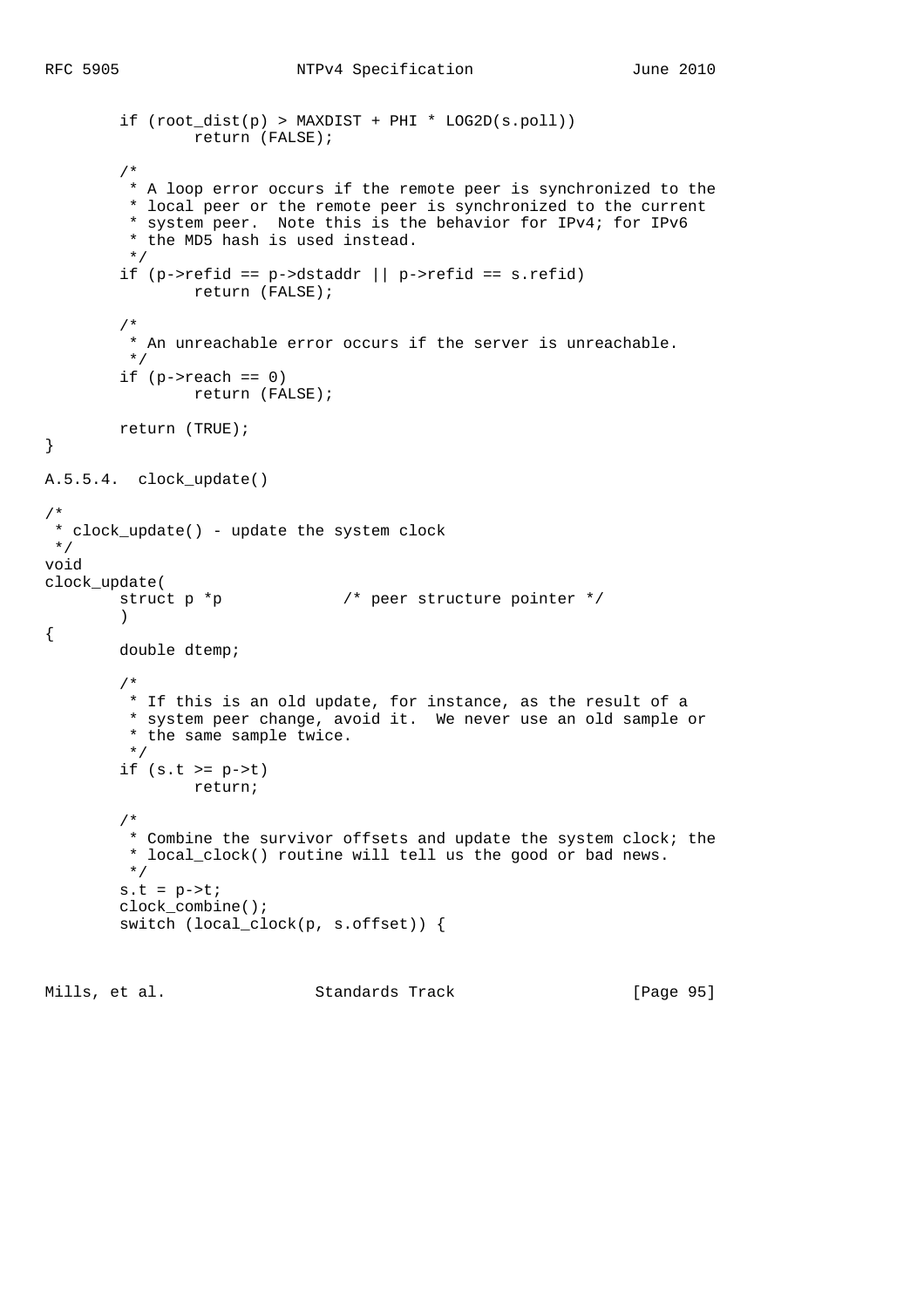```
 /*
  * The offset is too large and probably bogus. Complain to the
 * system log and order the operator to set the clock manually
  * within PANIC range. The reference implementation includes a
  * command line option to disable this check and to change the
  * panic threshold from the default 1000 s as required.
  */
 case PANIC:
       exit (0);
 /*
  * The offset is more than the step threshold (0.125 s by
  * default). After a step, all associations now have
  * inconsistent time values, so they are reset and started
  * fresh. The step threshold can be changed in the reference
  * implementation in order to lessen the chance the clock might
  * be stepped backwards. However, there may be serious
  * consequences, as noted in the white papers at the NTP project
  * site.
  */
 case STEP:
        while \left(\frac{*}{*} \text{ all associations *}\right) clear(p, X_STEP);
         s.stratum = MAXSTRAT;
         s.poll = MINPOLL;
         break;
 /*
 * The offset was less than the step threshold, which is the
  * normal case. Update the system variables from the peer
  * variables. The lower clamp on the dispersion increase is to
  * avoid timing loops and clockhopping when highly precise
  * sources are in play. The clamp can be changed from the
  * default .01 s in the reference implementation.
  */
 case SLEW:
         s.leap = p->leap;
         s.stratum = p->stratum + 1;
         s.refid = p->refid;
         s.reftime = p->reftime;
         s.rootdelay = p->rootdelay + p->delay;
         dtemp = SQRT(SQUARE(p->jitter) + SQUARE(s.jitter));
        dtemp += max(p->disp + PHI * (c.t - p->t) + fabs(p->offset), MINDISP);
         s.rootdisp = p->rootdisp + dtemp;
         break;
```
Mills, et al. Standards Track [Page 96]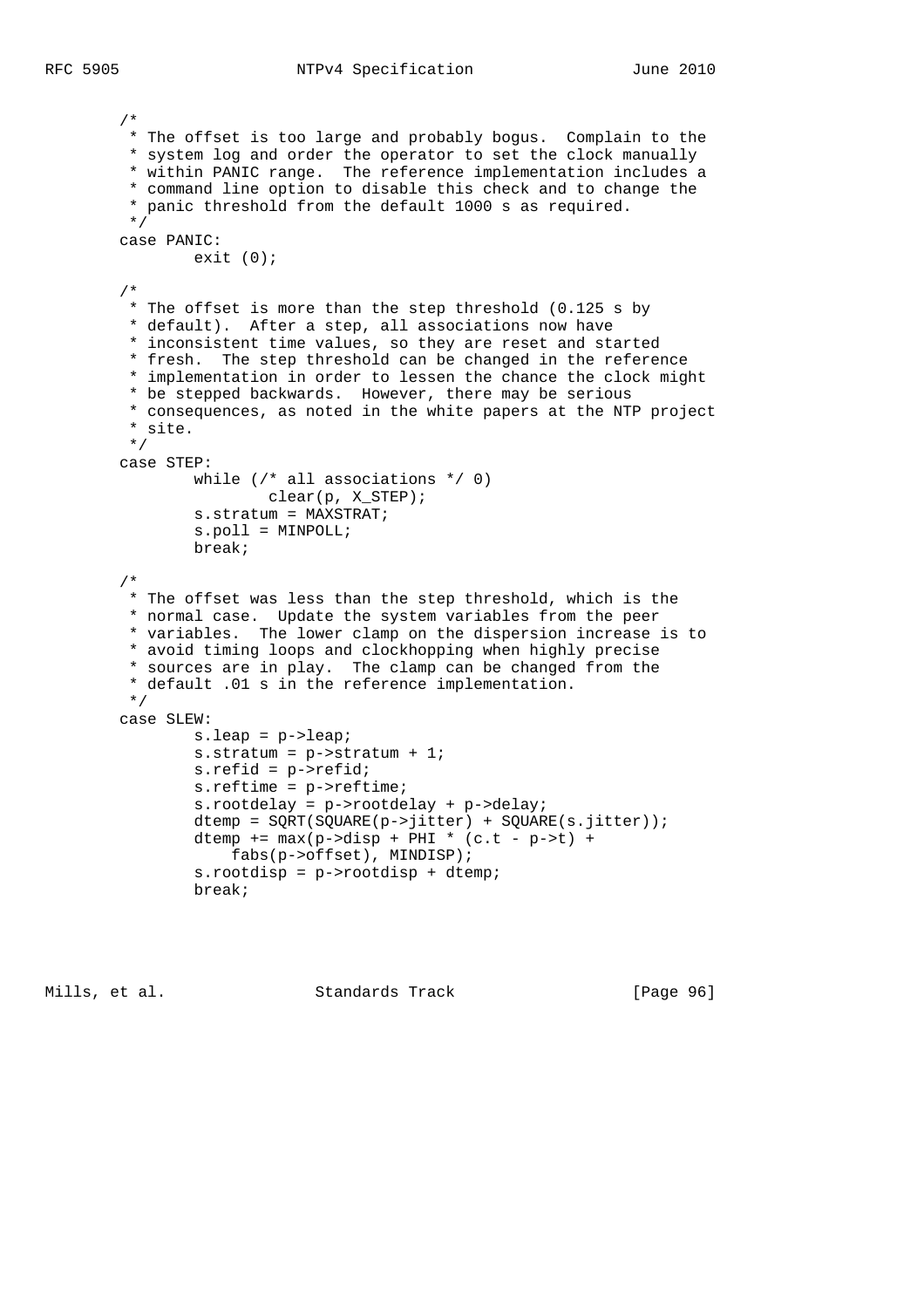```
 /*
         * Some samples are discarded while, for instance, a direct
          * frequency measurement is being made.
         */
         case IGNORE:
               break;
         }
}
A.5.5.5. clock_combine()
/*
  * clock_combine() - combine offsets
  */
void
clock_combine()
{
        struct p *p; \frac{1}{2} /* peer structure pointer */
         double x, y, z, w;
         int i;
         /*
         * Combine the offsets of the clustering algorithm survivors
          * using a weighted average with weight determined by the root
          * distance. Compute the selection jitter as the weighted RMS
          * difference between the first survivor and the remaining
          * survivors. In some cases, the inherent clock jitter can be
          * reduced by not using this algorithm, especially when frequent
          * clockhopping is involved. The reference implementation can
          * be configured to avoid this algorithm by designating a
          * preferred peer.
          */
        y = z = w = 0;for (i = 0; s.v[i], p := NULL; i++) {
                p = s.v[i].p;x = root\_dist(p);
                y == 1 / x;z += p->offset / xi;
                w += SQUARE(p->offset - s.v[0].p->offset) / x;
         }
        s.offset = z / y;
        s.jitter = SQRT(w / y);
}
```
Mills, et al. Standards Track [Page 97]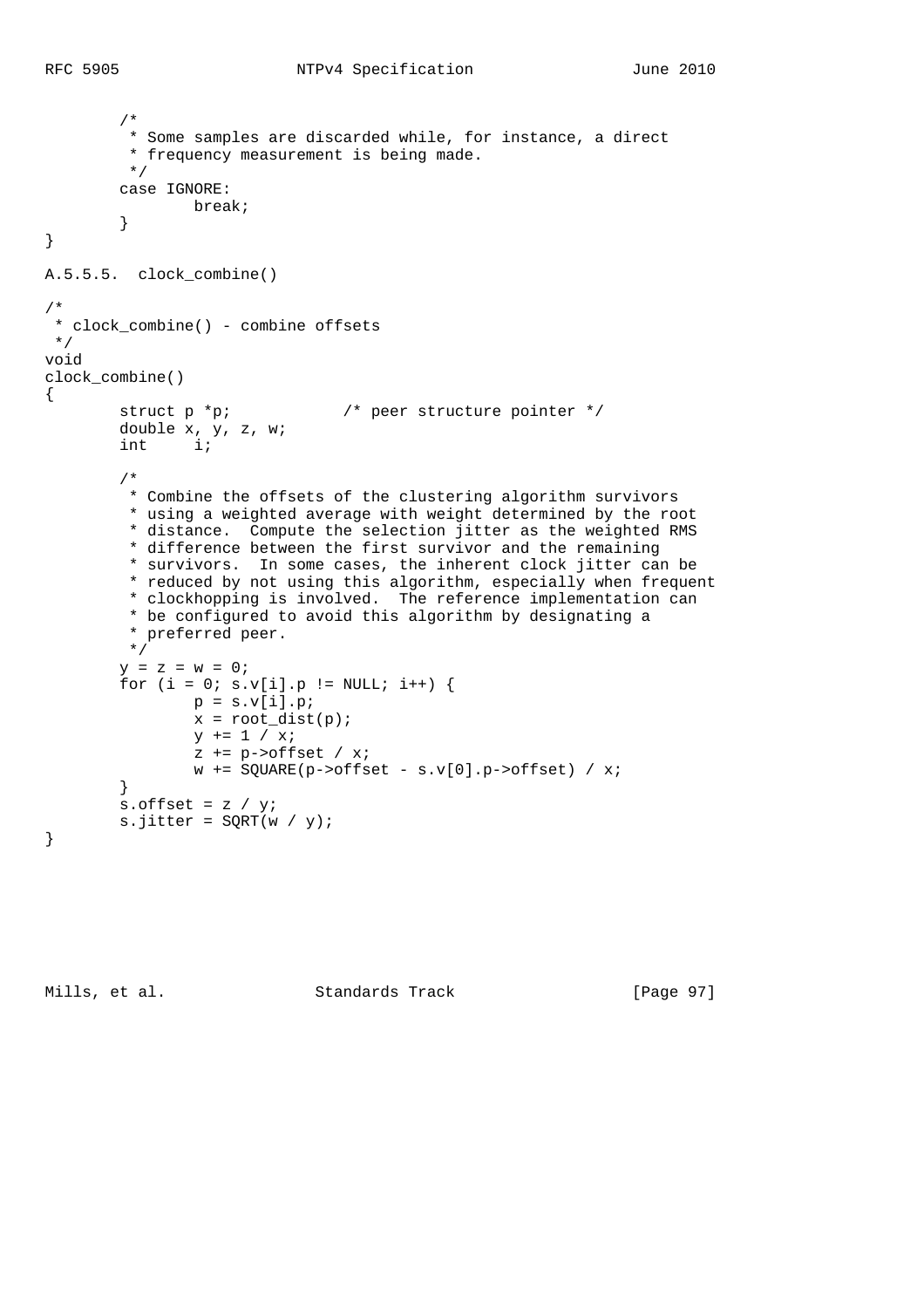```
A.5.5.6. local_clock()
/*
 * Clock discipline parameters and constants
 */
#define STEPT .128 /* step threshold (s) */
#define WATCH 900 /* stepout threshold (s) */
#define PANICT 1000 /* panic threshold (s) */
#define PLL 65536 /* PLL loop gain */
#define FLL MAXPOLL + 1 /* FLL loop gain */
#define AVG 4 /* parameter averaging constant */
#define ALLAN 1500 /* compromise Allan intercept (s) */
#define LIMIT 30 /* poll-adjust threshold */
#define MAXFREQ 500e-6 /* frequency tolerance (500 ppm) */
#define PGATE 4 /* poll-adjust gate */
/*
 * local_clock() - discipline the local clock
 */
int /* return code */
local_clock(
struct p *p, \frac{1}{2} /* peer structure pointer */
 double offset /* clock offset from combine() */
\overline{\phantom{a}}{
 int state; /* clock discipline state */
 double freq; /* frequency */
 double mu; /* interval since last update */
int rval;
double etemp, dtemp;
 /*
        * If the offset is too large, give up and go home.
        */
        if (fabs(offset) > PANICT)
             return (PANIC);
        /*
        * Clock state machine transition function. This is where the
        * action is and defines how the system reacts to large time
        * and frequency errors. There are two main regimes: when the
        * offset exceeds the step threshold and when it does not.
        */
      rval = SLEW;
      mu = p \rightarrow t - s \cdot t;
       freq = 0; if (fabs(offset) > STEPT) {
              switch (c.state) {
```
Mills, et al. Standards Track [Page 98]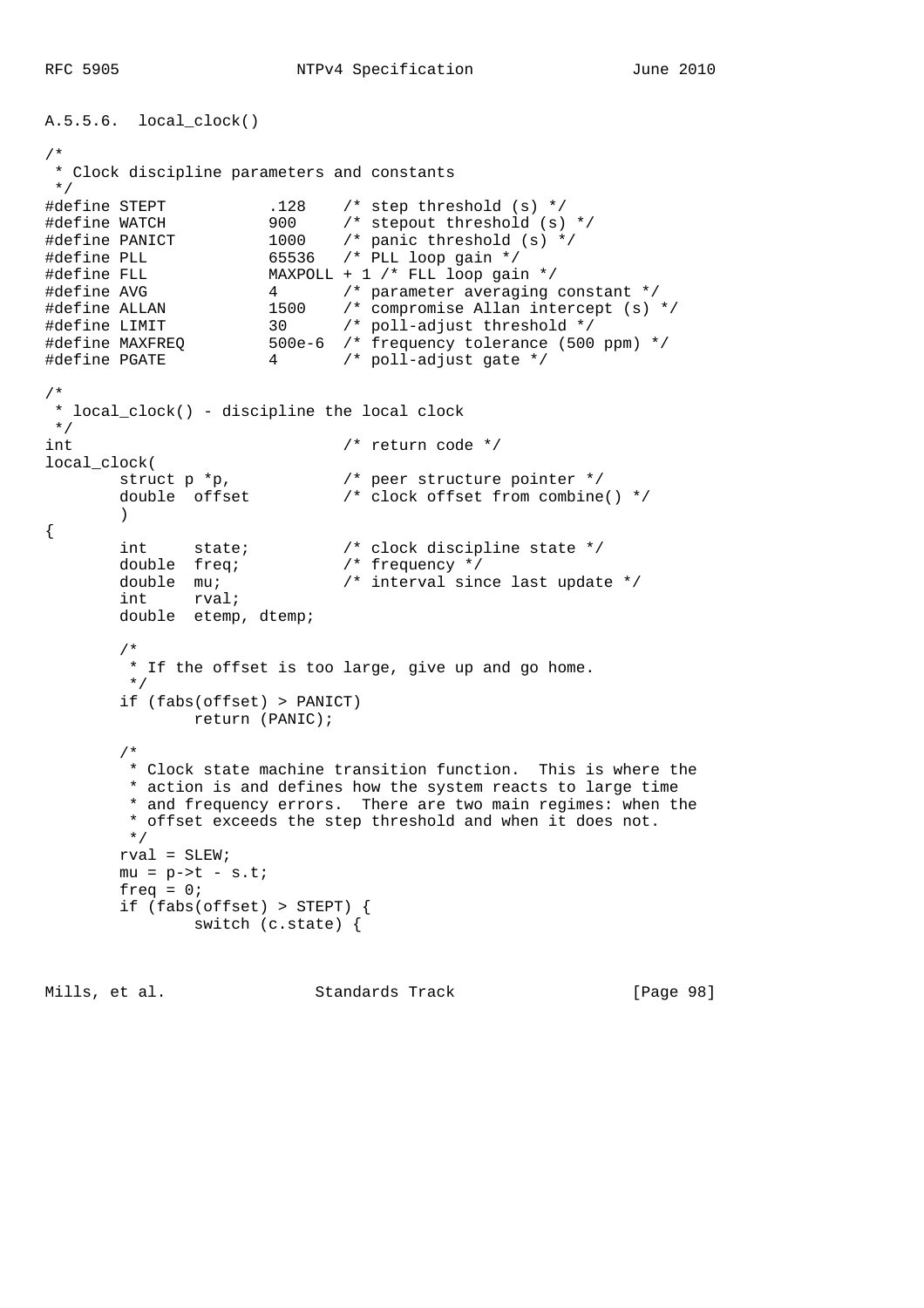```
 /*
                * In S_SYNC state, we ignore the first outlier and
               * switch to S_SPIK state.<br>*/
\star/ case SYNC:
                      state = SPIK;
                       return (rval);
 /*
                * In S_FREQ state, we ignore outliers and inliers. At
                * the first outlier after the stepout threshold,
                * compute the apparent frequency correction and step
                * the time.
                */
               case FREQ:
                      if (mu < WATCH)
                              return (IGNORE);
                       freq = (offset - c.offset) / mu;
                       /* fall through to S_SPIK */
 /*
 * In S_SPIK state, we ignore succeeding outliers until
 * either an inlier is found or the stepout threshold is
                * exceeded.
                */
               case SPIK:
                       if (mu < WATCH)
                              return (IGNORE);
                       /* fall through to default */
 /*
                * We get here by default in S_NSET and S_FSET states
                * and from above in S_FREQ state. Step the time and
                * clamp down the poll interval.
\star * In S_NSET state, an initial frequency correction is
                * not available, usually because the frequency file has
                * not yet been written. Since the time is outside the
                * capture range, the clock is stepped. The frequency
                * will be set directly following the stepout interval.
 *
                * In S_FSET state, the initial frequency has been set
                * from the frequency file. Since the time is outside
                * the capture range, the clock is stepped immediately,
                * rather than after the stepout interval. Guys get
                * nervous if it takes 17 minutes to set the clock for
```
Mills, et al. Standards Track [Page 99]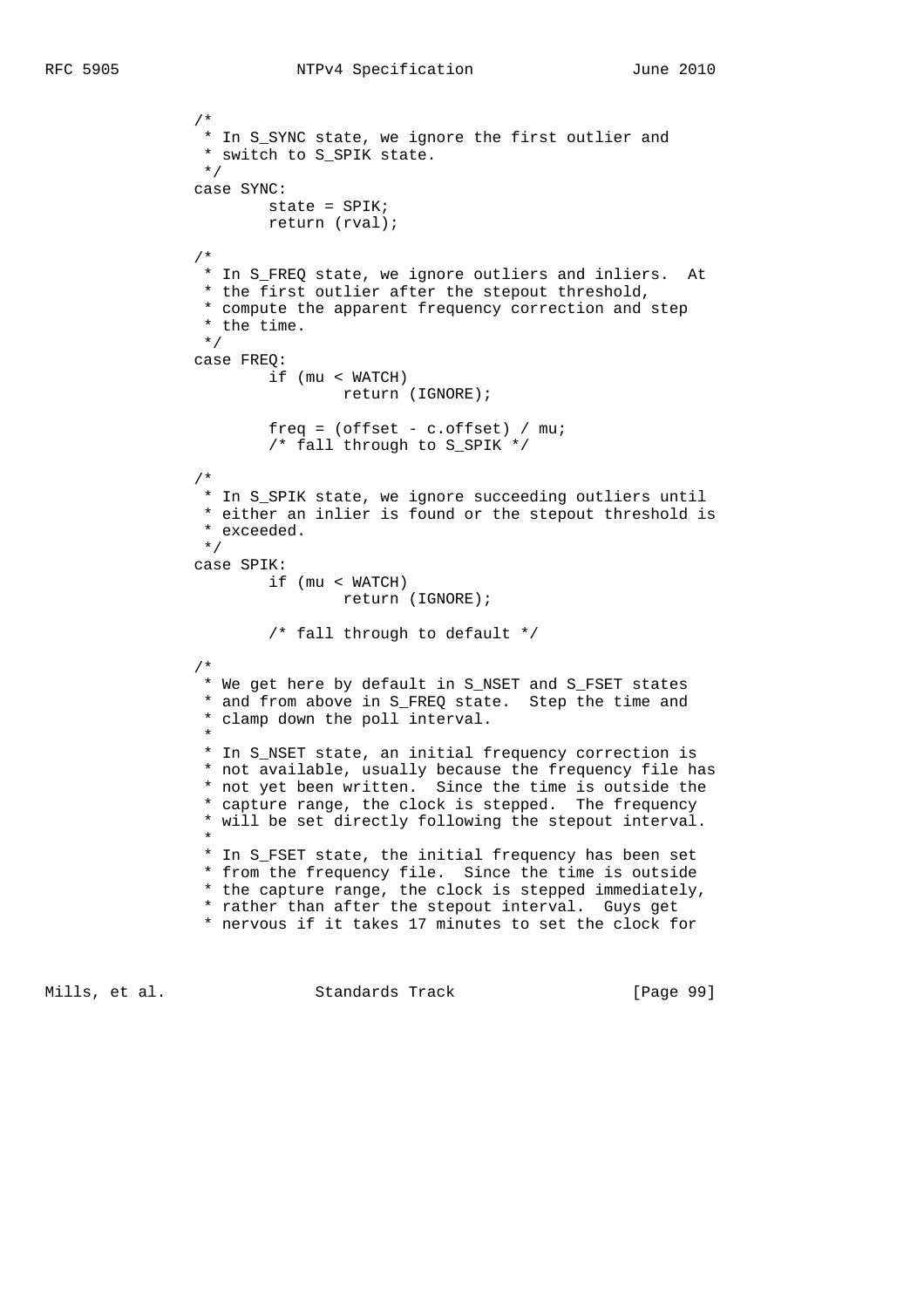```
 * the first time.
 *
                * In S_SPIK state, the stepout threshold has expired
                * and the phase is still above the step threshold.
                * Note that a single spike greater than the step
                * threshold is always suppressed, even at the longer
               * poll intervals.<br>*/
\star/ default:
 /*
                       * This is the kernel set time function, usually
                       * implemented by the Unix settimeofday() system
                      * call.<br>*/
\star/ step_time(offset);
                     c.count = 0; s.poll = MINPOLL;
                      rval = STEP;
                     if (state == NSET) {
                             rstclock(FREQ, p->t, 0);
                             return (rval);
 }
                      break;
 }
               rstclock(SYNC, p->t, 0);
        } else {
 /*
                * Compute the clock jitter as the RMS of exponentially
                * weighted offset differences. This is used by the
                * poll-adjust code.
\star/ etemp = SQUARE(c.jitter);
               dtemp = SQUARE(max(fabs(offset - c.last),
                   LOG2D(s.precision)));
              c.jitter = SQRT(etemp + (dtemp - etemp) / AVG);
               switch (c.state) {
 /*
                * In S_NSET state, this is the first update received
                * and the frequency has not been initialized. The
                * first thing to do is directly measure the oscillator
                * frequency.
                */
               case NSET:
                      rstclock(FREQ, p->t, offset);
                      return (IGNORE);
```
Mills, et al. Standards Track [Page 100]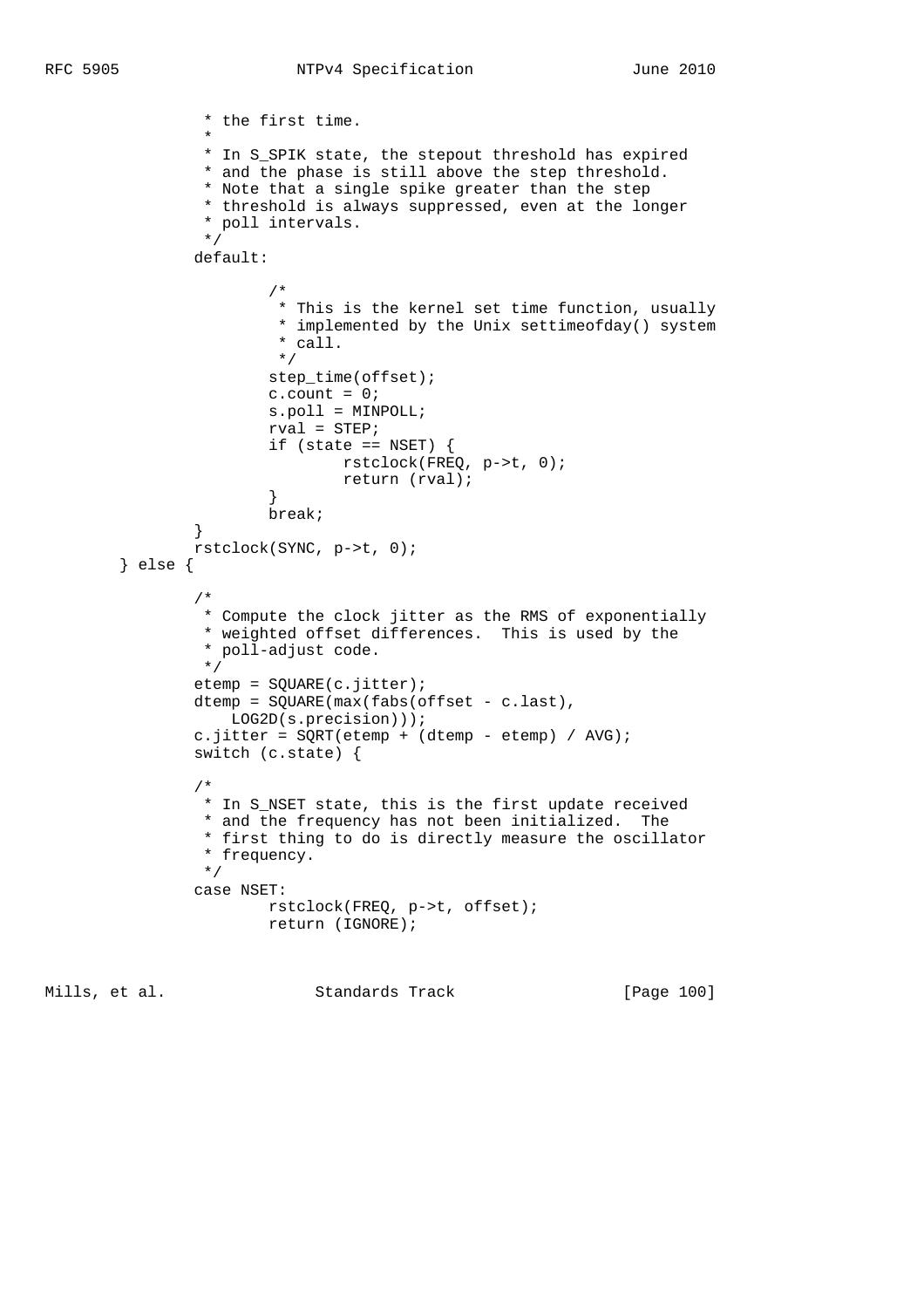```
 /*
               * In S_FSET state, this is the first update and the
                * frequency has been initialized. Adjust the phase,
               * but don't adjust the frequency until the next update.<br>*/
\star/ case FSET:
                      rstclock(SYNC, p->t, offset);
                      break;
 /*
                * In S_FREQ state, ignore updates until the stepout
                * threshold. After that, correct the phase and
                * frequency and switch to S_SYNC state.
                */
               case FREQ:
                     if (c.t - s.t < WATCH) return (IGNORE);
                     freq = (offset - c.offset) / mu; break;
 /*
                * We get here by default in S_SYNC and S_SPIK states.
                * Here we compute the frequency update due to PLL and
                * FLL contributions.
\star/ default:
 /*
                       * The FLL and PLL frequency gain constants
                       * depending on the poll interval and Allan
                       * intercept. The FLL is not used below one
                       * half the Allan intercept. Above that the
                       * loop gain increases in steps to 1 / AVG.
* /
                     if (LOG2D(s.poll) > ALLAN / 2) {
                            etemp = FLL - s.poll; if (etemp < AVG)
                                   etemp = AVG;
                             freq += (offset - c.offset) / (max(mu,
                     \verb|ALLAN| * \verb|etemp|; }
```
Mills, et al. Standards Track [Page 101]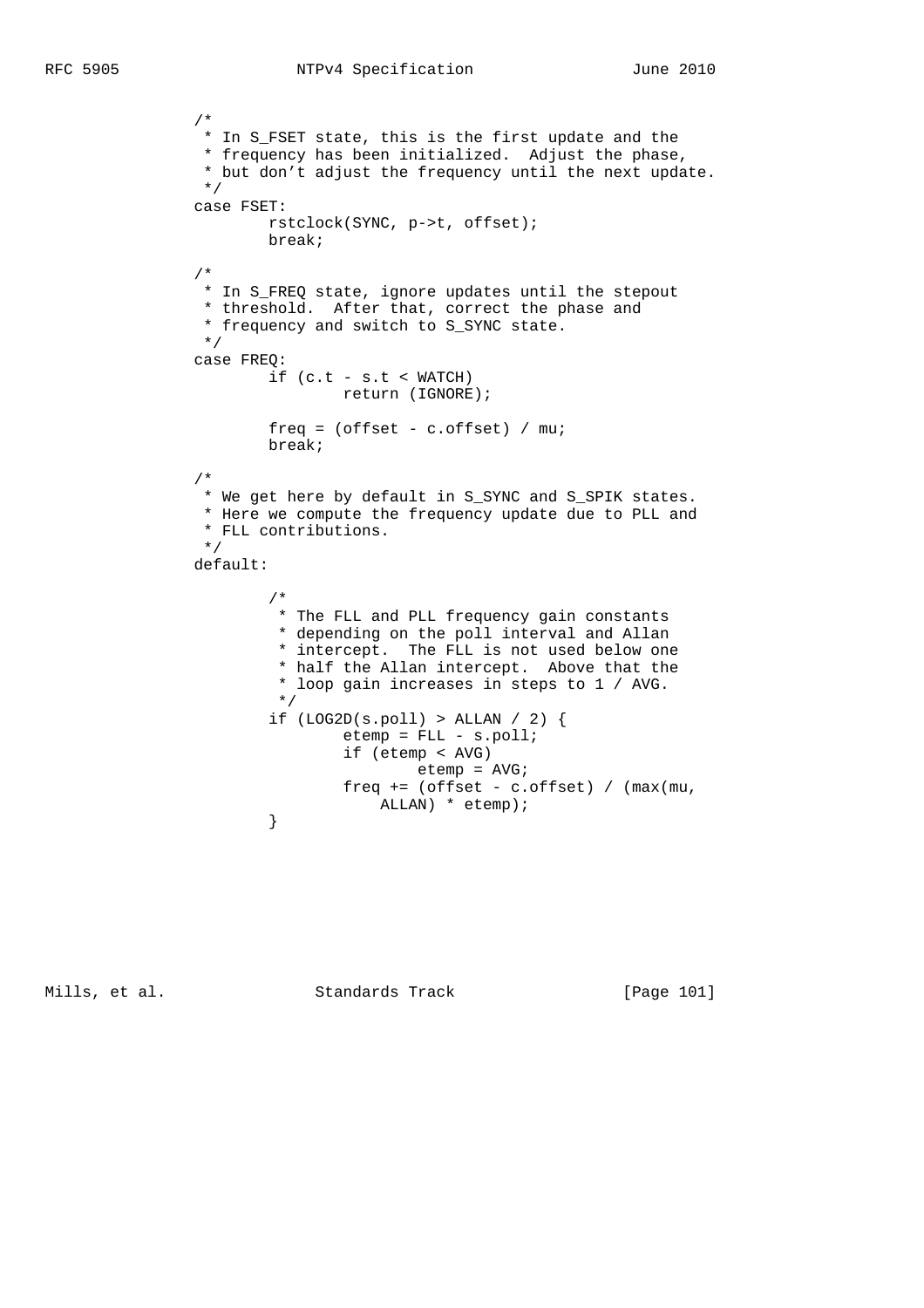```
 /*
                        * For the PLL the integration interval
                        * (numerator) is the minimum of the update
                        * interval and poll interval. This allows
                        * oversampling, but not undersampling.
\star/ etemp = min(mu, LOG2D(s.poll));
                      dtemp = 4 * PLL * LOG2D(s.poll); freq += offset * etemp / (dtemp * dtemp);
                       rstclock(SYNC, p->t, offset);
               break;
 }
        }
        /*
         * Calculate the new frequency and frequency stability (wander).
         * Compute the clock wander as the RMS of exponentially weighted
 * frequency differences. This is not used directly, but can,
 * along with the jitter, be a highly useful monitoring and
         * debugging tool.
         */
        freq += c.freq;
        c.freq = max(min(MAXFREQ, freq), -MAXFREQ);
        etemp = SQUARE(c.wander);
        dtemp = SQUARE(freq);
       c.wander = SQRT(etemp + (dtemp - etemp) / AVG);
        /*
        * Here we adjust the poll interval by comparing the current
         * offset with the clock jitter. If the offset is less than the
         * clock jitter times a constant, then the averaging interval is
         * increased; otherwise, it is decreased. A bit of hysteresis
         * helps calm the dance. Works best using burst mode.
         */
        if (fabs(c.offset) < PGATE * c.jitter) {
               c.count += s.poll;
              if (c.count > LIMIT) {
                       c.count = LIMIT;
                       if (s.poll < MAXPOLL) {
                             c.count = 0; s.poll++;
 }
 }
        } else {
               c.count -= s.poll << 1;
              if (c.count \langle -LIMIT) {
                      c.count = -LIMIT; if (s.poll > MINPOLL) {
```
Mills, et al. Standards Track [Page 102]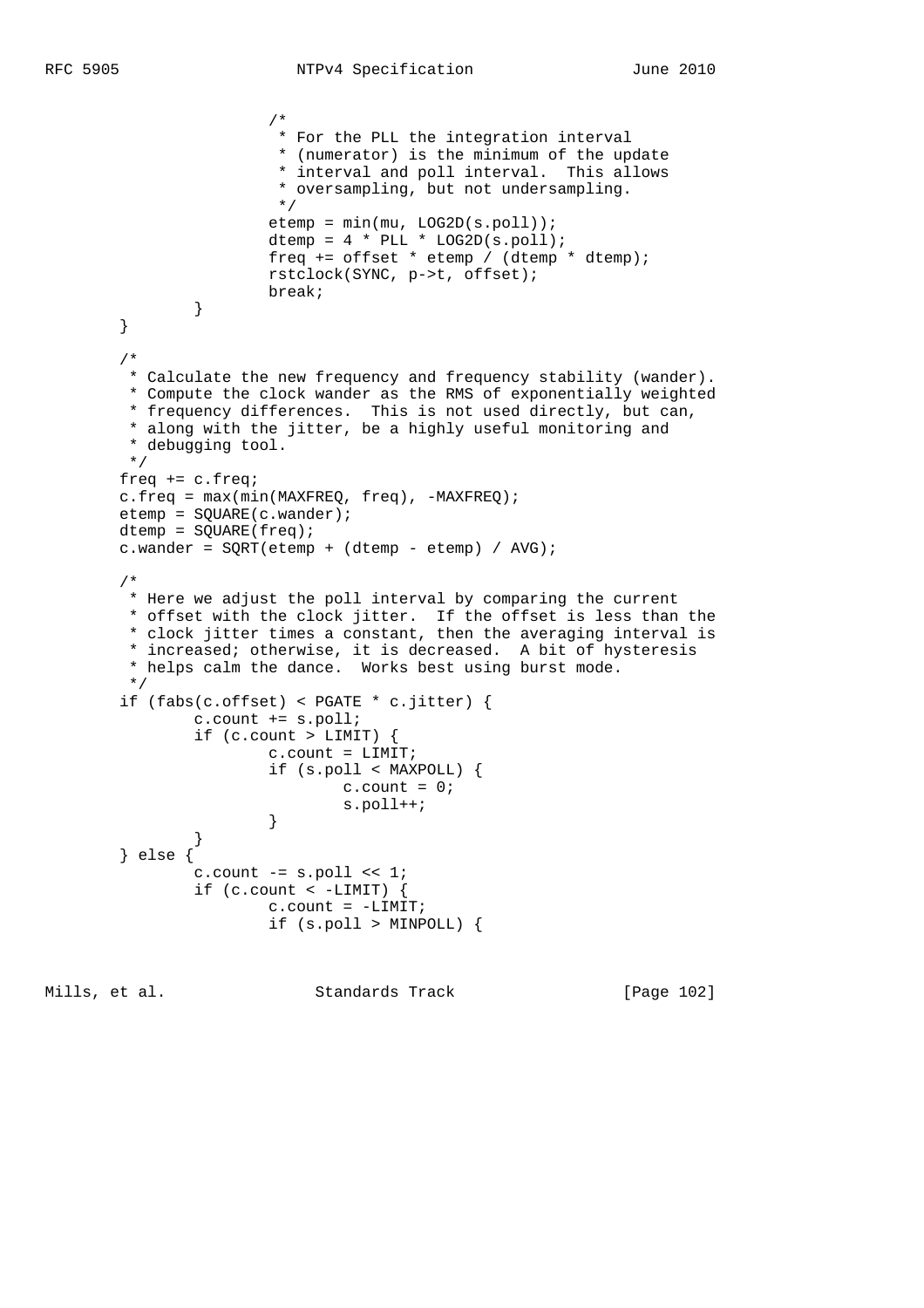```
c.count = 0;s.poll--;<br>}
 }
 }
         }
         return (rval);
}
A.5.5.7. rstclock()
   /*
    * rstclock() - clock state machine
   */
   void
   rstclock(
          int state,<br>double offset,<br>double t
                                 \frac{\pi}{4} new state */<br>/* new offset */
                                  /* new update time */ )
   {
           /*
           * Enter new state and set state variables. Note, we use the
            * time of the last clock filter sample, which must be earlier
            * than the current time.
           */
           c.state = state;
           c.last = c.offset = offset;
          s.t = ti }
A.5.6. Clock Adjust Process
A.5.6.1. clock_adjust()
  /*
  * clock_adjust() - runs at one-second intervals
  */
  void
  clock_adjust() {
          double dtemp;
          /*
           * Update the process time c.t. Also increase the dispersion
           * since the last update. In contrast to NTPv3, NTPv4 does not
           * declare unsynchronized after one day, since the dispersion
           * threshold serves this function. When the dispersion exceeds
           * MAXDIST (1 s), the server is considered unfit for
           * synchronization.
```
Mills, et al. Standards Track [Page 103]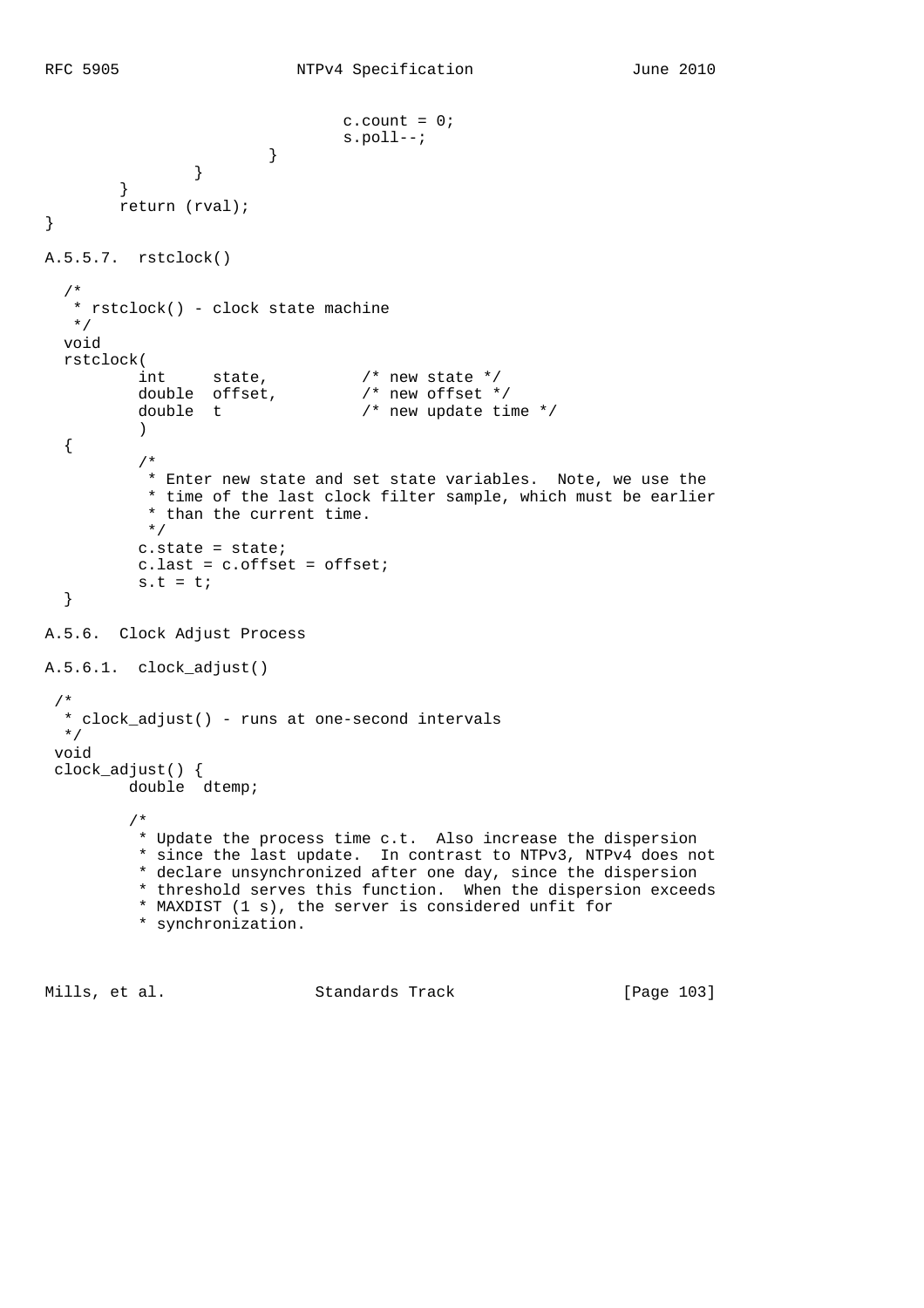```
 */
          c.t++;
          s.rootdisp += PHI;
          /*
           * Implement the phase and frequency adjustments. The gain
           * factor (denominator) is not allowed to increase beyond the
           * Allan intercept. It doesn't make sense to average phase
           * noise beyond this point and it helps to damp residual offset
           * at the longer poll intervals.
           */
         dtemp = c.offset / (PLL * min(LOG2D(s.poll), ALLAN));
          c.offset -= dtemp;
          /*
           * This is the kernel adjust time function, usually implemented
           * by the Unix adjtime() system call.
           */
          adjust_time(c.freq + dtemp);
          /*
           * Peer timer. Call the poll() routine when the poll timer
           * expires.
           */
         while \left(\frac{*}{*} \text{ all associations */ 0}\right) {
                 struct p *p; /* dummy peer structure pointer */
                  if (c.t >= p->nextdate)
                          poll(p);
          }
          /*
           * Once per hour, write the clock frequency to a file.
           */
          /*
          * if (c.t % 3600 == 3599)<br>* write g freq to file
            write c.freq to file
           */
A.5.7. Poll Process
    * Poll process parameters and constants
    */
 #define UNREACH 12 /* unreach counter threshold */
 #define BCOUNT 8 /* packets in a burst */
 #define BTIME 2 /* burst interval (s) */
```
}

/\*

Mills, et al. Standards Track [Page 104]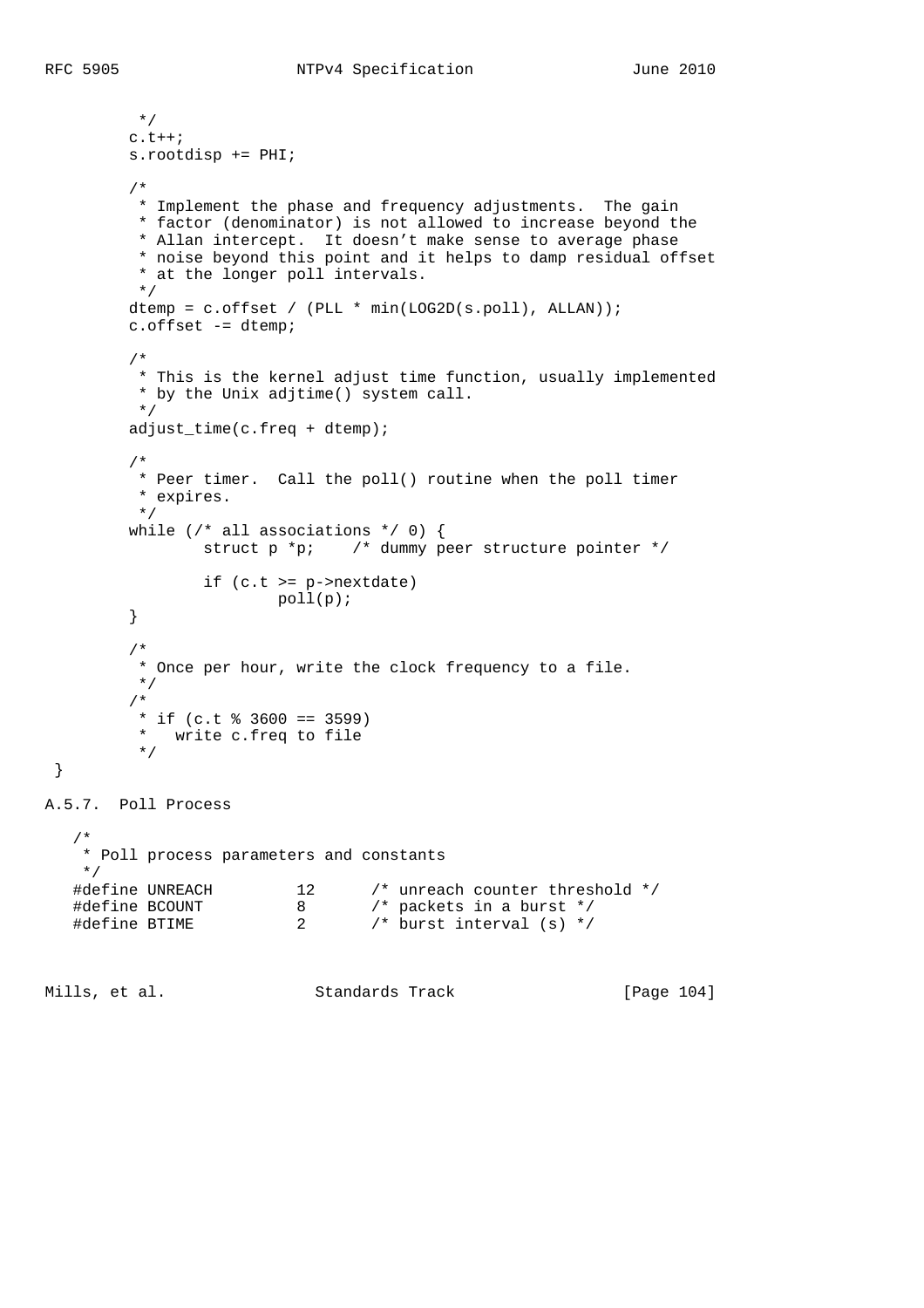```
A.5.7.1. poll()
/*
 * poll() - determine when to send a packet for association p->
 */
void
poll(
       struct p *p \frac{1}{2} /* peer structure pointer */
\overline{\phantom{a}}{
int hpoll;
int oreach;
         /*
         * This routine is called when the current time c.t catches up
         * to the next poll time p->nextdate. The value p->outdate is
          * the last time this routine was executed. The poll_update()
          * routine determines the next execution time p->nextdate.
 *
          * If broadcasting, just do it, but only if we are synchronized.
          */
        hpoll = p->hpoll;
        if (p - \text{hmode} == M_BCST) {
               p->outdate = c.t;
               if (s.p := NULL) peer_xmit(p);
                poll_update(p, hpoll);
                return;
         }
         /*
         * If manycasting, start with ttl = 1. The ttl is increased by
         * one for each poll until MAXCLOCK servers have been found or
         * ttl reaches TTLMAX. If reaching MAXCLOCK, stop polling until
         * the number of servers falls below MINCLOCK, then start all
          * over.
          */
        if (p->hmode == M_CLMT & & p->flags & P_MANY) {
               p->outdate = c.t;
                 if (p->unreach > BEACON) {
                       p->unreach = 0;
                       p->ttl = 1;
                        peer_xmit(p);
                 } else if (s.n < MINCLOCK) {
                        if (p->ttl < TTLMAX)
                              p->ttl++;
                peer_xmit(p);
 }
```
Mills, et al. Standards Track [Page 105]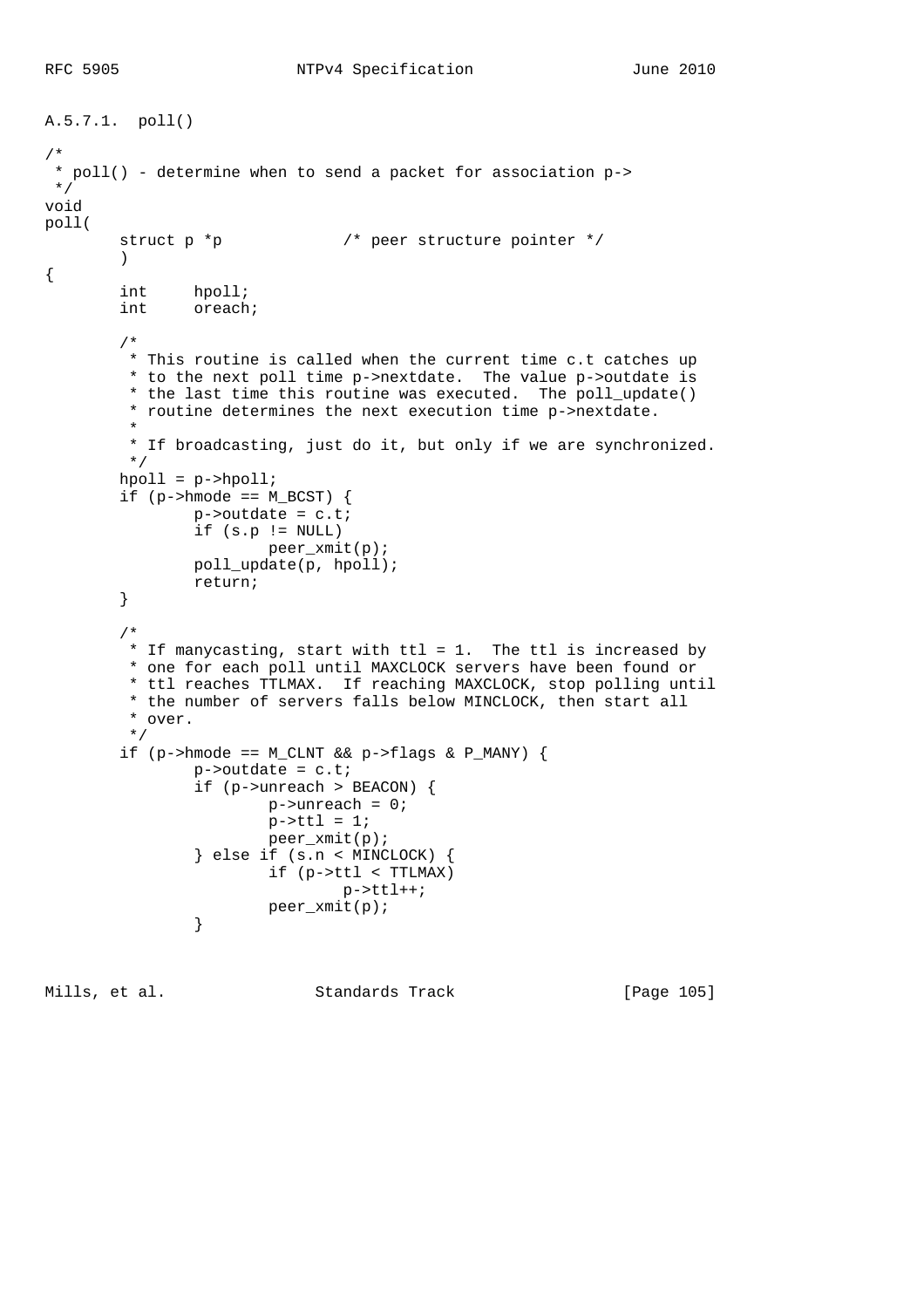```
 p->unreach++;
              poll_update(p, hpoll);
              return;
 }
      if (p ->burst == 0) {
 /*
               * We are not in a burst. Shift the reachability
               * register to the left. Hopefully, some time before
               * the next poll a packet will arrive and set the
               * rightmost bit.
               */
              oreach = p->reach;
             p->outdate = c.t;
              p->reach = p->reach << 1;
             if (|(p->reach & Qx7))| clock_filter(p, 0, 0, MAXDISP);
               if (!p->reach) {
 /*
                      * The server is unreachable, so bump the
 * unreach counter. If the unreach threshold
 * has been reached, double the poll interval
                      * to minimize wasted network traffic. Send a
                      * burst only if enabled and the unreach
                     * threshold has not been reached.<br>*/
\star/ if (p->flags & P_IBURST && p->unreach == 0) {
                             p->burst = BCOUNT;
                      } else if (p->unreach < UNREACH)
                            p->unreach++;
                      else
                            hpoll++;
                      p->unreach++;
               } else {
 /*
                      * The server is reachable. Set the poll
                      * interval to the system poll interval. Send a
                     * burst only if enabled and the peer is fit. * /
\star/p->unreach = 0;
                      hpoll = s.poll;
                      if (p->flags & P_BURST && fit(p))
                            p->burst = BCOUNT;
 }
 } else {
```
Mills, et al. Standards Track [Page 106]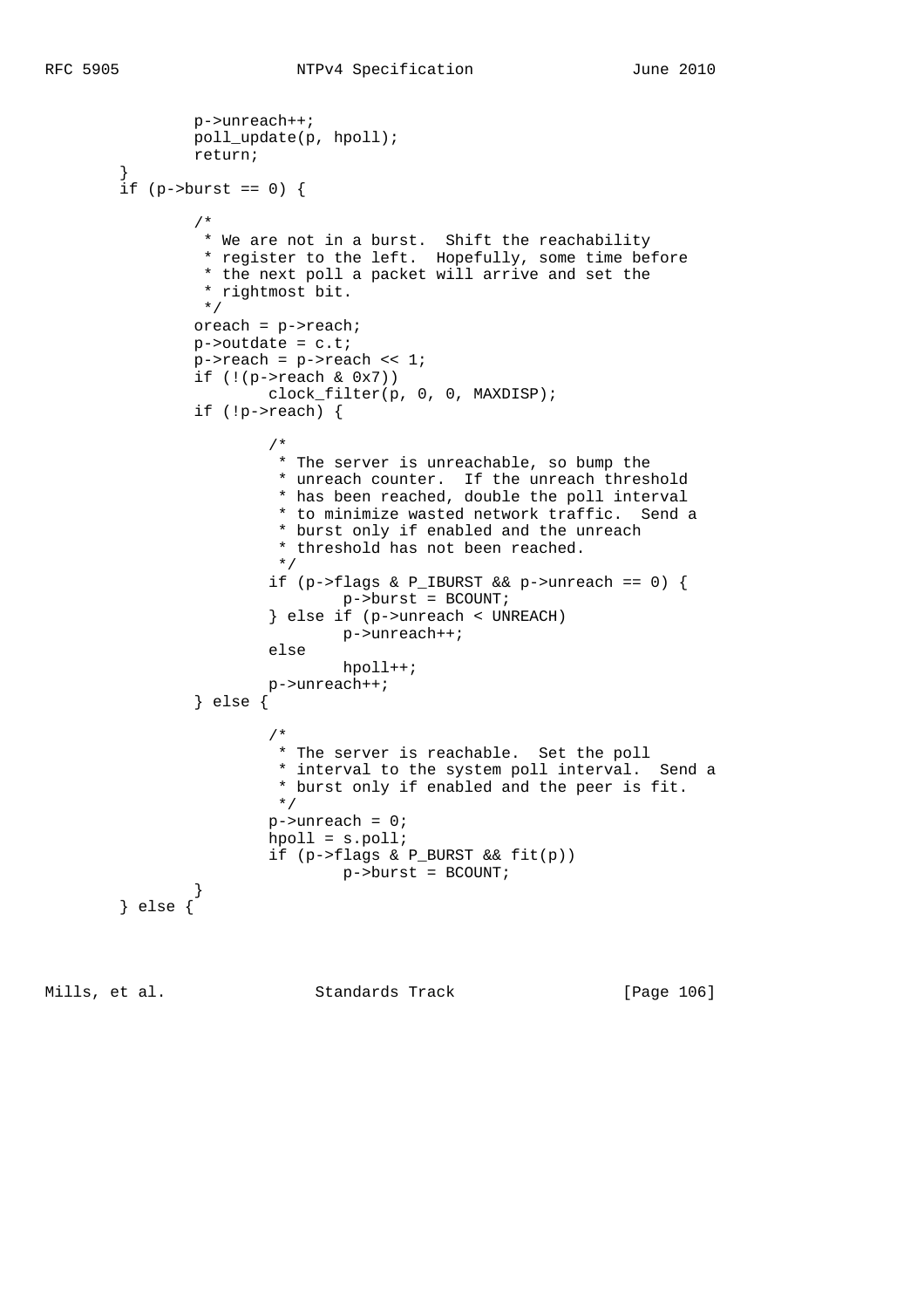```
 /*
                 * If in a burst, count it down. When the reply comes
                 * back the clock_filter() routine will call
                * clock_select() to process the results of the burst.<br>*/
\star/ p->burst--;
         }
         /*
          * Do not transmit if in broadcast client mode.
         */
         if (p->hmode != M_BCLN)
              peer_xmit(p);
        poll_update(p, hpoll);
}
A.5.7.2. poll_update()
/*
 * poll_update() - update the poll interval for association p
 *
 * Note: This routine is called by both the packet() and poll() routine.
 * Since the packet() routine is executed when a network packet arrives
 * and the poll() routine is executed as the result of timeout, a
 * potential race can occur, possibly causing an incorrect interval for
  * the next poll. This is considered so unlikely as to be negligible.
  */
void
poll_update(
 struct p *p, /* peer structure pointer */
 int poll /* poll interval (log2 s) */
\overline{\phantom{a}}{
        /*
         * This routine is called by both the poll() and packet()
         * routines to determine the next poll time. If within a burst
         * the poll interval is two seconds. Otherwise, it is the
         * minimum of the host poll interval and peer poll interval, but
         * not greater than MAXPOLL and not less than MINPOLL. The
          * design ensures that a longer interval can be preempted by a
          * shorter one if required for rapid response.
         */
        p->hpoll = max(min(MAXPOLL, poll), MINPOLL);
        if (p->burst > 0) {
                if (p->nextdate != c.t)
                       return;
                else
                       p->nextdate += BTIME;
         } else {
```
Mills, et al. Standards Track [Page 107]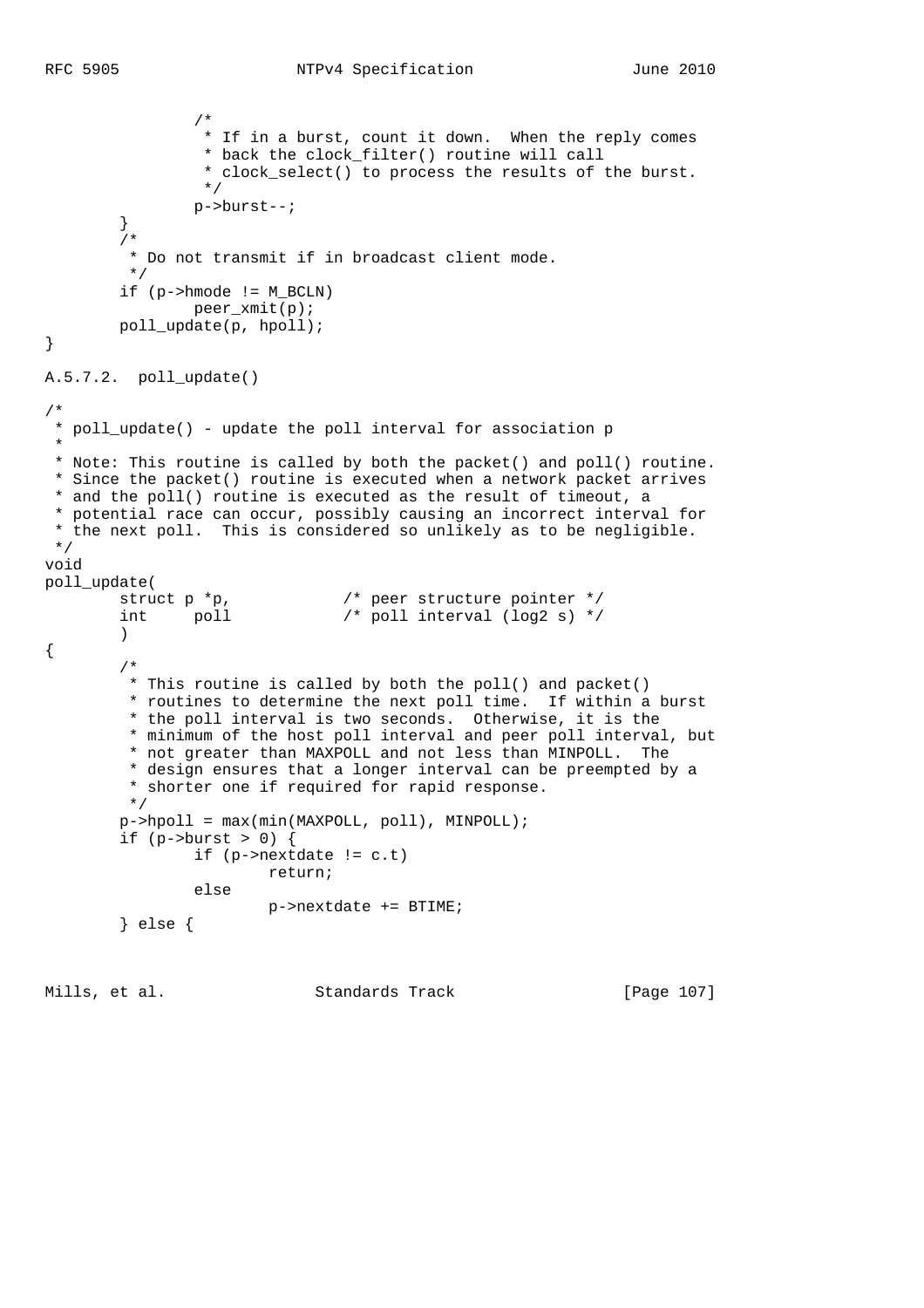```
 /*
                 * While not shown here, the reference implementation
                * randomizes the poll interval by a small factor.<br>*/
\star/ p->nextdate = p->outdate + (1 << max(min(p->ppoll,
                    p->hpoll), MINPOLL));
         }
         /*
         * It might happen that the due time has already passed. If so,
         * make it one second in the future.
         */
         if (p->nextdate <= c.t)
               p->nextdate = c.t + 1;
}
A.5.7.3. peer_xmit()
/*
  * transmit() - transmit a packet for association p
 */
void
peer_xmit(
       struct p *p \frac{1}{2} /* peer structure pointer */
        ){
        struct x x; /* transmit packet */
         /*
         * Initialize header and transmit timestamp
         */
        x.srcaddr = p->dstaddr;
        x.dstaddr = p->srcaddr;
        x.leap = s.leap;
        x.version = p->version;
        x.mode = p->hmode;
        if (s.stratum == MAXSTRAT)
                x.stratum = 0;
        else
               x.stratum = s.stratum;
        x.poll = p->hpoll;
        x.precision = s.precision;
        x.rootdelay = D2FP(s.rootdelay);
        x.rootdisp = D2FP(s.rootdisp);
        x.refid = s.refid;
        x.reftime = s.reftime;
        x.org = p->org;
       x.rec = p->rec;
```
Mills, et al. Standards Track [Page 108]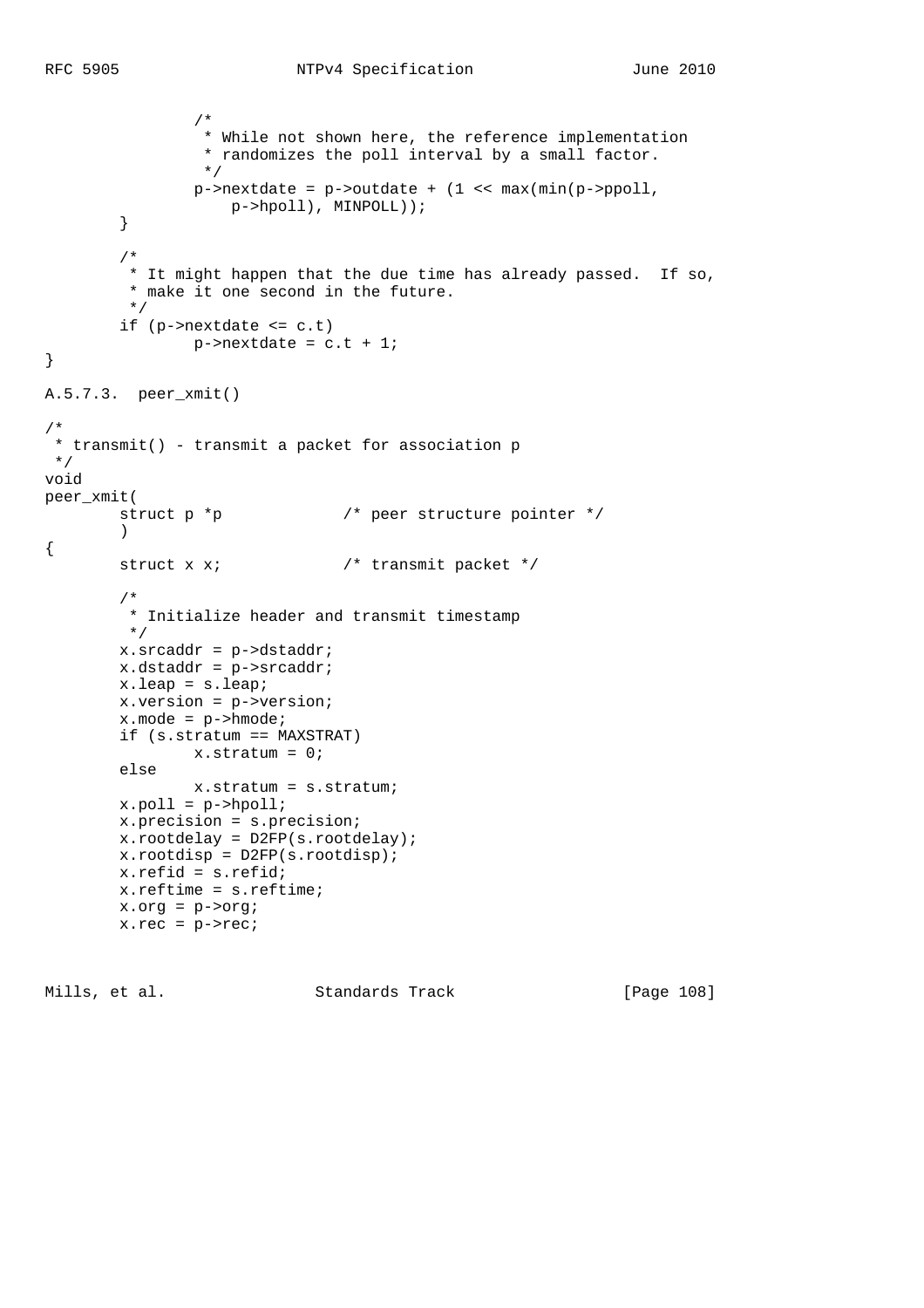```
x.xmt = get_time();
      p->xmt = x.xmt;
       /*
       * If the key ID is nonzero, send a valid MAC using the key ID
       * of the association and the key in the local key cache. If
        * something breaks, like a missing trusted key, don't send the
        * packet; just reset the association and stop until the problem
        * is fixed.
        */
       if (p->keyid)
               if (/* p->keyid invalid */ 0) {
                     clear(p, X_NKEY);
               return;
}
              x.dgst = md5(p->keyid); xmit_packet(&x);
```
}

Mills, et al. Standards Track [Page 109]